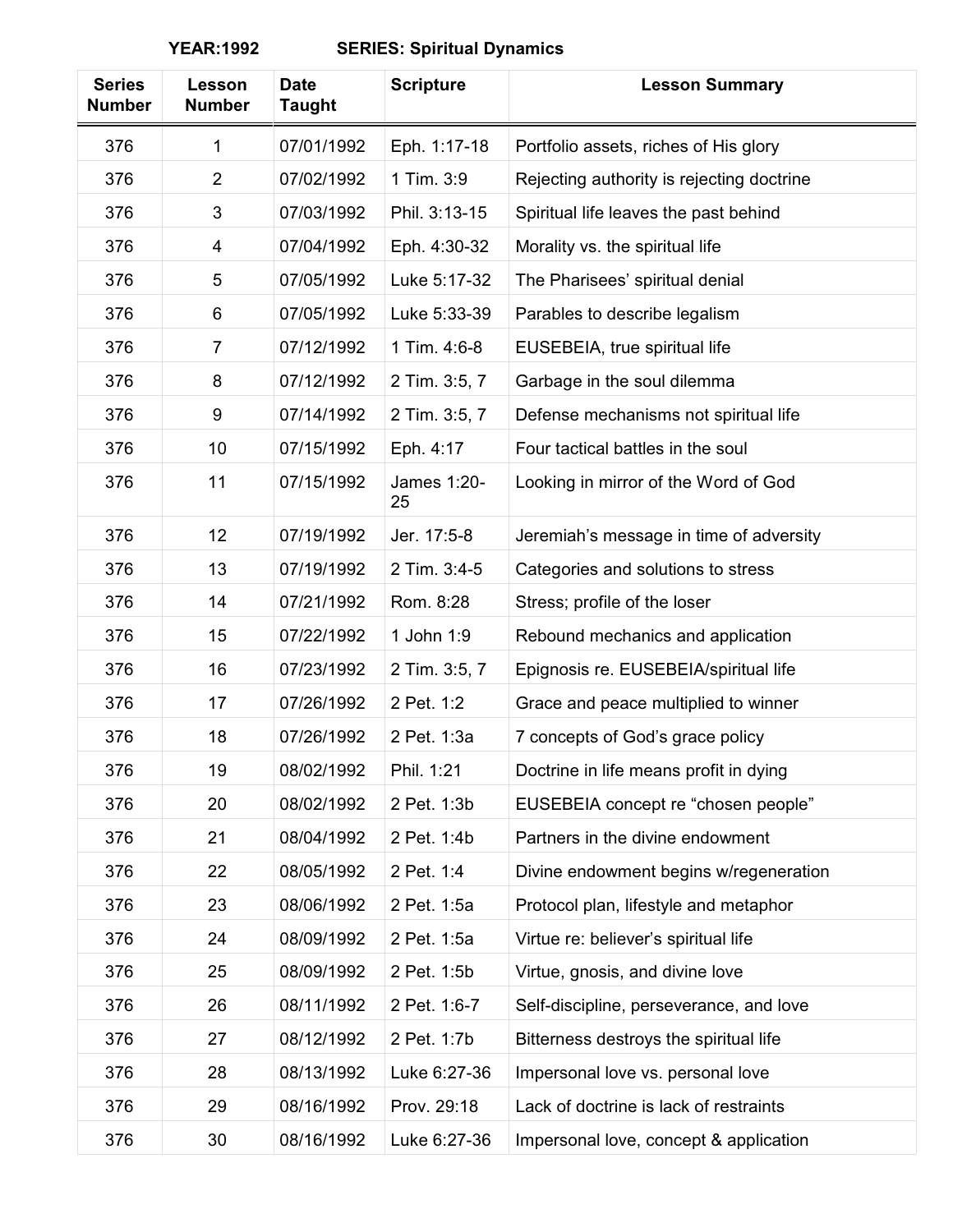| <b>Series</b><br><b>Number</b> | Lesson<br><b>Number</b> | <b>Date</b><br><b>Taught</b> | <b>Scripture</b> | <b>Lesson Summary</b>                   |
|--------------------------------|-------------------------|------------------------------|------------------|-----------------------------------------|
| 376                            | 31                      | 08/23/1992                   | Matt. 18:6, 10   | God's attitude toward child abuse       |
| 376                            | 32                      | 08/23/1992                   | Matt. 18:1-14    | Parents protect children from stress    |
| 376                            | 33                      | 08/25/1992                   | Matt. 18:3a      | Metaphors pertaining to salvation       |
| 376                            | 34                      | 08/26/1992                   | Matt. 18:3b-4    | Spiritual birth before spiritual life   |
| 376                            | 35                      | 08/27/1992                   | Matt. 18:5a      | Spiritual & human care from parents     |
| 376                            | 36                      | 08/30/1992                   | Matt. 18:5b      | Parents as FLOT line for children       |
| 376                            | 37                      | 08/30/1992                   | Matt. 18:6       | Soul murder & recovery of abused child  |
| 376                            | 38                      | 09/01/1992                   | Matt. 18:4       | Education & humility begin in the home  |
| 376                            | 39                      | 09/02/1992                   | Matt. 18:5       | Abused children become bitter/arrogant  |
| 376                            | 40                      | 09/03/1992                   | Matt. 18:6, 14   | Not solving problems creates problems   |
| 376                            | 41                      | 09/06/1992                   | Matt. 18:1-6     | Never share millstone of child abuser   |
| 376                            | 42                      | 09/06/1992                   | Matt. 18:7       | Leave judgment of child abuser to God   |
| 376                            | 43                      | 09/08/1992                   | Matt. 18:5-7     | Surviving child abuse with God's help   |
| 376                            | 44                      | 09/09/1992                   | Gal. 6:7         | Sowing trauma is reaping trauma         |
| 376                            | 45                      | 09/10/1992                   | Matt. 18:8       | Comparative of exclusion analogy        |
| 376                            | 46                      | 09/13/1992                   | Matt. 18:8       | Scar tissue creates veil over soul      |
| 376                            | 47                      | 09/20/1992                   | Matt. 18:9       | "Gouge out your eye" metaphor           |
| 376                            | 48                      | 09/20/1992                   | John 5:22, 27    | Jesus Christ as Supreme Court Judge     |
| 376                            | 49                      | 09/20/1992                   | Matt. 18:10a     | Parental/angelic protection of children |
| 376                            | 50                      | 09/22/1992                   | Ps. 91:7-14      | Angelic College of Heralds categories   |
| 376                            | 51                      | 09/23/1992                   | Matt. 18:10      | Warning to the child abuser             |
| 376                            | 52                      | 09/24/1992                   | Heb. 12:15       | Avoid reaction to past injustices       |
| 376                            | 53                      | 09/27/1992                   | Matt. 18:11-12   | Challenge: what do you believe?         |
| 376                            | 54                      | 09/27/1992                   | Matt. 18:12b     | Profile of the stray sheep              |
| 376                            | 55                      | 09/29/1992                   | Matt. 18:12      | Divine solutions are progressive        |
| 376                            | 56                      | 09/30/1992                   | Matt. 18:12b     | Spiritual life, recovery from injustice |
| 376                            | 57                      | 10/01/1992                   | Matt. 18:14      | Omnipresence of God as perfect witness  |
| 376                            | 58                      | 10/04/1992                   | Eph. 3:14-15     | Protocol plan of God for the Church     |
| 376                            | 59                      | 10/04/1992                   | Eph. 3:16a       | Awareness re: God's plan and riches     |
| 376                            | 60                      | 10/06/1992                   | Eph. 3:16b       | Become strong with the power of God     |
| 376                            | 61                      | 10/07/1992                   | Eph. 3:17a       | Christ at home in winner's right lobe   |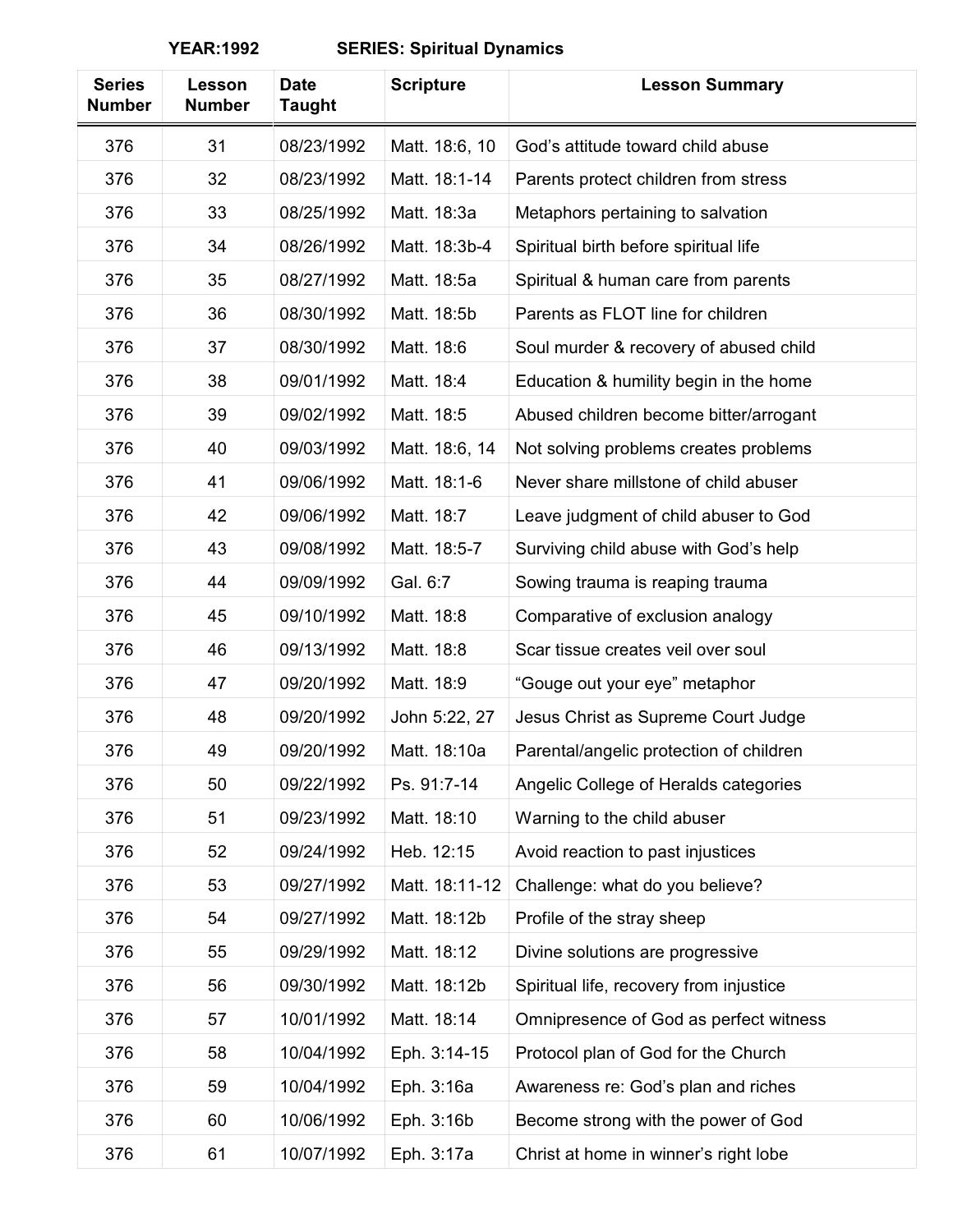| <b>Series</b><br><b>Number</b> | Lesson<br><b>Number</b> | <b>Date</b><br><b>Taught</b> | <b>Scripture</b>     | <b>Lesson Summary</b>                       |
|--------------------------------|-------------------------|------------------------------|----------------------|---------------------------------------------|
| 376                            | 62                      | 10/08/1991                   | Eph. 3:17b,<br>19    | Awareness re: occupation with Christ        |
| 376                            | 63                      | 10/11/1992                   | Eph. 3:18a           | Using the "power" in the spiritual life     |
| 376                            | 64                      | 10/11/1992                   | Eph. 3:18b           | Awareness re: width/length/height/depth     |
| 376                            | 65                      | 10/13/1992                   | Eph. 3:18b           | Dimensions of the spiritual life/width      |
| 376                            | 66                      | 10/14/1992                   | Eph. 3:18b           | Dimensions of the spiritual life/length     |
| 376                            | 67                      | 10/15/1992                   | Prov. 2:2, 10        | Compartments of the stream of consciousness |
| 376                            | 68                      | 10/18/1992                   | Eph. 3:18b           | Dimensions of the spiritual life/height     |
| 376                            | 69                      | 10/18/1992                   | Eph. 3:18b           | Dimensions of the spiritual life/height     |
| 376                            | 70                      | 10/25/1992                   | Eph. 1:6-9           | Believer's portfolio of invisible assets    |
| 376                            | 71                      | 10/25/1992                   | Eph. 3:18-19a        | Thinking skills & metabolizing doctrine     |
| 376                            | 72                      | 10/27/1992                   | Eph. 3:18-19a        | Merging spiritual and thinking skills       |
| 376                            | 73                      | 10/28/1992                   | Eph. 3:18-19         | The formation of spiritual IQ               |
| 376                            | 74                      | 10/29/1992                   | Eph. 1:3             | Believer's portfolio: escrow blessings      |
| 376                            | 75                      | 11/01/1992                   | Acts 17:24-29        | Political vs. spiritual solutions           |
| 376                            | 76                      | 11/01/1992                   | 1 Cor. 2:14          | Holy Spirit re: human & spiritual IQ        |
| 376                            | 77                      | 11/04/1992                   | 1 Cor. 2:14          | Categories of thinking skills               |
| 376                            | 78                      | 11/05/1992                   | Eph. 3:18-19a        | "Grasp the idea and come to know"           |
| 376                            | 79                      | 11/08/1992                   | Eph. 2:10            | Divine production not dead works            |
| 376                            | 80                      | 11/08/1992                   | Eph. 3:19-21         | Epistemological rehabilitation              |
| 376                            | 81                      | 11/15/1992                   | Eph. 3:16-21         | Options, fulfilling the spiritual life      |
| 376                            | 82                      | 11/15/1992                   | Heb. 11:1, 24-<br>27 | Options, Moses as an illustration           |
| 376                            | 83                      | 11/17/1992                   | 2 John 8-9           | Options before and after salvation          |
| 376                            | 84                      | 11/18/1992                   | Col. 2:13-14         | Salvation and rebound forgiveness           |
| 376                            | 85                      | 11/19/1992                   | 1 John 1:9           | Rebound cancels repercussions of sin        |
| 376                            | 86                      | 11/22/1992                   | 1 John 1:9           | Doctrine of the two forgivenesses           |
| 376                            | 87                      | 11/22/1992                   | Rom. 8:16            | Results of the rebound technique            |
| 376                            | 88                      | 11/24/1992                   | Rom. 8:28            | Synchronization in the spiritual life       |
| 376                            | 89                      | 11/25/1992                   | 1 John 1:9b          | Mechanics of the rebound technique          |
| 376                            | 90                      | 11/26/1992                   | 1 Thess. 5:18-<br>19 | Rebound synonyms; filling of the Spirit     |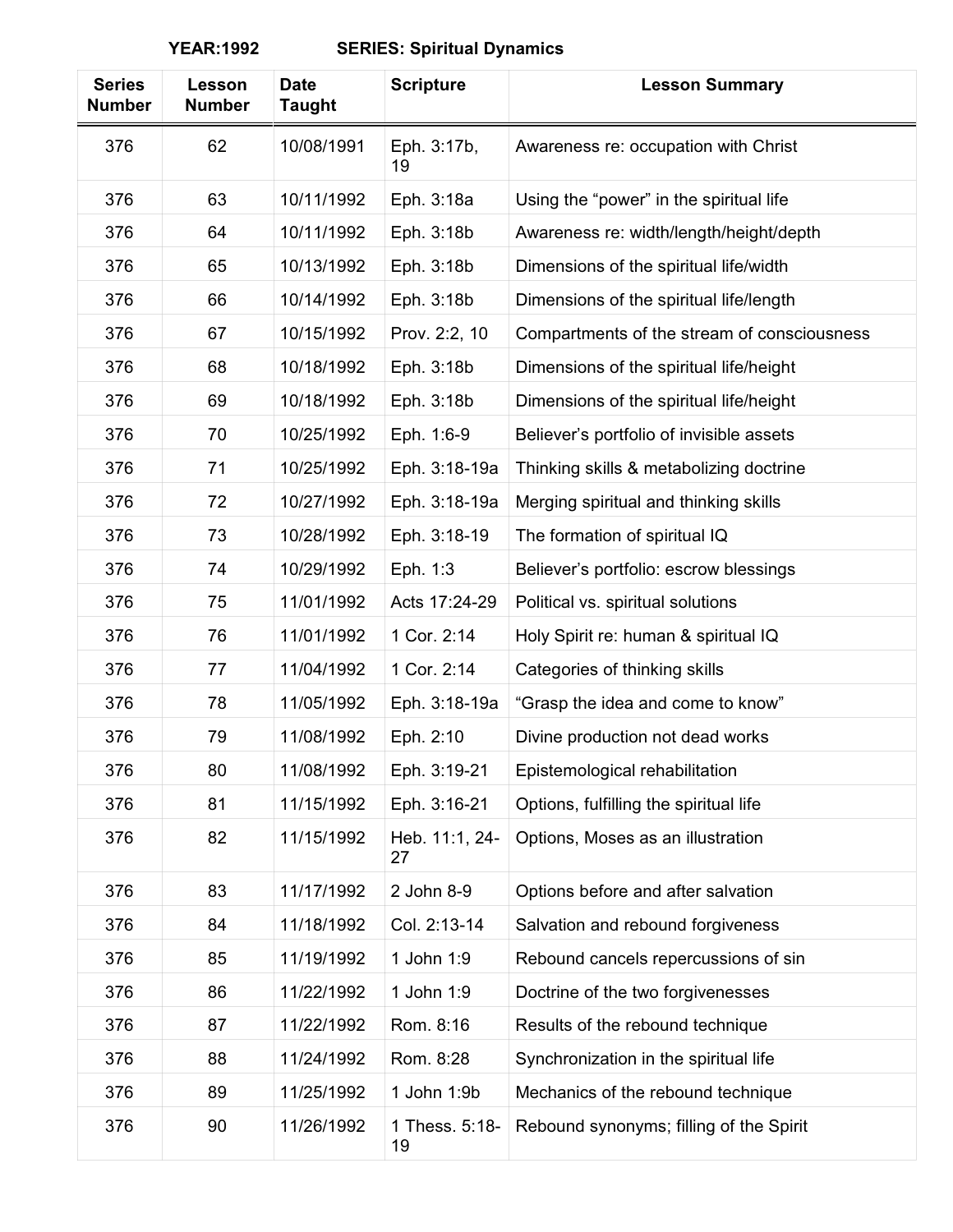| <b>Series</b><br><b>Number</b> | Lesson<br><b>Number</b> | <b>Date</b><br><b>Taught</b> | <b>Scripture</b>    | <b>Lesson Summary</b>                        |
|--------------------------------|-------------------------|------------------------------|---------------------|----------------------------------------------|
| 376                            | 91                      | 11/27/1992                   | Eph. 4:30a          | Doctrine of the deity of the Holy Spirit     |
| 376                            | 92                      | 11/29/1992                   | John 1:14           | The believer's love for the Holy Spirit      |
| 376                            | 93                      | 11/29/1992                   | Eph. 4:30           | Sins against the Holy Spirit                 |
| 376                            | 94                      | 12/01/1992                   | Eph. 4:17           | Sealing of and quenching the Holy Spirit     |
| 376                            | 95                      | 12/02/1992                   | Eph. 4:30b          | Salvation ministry of the Holy Spirit        |
| 376                            | 96                      | 12/03/1992                   | Eph. 4:30b          | Filling of the Spirit vs. the loser believer |
| 376                            | 97                      | 12/06/1992                   | Eph. 5:18           | Filling of the Holy Spirit: PLEROO           |
| 376                            | 98                      | 12/06/1992                   | 2 Cor. 3:17-18      | Unique freedom and production of the Church  |
| 376                            | 99                      | 12/13/1992                   | 1 Pet. 5:7          | Three spheres of the faith-rest drill        |
| 376                            | 100                     | 12/13/1992                   | Heb. 4:1-3a,<br>12  | Moses, illustration of the faith-rest drill  |
| 376                            | 101                     | 12/15/1992                   | Heb. 4:1-3          | Failure or success in faith-rest drill       |
| 376                            | 102                     | 12/16/1992                   | Rom. 8:31-32        | Faith-rest drill: A FORTIORI rationale       |
| 376                            | 103                     | 12/17/1992                   | Eph. 6:16           | Faith function re: Supreme Court of Heaven   |
| 376                            | 104                     | 12/20/1992                   | Rom. 8:28           | Faith coordinated with +H                    |
| 376                            | 105                     | 12/20/1992                   | Rom. 12:2-3         | Humility, foundation for faith-rest          |
| 376                            | 106                     | 12/22/1992                   | Matt. 1:18-21       | Christmas Special, humanity of Christ        |
| 376                            | 107                     | 12/23/1992                   | Ps. 22:1a, 6a,<br>9 | The true meaning of Christmas                |
| 376                            | 108                     | 12/24/1992                   | Luke 2:7-20         | Characteristics of the first Christmas Eve   |
| 376                            | 109                     | 12/27/1992                   | 2 Pet. 1:8          | Momentum of the spiritual life               |
| 376                            | 110                     | 12/27/1992                   | 2 Pet. 1:8          | Evangelism, not Christian activism           |
| 376                            | 111                     | 12/29/1992                   | 2 Pet. 1:8-9        | Spiritual life failure and success           |
| 376                            | 112                     | 12/30/1992                   | 2 Pet. 1:16-21      | What determines reality in your life?        |
| 376                            | 113                     | 12/31/1992                   | Matt. 8:19-24       | The disciples' test in the storm             |
| 376                            | 114                     | 12/31/1992                   | Matt. 8:24-25a      | Jesus' lesson re: faith-rest drill           |
| 376                            | 115                     | 01/03/1993                   | Matt. 8:24          | Post-salvation experience: storms            |
| 376                            | 116                     | 01/03/1993                   | Matt. 8:24-25       | Disciples lost concentration in the storm    |
| 376                            | 117                     | 01/05/1993                   | Matt. 8:25b-<br>26a | Jesus rebukes the disciples during the storm |
| 376                            | 118                     | 01/06/1993                   | Matt. 8:26a         | Forget the past, learn from your failure     |
| 376                            | 119                     | 01/07/1993                   | Matt. 8:26-27       | Soul of the believer vs. the fury of storms  |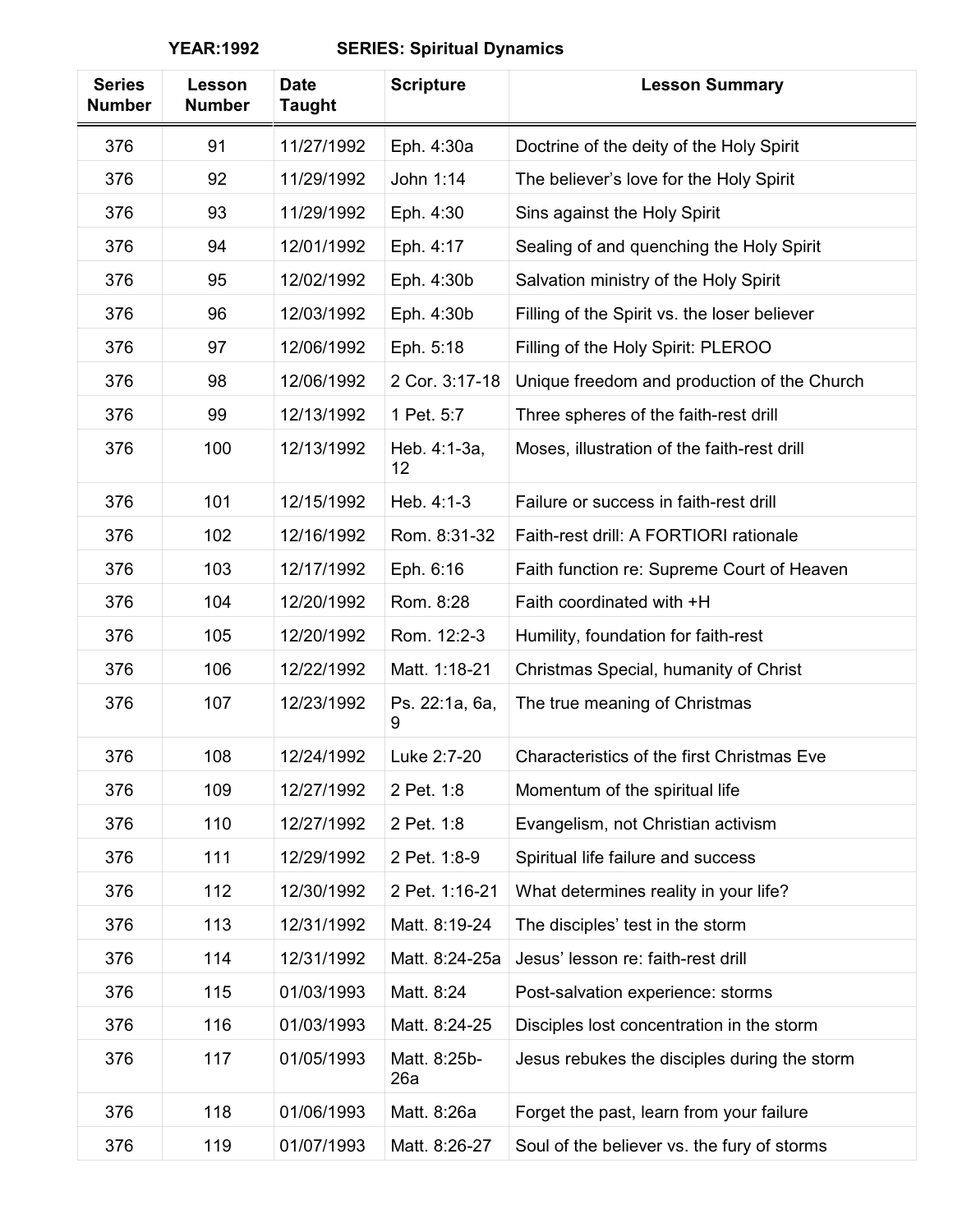| <b>Series</b><br><b>Number</b> | Lesson<br><b>Number</b> | <b>Date</b><br><b>Taught</b> | <b>Scripture</b>    | <b>Lesson Summary</b>                         |
|--------------------------------|-------------------------|------------------------------|---------------------|-----------------------------------------------|
| 376                            | 120                     | 01/10/1993                   | John 2:2-3          | Spiritual environment for the soul            |
| 376                            | 121                     | 01/10/1993                   | 2 Pet. 2:1-3        | Environment in the soul is the issue          |
| 376                            | 122                     | 01/12/1993                   | 2 Pet. 3:3-7        | Ante- and post-diluvian civilizations         |
| 376                            | 123                     | 01/13/1993                   | 2 Pet. 3:3-5        | Souls survive destruction of the universe     |
| 376                            | 124                     | 01/14/1993                   | 2 Pet. 3:3-7        | Spiritual life related to eschatology         |
| 376                            | 125                     | 01/17/1993                   | 2 Pet. 3:7          | Surviving adversities with values             |
| 376                            | 126                     | 01/17/1993                   | Acts 17:24-26       | Something of value, divine vs. human          |
| 376                            | 127                     | 01/19/1993                   | 2 Pet. 3:3-7        | Application of values in human history        |
| 376                            | 128                     | 01/20/1993                   | Jer. 17:5-8         | Confidence in the Lord, not mankind           |
| 376                            | 129                     | 01/21/1993                   | 2 Pet. 3:8          | Millennium prophesied and described           |
| 376                            | 130                     | 01/24/1993                   | Prov. 3:1-2         | Perfect environment; doctrine of days         |
| 376                            | 131                     | 01/24/1993                   | 2 Pet. 3:8-9        | Unlimited atonement mechanics and application |
| 376                            | 132                     | 01/31/1993                   | 2 Pet. 3:9          | God's timing/ promises/ plan/ patience        |
| 376                            | 133                     | 01/31/1993                   | 2 Pet. 3:10         | What survives destruction of the universe     |
| 376                            | 134                     | 02/02/1993                   | Isa. 40:8           | Survival of divine values for all time        |
| 376                            | 135                     | 02/03/1993                   | 2 Pet. 3:10-11      | Doctrine of civilizations; environmentalism   |
| 376                            | 136                     | 02/04/1993                   | 2 Pet. 3:11         | Spiritual lifestyle begins with rebound       |
| 376                            | 137                     | 02/07/1993                   | 1 John 1:8-10       | Importance of rebound in Christian life       |
| 376                            | 138                     | 02/07/1993                   | Eph. 5:2            | Precedent for the rebound technique           |
| 376                            | 139                     | 02/09/1993                   | 1 John 1:8-10       | Rebound functions only in carnality           |
| 376                            | 140                     | 02/10/1993                   | Doc:Prob.Solv       | Equality vs. inequality/ spiritual life       |
| 376                            | 141                     | 02/11/1993                   | Doc:Prob.Solv       | Functions, capacity vs. arrogance             |
| 376                            | 142                     | 02/14/1993                   | 2 Pet. 3:11         | Challenge to the spiritual life               |
| 376                            | 143                     | 02/14/1993                   | 2 Pet. 3:11b        | 3 arrogance skills not spiritual life         |
| 376                            | 144                     | 02/21/1993                   | 2 Pet. 3:3-11       | Surviving destruction of the universe         |
| 376                            | 145                     | 02/21/1993                   | 2 Cor. 10:17-<br>18 | Arrogance vs. spiritual skills                |
| 376                            | 146                     | 02/23/1993                   | Rom. 3:26b-<br>28   | Self-justification/ deception/ absorption     |
| 376                            | 147                     | 02/24/1993                   | Arrog.vs.spir.      | Arrogance in the USA today                    |
| 376                            | 148                     | 02/25/1993                   | Eph. 1:3            | Avoid lag time from your spiritual life       |
| 376                            | 149                     | 02/28/1993                   | 2 Pet. 3:11         | Dedicated to God spiritual lifestyle          |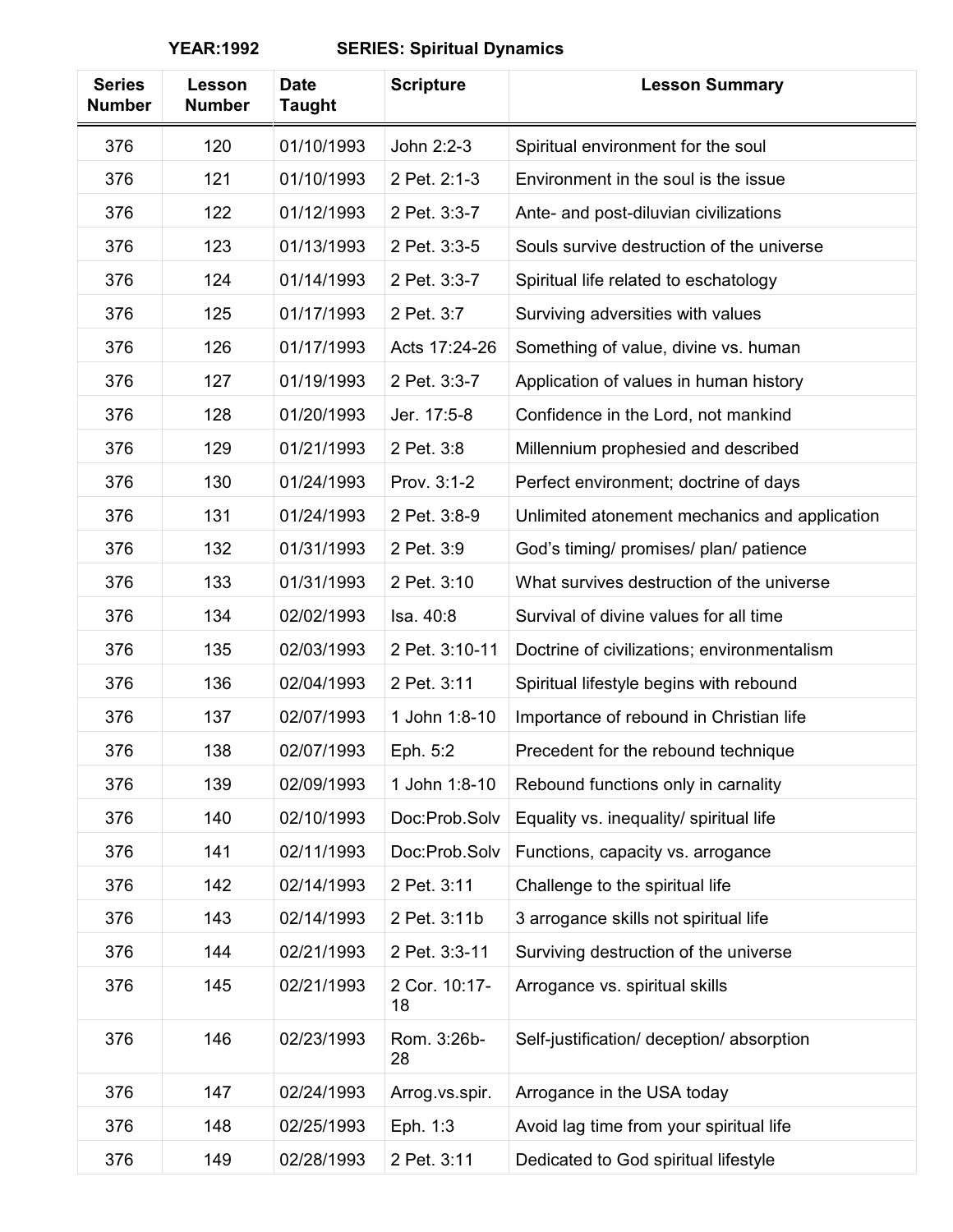| <b>Series</b><br><b>Number</b> | Lesson<br><b>Number</b> | <b>Date</b><br><b>Taught</b> | <b>Scripture</b>    | <b>Lesson Summary</b>                        |
|--------------------------------|-------------------------|------------------------------|---------------------|----------------------------------------------|
| 376                            | 150                     | 02/28/1993                   | 2 Cor. 5:17         | Prophecy is not to satisfy curiosity         |
| 376                            | 151                     | 03/02/1993                   | 2 Pet. 3:12a        | How to start your spiritual life right       |
| 376                            | 152                     | 03/03/1993                   | 2 Pet. 3:12         | Blessings the same for time & eternity       |
| 376                            | 153                     | 03/04/1993                   | 1 Cor. 13:12        | Problem-solving devices and happiness        |
| 376                            | 154                     | 03/07/1993                   | 2 Pet. 3:10-12      | Achieving a personal sense of destiny        |
| 376                            | 155                     | 03/07/1993                   | 2 Pet. 3:13         | Integrity gives capacity for happiness       |
| 376                            | 156                     | 03/14/1993                   | 2 Pet. 3:13a        | Self-esteem vs. personal sense of destiny    |
| 376                            | 157                     | 03/14/1993                   | 2 Pet. 3:10-<br>13a | Personal sense of destiny re capacity        |
| 376                            | 158                     | 03/16/1993                   | 2 Pet. 3:13a        | Categories of capacity righteousness         |
| 376                            | 159                     | 03/17/1993                   | 2 Pet. 3:13b        | Where perfect righteousness lives            |
| 376                            | 160                     | 03/18/1993                   | Rom. 3:22           | Doctrine of sanctification re capacity       |
| 376                            | 161                     | 03/21/1993                   | 2 Pet. 3:13         | Capacity righteousness & sanctification      |
| 376                            | 162                     | 03/21/1993                   | Rom. 3:20-22        | Capacity righteousness & logistical grace    |
| 376                            | 163                     | 03/23/1993                   | Ps. 16:11           | Capacity righteousness re: +H                |
| 376                            | 164                     | 03/24/1993                   | 2 Pet. 3:14a        | Personal sense of destiny & eschatology      |
| 376                            | 165                     | 03/25/1993                   | 2 Pet. 3:14a        | Self-motivation vs. self-absorption          |
| 376                            | 166                     | 03/28/1993                   | 2 Pet. 3:14a        | The spiritual life from self-motivation      |
| 376                            | 167                     | 03/28/1993                   | 2 Pet. 3:14b        | Evaluate self re: judgment seat of Christ    |
| 376                            | 168                     | 04/04/1993                   | Phil. 3:18-19       | Loser's shame at the resurrection            |
| 376                            | 169                     | 04/04/1993                   | Phil. 3:18-19       | God never blesses beyond our capacity        |
| 376                            | 170                     | 04/06/1993                   | Ps. 56:3-4          | Loser's shame at the judgment seat of Christ |
| 376                            | 171                     | 04/08/1993                   | 2 Tim. 2:15         | Lack of capacity for divine blessing         |
| 376                            | 172                     | 04/11/1993                   | Rom. 8:31-32        | Resurrection dynamics in spiritual life      |
| 376                            | 173                     | 04/11/1993                   | Heb. 11:1-2         | Abrahamic covenant re: resurrection          |
| 376                            | 174                     | 04/13/1993                   | 2 Pet. 3:14b        | Illustration & application of resurrection   |
| 376                            | 175                     | 04/14/1993                   | 2 Pet. 3:14b        | Principles for developing capacity           |
| 376                            | 176                     | 04/15/1993                   | 2 Pet. 3:14b        | Developing spiritual and human values        |
| 376                            | 177                     | 04/18/1993                   | Rev. 3:10a          | Uniqueness of the Church Age                 |
| 376                            | 178                     | 04/18/1993                   | Rev. 3:10b-11       | Rapture is imminent, Tribulation described   |
| 376                            | 179                     | 04/25/1993                   | Rev. 3:10-11        | Mastering the doctrine in your soul          |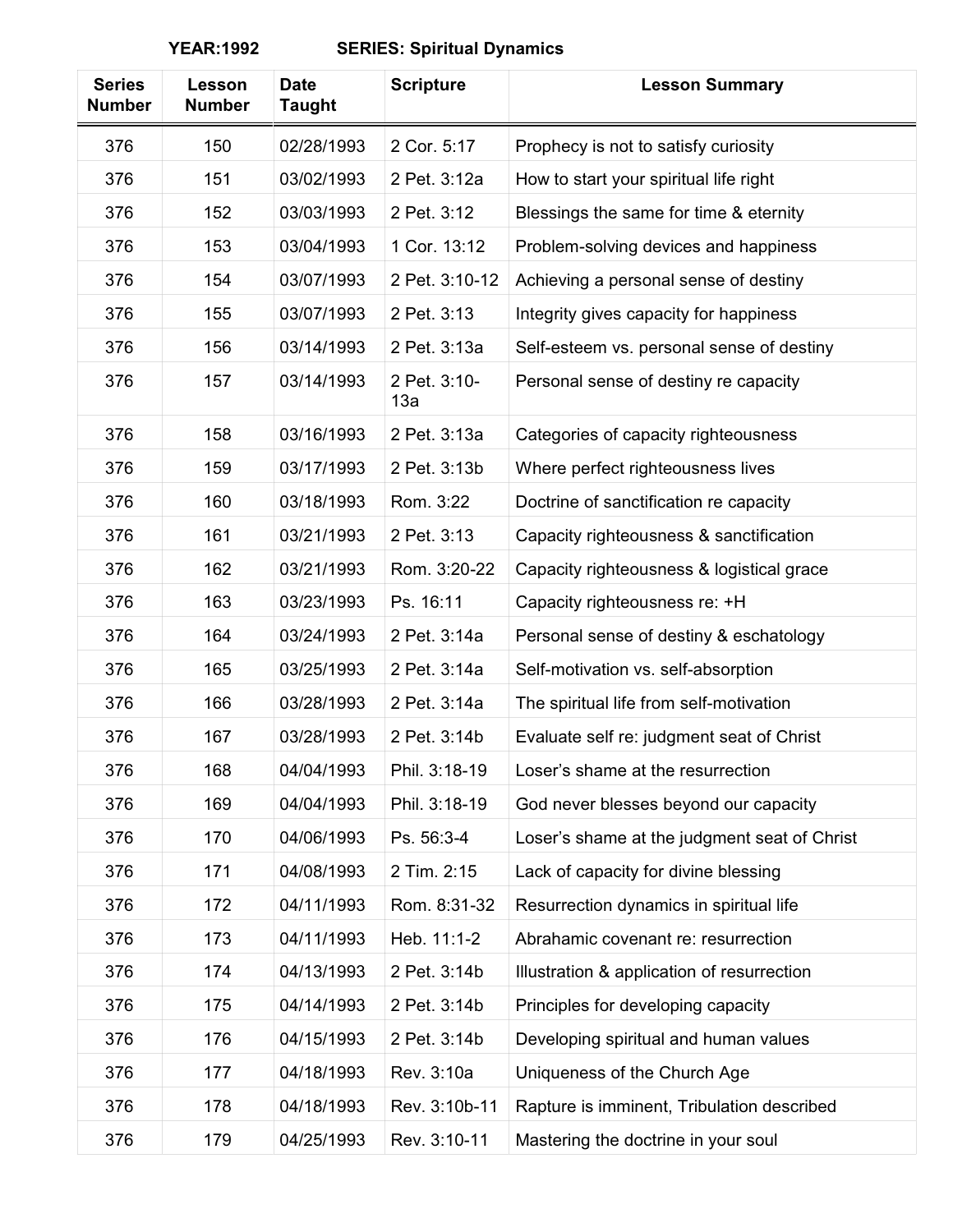| <b>Series</b><br><b>Number</b> | Lesson<br><b>Number</b> | <b>Date</b><br><b>Taught</b> | <b>Scripture</b> | <b>Lesson Summary</b>                        |
|--------------------------------|-------------------------|------------------------------|------------------|----------------------------------------------|
| 376                            | 180                     | 04/25/1993                   | Gal. 2:11-16     | Paul rebuked Peter's hypocrisy               |
| 376                            | 181                     | 04/27/1993                   | Gal. 2:11-21     | Paul, greatest exponent of Bible doctrine    |
| 376                            | 182                     | 04/28/1993                   | Mal. 3:8-11      | Seven purposes of the Mosaic Law             |
| 376                            | 183                     | 04/29/1993                   | 2 Pet. 1:21      | Verbal plenary inspiration of Scripture      |
| 376                            | 184                     | 05/02/1993                   | 2 Pet. 3:16      | Losers react and distort the truth           |
| 376                            | 185                     | 05/02/1993                   | Rom. 1:18-32     | God-consciousness re: heathenism             |
| 376                            | 186                     | 05/04/1993                   | Gen. 11:6-8      | God creates languages and nations            |
| 376                            | 187                     | 05/05/1993                   | John 8:44        | Satan's lies vs. God's truth                 |
| 376                            | 188                     | 05/06/1993                   | 2 Cor. 4:3-4     | People reject truth then believe the lie     |
| 376                            | 189                     | 05/09/1993                   | 2 Tim. 3:2-7     | Freedom to succeed or fail in spiritual life |
| 376                            | 190                     | 05/09/1993                   | Gal. 6:7-8       | Communion; profile of the loser              |
| 376                            | 191                     | 05/16/1993                   | Heb. 1:3b        | Watertight compartments metaphor             |
| 376                            | 192                     | 05/16/1993                   | Rev. 20:2-9      | Divine protection for the human race         |
| 376                            | 193                     | 05/18/1993                   | Rev. 3:12        | Metaphors, concept of the winner             |
| 376                            | 194                     | 05/19/1993                   | Matt. 25:41      | Lifeboat metaphor re: civilizations          |
| 376                            | 195                     | 05/20/1993                   | Rom. 8:28        | Ante- and post-diluvian civilizations        |
| 376                            | 196                     | 05/23/1993                   | 2 Pet. 3:17a     | Equality for unbelievers and believers       |
| 376                            | 197                     | 05/23/1993                   | 2 Pet. 3:17a     | How to live the Christian way of life        |
| 376                            | 198                     | 05/25/1993                   | 2 Pet. 3:17b     | Self-destruction of the loser believer       |
| 376                            | 199                     | 05/26/1993                   | 2 Pet. 3:7-9     | Profile of the Christian loser               |
| 376                            | 200                     | 05/27/1993                   | 2 Pet. 3:18      | Progressive & persistent spiritual advance   |
| 376                            | 201                     | 05/30/1993                   | 2 Pet. 3:18a     | Mandate to keep on growing in grace          |
| 376                            | 202                     | 05/30/1993                   | 2 Pet. 3:18a     | War heroes; mandate to grow spiritually      |
| 376                            | 203                     | 06/06/1993                   | 2 Pet. 3:18a     | Keep on growing in the sphere of grace       |
| 376                            | 204                     | 06/06/1993                   | 1 Pet. 5:5       | 7 propositions of the grace of God           |
| 376                            | 205                     | 06/08/1993                   | Ps. 16:11        | +H, the capacity for impersonal love         |
| 376                            | 206                     | 06/09/1993                   | 2 Pet. 3:18a     | Happiness based on facts and reality         |
| 376                            | 207                     | 06/10/1993                   | 2 Pet. 3:18b     | 6 thinking skills; grace & spiritual IQ      |
| 376                            | 208                     | 06/13/1993                   | Eph. 2:8-9       | Grace policy of God re: salvation            |
| 376                            | 209                     | 06/13/1993                   | Heb. 12:2        | Jesus Christ, precedent for the Church       |
| 376                            | 210                     | 06/20/1993                   | John 8:3-6       | Profile of the religious activist            |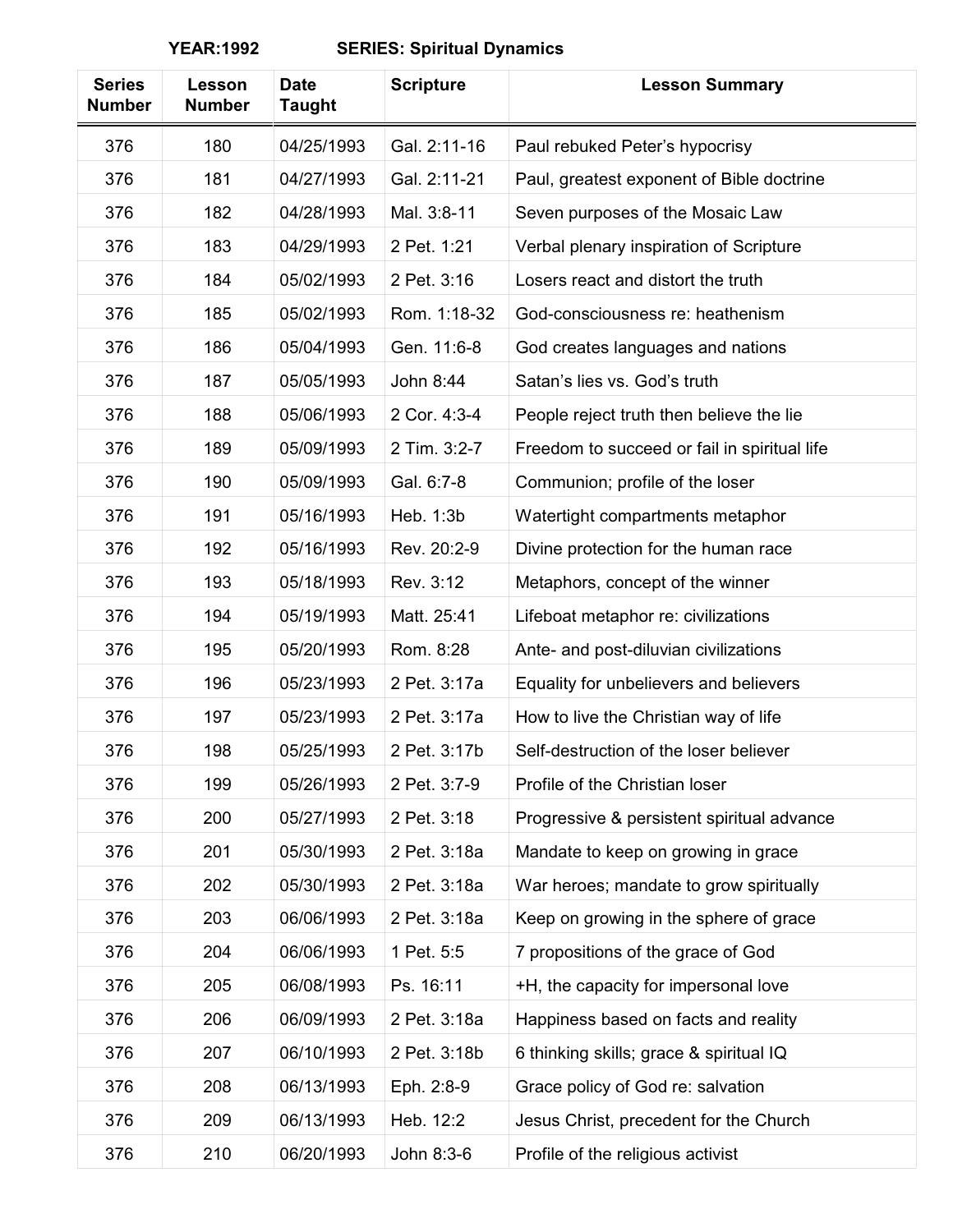| <b>Series</b><br><b>Number</b> | Lesson<br><b>Number</b> | <b>Date</b><br><b>Taught</b> | <b>Scripture</b>     | <b>Lesson Summary</b>                             |
|--------------------------------|-------------------------|------------------------------|----------------------|---------------------------------------------------|
| 376                            | 211                     | 06/20/1993                   | John 8:3-11          | Illustration of legalism attacking grace          |
| 376                            | 212                     | 06/22/1993                   | Luke 7:36-50         | Jesus, the Pharisee, and the prostitute           |
| 376                            | 213                     | 06/23/1993                   | Matt. 9:10-11        | Parable: Pharisee vs. the tax collector           |
| 376                            | 214                     | 06/24/1993                   | Luke 18:9-14         | Parable: Pharisee vs. the tax collector           |
| 376                            | 215                     | 06/27/1993                   | Luke 18:9-14         | Parable: Pharisee vs. the tax collector           |
| 376                            | 216                     | 06/27/1993                   | Heb. 2:9             | Pre/post salvation and antecedent grace           |
| 376                            | 217                     | 06/29/1993                   | 2 Cor. 5:14-<br>15a  | Antecedent grace re: divine initiative            |
| 376                            | 218                     | 06/30/1993                   | Eph. 3:2             | Antecedent grace re: grace orientation            |
| 376                            | 219                     | 07/01/1993                   | 2 Thess. 1:12        | The grace orientation challenge                   |
| 376                            | 220                     | 07/04/1993                   | Rom. 11:4-6          | Summary of antecedent grace                       |
| 376                            | 221                     | 07/04/1993                   | John 15:11           | Christ, precedent for grace orientation           |
| 376                            | 222                     | 07/06/1993                   | 2 Thess. 2:16-<br>17 | Encouragement for the Christian life              |
| 376                            | 223                     | 07/07/1993                   | 2 Tim. 1:9           | Panorama of antecedent grace                      |
| 376                            | 224                     | 07/08/1993                   | Eph. 2:7             | Antecedent grace re: the eternal future           |
| 376                            | 225                     | 07/11/1993                   | Rom. 11:2b-<br>5a    | Antecedent grace re: the pivot                    |
| 376                            | 226                     | 07/11/1993                   | Rom. 11:5b-6         | Antecedent grace; spiritual/establishment freedom |
| 376                            | 227                     | 07/13/1993                   | Phil. 1:20-21        | Apply doctrine in living, live doctrine in dying  |
| 376                            | 228                     | 07/14/1993                   | Grace<br>Orientation | Doctrine of divine decrees; thinking skills       |
| 376                            | 229                     | 07/15/1993                   | John 15:11           | Grace orientation vs. defense mechanisms          |
| 376                            | 230                     | 07/18/1993                   | 2 Cor. 10:17-<br>18  | Antecedent arrogance and its antidote             |
| 376                            | 231                     | 07/18/1993                   | 2 Tim. 3:2-7         | Self-absorption re: iconoclastic arrogance        |
| 376                            | 232                     | 07/25/1993                   | Ps. 23:1             | David applied grace orientation                   |
| 376                            | 233                     | 07/25/1993                   | Ps. 23:1             | Shepherd and sheep analogy, 7 concepts            |
| 376                            | 234                     | 07/27/1993                   | Ps. 23:1             | Antecedent grace re: logistical grace             |
| 376                            | 235                     | 07/28/1993                   | Ps. 23:2             | Living a refreshing spiritual life                |
| 376                            | 236                     | 07/29/1993                   | Ps. 23:3a            | Personal sins, source and solution                |
| 376                            | 237                     | 08/01/1993                   | Ps. 23:3a            | Sin nature's function and control                 |
| 376                            | 238                     | 08/01/1993                   | Ps. 23:3b            | 4 categories of capacity righteousness            |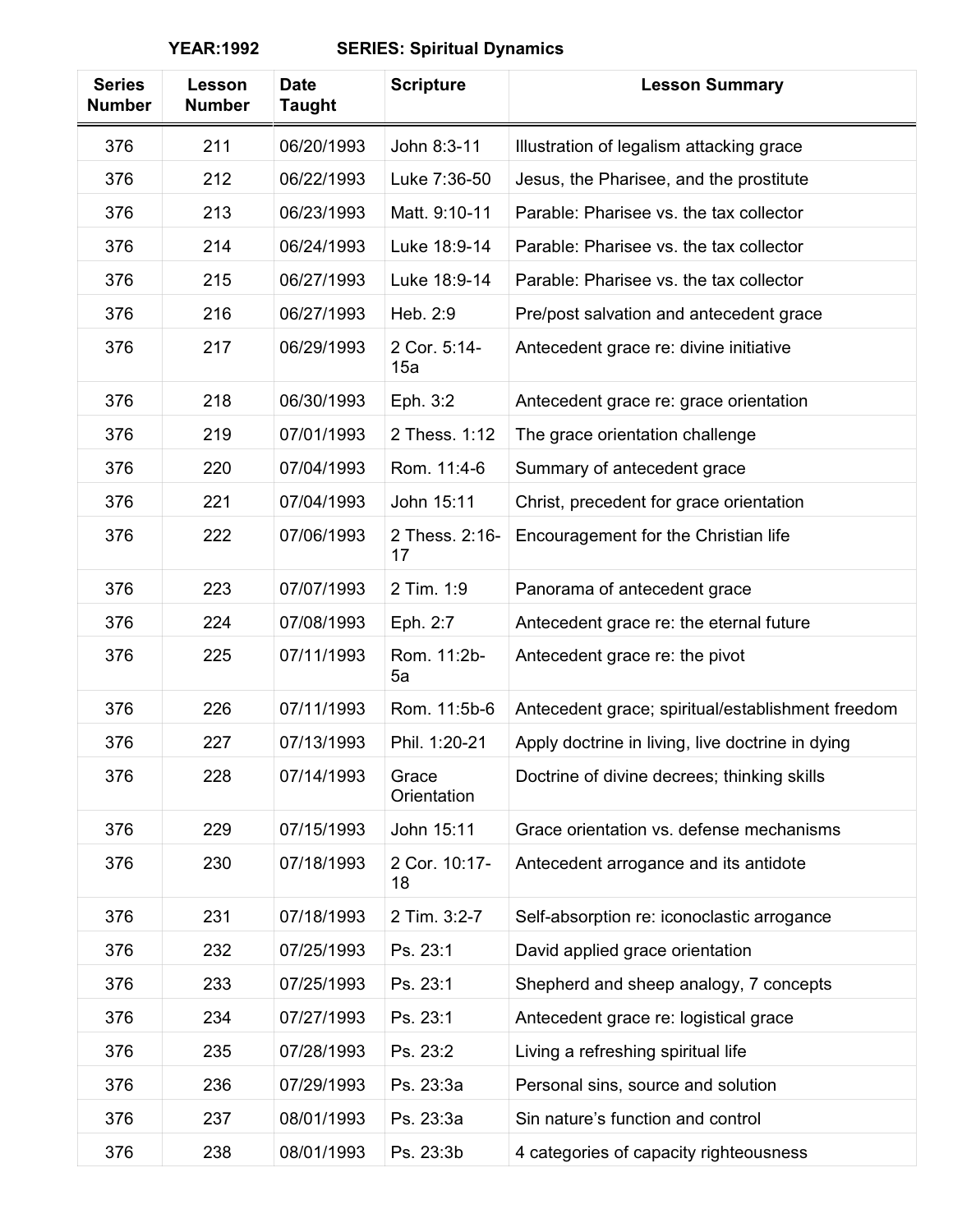| <b>Series</b><br><b>Number</b> | Lesson<br><b>Number</b> | <b>Date</b><br>Taught | <b>Scripture</b> | <b>Lesson Summary</b>                      |
|--------------------------------|-------------------------|-----------------------|------------------|--------------------------------------------|
| 376                            | 239                     | 08/03/1993            | Ps. 23:3b        | Attaining spiritual capacity righteousness |
| 376                            | 240                     | 08/04/1993            | Ps. 23:4a        | Dying grace: death-shadowed valley         |
| 376                            | 241                     | 08/05/1993            | Ps. 23:4b        | Dying in grace vs. dying in misery         |
| 376                            | 242                     | 08/08/1993            | Ps. 23:4b        | Casting out fear in living and dying       |
| 376                            | 243                     | 08/08/1993            | 1 Pet. 1:3-9     | Mourning principles, life must go on       |
| 376                            | 244                     | 08/15/1993            | Ps. 23:3b        | The good and great shepherd metaphors      |
| 376                            | 245                     | 08/15/1993            | Ps. 23:4b        | The rod, discipline for blessing           |
| 376                            | 246                     | 08/17/1993            | Ps. 23:4b        | Rod and staff analogy; mourning principles |
| 376                            | 247                     | 08/18/1993            | Ps. 23:5         | Host and guest metaphor re: promotion      |
| 376                            | 248                     | 08/19/1993            | Ps. 23:5         | Hospitality metaphor re: promotion         |
| 376                            | 249                     | 08/22/1993            | Ps. 23:5         | Marriage compatibility from grace          |
| 376                            | 250                     | 08/22/1993            | Ps. 23:6         | Military metaphors re: David               |
| 376                            | 251                     | 08/24/1993            | Ps. 23:6         | Military metaphors; thorn in the flesh     |
| 376                            | 252                     | 08/25/1993            | 2 Cor. 12:7      | Cycling the arrogance skills               |
| 376                            | 253                     | 08/26/1993            | 2 Cor. 12:8      | Prayer is not a problem-solving device     |
| 376                            | 254                     | 08/29/1993            | 2 Cor. 12:8-9a   | Grace orientation solves problems          |
| 376                            | 255                     | 08/29/1993            | 2 Cor. 12:9b     | Power options 1 & 2 and power of Christ    |
| 376                            | 256                     | 09/05/1993            | 2 Cor. 12:7      | Christian suffering, spiritual growth      |
| 376                            | 257                     | 09/05/1993            | 2 Cor. 12:8-9    | Suffering designed for spiritual advance   |
| 376                            | 258                     | 09/07/1993            | 2 Cor. 12:9b     | Paul boasts from state of helplessness     |
| 376                            | 259                     | 09/08/1993            | 2 Cor. 12:9b     | Divine solutions, not human solutions      |
| 376                            | 260                     | 09/09/1993            | 2 Cor. 12:8-9    | Grace is in, legalism is out               |
| 376                            | 261                     | 09/12/1993            | Mark 11:24       | Problem-solving devices before prayer      |
| 376                            | 262                     | 09/12/1993            | 2 Cor. 12:9      | Divine vs. human solutions to problems     |
| 376                            | 263                     | 09/19/1993            | 2 Cor. 12:9      | Review spiritual, not human solutions      |
| 376                            | 264                     | 09/19/1993            | 2 Cor. 12:9      | Weakness concept and etymology; prayer     |
| 376                            | 265                     | 09/21/1993            | 2 Cor. 12:10a    | Nature of the "thorn in the flesh"         |
| 376                            | 266                     | 09/22/1993            | Thorn in flesh   | Postsalvation hangover metaphor            |
| 376                            | 267                     | 09/23/1993            | 2 Cor. 12:10b    | Weakness depends on the grace of God       |
| 376                            | 268                     | 09/26/1993            | 2 Cor. 12:7-9a   | Suffering is designed for blessing         |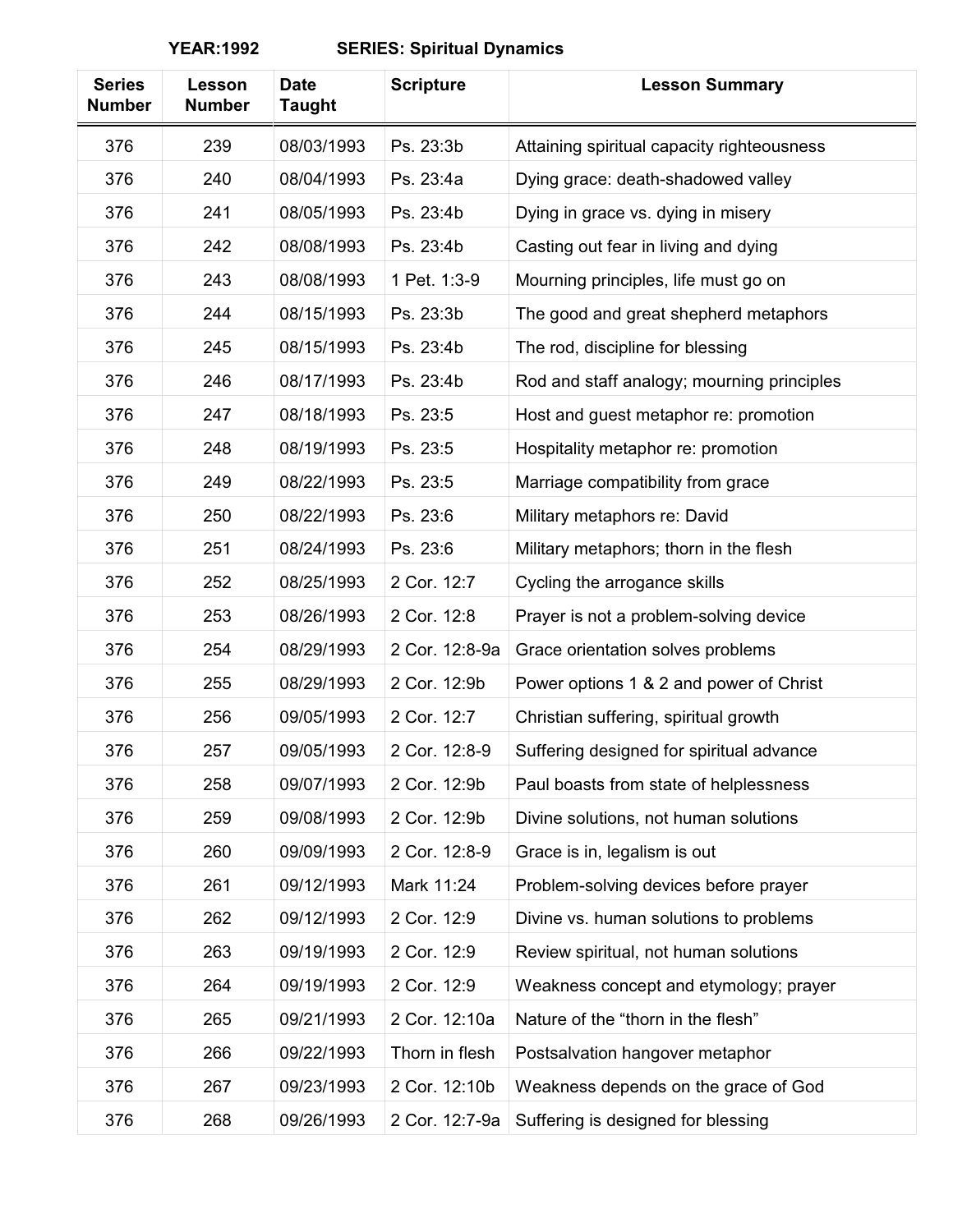| <b>Series</b><br><b>Number</b> | Lesson<br><b>Number</b> | <b>Date</b><br><b>Taught</b> | <b>Scripture</b>         | <b>Lesson Summary</b>                      |
|--------------------------------|-------------------------|------------------------------|--------------------------|--------------------------------------------|
| 376                            | 269                     | 09/26/1993                   | 2 Cor. 12:9b-<br>10      | Grace solutions always glorify God         |
| 376                            | 270                     | 09/29/1993                   | 2 Thess, 2:9-<br>12      | The anatomy of a revolution                |
| 376                            | 271                     | 09/29/1993                   | 2 Sam. 15:1-6            | Right system but wrong people              |
| 376                            | 272                     | 09/30/1993                   | 2 Sam. 15:6              | Exploitation and propaganda promises       |
| 376                            | 273                     | 10/03/1993                   | 2 Sam. 15:1-6            | Principle of right system, wrong people    |
| 376                            | 274                     | 10/03/1993                   | 2 Sam. 15:7-<br>11       | Absalom's hypocrisy and deception          |
| 376                            | 275                     | 10/10/1993                   | 2 Sam. 15:3-6            | Genuine vs. pseudo compassion              |
| 376                            | 276                     | 10/10/1993                   | 2 Sam. 15:12-<br>14      | Absalom's tactics vs. David's tactics      |
| 376                            | 277                     | 10/12/1993                   | Ps. 23:5-6               | Battles are first won in the soul          |
| 376                            | 278                     | 10/13/1993                   | Eph. 1:19-20             | Our mental attitude is what we think       |
| 376                            | 279                     | 10/14/1993                   | Isa. 55:8-9              | Doctrinal orientation re: divine viewpoint |
| 376                            | 280                     | 10/17/1993                   | Heb. 4:12                | God's written Word from inspiration        |
| 376                            | 281                     | 10/17/1993                   | James 1:20-<br>22        | Hearers and doers of the Word of God       |
| 376                            | 282                     | 10/19/1993                   | James 1:17-<br>20        | Isagogics of the Book of James             |
| 376                            | 283                     | 10/20/1993                   | <b>James 1:22</b>        | Christian service re: spiritual gifts      |
| 376                            | 284                     | 10/21/1993                   | James 1:23-<br>24        | Mirror of the Word of God analogy          |
| 376                            | 285                     | 10/24/1993                   | James 1:22               | Mirror metaphor re: self-analysis          |
| 376                            | 286                     | 10/24/1993                   | James 1:22-<br>24        | Mirror metaphor re: self-analysis          |
| 376                            | 287                     | 10/31/1993                   | James 1:22-<br>23a       | Self-respect from doctrine orientation     |
| 376                            | 288                     | 10/31/1993                   | James 1:22-<br>24        | Profile of the hearer of doctrine only     |
| 376                            | 289                     | 11/02/1993                   | <b>James 1:25</b>        | Unveiled face re: the mirror metaphor      |
| 376                            | 290                     | 11/03/1993                   | Doctrinal<br>Orientation | Avoid spiritual slavery by 7 protocols     |
| 376                            | 291                     | 11/04/1993                   | Eph. 3:14-17             | Your soul life is the real you             |
| 376                            | 292                     | 11/07/1993                   | Eph. 3:14-17             | Experience of the indwelling of Christ     |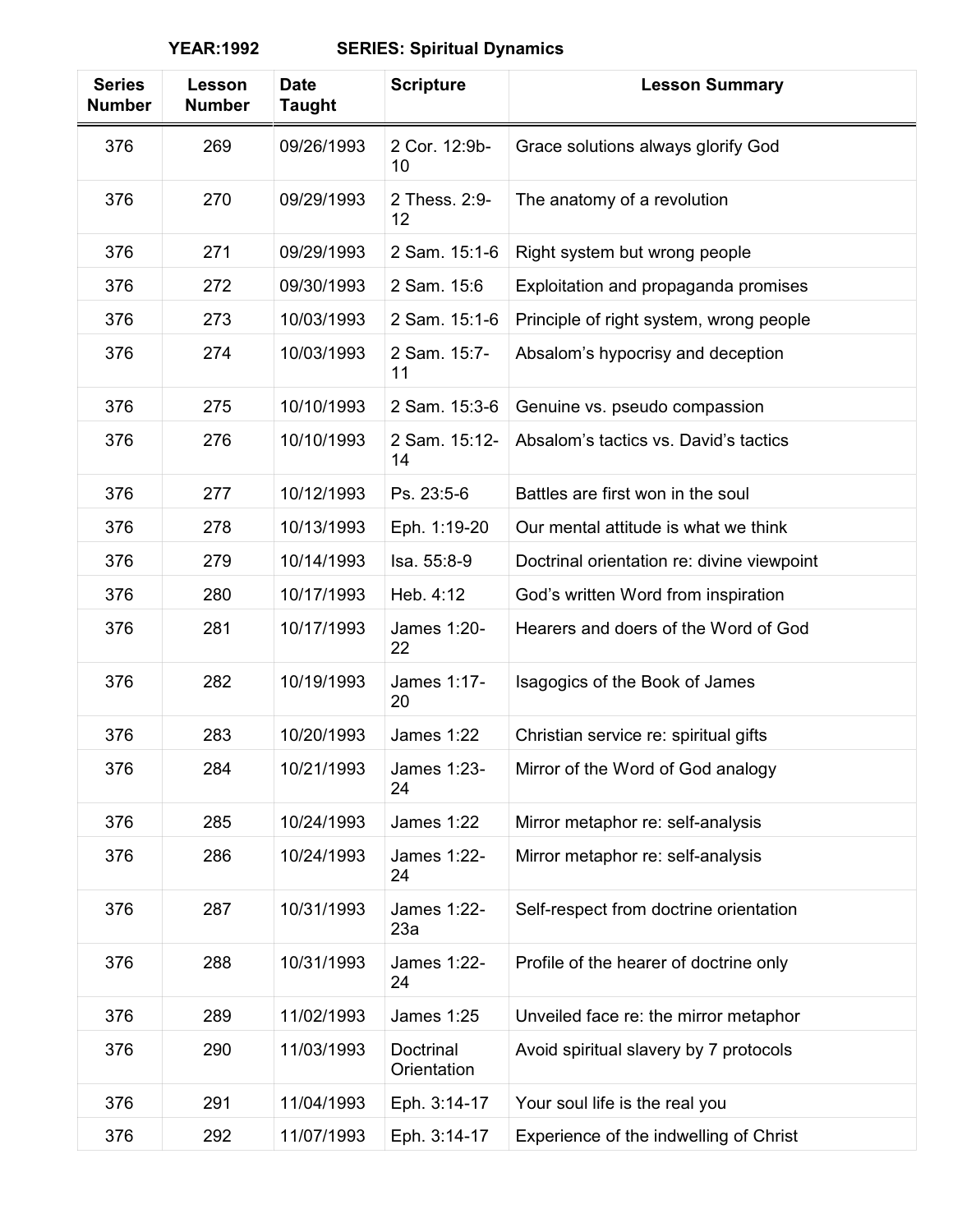| <b>Series</b><br><b>Number</b> | Lesson<br><b>Number</b> | <b>Date</b><br><b>Taught</b> | <b>Scripture</b> | <b>Lesson Summary</b>                         |
|--------------------------------|-------------------------|------------------------------|------------------|-----------------------------------------------|
| 376                            | 293                     | 11/07/1993                   | Eph. 3:17        | "Christ at home in your hearts"               |
| 376                            | 294                     | 11/09/1993                   | John 14:20       | Occupation with Christ, 3 stages              |
| 376                            | 295                     | 11/10/1993                   | Eph. 3:18        | Doctrinal orientation re: positive volition   |
| 376                            | 296                     | 11/11/1993                   | Eph. 3:18        | FLOT metaphor re: offensive action            |
| 376                            | 297                     | 11/14/1993                   | Eph. 3:18        | Spiritual dimensions re: equality             |
| 376                            | 298                     | 11/14/1993                   | Eph. 3:18        | Spiritual dimensions re: equality             |
| 376                            | 299                     | 11/21/1993                   | Eph. 3:18a       | Equality re: election and predestination      |
| 376                            | 300                     | 11/21/1993                   | Eph. 3:18        | Engineering metaphor and spiritual dimensions |
| 376                            | 301                     | 11/23/1993                   | Eph. 3:18b       | Spiritual dimensions & problem solving        |
| 376                            | 302                     | 11/24/1993                   | Eph. 5:20        | Thanksgiving part of spiritual life           |
| 376                            | 303                     | 11/25/1993                   | Eph. 3:18        | Spiritual dimensions or spiritual failure     |
| 376                            | 304                     | 11/28/1993                   | Eph. 3:18-19     | Invisible impact of mature believers          |
| 376                            | 305                     | 11/28/1993                   | Eph. 3:16        | "Riches of His glory" re: depth               |
| 376                            | 306                     | 11/30/1993                   | Eph. 3:19        | Spiritual depth; life beyond GNOSIS           |
| 376                            | 307                     | 12/01/1993                   | Eph. 3:19        | Formula for the spiritual life                |
| 376                            | 308                     | 12/02/1993                   | Phil. 3:18-19    | Shame of the loser believer                   |
| 376                            | 309                     | 12/05/1993                   | Phil. 3:18-19    | Shame at the judgment seat of Christ          |
| 376                            | 310                     | 12/05/1993                   | 1 Cor. 15:34     | Spiritual issue is volition not change        |
| 376                            | 311                     | 12/12/1993                   | Rom. 5:5a        | Hope of winner, shame of loser believer       |
| 376                            | 312                     | 12/12/1993                   | Phil. 3:19       | Spiritual victory of the winner, no shame     |
| 376                            | 313                     | 12/14/1993                   | 2 Tim. 2:15      | Importance of authority and discipline        |
| 376                            | 314                     | 12/15/1993                   | Eph. 3:19-20     | Avoiding shame at judgment seat of Christ     |
| 376                            | 315                     | 12/16/1993                   | 2 John 8-9       | The thirteen steps of insecurity              |
| 376                            | 316                     | 12/19/1993                   | Heb. 12:2        | Christ, God's Christmas gift to us            |
| 376                            | 317                     | 12/19/1993                   | 1 Cor. 3:11-16   | Security found only in the divine plan        |
| 376                            | 318                     | 12/21/1993                   | 1 Cor. 3:16      | Enduement in the Old Testament                |
| 376                            | 319                     | 12/22/1993                   | Eph. 3:19a       | Four dimensions of EPIGNOSIS function         |
| 376                            | 320                     | 12/23/1993                   | Rev. 3:11        | Results of the 4 spiritual dimensions         |
| 376                            | 321                     | 12/26/1993                   | Eph. 3:19b       | EPIGNOSIS & imminency of the Rapture          |
| 376                            | 322                     | 12/26/1993                   | Rev. 3:11        | The Rapture: when, what should we do?         |
| 376                            | 323                     | 12/28/1993                   | Rev. 3:11        | Roman crown analogy to eternal rewards        |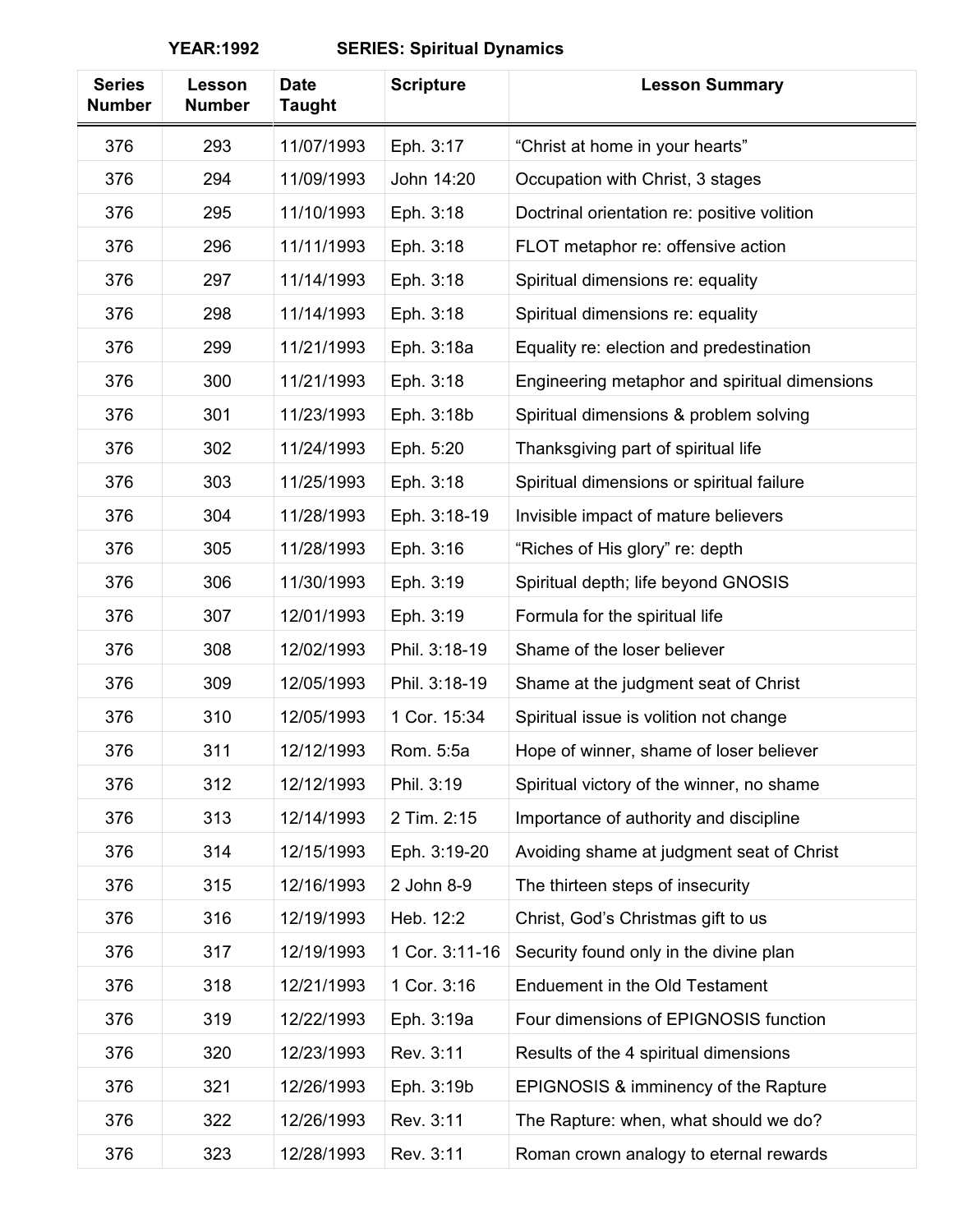| <b>Series</b><br><b>Number</b> | Lesson<br><b>Number</b> | <b>Date</b><br><b>Taught</b> | <b>Scripture</b>    | <b>Lesson Summary</b>                       |
|--------------------------------|-------------------------|------------------------------|---------------------|---------------------------------------------|
| 376                            | 324                     | 12/29/1993                   | Rev. 2:7            | Winner believer's eternal rewards           |
| 376                            | 325                     | 12/30/1993                   | Eph. 3:20           | Divine power for all our needs              |
| 376                            | 326                     | 12/31/1993                   | Eph. 3:20           | Personal destiny needs divine power         |
| 376                            | 327                     | 12/31/1993                   | Eph. 3:20           | Principles for New Year winners             |
| 376                            | 328                     | 01/02/1994                   | Eph. 3:20           | Life beyond expectations; divine power      |
| 376                            | 329                     | 01/02/1994                   | Heb. 9:14           | Christ's personal sense of destiny          |
| 376                            | 330                     | 01/04/1994                   | Eph. 3:20           | The spiritual life beyond expectations      |
| 376                            | 331                     | 01/05/1994                   | Acts 7:22-29        | Moses' personal sense of destiny            |
| 376                            | 332                     | 01/06/1994                   | Rom. 8:31-32        | Personal sense destiny re: A FORTIORI       |
| 376                            | 333                     | 01/09/1994                   | Ps. 84:1-3          | Destiny of the believer vs. the sparrow     |
| 376                            | 334                     | 01/09/1994                   | Eph. 3:18-21        | Equal opportunity, unequal results          |
| 376                            | 335                     | 01/11/1994                   | Rom. 8:28           | Personal destiny re: the protocol plan      |
| 376                            | 336                     | 01/12/1994                   | Rom. 8:28           | Personal sense of destiny defined           |
| 376                            | 337                     | 01/13/1994                   | Phil. 1:21          | Personal destiny re: circumstances of life  |
| 376                            | 338                     | 01/16/1994                   | Gal. 5:1            | Personal destiny and spiritual adulthood    |
| 376                            | 339                     | 01/16/1994                   | Joshua 24:14-<br>15 | Personal destiny re: five winner heroes     |
| 376                            | 340                     | 01/18/1994                   | Eph. 1:18;<br>3:16  | Personal destiny re: faith-rest             |
| 376                            | 341                     | 01/19/1994                   | 2 Pet. 3:10-11      | Personal destiny always looks forward       |
| 376                            | 342                     | 01/20/1994                   | 2 Pet. 3:12-13      | Personal destiny re: capacity righteousness |
| 376                            | 343                     | 01/23/1994                   | 2 Pet. 3:10-14      | Surviving destruction of the universe       |
| 376                            | 344                     | 01/23/1994                   | 2 Pet. 3:10-14      | Personal destiny re: divine solutions       |
| 376                            | 345                     | 01/30/1994                   | 1 Cor. 2:9-16       | Personal destiny re: offensive action       |
| 376                            | 346                     | 01/30/1994                   | Eph. 4:23           | Personal destiny re: mental attitude        |
| 376                            | 347                     | 02/01/1994                   | 2 Cor. 5:17         | Personal destiny re: sophistication         |
| 376                            | 348                     | 02/02/1994                   | 2 Cor. 5:17         | Personal destiny re: sophistication         |
| 376                            | 349                     | 02/03/1994                   | Personal<br>Destiny | Spiritual sophistication & focal point      |
| 376                            | 350                     | 02/06/1994                   | 2 Cor. 4:6          | Spiritual sophistication & focal point      |
| 376                            | 351                     | 02/06/1944                   | 2 Cor. 4:6-10       | Spiritual sophistication re: power          |
| 376                            | 352                     | 02/08/1994                   | 2 Cor. 4:13-14      | Personal destiny re: divine power           |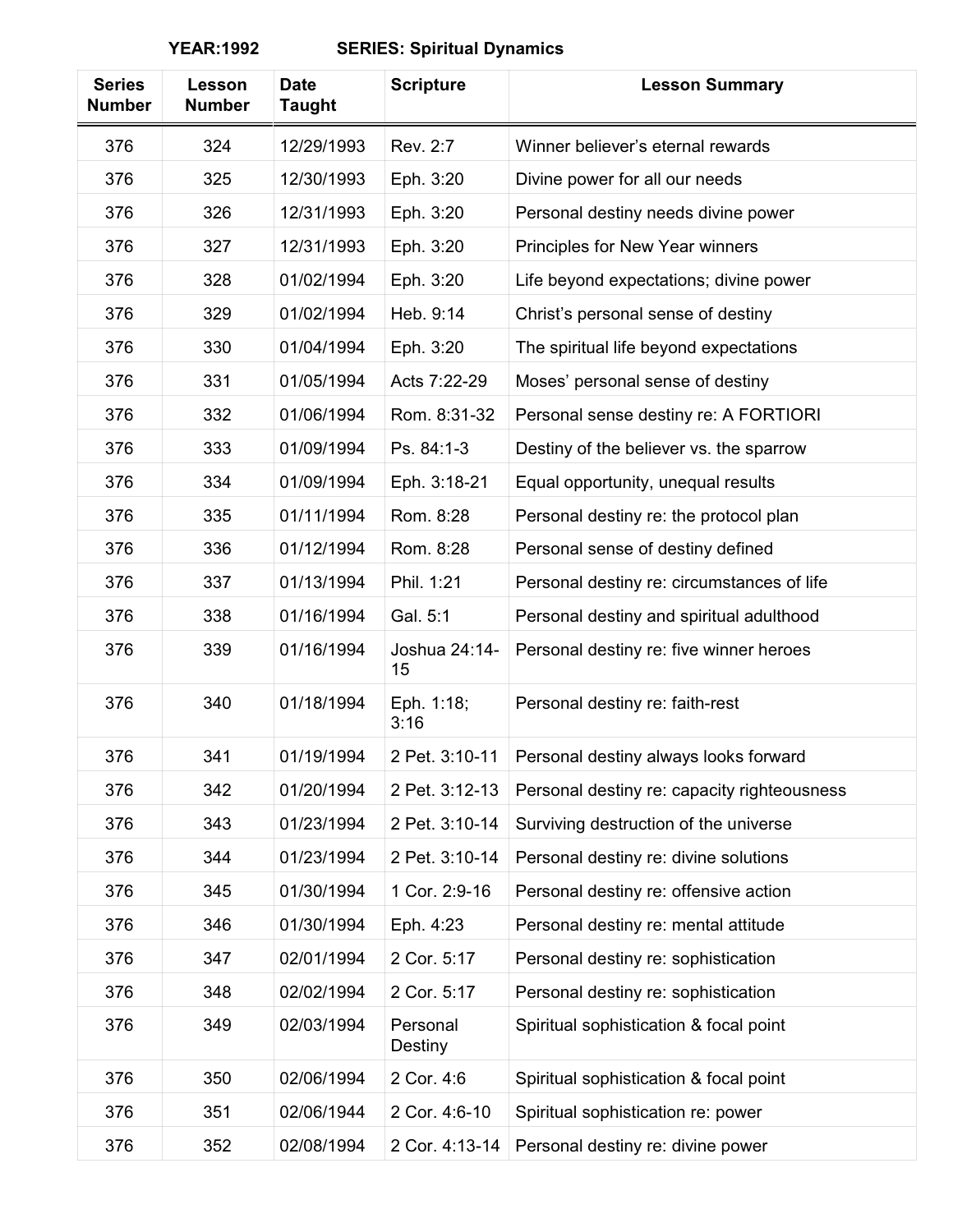| <b>Series</b><br><b>Number</b> | Lesson<br><b>Number</b> | <b>Date</b><br><b>Taught</b> | <b>Scripture</b> | <b>Lesson Summary</b>                     |
|--------------------------------|-------------------------|------------------------------|------------------|-------------------------------------------|
| 376                            | 353                     | 02/09/1994                   | 2 Cor. 4:15-18   | Personal destiny has no despair           |
| 376                            | 354                     | 02/10/1994                   | Rev. 3:12        | Personal destiny re: invisible impact     |
| 376                            | 355                     | 02/13/1994                   | Pers. Destiny    | Personal destiny key to offensive action  |
| 376                            | 356                     | 02/13/1994                   | Eph. 4:23-24     | Spiritual life mandates/eternal rewards   |
| 376                            | 357                     | 02/20/1994                   | Rom. 4:9-12      | Personal sense of destiny re: Abraham     |
| 376                            | 358                     | 02/20/1994                   | Heb. 11:1-2      | Personal destiny re: compassion/virtue    |
| 376                            | 359                     | 02/22/1994                   | Heb. 11:17-19    | Personal destiny re: resurrection         |
| 376                            | 360                     | 02/23/1994                   | Ex. 14:13-14     | Personal destiny re: winners              |
| 376                            | 361                     | 02/24/1994                   | Eph. 4:23-24     | Put on new clothes metaphor               |
| 376                            | 362                     | 02/27/1994                   | Pers. Destiny    | The sophisticated spiritual life          |
| 376                            | 363                     | 02/27/1994                   | Phil. 3:4-8      | Personal destiny of Paul as an unbeliever |
| 376                            | 364                     | 03/01/1994                   | Phil. 3:4, 6-8   | Human dynamics and power: SKUBALA         |
| 376                            | 365                     | 03/02/1994                   | Phil. 3:8        | Dung metaphor re: volition and values     |
| 376                            | 366                     | 03/03/1994                   | Phil. 3:7-9      | Personal destiny, winning for Christ      |
| 376                            | 367                     | 03/06/1994                   | Phil. 3:8        | Personal destiny, winning for Christ      |
| 376                            | 368                     | 03/06/1994                   | Phil. 3:8        | Rebound, a believer's defensive action    |
| 376                            | 369                     | 03/13/1994                   | Ex. 14:13        | Personal destiny, Abraham/Moses/David     |
| 376                            | 370                     | 03/13/1994                   | Jer. 4:4         | Personal destiny, Jeremiah & circumcision |
| 376                            | 371                     | 03/15/1994                   | 1 Cor. 7:19      | Personal destiny & spiritual formulas     |
| 376                            | 372                     | 03/16/1994                   | Gal. 3:26        | Circumcision re: spiritual equality       |
| 376                            | 373                     | 03/17/1994                   | Acts 7:51        | Personal destiny re: spiritual maturity   |
| 376                            | 374                     | 03/20/1994                   | Prov. 11:2       | Personal destiny: 7 summary principles    |
| 376                            | 375                     | 03/20/1994                   | Phil. 3:8b-9     | Human vs. divine righteousness            |
| 376                            | 376                     | 03/22/1994                   | Phil. 3:10a      | Divine power related to resurrection      |
| 376                            | 377                     | 03/23/1994                   | Phil. 3:10a      | Impeccability of Jesus Christ             |
| 376                            | 378                     | 03/24/1994                   | Phil. 3:10       | No excuse for ignorance of doctrine       |
| 376                            | 379                     | 03/27/1994                   | 1 Pet. 2:24      | Lapsarianism, 5 elective decrees          |
| 376                            | 380                     | 03/27/1994                   | Pers. Destiny    | Human IQ not a glitch in God's plan       |
| 376                            | 381                     | 04/03/1994                   | Phil. 3:10a      | Spiritual maturity pleases God            |
| 376                            | 382                     | 04/03/1994                   | Eph. 1:19-20     | Power of resurrection for believers       |
| 376                            | 383                     | 04/05/1994                   | John 3:16,18     | Morality; 6 elective decrees              |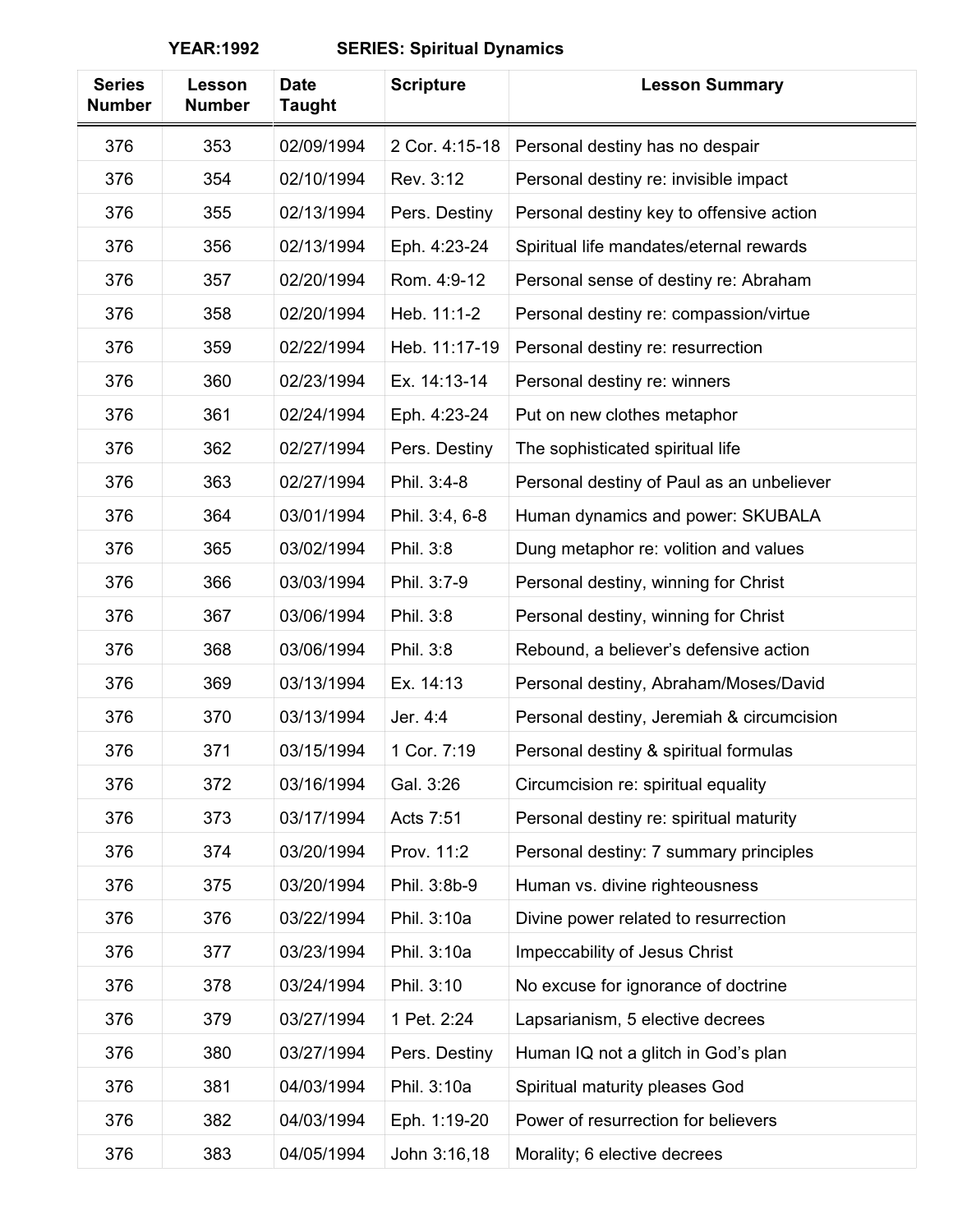| <b>Series</b><br><b>Number</b> | Lesson<br><b>Number</b> | <b>Date</b><br><b>Taught</b> | <b>Scripture</b>     | <b>Lesson Summary</b>                        |
|--------------------------------|-------------------------|------------------------------|----------------------|----------------------------------------------|
| 376                            | 384                     | 04/06/1994                   | Eph. 4:30            | Equality in the spiritual life               |
| 376                            | 385                     | 04/07/1994                   | 1 Pet. 1:8           | Doctrinal application of 6 thinking skills   |
| 376                            | 386                     | 04/10/1994                   | 1 Pet. 5:5b          | Personal destiny re: plan/power of God       |
| 376                            | 387                     | 04/10/1994                   | Phil. 3:11           | Personal destiny re: Rapture                 |
| 376                            | 388                     | 04/12/1994                   | Phil. 3:11           | Personal destiny re: the Rapture             |
| 376                            | 389                     | 04/13/1994                   | Phil. 3:11           | The Rapture is for the entire Church         |
| 376                            | 390                     | 04/14/1994                   | Phil. 3:11-12        | Bible doctrine is the absolute               |
| 376                            | 391                     | 04/17/1994                   | Phil. 3:11           | Variables settled by absolute of doctrine    |
| 376                            | 392                     | 04/17/1994                   | Phil. 3:12           | Mechanics for application of doctrine        |
| 376                            | 393                     | 04/24/1994                   | Phil. 2:5            | Christ, the precedence for the Church        |
| 376                            | 394                     | 04/24/1994                   | Phil. 2:5            | Precedence and power equals protocol         |
| 376                            | 395                     | 04/26/1994                   | Heb. 9:14            | The Holy Spirit as teacher of doctrine       |
| 376                            | 396                     | 04/27/1994                   | <b>Nixon Funeral</b> | Meditations on a national funeral            |
| 376                            | 397                     | 04/28/1994                   | John 1:1, 14         | Christ pioneered the spiritual life          |
| 376                            | 398                     | 05/01/1994                   | John 14:16-17        | Volition, not environment, is the issue      |
| 376                            | 399                     | 05/01/1994                   | John 14:26           | The Holy Spirit's teaching ministry          |
| 376                            | 400                     | 05/03/1994                   | Pers. Destiny        | 8 functions of problem-solving devices       |
| 376                            | 401                     | 05/04/1994                   | 2 Pet. 3:10-11       | Values surviving destruction of the universe |
| 376                            | 402                     | 05/05/1994                   | 2 Pet. 3:11-14       | PROSDOKAO, look forward with confidence      |
| 376                            | 403                     | 05/08/1994                   | Heb. 11:1-3          | Spiritual disease and its cure               |
| 376                            | 404                     | 05/08/1994                   | Eph. 4:23            | Personal destiny re: A.M.A.P.                |
| 376                            | 405                     | 05/10/1994                   | Phil. 3:11           | God brings the Rapture to the Church         |
| 376                            | 406                     | 05/11/1994                   | 1 Cor. 15:51-<br>55  | Absolutes and variables re: the Rapture      |
| 376                            | 407                     | 05/12/1994                   | Phil. 3:11           | Mechanics of absolutes and variables         |
| 376                            | 408                     | 05/15/1994                   | Heb. 12:2            | Church Age surrounded by two walls           |
| 376                            | 409                     | 05/15/1994                   | 1 Cor. 6:14          | The absolutes resolve the variables          |
| 376                            | 410                     | 05/17/1994                   | Phil. 3:11-12a       | Application of the Rapture in time           |
| 376                            | 411                     | 05/18/1994                   | Phil. 1:20-21a       | Characteristics of spiritual maturity        |
| 376                            | 412                     | 05/19/1994                   | Phil. 3:12a          | The offensive results in spiritual maturity  |
| 376                            | 413                     | 05/22/1994                   | Phil. 3:12           | 7 functions of personal destiny              |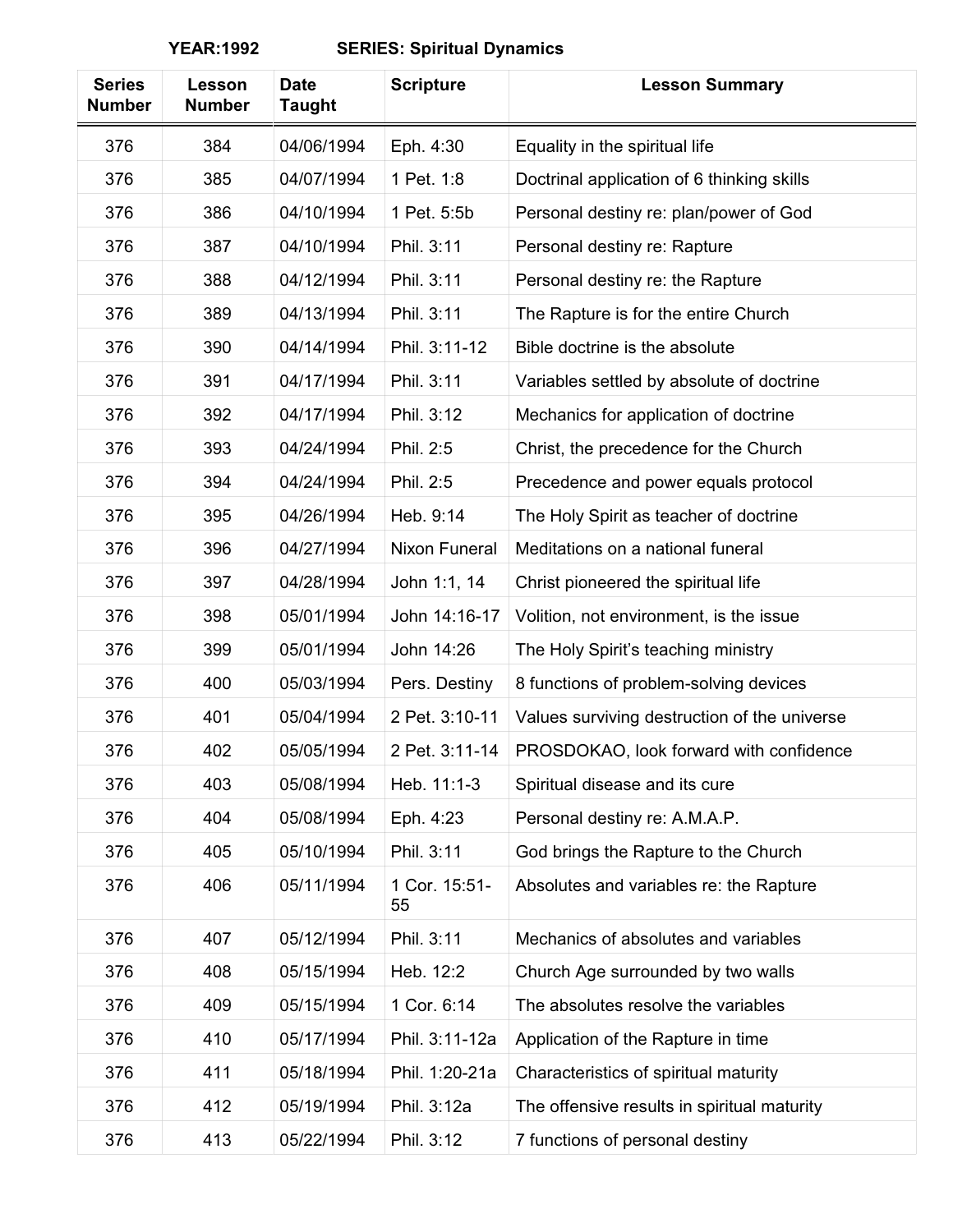| <b>Series</b><br><b>Number</b> | Lesson<br><b>Number</b> | <b>Date</b><br><b>Taught</b> | <b>Scripture</b>    | <b>Lesson Summary</b>                    |
|--------------------------------|-------------------------|------------------------------|---------------------|------------------------------------------|
| 376                            | 414                     | 05/22/1994                   | Col. 1:27           | Personal sense of destiny re: hope       |
| 376                            | 415                     | 05/24/1994                   | Heb. 6:18-19        | Escrow blessings and invisible impact    |
| 376                            | 416                     | 05/25/1994                   | Phil. 3:12a         | Personal destiny re: offense and defense |
| 376                            | 417                     | 05/26/1994                   | Phil. 3:12b-<br>13a | Objectivity and self-evaluation          |
| 376                            | 418                     | 05/39/1994                   | Pers. Destiny       | Precedence, equality and human freedom   |
| 376                            | 419                     | 05/29/1994                   | Phil. 3:13a         | KATALAMBANO, re: self-evaluation         |
| 376                            | 420                     | 06/05/1994                   | Deut. 31:6, 8       | D-Day remembered, courage vs. fear       |
| 376                            | 421                     | 06/05/1994                   | Ps. 56:3-4          | D-Day; emotion/fear as false variables   |
| 376                            | 422                     | 06/07/1994                   | Phil. 3:13a         | D-Day; objective self-evaluation         |
| 376                            | 423                     | 06/08/1994                   | Phil. 3:13b         | Divine justice and the sin of Adam       |
| 376                            | 424                     | 06/09/1994                   | 1 Cor. 15:22        | The barrier removed by justice of God    |
| 376                            | 425                     | 06/12/1994                   | Phil. 3:13b         | Sin and the justice of God               |
| 376                            | 426                     | 06/12/1994                   | Phil. 3:13b         | Disregard past failures and successes    |
| 376                            | 427                     | 06/14/1994                   | Phil. 3:13b         | Disregard past failures and successes    |
| 376                            | 428                     | 06/15/1994                   | 2 Tim. 2:5          | Paul's athletic metaphor                 |
| 376                            | 429                     | 06/16/1994                   | 1 Cor. 9:24-27      | Winning metaphors                        |
| 376                            | 430                     | 06/19/1994                   | John 14:16-17       | Mentorship of the Holy Spirit            |
| 376                            | 431                     | 06/19/1994                   | Rom. 8:26-27        | Groanings; the Holy Spirit as mentor     |
| 376                            | 432                     | 06/21/1994                   | Rom. 8:26-27        | Indwelling of the Holy Spirit            |
| 376                            | 433                     | 06/22/1994                   | Phil. 3:13b         | Mentorship re: filling of Holy Spirit    |
| 376                            | 434                     | 06/23/1994                   | Phil. 3:14a         | Mentorship re: filling of Holy Spirit    |
| 376                            | 435                     | 06/26/1994                   | Eph. 3:16           | Mentorship re: spiritual I.Q.            |
| 376                            | 436                     | 06/26/1994                   | Phil. 3:14b         | Mentorship vs. control of sin nature     |
| 376                            | 437                     | 06/28/1994                   | Eph. 4:5            | Mentorship vs. lordship salvation        |
| 376                            | 438                     | 06/29/1994                   | Phil. 2:9-11        | The Lordship issue                       |
| 376                            | 439                     | 06/30/1994                   | Phil. 3:11-14a      | The Holy Spirit makes Christ Lord        |
| 376                            | 440                     | 07/03/1994                   | Phil. 3:14a         | Advance to the winner's prize            |
| 376                            | 441                     | 07/03/1994                   | Phil. 3:14a         | Mentorship re: spiritual momentum        |
| 376                            | 442                     | 07/05/1994                   | 2 Cor. 5:10         | Evaluation at Judgment Seat of Christ    |
| 376                            | 443                     | 07/06/1994                   | 2 Tim. 4:7-8        | Categories of rewards in eternity        |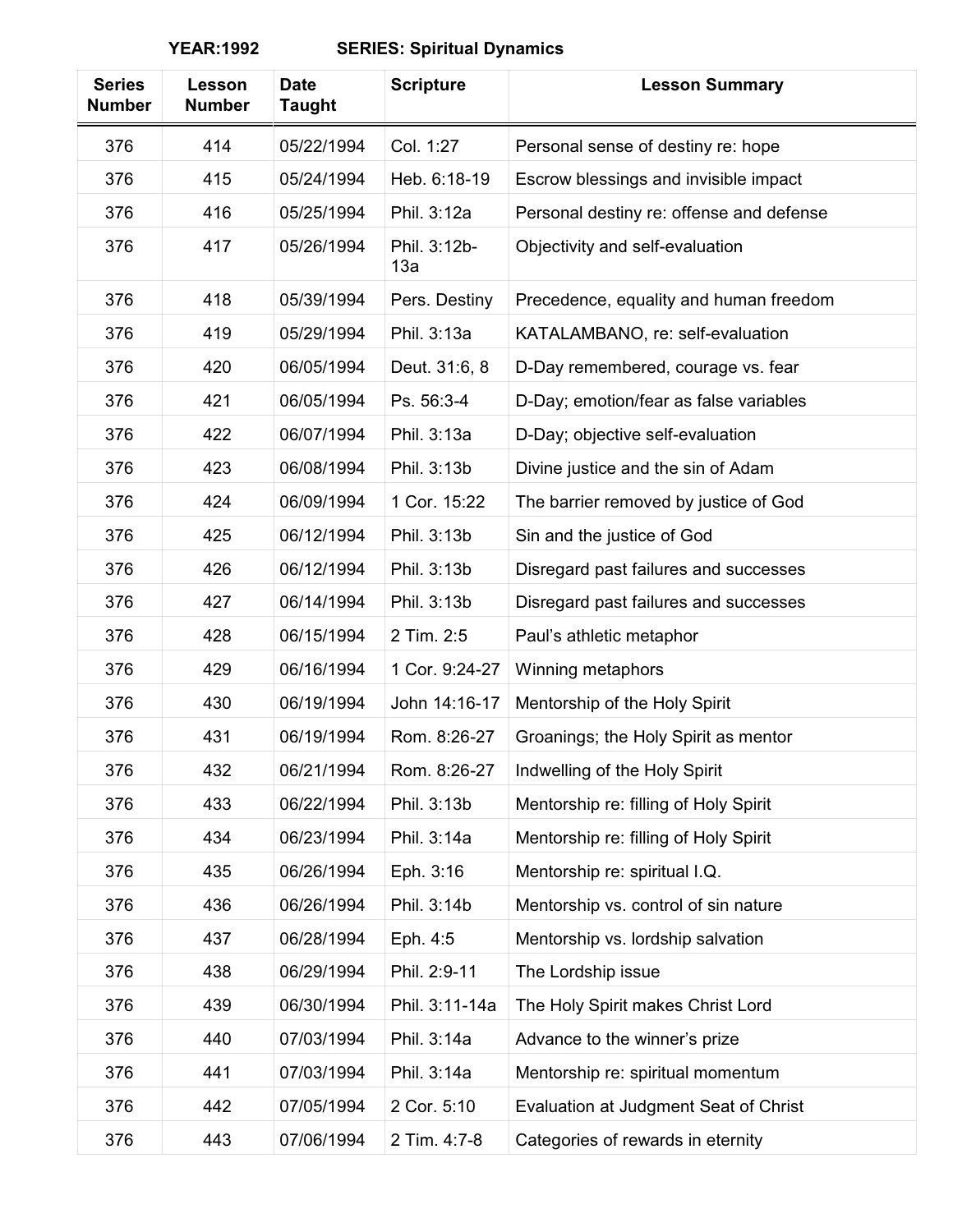| <b>Taught</b>                                                                            |  |
|------------------------------------------------------------------------------------------|--|
| 376<br>444<br>07/07/1994<br>Phil. 3:14a<br>Angry soul vs. the Spirit-filled soul         |  |
| 445<br>1 Pet. 2:24<br>376<br>07/10/1994<br>How God solves problems                       |  |
| 376<br>446<br>07/10/1994<br>Rom. 8:28<br>A FORTIORI; how God solves problems             |  |
| 447<br>Eph. 1:3<br>376<br>07/13/1994<br>The soul re: the winner's prize                  |  |
| Phil. 3:13-16<br>448<br>07/14/1994<br>EPIGNOSIS re: soul's mirror & FLOT line<br>376     |  |
| 449<br>376<br>07/17/1994<br>Stream/consc.<br>Your soul is the real you                   |  |
| 450<br>1 Cor. 2:9-10<br>376<br>07/17/1994<br>Compartments of stream of consciousness     |  |
| 376<br>451<br>07/24/1994<br>2 Tim. 3:16-17<br>Momentum, sphere of spiritual growth       |  |
| 1 Cor. 2:7<br>376<br>452<br>07/24/1994<br>Wisdom, metabolized doctrine applied           |  |
| 453<br>07/26/1994<br>Phil. 3:13-15a<br>Spiritual life is thinking, not emotion<br>376    |  |
| Phil. 3:15a<br>376<br>454<br>07/27/1994<br>Divine solutions related to thinking          |  |
| Phil. 3:15a<br>376<br>455<br>07/28/1994<br>Thinking re: capacity for love                |  |
| 376<br>456<br>07/31/1994<br>Phil. 3:15a<br>Divine solutions vs. human solutions          |  |
| 07/31/1994<br>Phil. 3:15a<br>376<br>457<br>Divine solutions for human problems           |  |
| Phil. 3:15b<br>458<br>08/02/1994<br>Power re: iconoclastic arrogance<br>376              |  |
| 376<br>459<br>08/03/1994<br>Isa. 14:14b<br>Evil obsession ends spiritual life            |  |
| 460<br>Pattern of evil obsession<br>376<br>08/04/1994<br>Isa. 14:14b                     |  |
| 376<br>461<br>08/07/1994<br>Isa. 14:12-14<br>Summary of obsession of evil                |  |
| 462<br>376<br>08/07/1994<br>Isa. 14:12-14<br>Spiritual solutions to evil obsession       |  |
| 463<br>08/09/1994<br>2 Cor. 2:1-2<br>376<br>Paul, victim of Corinthian arrogance         |  |
| 376<br>464<br>2 Cor. 2:12-13<br>08/10/1994<br>Paul's adversity causes stress             |  |
| 465<br>2 Cor. 2:12-13<br>Rebound is free of emotion<br>376<br>08/11/1994                 |  |
| 466<br>08/14/1994<br>Evil obsession<br>Rebound is God's solution to sin<br>376           |  |
| 467<br>08/14/1994<br>376<br>2 Cor. 7:8<br>Rebound or repent without regret               |  |
| 468<br>08/21/1994<br>1 Cor. 1:2a<br>376<br>Divine solution is the only solution          |  |
| 376<br>469<br>08/21/1994<br>1 Cor. 1:2<br>Corinthians rebuked by Paul                    |  |
| 1 Cor. 3:1<br>Divine solution re: salvation and rebound<br>376<br>470<br>08/23/1994      |  |
| Rom. 12:2-3<br>376<br>471<br>08/24/1994<br>Rationalizing problems, then solutions        |  |
| 2 Cor. 2:12-13<br>376<br>472<br>08/25/1994<br>God's solution to sin is the only solution |  |
| 08/28/1994<br>2 Cor. 7:5<br>376<br>473<br>Divine solutions are minus human works         |  |
| 376<br>08/28/1994<br>John 8:31-32<br>474<br>Divine solutions & volitional responsibility |  |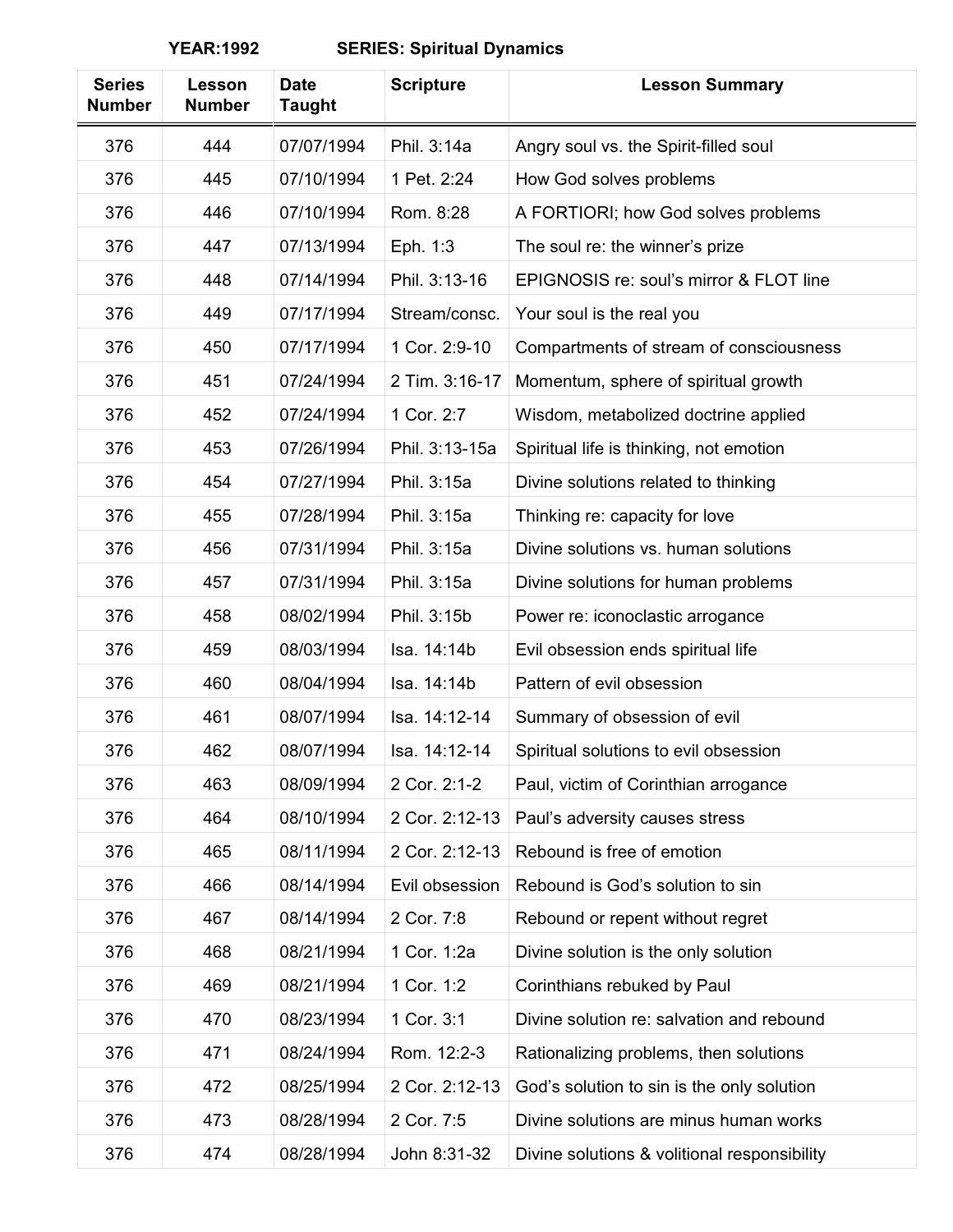| <b>Series</b><br><b>Number</b> | Lesson<br><b>Number</b> | <b>Date</b><br><b>Taught</b> | <b>Scripture</b> | <b>Lesson Summary</b>                   |
|--------------------------------|-------------------------|------------------------------|------------------|-----------------------------------------|
| 376                            | 475                     | 08/30/1994                   | John 8:31-32     | Fear vs. the spiritual life             |
| 376                            | 476                     | 08/31/1994                   | 2 Cor. 7:6-7     | Rebound, accurate self-judgment         |
| 376                            | 477                     | 09/01/1994                   | Gal. 5:22-23     | Fruit of the Spirit is virtue love      |
| 376                            | 478                     | 09/04/1994                   | Rom. 5:8         | No emotion in God's solution to sin     |
| 376                            | 479                     | 09/05/1994                   | 2 Cor. 7:5, 8    | Rebound vs. emotional instability       |
| 376                            | 480                     | 09/06/1994                   | 2 Cor. 7:8       | Spiritual life for ordinary believers   |
| 376                            | 481                     | 09/07/1994                   | 2 Cor. 7:9a      | Concentrate on spiritual mechanics      |
| 376                            | 482                     | 09/08/1994                   | 2 Cor. 7:9-10    | Sorrow as God would have it             |
| 376                            | 483                     | 09/11/1994                   | Luke 12:21-25    | The crow illustrates God's provision    |
| 376                            | 484                     | 09/11/1994                   | 2 Cor. 7:9       | Loser believers add works to rebound    |
| 376                            | 485                     | 09/18/1994                   | 2 Cor. 7:9a      | Capacity for happiness/life/love        |
| 376                            | 486                     | 09/18/1994                   | 2 Cor. 7:9a      | Winner believer shares +H of God        |
| 376                            | 487                     | 09/20/1994                   | 2 Cor. 7:9-10    | Doctrine of good and bad emotions       |
| 376                            | 488                     | 09/21/1994                   | 2 Cor. 7:9-10    | Doctrine of good and bad emotions       |
| 376                            | 489                     | 09/22/1994                   | 2 Cor. 7:9       | Responsibility re: God and politics     |
| 376                            | 490                     | 09/25/1994                   | 2 Cor. 7:10      | Paul not distracted by the evil of Nero |
| 376                            | 491                     | 09/25/1994                   | 2 Cor. 7:9-10    | Impact of the invisible hero            |
| 376                            | 492                     | 09/27/1994                   | Phil. 3:11-15a   | Thinking, system for spiritual advance  |
| 376                            | 493                     | 09/28/1994                   | Rom. 9:6, 19     | Infralapsarianism and concatenation     |
| 376                            | 494                     | 09/29/1994                   | Phil. 3:15       | Divine solutions never include emotion  |
| 376                            | 495                     | 10/02/1994                   | Phil. 3:15       | Marriage, problems and solutions        |
| 376                            | 496                     | 10/02/1994                   | 2 Tim. 1:14      | Your spiritual life is what you think   |
| 376                            | 497                     | 10/09/1994                   | Phil. 3:15       | Vulnerability to distractions           |
| 376                            | 498                     | 10/09/1994                   | Phil. 3:15       | Vulnerability in spiritual adulthood    |
| 376                            | 499                     | 10/11/1994                   | Phil. 3:15       | Solving problems with more problems     |
| 376                            | 500                     | 10/12/1994                   | Phil. 3:15       | Doctrine of erroneous premises          |
| 376                            | 501                     | 10/13/1994                   | Phil. 3:15-16a   | Thinking differently results in failure |
| 376                            | 502                     | 10/16/1994                   | Phil. 3:16a      | Paul warns of spiritual failure         |
| 376                            | 503                     | 10/16/1994                   | Phil. 3:16       | Military metaphor: advance in ranks     |
| 376                            | 504                     | 10/19/1994                   | Phil. 3:16       | Advance to avoid spiritual failure      |
| 376                            | 505                     | 10/20/1994                   | 2 Cor. 12:7-10   | The Great Connection, arrogance         |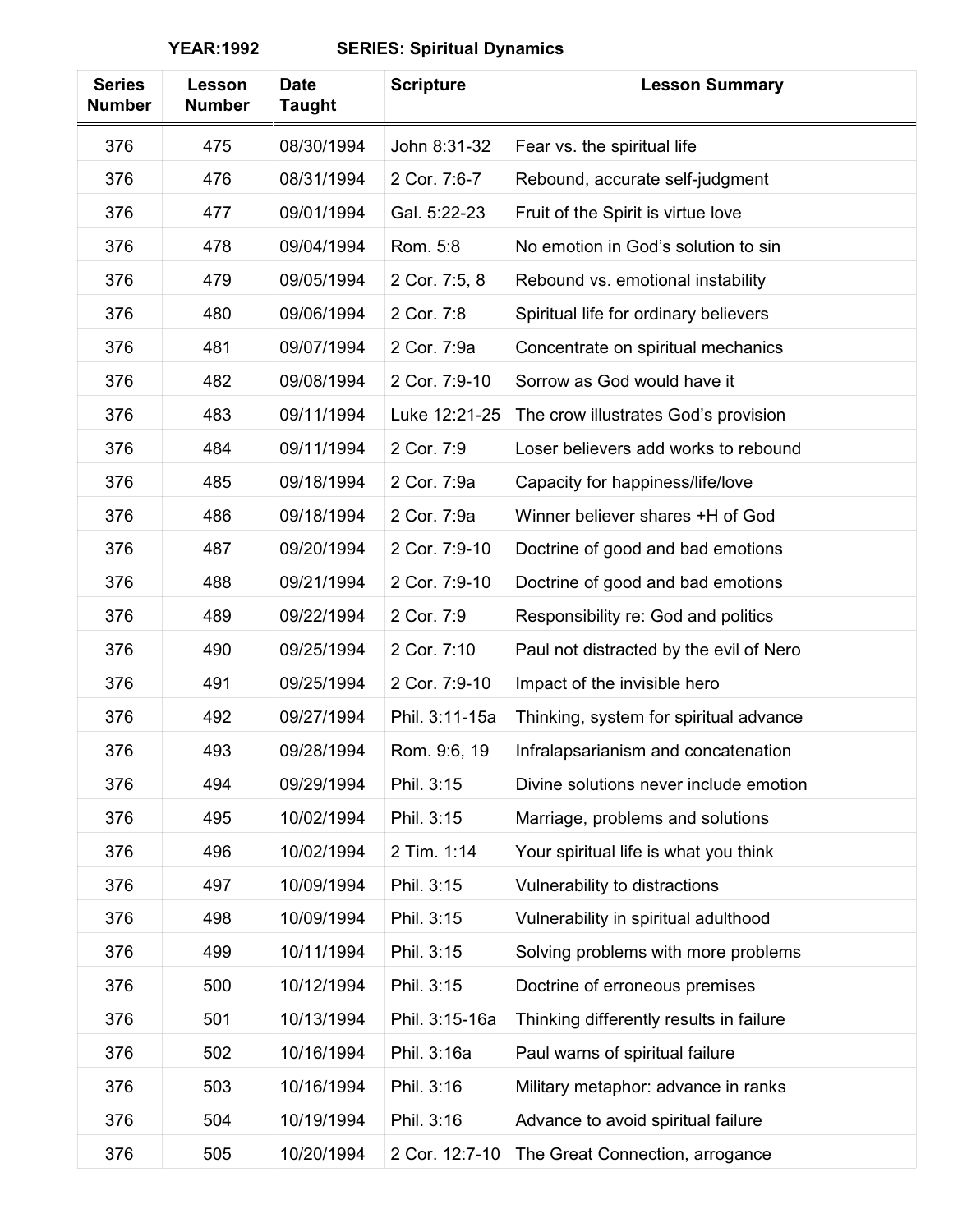| <b>Series</b><br><b>Number</b> | Lesson<br><b>Number</b> | <b>Date</b><br><b>Taught</b> | <b>Scripture</b>      | <b>Lesson Summary</b>                                |
|--------------------------------|-------------------------|------------------------------|-----------------------|------------------------------------------------------|
| 376                            | 506                     | 10/23/1994                   | 2 Cor. 12:7           | The Great Connection, emotion                        |
| 376                            | 507                     | 10/23/1994                   | 1 Cor. 10:13          | Vulnerability in spiritual adulthood                 |
| 376                            | 508                     | 10/30/1994                   | Phil. 3:16            | Liability in spiritual incompetence                  |
| 376                            | 509                     | 10/30/1994                   | Phil. 3:16            | From spiritual victory to vulnerability              |
| 376                            | 510                     | 11/01/1994                   | 1 Cor. 10:13          | Winners see divine solutions                         |
| 376                            | 511                     | 11/02/1994                   | 2 Cor. 12:7           | Doctrine of spiritual self-esteem                    |
| 376                            | 512                     | 11/03/1994                   | 1 Thess. 5:8a         | Spiritual self-esteem; humility                      |
| 376                            | 513                     | 11/06/1994                   | 1 John 1:6-10         | Rebound, recovery from sin                           |
| 376                            | 514                     | 11/06/1994                   | Heb. 11:1-3           | Divine love; personal love for God                   |
| 376                            | 515                     | 11/08/1994                   | 2 Cor. 13:14          | Personal love for God, virtue love                   |
| 376                            | 516                     | 11/09/1994                   | 1 John 4:19           | Initiative for virtue love is from God               |
| 376                            | 517                     | 11/10/1994                   | <b>James 1:12</b>     | AGAPE, virtue love for God and man                   |
| 376                            | 518                     | 11/13/1994                   | James 4:5             | Jealousy re: the vulnerable believer                 |
| 376                            | 519                     | 11/13/1994                   | Eph. 4:18, 31-<br>32  | Bitterness contradicts protocol plan                 |
| 376                            | 520                     | 11/20/1994                   | 2 Cor. 13:14          | Personal/ impersonal love of God & man               |
| 376                            | 521                     | 11/20/1994                   | Rom. 5:5              | To be distracted is to be uninformed                 |
| 376                            | 522                     | 11/22/1994                   | 1 Cor. 13:4, 7,<br>13 | The virtue of faith, hope, and love                  |
| 376                            | 523                     | 11/23/1994                   | 13                    | 1 Cor. 13:4, 7,   Faith, hope, and love on FLOT line |
| 376                            | 524                     | 11/24/1994                   | 1 Cor. 13:4, 7,<br>13 | Faith, hope, and love on FLOT line                   |
| 376                            | 525                     | 11/27/1994                   | 1 John 1:9            | Contrast: personal vs. impersonal love               |
| 376                            | 526                     | 11/27/1994                   | Eph. 5:25             | Personal and impersonal love in marriage             |
| 376                            | 527                     | 11/29/1994                   | Eph. 5:25             | Virtue love re: God and mankind                      |
| 376                            | 528                     | 11/30/1994                   | Eph. 5:25             | Virtue-love applications                             |
| 376                            | 529                     | 12/01/1994                   | Eph. 5:25             | Virtue love, key to spiritual advance                |
| 376                            | 530                     | 12/04/1994                   | Gal. 5:22a            | Apostasy essay; how to be born again                 |
| 376                            | 531                     | 12/04/1994                   | Eph. 5:25             | Responsibility of husbands and wives                 |
| 376                            | 532                     | 12/11/1994                   | Eph. 5:25             | The personal and impersonal love tandem              |
| 376                            | 533                     | 12/11/1994                   | Eph. 5:25             | Integrity envelope of Christ re: cross               |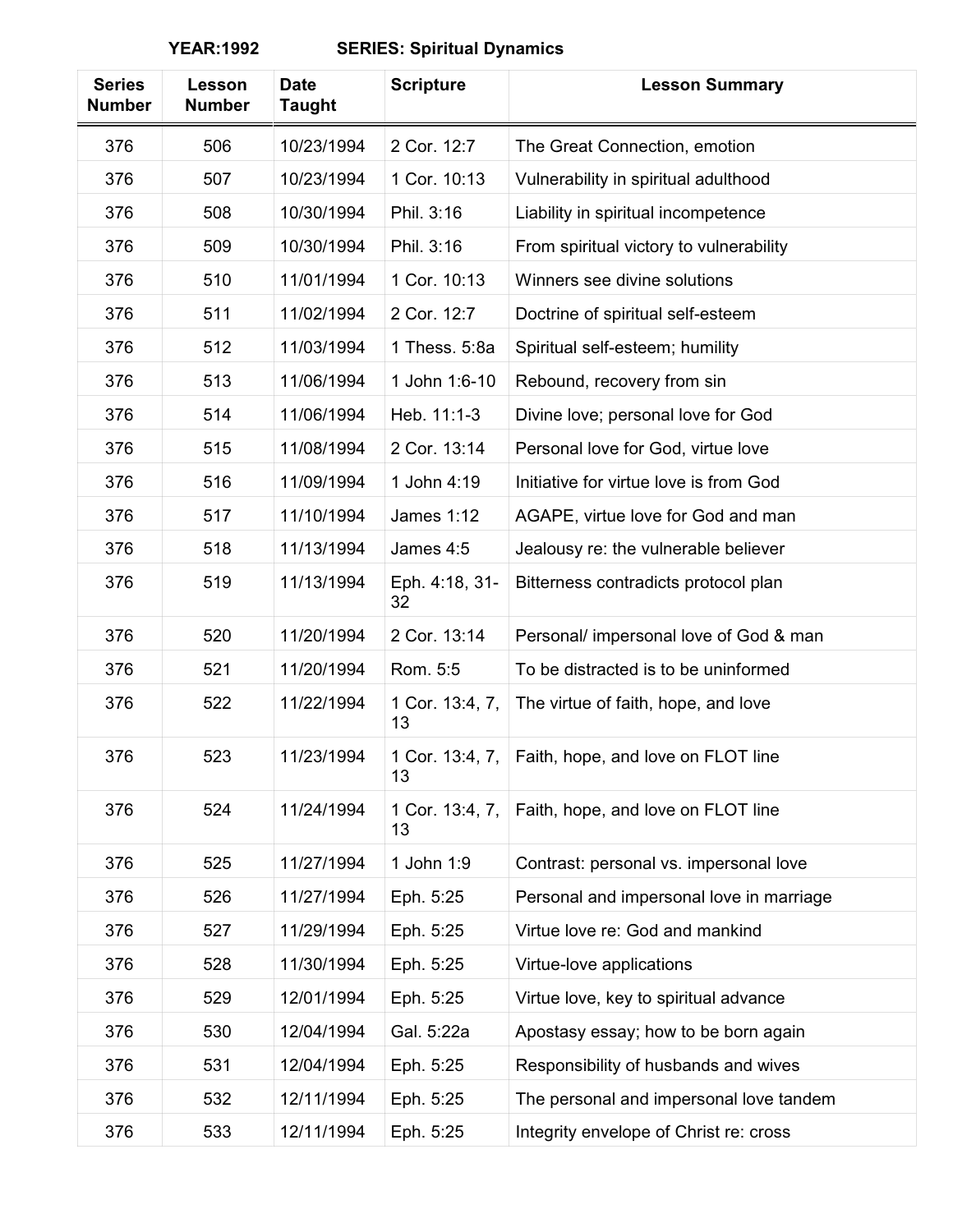| <b>Series</b><br><b>Number</b> | Lesson<br><b>Number</b> | <b>Date</b><br><b>Taught</b> | <b>Scripture</b>   | <b>Lesson Summary</b>                   |
|--------------------------------|-------------------------|------------------------------|--------------------|-----------------------------------------|
| 376                            | 534                     | 12/13/1994                   | Eph. 5:25          | Christ, precedent of integrity envelope |
| 376                            | 535                     | 12/14/1994                   | Isa. 64:6          | Divine integrity cannot be compromised  |
| 376                            | 536                     | 12/15/1994                   | Titus 3:5          | Divine integrity cannot be compromised  |
| 376                            | 537                     | 12/18/1994                   | Rom. 5:8           | Necessity of being born again           |
| 376                            | 538                     | 12/18/1994                   | Titus 3:5a         | No additions to divine righteousness    |
| 376                            | 539                     | 12/20/1994                   | 1 John 1:8-10      | God's instructions for rebound          |
| 376                            | 540                     | 12/21/1994                   | Eph. 4:31-32       | Three laws of marriage                  |
| 376                            | 541                     | 12/22/1994                   | Eph. 5:22-25       | Integrity envelope re: marriage         |
| 376                            | 542                     | 12/25/1994                   | Matt. 1:18-20      | The true meaning of Christmas           |
| 376                            | 543                     | 12/25/1994                   | Heb. 12:2          | The true meaning of Christmas           |
| 376                            | 544                     | 12/27/1994                   | 1 John 4:19        | Virtue love in marriage special         |
| 376                            | 545                     | 12/28/1994                   | 1 John 2:5         | Marriage special: stability vs. emotion |
| 376                            | 546                     | 12/29/1994                   | Eph. 4:31-32       | Marriage special: 3 years of marriage   |
| 376                            | 547                     | 12/31/1994                   | Eph. 5:25          | Marriage special: insecurity            |
| 376                            | 548                     | 12/31/1994                   | Eph. 5:33b         | Marriage: spirituality and morality     |
| 376                            | 549                     | 01/01/1995                   | 1 Pet. 3:7a        | Marriage: wife responds or reacts       |
| 376                            | 550                     | 01/01/1995                   | 1 Thess. 4:3       | Marriage special: sex in marriage only  |
| 376                            | 551                     | 01/03/1995                   | 1 Tim. 2:11        | Marriage special: woman as responder    |
| 376                            | 552                     | 01/04/1995                   | Gal. 3:28          | Marriage special: vulnerable women      |
| 376                            | 553                     | 01/05/1995                   | 2 Cor. 5:14,<br>19 | Marriage: Christ in integrity envelope  |
| 376                            | 554                     | 01/08/1995                   | Eph. 5:25          | Marriage: principles of stability       |
| 376                            | 555                     | 01/08/1995                   | Gen. 2:23-24       | Precedence for sex in marriage only     |
| 376                            | 556                     | 01/10/1995                   | Gen. 2:23-24       | Precedence for sex in marriage only     |
| 376                            | 557                     | 01/11/1995                   | Gen. 2:22,24       | Marriage special: purpose of sex        |
| 376                            | 558                     | 01/12/1995                   | 1 Cor. 7:2-3       | Marriage special: equality in sex       |
| 376                            | 559                     | 01/15/1995                   | Gen. 2:22          | Marriage special: purpose of sex        |
| 376                            | 560                     | 01/15/1995                   | Gen. 1:27-28a      | Marriage special: coalescence of soul   |
| 376                            | 561                     | 01/22/1995                   | 1 Cor. 7:4         | Marriage special: purpose of sex        |
| 376                            | 562                     | 01/22/1995                   | Eph. 5:22-24       | Wives submit, obey, and respect         |
| 376                            | 563                     | 01/24/1995                   | Eph. 5:22-24       | Marriage special: role of each spouse   |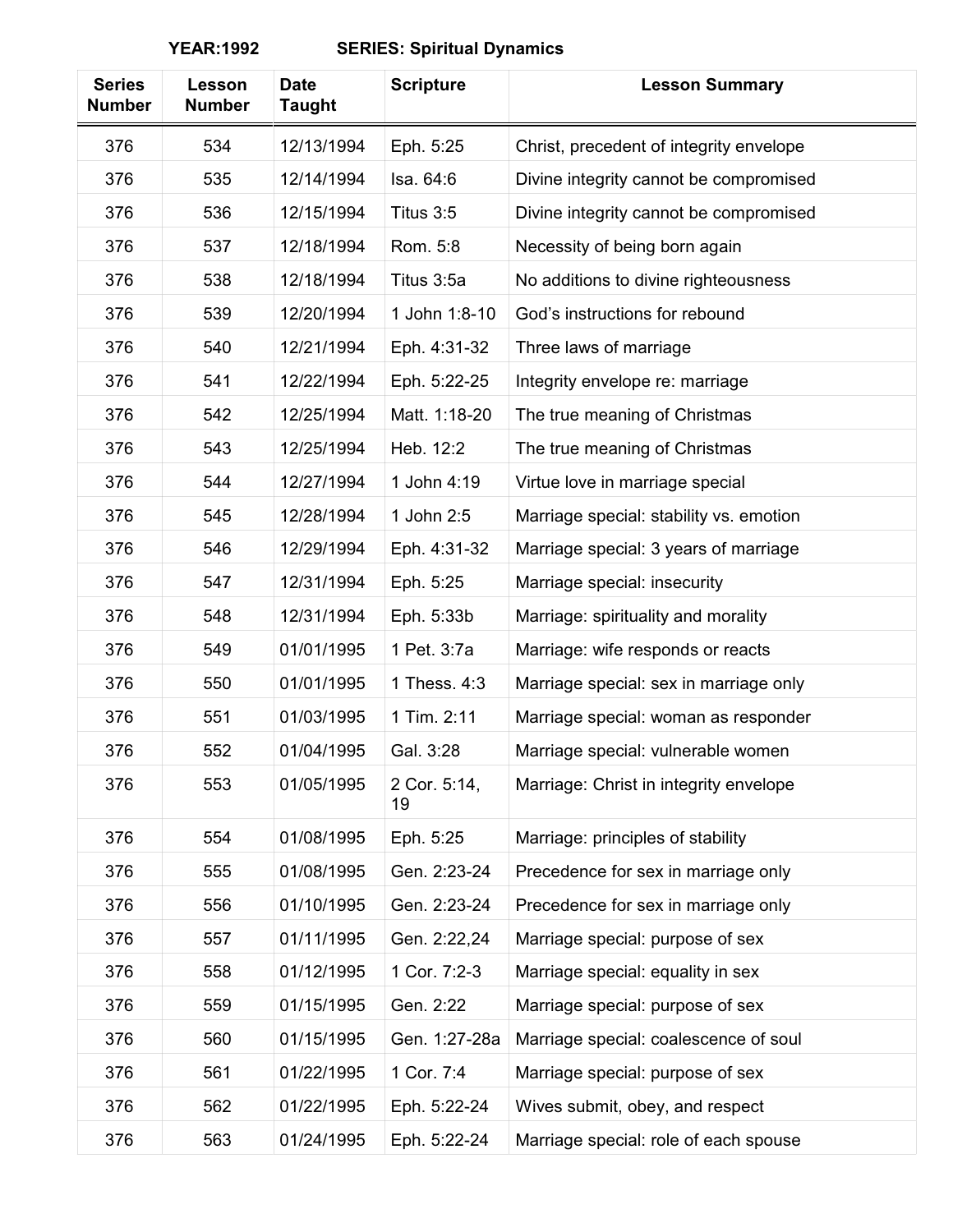| <b>Series</b><br><b>Number</b> | Lesson<br><b>Number</b> | <b>Date</b><br><b>Taught</b> | <b>Scripture</b>         | <b>Lesson Summary</b>                    |
|--------------------------------|-------------------------|------------------------------|--------------------------|------------------------------------------|
| 376                            | 564                     | 01/25/1995                   | Eph. 5:22-25             | No excuse to react in marriage           |
| 376                            | 565                     | 01/26/1995                   | <b>Titus 2:3-5</b>       | Wives commanded not to react to spouses  |
| 376                            | 566                     | 01/29/1995                   | Hosea 8:7a               | The five categories of sexual sins       |
| 376                            | 567                     | 01/29/1995                   | Eph. 5:22,25             | Solution to reaction in marriage         |
| 376                            | 568                     | 01/31/1995                   | Eph. 5:22-26a            | Christ and Church precedent for marriage |
| 376                            | 569                     | 02/01/1995                   | Eph. 5:25-26a            | Marriage: sanctification analogy         |
| 376                            | 570                     | 02/02/1995                   | Eph. 5:25-26             | Marriage inside the integrity envelope   |
| 376                            | 571                     | 02/15/1995                   | Eph. 5:25-26a            | Marriage special: husband purifies wife  |
| 376                            | 572                     | 02/15/1995                   | Eph. 5:25-27             | Marriage special: husband purifies wife  |
| 376                            | 573                     | 02/07/1995                   | Col. 3:19                | Husband as leader purifies wife          |
| 376                            | 574                     | 02/08/1995                   | Eph. 5:28                | Marriage re: spiritual mechanics         |
| 376                            | 575                     | 02/09/1995                   | Eph. 5:28-33             | Sexual coalescence of body and soul      |
| 376                            | 576                     | 02/12/1995                   | 1 John 1:9               | Marriage: application and review         |
| 376                            | 577                     | 02/12/1995                   | Matt. 25:41              | Marriage: four spiritual mechanics       |
| 376                            | 578                     | 02/14/1995                   | Eph. 1:13;<br>4:23       | Marriage re: filling of the Holy Spirit  |
| 376                            | 579                     | 02/15/1995                   | Phil. 2:5                | Marriage re: the elective degrees        |
| 376                            | 580                     | 02/16/1995                   | Eph. 4:31-32             | Success or failure in marriage           |
| 376                            | 581                     | 02/19/1995                   | Gen. 2:22-24             | Marriage re: 10 steps of insecurity      |
| 376                            | 582                     | 02/19/1995                   | 1 Pet. 3:7               | Marriage: women respond or react         |
| 376                            | 583                     | 02/21/1995                   | 1 Pet. 3:7               | The vulnerable woman responds or reacts  |
| 376                            | 584                     | 02/22/1995                   | 1 Tim. 2:11              | Responding woman with inner beauty       |
| 376                            | 585                     | 02/23/1995                   | 1 Tim. 2:9-10            | Rules for inner and outer beauty         |
| 376                            | 586                     | 02/26/1995                   | Marriage<br>Special      | Understanding problem-solving devices    |
| 376                            | 587                     | 02/26/1995                   | 1 Tim. 2:9-15            | 6 metamorphoses: man, woman, and Christ  |
| 376                            | 588                     | 03/05/1995                   | Doctrinal<br>Application | Self-counseling based on doctrine        |
| 376                            | 589                     | 03/05/1995                   | 1 John 4:7a              | Marriage success or failure              |
| 376                            | 590                     | 03/07/1995                   | Rom. 16:25-<br>27        | Unique Church Age marriages              |
| 376                            | 591                     | 03/08/1995                   | Rom. 16:25-<br>27        | Unique prototype for the Church Age      |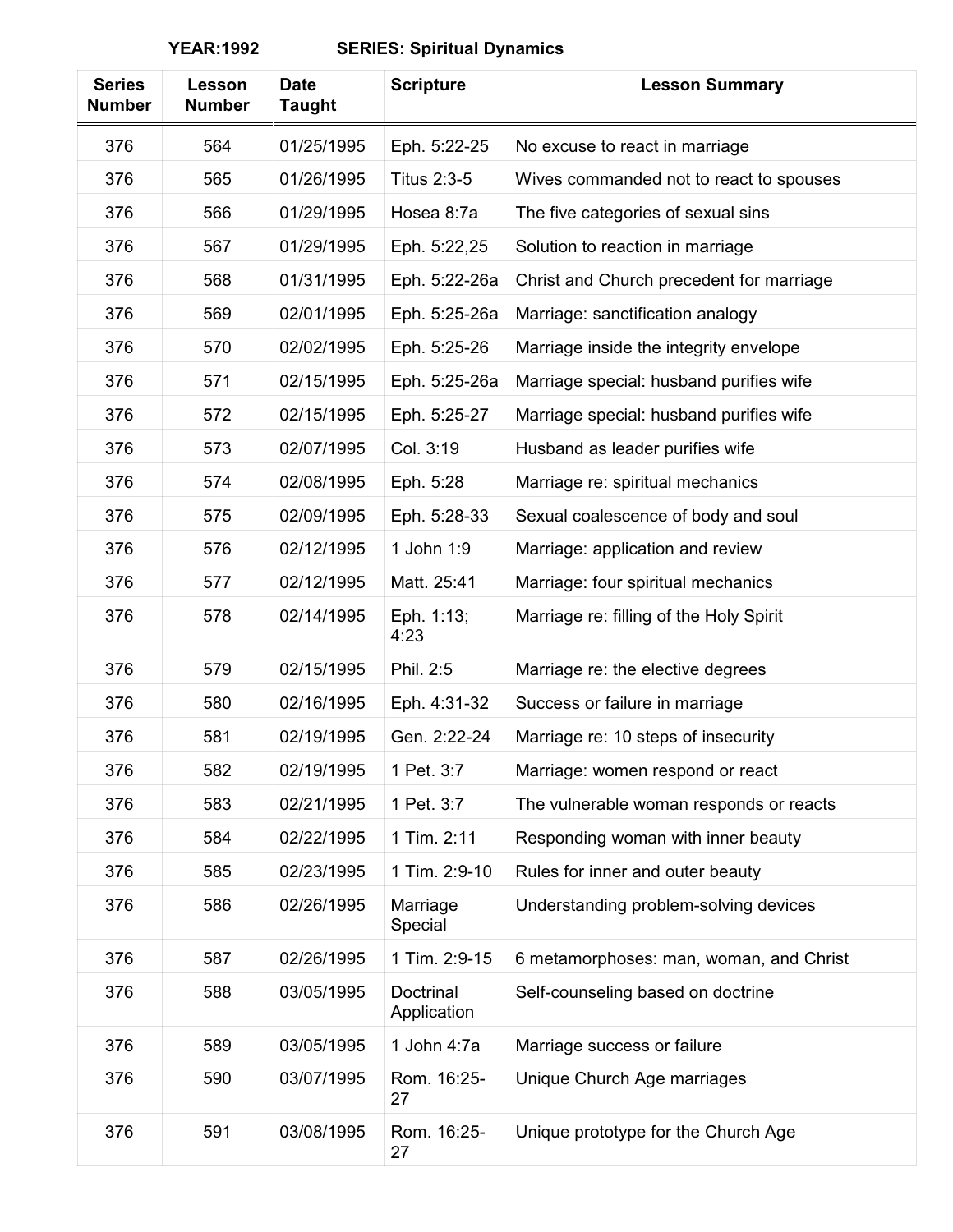| <b>Series</b><br><b>Number</b> | Lesson<br><b>Number</b> | <b>Date</b><br><b>Taught</b> | <b>Scripture</b>  | <b>Lesson Summary</b>                        |
|--------------------------------|-------------------------|------------------------------|-------------------|----------------------------------------------|
| 376                            | 592                     | 03/09/1995                   | Rom. 16:25-<br>27 | Spiritual life of Israel and the Church      |
| 376                            | 593                     | 03/12/1995                   | Eph. 5:32         | Unique mystery doctrine of the Church Age    |
| 376                            | 594                     | 03/12/1995                   | Rom. 16:26        | Unique Church Age marriage                   |
| 376                            | 595                     | 03/14/1995                   | Rom. 16:25-<br>26 | Prototype & operational spiritual life       |
| 376                            | 596                     | 03/15/1995                   | 1 Cor. 2:7        | Unique mystery blessings and mechanics       |
| 376                            | 597                     | 03/16/1995                   | Eph. 1:2-10       | Motivation to learn mystery doctrine         |
| 376                            | 598                     | 03/19/1995                   | Eph. 1:2-11       | Two witnesses for the prosecution            |
| 376                            | 599                     | 03/19/1995                   | Sgt.Benavidez     | Marriage/unique witness for prosecution      |
| 376                            | 600                     | 03/21/1995                   | 1 Cor. 4:9        | Freedom and authority re: values and virtues |
| 376                            | 601                     | 03/22/1995                   | Eph. 1:9-10       | Marriage re: authority/freedom/values        |
| 376                            | 602                     | 03/23/1995                   | Col. 2:2          | Unique marriage authority and leadership     |
| 376                            | 603                     | 03/36/1995                   | Eph. 5:25         | Unique purpose of Christian marriage         |
| 376                            | 604                     | 03/26/1995                   | Eph. 5:32         | Christian vs. divine institution             |
| 376                            | 605                     | 03/28/1995                   | Eph. 5:31-32      | Marriage as a corporation                    |
| 376                            | 606                     | 03/29/1995                   | Gen. 6:3          | Church Age marriage re: Genesis 6            |
| 376                            | 607                     | 03/30/1995                   | 2 Cor. 6:14-16    | Christian marriage/corporation rules         |
| 376                            | 608                     | 04/02/1995                   | Eph. 5:32         | Complications of being unequally yoked       |
| 376                            | 609                     | 04/02/1995                   | Eph. 5:32         | "Going it alone" in and out of marriage      |
| 376                            | 610                     | 04/09/1995                   | Gen. 2:24         | Necessity of volition/salvation/marriage     |
| 376                            | 611                     | 04/09/1995                   | Rom. 5:12         | Doctrine of the order of necessity           |
| 376                            | 612                     | 04/11/1995                   | John 1:3          | Marriage corporation & angelic conflict      |
| 376                            | 613                     | 04/12/1995                   | Rom. 5:12         | Marriage before and after the Fall           |
| 376                            | 614                     | 04/13/1995                   | Eph. 5:22-27      | Unique mystery doctrine re: marriage         |
| 376                            | 615                     | 04/18/1995                   | 1 Pet. 3:1-4      | Inner beauty of humility re: marriage        |
| 376                            | 616                     | 04/19/1995                   | 1 Pet. 3:1-7      | Virtue of inner beauty; sins of fear         |
| 376                            | 617                     | 04/20/1995                   | 1 Pet. 3:5-7      | Inner beauty of obedient Sarah               |
| 376                            | 618                     | 04/23/1995                   | 1 Pet. 3:1-6      | Inner beauty obeys authority                 |
| 376                            | 619                     | 04/23/1995                   | 1 Pet. 3:7-9      | Testimony of Christian marriage              |
| 376                            | 620                     | 04/30/1995                   | Eph. 5:31-33      | 3 marriage laws as Christian witness         |
| 376                            | 621                     | 04/30/1995                   | Eph. 5:32-33      | Christian marriage testimony and impact      |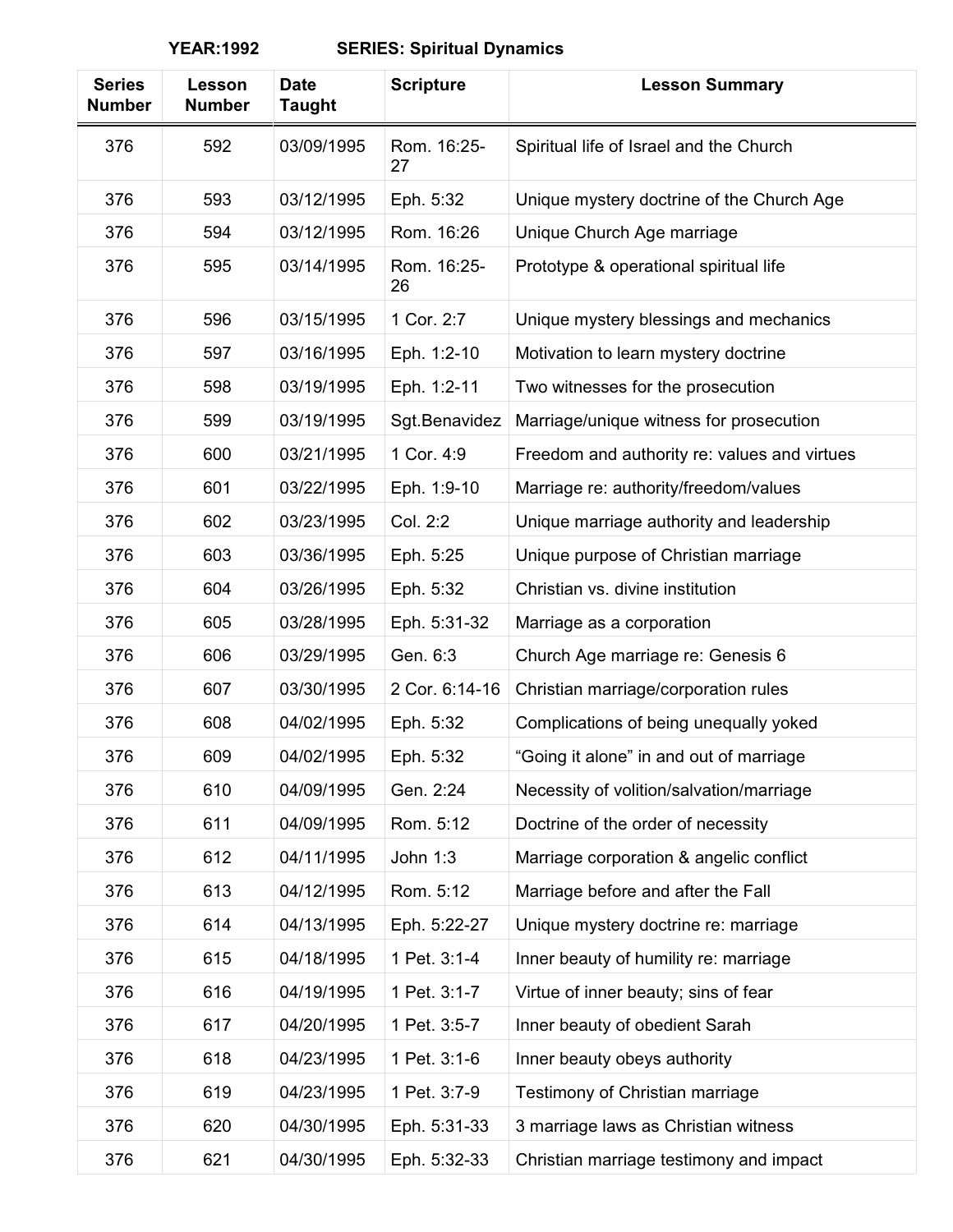| <b>Series</b><br><b>Number</b> | Lesson<br><b>Number</b> | <b>Date</b><br><b>Taught</b> | <b>Scripture</b>      | <b>Lesson Summary</b>                       |
|--------------------------------|-------------------------|------------------------------|-----------------------|---------------------------------------------|
| 376                            | 622                     | 05/02/1995                   | Eph. 4:31-32          | Spiritual values in Christian marriage      |
| 376                            | 623                     | 05/03/1995                   | Eph. 5:25-30          | The Church is the Bride of Christ           |
| 376                            | 624                     | 05/04/1995                   | Col. 1:18a            | Old & New Testament marriage analogies      |
| 376                            | 625                     | 05/07/1995                   | prodiorthosis         | Paul's rhetorical style                     |
| 376                            | 626                     | 05/07/1995                   | 2 Cor. 10:17-<br>11:2 | How Pastor Thieme studies and teaches       |
| 376                            | 627                     | 05/09/1995                   | Eph. 5:26-27          | Words as instruments of thought             |
| 376                            | 628                     | 05/10/1995                   | 2 Cor. 10:17-<br>11:2 | Paul's rhetoric condemns and exhorts        |
| 376                            | 629                     | 05/11/1995                   | 2 Cor. 11:2a-3        | Old Testament betrothal analogy in 3 stages |
| 376                            | 630                     | 05/14/1995                   | Gen. 2:7, 18          | Mother's Day Special: Eve and Mary          |
| 376                            | 631                     | 05/14/1995                   | Matt. 1:18-25         | Betrothal of Mary and Joseph                |
| 376                            | 632                     | 05/16/1995                   | 2 Cor. 10:17-<br>11:2 | Paul condemns and exhorts in love           |
| 376                            | 633                     | 05/17/1995                   | 2 Cor. 10:17-<br>18   | Two unique marriage categories              |
| 376                            | 634                     | 05/18/1995                   | Gen. 2:16-17          | Volitional responsibility of freedom        |
| 376                            | 635                     | 05/21/1995                   | 2 Cor. 11:2           | Unique Christian marriage metaphor          |
| 376                            | 636                     | 05/21/1995                   | 2 Cor. 11:2           | Old Testament betrothal metaphor            |
| 376                            | 637                     | 05/23/1995                   | 1 Cor. 12:12-<br>13   | Marriage metaphor of union with Christ      |
| 376                            | 638                     | 05/24/1995                   | 2 Cor. 11:2           | Marriage without virtue and values fails    |
| 376                            | 639                     | 05/28/1995                   | Eph. 5:31-32          | Old Testament marriage analogy              |
| 376                            | 640                     | 05/28/1995                   | Rom. 5:12             | Virtue and values ensure happiness          |
| 376                            | 641                     | 06/04/1995                   | Gen. 1:27;<br>2:24    | Marriage in the angelic conflict            |
| 376                            | 642                     | 06/04/1995                   | 2 Tim. 3:7            | Why the first marriage failed               |
| 376                            | 643                     | 06/06/1995                   | Gen. 2:16-17          | Satan/man have same volition and options    |
| 376                            | 644                     | 06/07/1995                   | Gen. 2:16-17          | Volition and options for virtue and values  |
| 376                            | 645                     | 06/08/1995                   | Gen. 3:1-4            | Eve deceived by self-deception              |
| 376                            | 646                     | 06/11/1995                   | Gen. 2:16-17          | The freedom to succeed or fail              |
| 376                            | 647                     | 06/11/1995                   | Isa. 14:12-14         | Arrogance skills originate from Satan       |
| 376                            | 648                     | 06/18/1995                   | Isa. 14:12-14         | Creature arrogance/redemption solution      |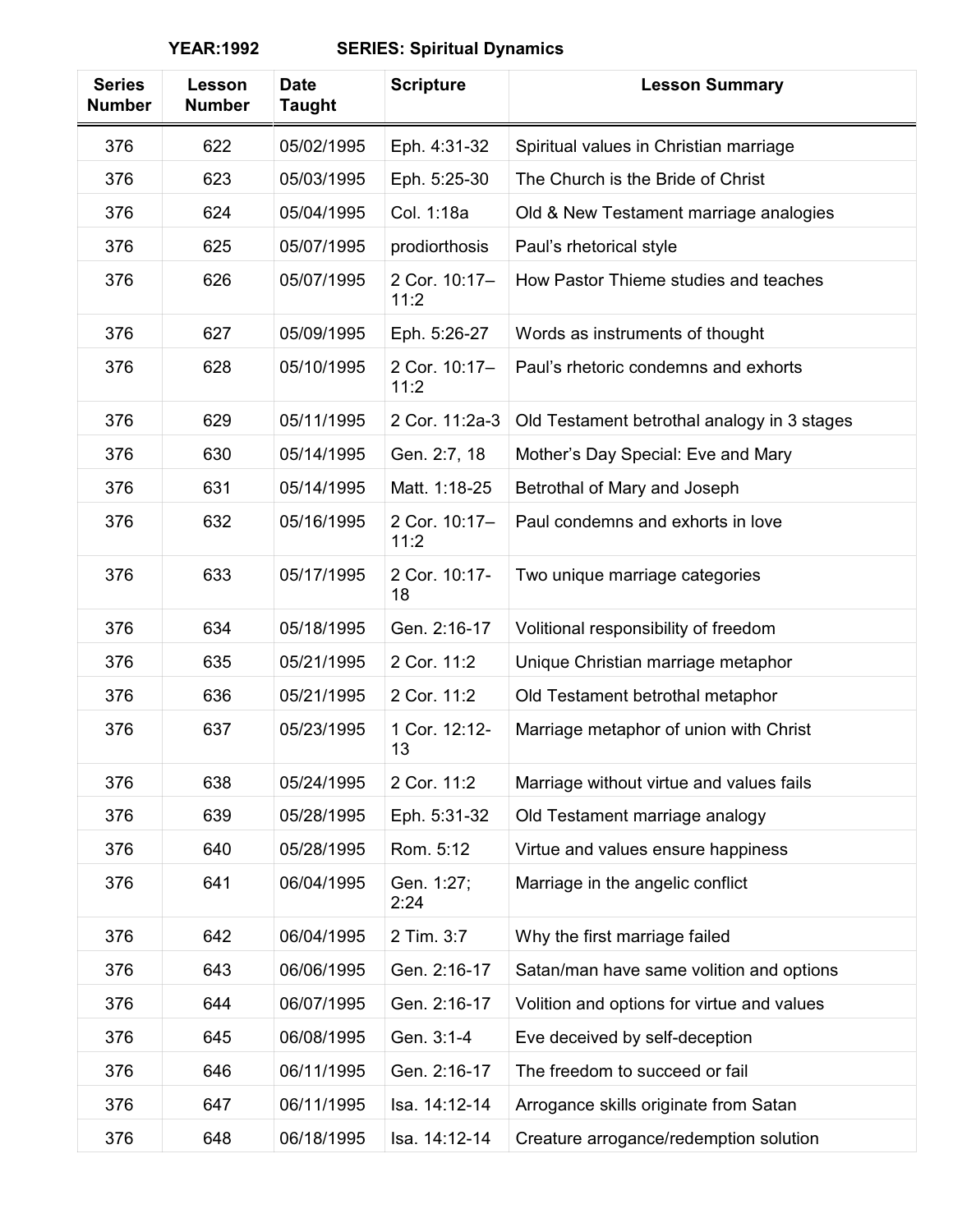| <b>Series</b><br><b>Number</b> | Lesson<br><b>Number</b> | <b>Date</b><br><b>Taught</b> | <b>Scripture</b>   | <b>Lesson Summary</b>                          |
|--------------------------------|-------------------------|------------------------------|--------------------|------------------------------------------------|
| 376                            | 649                     | 06/18/1995                   | John 3:16          | Eve's arrogance skills                         |
| 376                            | 650                     | 06/20/1995                   | Gen. 3:8-10        | Rapport with God vs. rapport with man          |
| 376                            | 651                     | 06/21/1995                   | Gen. 3:10          | Arrogance is the dark side of morality         |
| 376                            | 652                     | 06/22/1995                   | Isa. 14:13         | Arrogance skills used by Satan/Adam/Eve        |
| 376                            | 653                     | 06/25/1995                   | 1 Cor. 2:16        | Challenge to pastor-teachers                   |
| 376                            | 654                     | 06/25/1995                   | Eph. 4:15          | Ordination service/marriage analogy            |
| 376                            | 655                     | 06/27/1995                   | 2 Cor. 11:2-3      | Arrogance corrupts thinking                    |
| 376                            | 656                     | 06/28/1995                   | 1 Cor. 2:16        | Spiritual life is a system of thinking         |
| 376                            | 657                     | 06/29/1995                   | 2 Cor. 11:3        | Hypostatic union/ KENOSIS mechanics            |
| 376                            | 658                     | 07/02/1995                   | Phil. 2:5          | Doctrine of the hypostatic union               |
| 376                            | 659                     | 07/02/1995                   | Phil. 2:5-11       | Objective thinking of spiritual life           |
| 376                            | 660                     | 07/18/1995                   | Gen. 3:12-13       | Arrogance skills used by Adam and Eve          |
| 376                            | 661                     | 07/19/1995                   | Rom. 3:24-26       | Redemption solution for Adam and Eve           |
| 376                            | 662                     | 07/20/1995                   | Rom. 4:1-5         | Imputed and acquired righteousness             |
| 376                            | 663                     | 07/23/1995                   | James 1:1;<br>2:21 | Abraham's faith-rest "accomplishments"         |
| 376                            | 664                     | 07/23/1995                   | James 2:21-<br>22  | Old Testament spiritual life: faith-rest drill |
| 376                            | 665                     | 07/25/1995                   | James 2:21-<br>22  | Abraham's faith/ faith-rest drill              |
| 376                            | 666                     | 07/26/1995                   | 1 John 1:9         | Rebound is instruction, not a promise          |
| 376                            | 667                     | 07/27/1995                   | <b>James 2:23</b>  | Abraham validated by imputed +R                |
| 376                            | 668                     | 07/30/1995                   | James 2:21-<br>23a | Justified by imputed/acquired +R               |
| 376                            | 669                     | 07/30/1995                   | James 2:23-<br>24  | Justified by faith/faith-rest                  |
| 376                            | 670                     | 08/01/1995                   | 2 Tim. 3:7         | MANTHANO vs. EPIGNOSIS knowledge               |
| 376                            | 671                     | 08/02/1995                   | Heb. 12:15         | Repercussions of bitterness                    |
| 376                            | 672                     | 08/03/1995                   | Heb. 12:15         | Evil contamination of bitterness sins          |
| 376                            | 673                     | 08/06/1995                   | Heb. 12:15         | Road to ruin via bitterness                    |
| 376                            | 674                     | 08/06/1995                   | Eph. 4:31-32       | The destructiveness of bitterness              |
| 376                            | 675                     | 08/13/1995                   | 2 Cor. 13:14       | True love vs. occasional love                  |
| 376                            | 676                     | 08/13/1995                   | 2 Thess. 3:5       | Divine love vs. occasional/pseudo love         |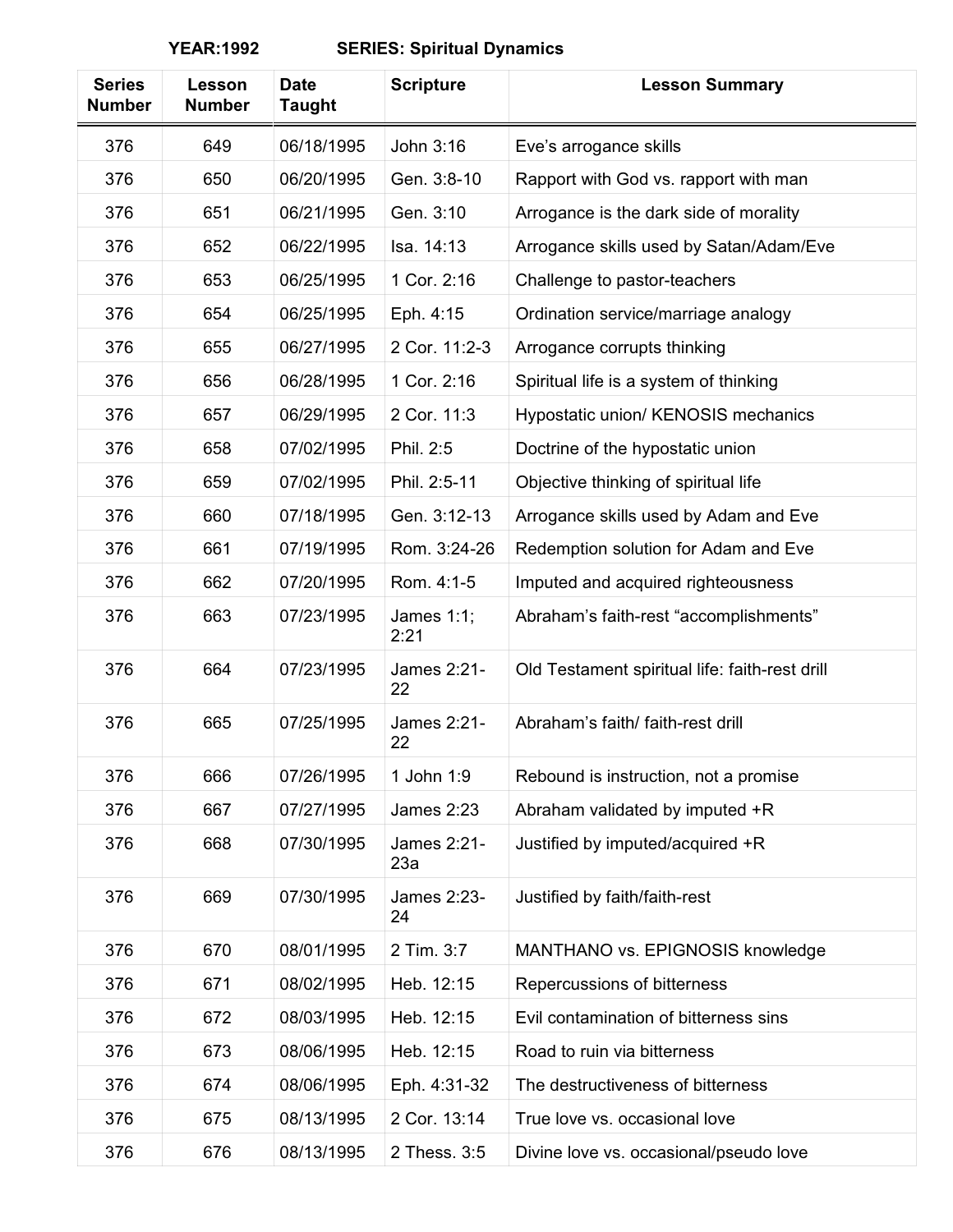| <b>Series</b><br><b>Number</b> | Lesson<br><b>Number</b> | <b>Date</b><br><b>Taught</b> | <b>Scripture</b>  | <b>Lesson Summary</b>                     |
|--------------------------------|-------------------------|------------------------------|-------------------|-------------------------------------------|
| 376                            | 677                     | 08/15/1995                   | Eph. 4:15         | Needs related to romantic love            |
| 376                            | 678                     | 08/16/1995                   | <b>James 3:14</b> | Overt impact of inner beauty              |
| 376                            | 679                     | 08/17/1995                   | Phil. 2:5         | Virtue-love capacity related to thought   |
| 376                            | 680                     | 08/20/1995                   | John 3:36         | Prerequisites for virtue love             |
| 376                            | 681                     | 08/20/1995                   | 1 John 4:19       | Potential for virtue love                 |
| 376                            | 682                     | 08/22/1995                   | Eph. 4:23         | Renewed thinking through rebound          |
| 376                            | 683                     | 08/23/1995                   | Eph. 3:20         | Spiritual equality/ human inequality      |
| 376                            | 684                     | 08/24/1995                   | 1 John 1:9        | Integrity envelope of virtue love         |
| 376                            | 685                     | 08/27/1995                   | 1 John 4:19       | Virtue love in spiritual life and romance |
| 376                            | 686                     | 08/27/1995                   | 1 Pet. 5:5        | Thinking, not emotions sustains love      |
| 376                            | 687                     | 08/29/1995                   | Phil. 4:11        | Without virtue life is complicated        |
| 376                            | 688                     | 08/30/1995                   | Spir.Maturity     | Old Testament vs. New Testament           |
| 376                            | 689                     | 08/31/1995                   | 1 Pet. 5:5a       | Old vs. New Testament spiritual life      |
| 376                            | 690                     | 09/03/1995                   | 1 John 4:19a      | Virtue-love potential                     |
| 376                            | 691                     | 09/03/1995                   | 1 Cor. 13:13      | Old vs. New Testament spiritual assets    |
| 376                            | 692                     | 09/05/1995                   | John 1:12         | Fuchida's conversion to Christianity      |
| 376                            | 693                     | 09/06/1995                   | 1 John 1:9        | Guilt complex keeps you from reality      |
| 376                            | 694                     | 09/07/1995                   | James 4:6b        | Count von Moltke's virtue love            |
| 376                            | 695                     | 09/10/1995                   | 1 Cor. 13:13      | Faith represents basic spiritual life     |
| 376                            | 696                     | 09/10/1995                   | 1 Cor. 13:13      | Hope is door to adult spiritual life      |
| 376                            | 697                     | 09/17/1995                   | Rom. 4:18-21      | Faith of Abraham, Moses and David         |
| 376                            | 698                     | 09/17/1995                   | Rom. 4:18a        | Greater spiritual life of Church Age      |
| 376                            | 699                     | 09/19/1995                   | 1 Cor. 13:13      | God's agenda vs. believer's agenda        |
| 376                            | 700                     | 09/20/1995                   | 1 Cor. 13:13      | Jesus Christ controls history             |
| 376                            | 701                     | 09/21/1995                   | Rom. 13:1-8a      | Christian responsibility to government    |
| 376                            | 702                     | 09/24/1995                   | 1 John 2:5a       | Mechanics for rapport with God            |
| 376                            | 703                     | 09/26/1995                   | 1 Cor. 13:13      | Mechanics of the spiritual life           |
| 376                            | 704                     | 09/26/1995                   | 1 Cor. 13:13      | Syntax of unique virtue love              |
| 376                            | 705                     | 09/27/1995                   | Heb. 10:39        | Unique coordinated spiritual life         |
| 376                            | 706                     | 09/28/1995                   | 1 John 1:9        | Old Testament enduement of Holy Spirit    |
| 376                            | 707                     | 10/01/1995                   | 1 Cor. 2:9        | Virtue love defined and applied           |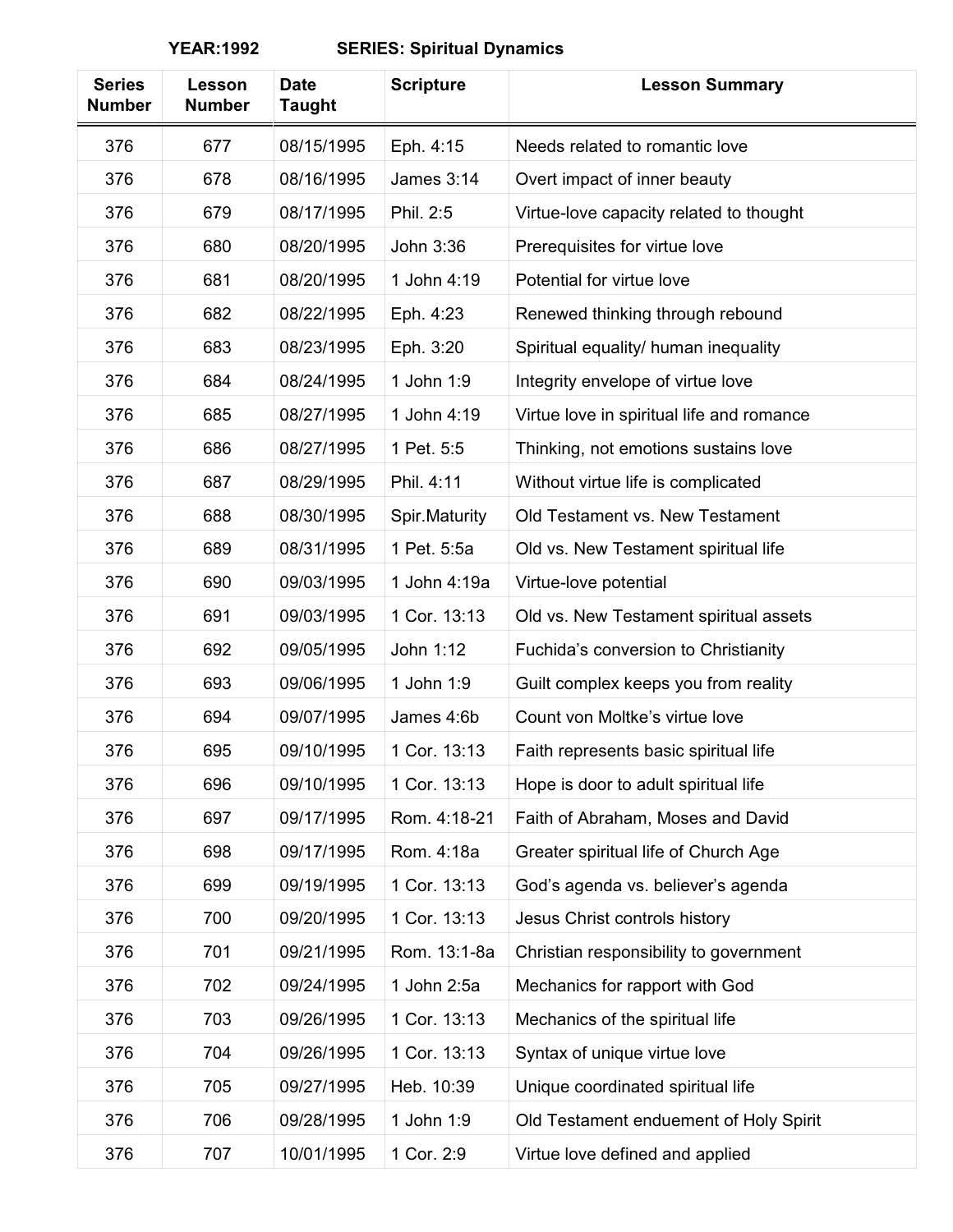| <b>Series</b><br><b>Number</b> | Lesson<br><b>Number</b> | <b>Date</b><br><b>Taught</b> | <b>Scripture</b>   | <b>Lesson Summary</b>                   |
|--------------------------------|-------------------------|------------------------------|--------------------|-----------------------------------------|
| 376                            | 708                     | 10/01/1995                   | 1 Cor. 13:8        | Temporary gifts vs. virtue love         |
| 376                            | 709                     | 10/03/1995                   | 1 Cor. 12:27       | Spiritual gifts vs. spiritual life      |
| 376                            | 710                     | 10/04/1995                   | 1 Cor. 13:1        | Temporary vs. permanent spiritual gifts |
| 376                            | 711                     | 10/05/1995                   | 1 Cor. 13:1        | Insecurity; temporary gift of tongues   |
| 376                            | 712                     | 10/08/1995                   | 1 Cor. 14:21       | Gift of tongues: mechanics and purpose  |
| 376                            | 713                     | 10/08/1995                   | 1 Cor. 13:1,<br>8a | Gift of tongues distorted               |
| 376                            | 714                     | 10/15/1995                   | 2 Cor. 5:17        | Rebound dilemma: part 1                 |
| 376                            | 715                     | 10/15/1995                   | 1 John 1:5b        | Rebound dilemma: part 2                 |
| 376                            | 716                     | 10/18/1995                   | 1 John 1:3-4       | Rebound dilemma: part 3                 |
| 376                            | 717                     | 10/19/1995                   | Ps. 32:5           | Rebound dilemma: part 4                 |
| 376                            | 718                     | 10/22/1995                   | 1 John 1:3-5       | Rebound dilemma: part 5                 |
| 376                            | 719                     | 10/22/1995                   | 1 Cor. 11:31       | Rebound dilemma: fellowship dynamics    |
| 376                            | 720                     | 10/24/1995                   | John 4:24          | Rebound dilemma: happiness dynamics     |
| 376                            | 721                     | 10/25/1995                   | 1 John 1:5-7       | Rebound dilemma: self-evaluation        |
| 376                            | 722                     | 10/26/1995                   | 1 John 1:9a        | Rebound dilemma: God's agenda           |
| 376                            | 723                     | 10/29/1995                   | 2 Cor. 5:17        | Rebound dilemma: recovery impact        |
| 376                            | 724                     | 10/29/1995                   | 1 John 1:6         | Rebound dilemma: grace procedure        |
| 376                            | 725                     | 10/31/1995                   | 1 John 1:9         | Rebound dilemma: recovery conditions    |
| 376                            | 726                     | 11/01/1995                   | Unique assets      | Contrast assets in Old/New Testaments   |
| 376                            | 727                     | 11/02/1995                   | Phil. 3:11-12      | God's vs. man's agenda                  |
| 376                            | 728                     | 11/05/1995                   | 2 Cor. 5:17        | True variables adhere to absolutes      |
| 376                            | 729                     | 11/05/1995                   | Phil. 3:13         | Paul as a loser believer                |
| 376                            | 730                     | 11/07/1995                   | 1 Pet. 5:5-8a      | Spiritual self-esteem vs. fatal victory |
| 376                            | 731                     | 11/08/1995                   | Phil. 3:13-14a     | Virtue and volition                     |
| 376                            | 732                     | 11/09/1995                   | Phil. 3:13-17      | Winning spiritual victory               |
| 376                            | 733                     | 11/12/1995                   | 1 John 1:9         | Military victory; spiritual losers      |
| 376                            | 734                     | 11/12/1995                   | 1 Tim. 1:19        | Biblical descriptions of loser believer |
| 376                            | 735                     | 11/19/1995                   | Heb. 1:1, 6a       | Old & New Testament spiritual adulthood |
| 376                            | 736                     | 11/19/1995                   | 2 John 8-9         | Loser believers; three doors of hope    |
| 376                            | 737                     | 11/26/1995                   | 2 Cor. 5:17        | Unique spiritual life of Church Age     |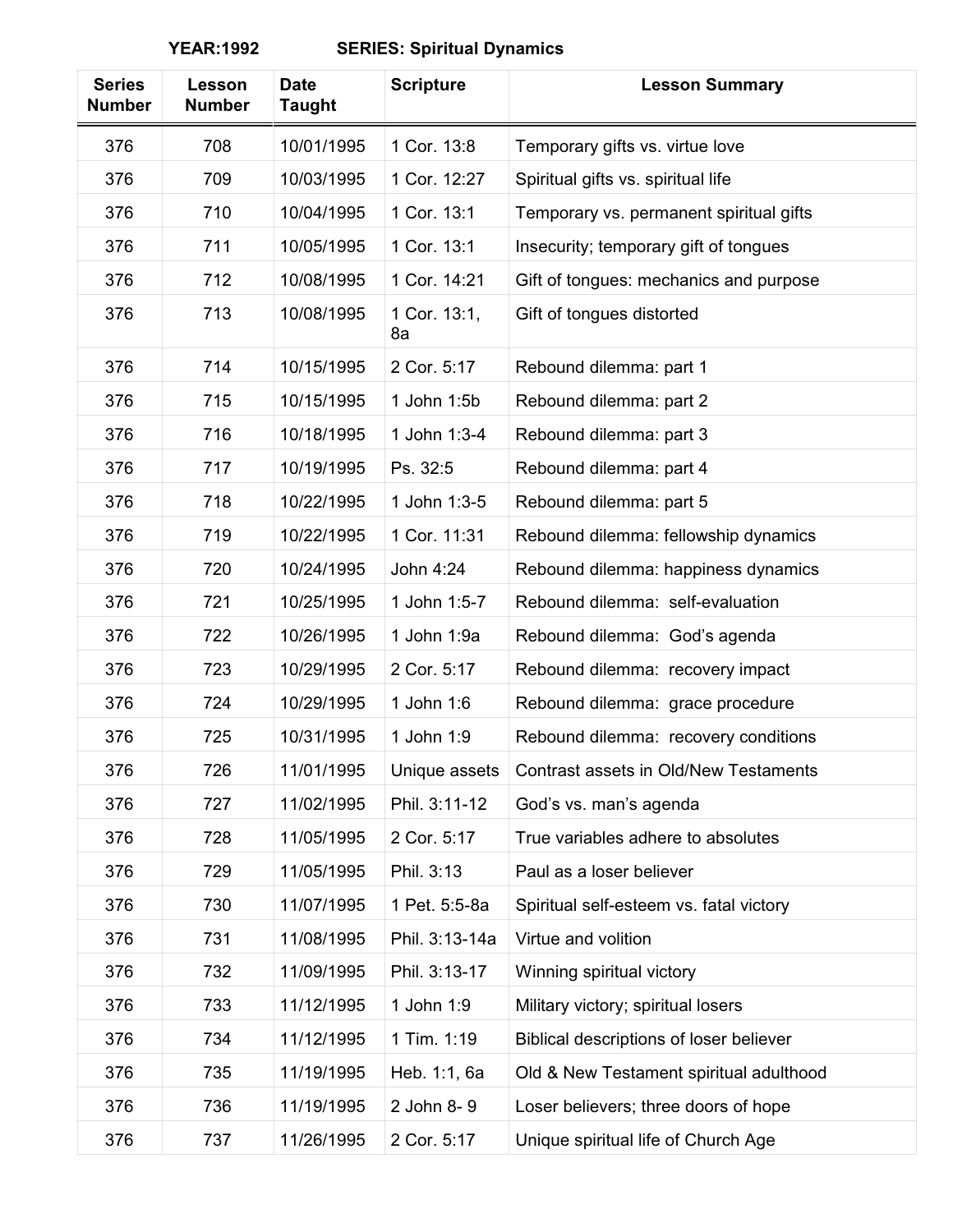| <b>Series</b><br><b>Number</b> | Lesson<br><b>Number</b> | <b>Date</b><br><b>Taught</b> | <b>Scripture</b> | <b>Lesson Summary</b>                       |
|--------------------------------|-------------------------|------------------------------|------------------|---------------------------------------------|
| 376                            | 738                     | 11/26/1995                   | Phil. 3:17-18a   | Loser believer described                    |
| 376                            | 739                     | 11/28/1995                   | Phil. 3:17-18a   | Copybook for believers; repetition          |
| 376                            | 740                     | 11/29/1995                   | Phil. 3:18       | Loser believer is enemy of the cross        |
| 376                            | 741                     | 11/30/1995                   | 2 Tim. 3:2-7     | Loser believer in cogs of carnality         |
| 376                            | 742                     | 12/03/1995                   | 2 Cor. 6:11-12   | Emotions misused and abused                 |
| 376                            | 743                     | 12/03/1995                   | 2 Cor. 6:11-12   | Affectivity: positive/negative emotions     |
| 376                            | 744                     | 12/10/1995                   | 2 Cor. 5:17      | Emotional revolt vs. doctrinal thinking     |
| 376                            | 745                     | 12/10/1995                   | Rom. 7:11, 24    | Emotional revolt; freedom & authority       |
| 376                            | 746                     | 12/12/1995                   | Eph. 4:17        | <b>Blackout of the soul</b>                 |
| 376                            | 747                     | 12/13/1995                   | Phil. 3:18-19    | Mechanics for study of doctrine             |
| 376                            | 748                     | 12/14/1995                   | Mark 3:5-6       | Scar tissue of the soul                     |
| 376                            | 749                     | 12/17/1995                   | Rev. 3:11a       | Preparation for the Rapture                 |
| 376                            | 750                     | 12/17/1995                   | Rev. 3:11        | Description of the loser believer           |
| 376                            | 751                     | 12/19/1995                   | Phil. 3:19a      | Emotions not criteria in spiritual life     |
| 376                            | 752                     | 12/20/1995                   | Eph. 3:19a       | Good and bad emotions in rebound            |
| 376                            | 753                     | 12/21/1995                   | Phil. 3:19a      | Repercussions of bad emotions               |
| 376                            | 754                     | 12/24/1995                   | Luke 2:7         | <b>True Christmas Eve events</b>            |
| 376                            | 755                     | 12/24/1995                   | Luke 2:8-12a     | Unique happiness of Christmas               |
| 376                            | 756                     | 12/26/1995                   | Luke 2:10-11     | Great joy of unique spiritual life          |
| 376                            | 757                     | 12/27/1995                   | Luke 2:12        | Unique signs identify Christmas Savior      |
| 376                            | 758                     | 12/28/1995                   | Luke 2:10-14     | Joy; peace for unbeliever and believer      |
| 376                            | 759                     | 12/31/1995                   | Luke 2:13-14     | Angelic army salutes the Savior             |
| 376                            | 760                     | 12/31/1995                   | Luke 2:14        | Old/New Testament spiritual maturity        |
| 376                            | 761                     | 12/31/1995                   | Heb. 11:40       | Old/New Testament resurrection hope         |
| 376                            | 762                     | 01/02/1996                   | Luke 2:13-14     | Peace of salvation & spiritual maturity     |
| 376                            | 763                     | 01/03/1996                   | Luke 2:14-20     | Shepherds' good decisions                   |
| 376                            | 764                     | 01/04/1996                   | Rom. 5:1-2, 5    | Confident and absolute expectations         |
| 376                            | 765                     | 01/07/1996                   | Rom. 5:12        | Plato; hope of salvation and spiritual life |
| 376                            | 766                     | 01/07/1996                   | Rom. 5:1-2, 5    | Door of hope to absolute expectations       |
| 376                            | 767                     | 01/09/1996                   | Lam. 1:1-13      | Hope in the 5th cycle of discipline         |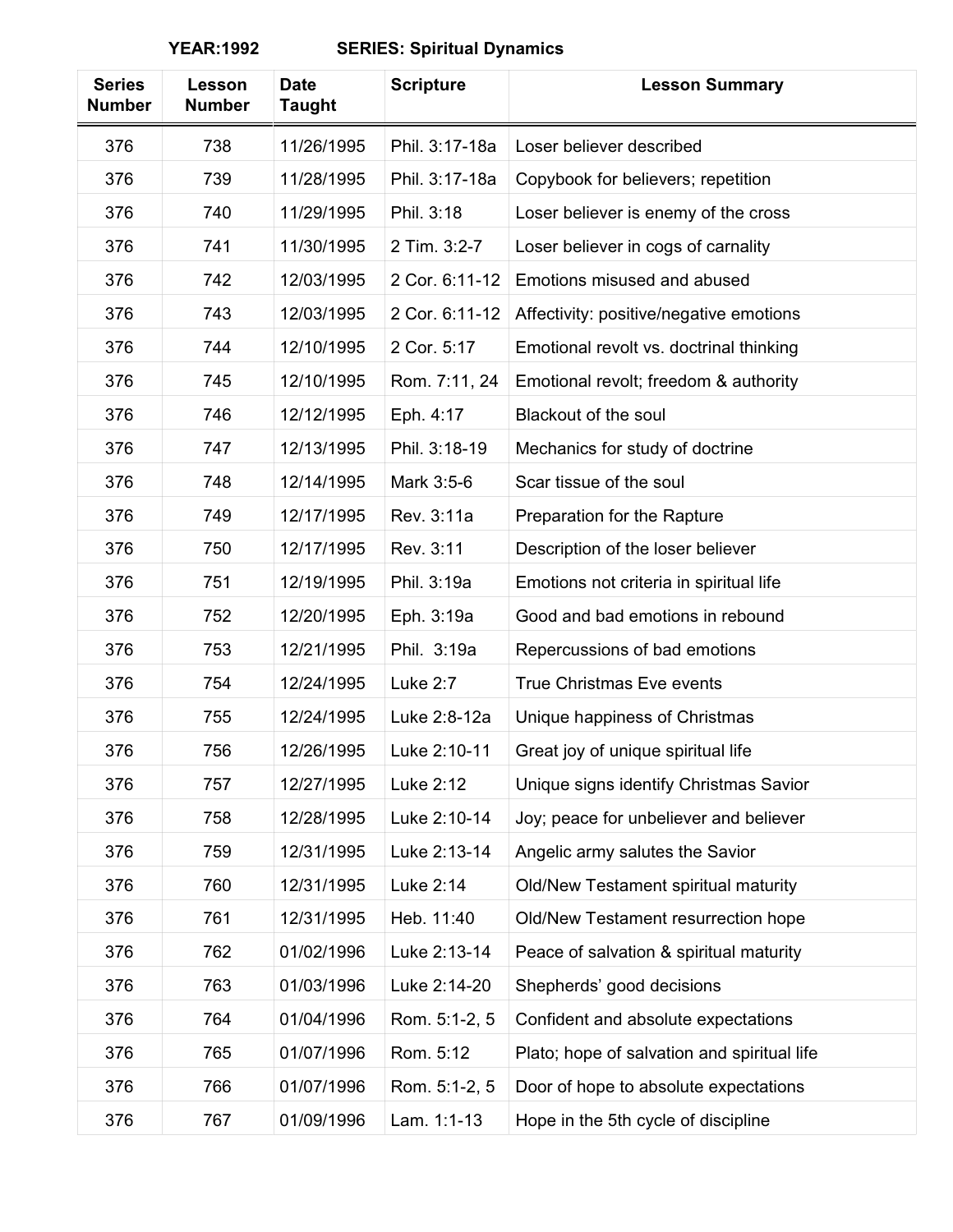| <b>Series</b><br><b>Number</b> | Lesson<br><b>Number</b> | <b>Date</b><br><b>Taught</b> | <b>Scripture</b>      | <b>Lesson Summary</b>                   |
|--------------------------------|-------------------------|------------------------------|-----------------------|-----------------------------------------|
| 376                            | 768                     | 01/10/1996                   | Lam. 1:13-<br>2:17a   | Jeremiah's hope in 5th cycle discipline |
| 376                            | 769                     | 01/11/1996                   | Lam. 3:15-26          | Jeremiah's absolute confidence/hope     |
| 376                            | 770                     | 01/14/1996                   | Lam. 3:19-24          | Aftermath of prolonged carnality        |
| 376                            | 771                     | 01/14/1996                   | Lam. 3:39-42          | Liability punishment after rebound      |
| 376                            | 772                     | 01/16/1996                   | Jer. 6:22-26          | Prolonged carnality/ Christian activism |
| 376                            | 773                     | 01/17/1996                   | Gal. 3:26-28a         | Only God creates equality               |
| 376                            | 774                     | 01/18/1996                   | 1 Cor. 3:1            | The liability of prolonged carnality    |
| 376                            | 775                     | 01/21/1996                   | 1 Cor. 1:2a, 9        | Hope vs. arrogance of the sin nature    |
| 376                            | 776                     | 01/21/1996                   | Phil. 3:18-19         | Spiritual freedom vs. carnal tyranny    |
| 376                            | 777                     | 01/28/1996                   | John 3:16             | The other side of the door of hope      |
| 376                            | 778                     | 01/28/1996                   | Spiritual<br>treasure | Spiritual virtue of adult believer      |
| 376                            | 779                     | 01/30/1996                   | Eph. 5:22-25          | Marriage partnership in authority & sex |
| 376                            | 780                     | 01/31/1996                   | Eph. 5:22, 25         | Marriage partnership: equal and unequal |
| 376                            | 781                     | 02/01/1996                   | Heb. 13:4             | Authority: beneficial not demeaning     |
| 376                            | 782                     | 02/06/1996                   | 1 John 1:3            | Categories of Christian fellowship      |
| 376                            | 783                     | 02/07/1996                   | 2 Cor. 13:14          | Joy of spiritual adulthood              |
| 376                            | 784                     | 02/08/1996                   | Gen. 2:16-17          | Divine institutions                     |
| 376                            | 785                     | 02/11/1996                   | Phil. 2:1             | Encouragement and comfort for believers |
| 376                            | 786                     | 02/11/1996                   | Phil. 2:1-2           | Joy: system of objective thinking       |
| 376                            | 787                     | 02/13/1996                   | Phil. 2:1-2           | Joy: doctrinal thinking and decisions   |
| 376                            | 788                     | 02/14/1996                   | Phil. 2:1-2           | Joy/peace: thinking not emotion         |
| 376                            | 789                     | 02/15/1996                   | Gen. 2:7, 16-<br>17   | Origin of divine institutions/authority |
| 376                            | 790                     | 02/18/1996                   | Rom. 14:17            | Joy and happiness: system of thinking   |
| 376                            | 791                     | 02/18/1996                   | Heb. 11:1-2, 6        | Contrast Israel/Church resurrections    |
| 376                            | 792                     | 02/20/1996                   | Heb. 1:1-4            | Contrast Israel/Church priesthoods      |
| 376                            | 793                     | 02/21/1996                   | Heb. 5:5-6;<br>7:3a   | Levitical vs. royal priesthoods         |
| 376                            | 794                     | 02/22/9196                   | Heb. 5:5-6            | Old and New Testament priesthoods       |
| 376                            | 795                     | 02/25/1996                   | Heb. 7:12-17          | 4 Old/New Testament priesthoods         |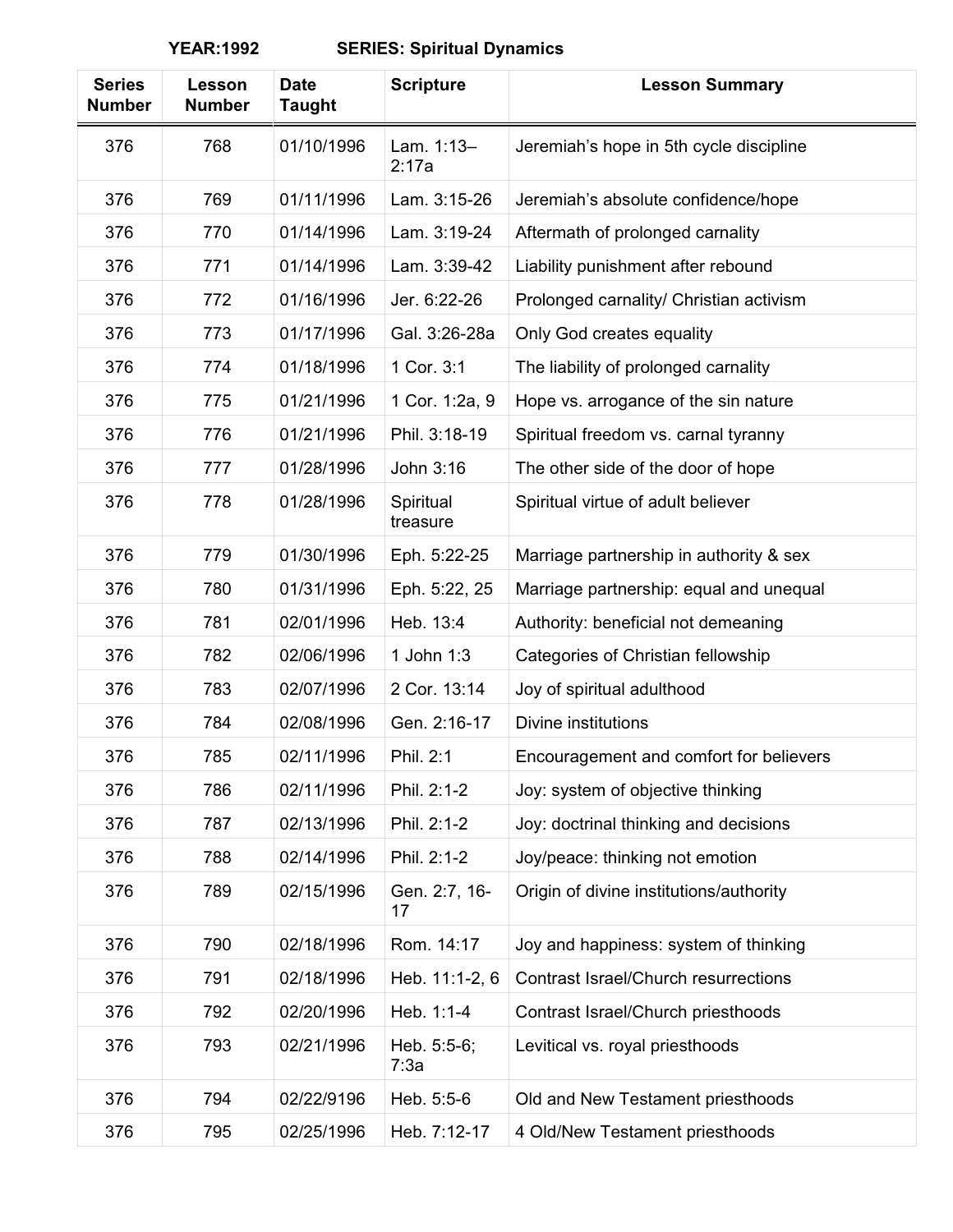| <b>Series</b><br><b>Number</b> | Lesson<br><b>Number</b> | <b>Date</b><br><b>Taught</b> | <b>Scripture</b>     | <b>Lesson Summary</b>                     |
|--------------------------------|-------------------------|------------------------------|----------------------|-------------------------------------------|
| 376                            | 796                     | 02/25/1996                   | Heb. 7:12-18         | Levitical vs. royal priest spiritual life |
| 376                            | 797                     | 03/03/1996                   | 4 Priesthoods        | Abraham, Melchizedek, Aaron, & Christ     |
| 376                            | 798                     | 03/03/1996                   | Heb. 5:1-6, 8-<br>10 | Unique High Priest in hypostatic union    |
| 376                            | 799                     | 03/05/1996                   | Heb. 5:1-2           | Christ, the unique High Priest            |
| 376                            | 800                     | 03/06/1996                   | Heb. 7:11-18         | Qualifications/function of high priest    |
| 376                            | 801                     | 03/07/1996                   | Heb. 7:18-25         | Spiritual life matches its priesthood     |
| 376                            | 802                     | 03/10/1996                   | Heb. 7:18-21a        | Priesthoods: ritual vs. reality           |
| 376                            | 803                     | 03/10/1996                   | Heb. 7:18-28         | Eternal vs. temporal priesthoods          |
| 376                            | 804                     | 03/12/1996                   | Heb. 10:1            | Levitical ritual vs. Church reality       |
| 376                            | 805                     | 03/13/1996                   | Heb. 10:1-8          | Shadow ritual then reality of the cross   |
| 376                            | 806                     | 03/14/1996                   | Heb. 10:8-10         | Contrast covenants to Israel & Church     |
| 376                            | 807                     | 03/17/1996                   | Heb. 7:18-19         | Contrast new covenants: Israel & Church   |
| 376                            | 808                     | 03/17/1996                   | Heb. 7:18-28         | Contrast priesthoods and covenants        |
| 376                            | 809                     | 03/19/1996                   | Heb. 2:10            | TELEIOO: "brought to completion"          |
| 376                            | 810                     | 03/20/1996                   | Heb. 7:18-19         | TELEIOO: "brought to completion"          |
| 376                            | 811                     | 03/21/1996                   | Mark 14:1            | TELEIOO: "brought to completion"          |
| 376                            | 812                     | 03/24/1996                   | Heb. 7:19, 28        | TELEIOO: "brought to completion"          |
| 376                            | 813                     | 03/24/1996                   | Luke 2:19-20         | TELEIOO: "brought to completion"          |
| 376                            | 814                     | 03/31/1996                   | Heb. 8:1             | Spiritual vs. political solutions         |
| 376                            | 815                     | 03/31/1996                   | Rev. 1:5-6           | Contrast high priests and new covenants   |
| 376                            | 816                     | 04/02/1996                   | 1 Pet. 2:5           | Spiritual life not activism has impact    |
| 376                            | 817                     | 04/03/1996                   | Heb. 7:28            | Contrast priesthoods and covenants        |
| 376                            | 818                     | 04/04/1996                   | Heb. 8:1-4           | Priesthoods/covenants/spiritual life      |
| 376                            | 819                     | 04/07/1996                   | Heb. 11:39           | Resurrections: order and impact           |
| 376                            | 820                     | 04/07/1996                   | Heb. 10:14-23        | Passover converted to the Lord's table    |
| 376                            | 821                     | 04/09/1996                   | Heb. 6:18-20         | An anchor inside the veil                 |
| 376                            | 822                     | 04/10/1996                   | Heb. 6:19            | Lost Ark/ empty room/ torn curtain        |
| 376                            | 823                     | 04/11/1996                   | Heb. 9:15            | True love; Christ our mediator            |
| 376                            | 824                     | 04/14/1996                   | Heb. 9:11            | History of the Tabernacle and Temples     |
| 376                            | 825                     | 04/14/1996                   | Heb. 9:11-12         | New covenant rescinds & supersedes old    |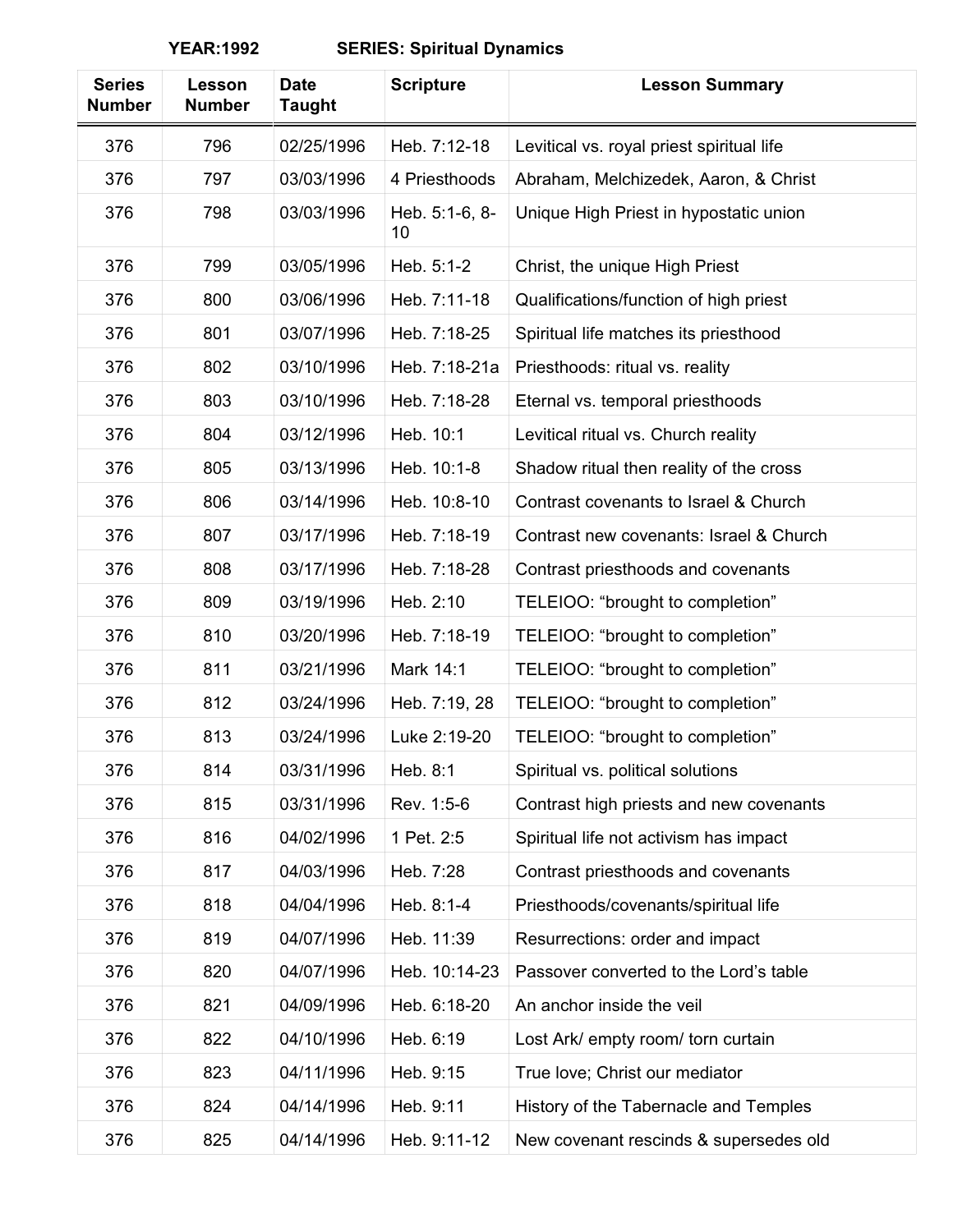| <b>Series</b><br><b>Number</b> | Lesson<br><b>Number</b> | <b>Date</b><br><b>Taught</b> | <b>Scripture</b>  | <b>Lesson Summary</b>                         |
|--------------------------------|-------------------------|------------------------------|-------------------|-----------------------------------------------|
| 376                            | 826                     | 04/16/1996                   | Heb. 9:11-13      | Ritual fulfilled by reality of Christ         |
| 376                            | 827                     | 04/17/1996                   | Heb. 9:13-14      | Literal and figurative blood of Christ        |
| 376                            | 828                     | 04/18/1996                   | Heb. 9:1-5        | Mercy Seat: function fulfilled                |
| 376                            | 829                     | 04/21/1996                   | Heb. 9:14         | Reality of cross replaces Mercy Seat          |
| 376                            | 830                     | 04/21/1996                   | Heb. 4:15         | Gold of reality replaces Old Testament ritual |
| 376                            | 831                     | 04/28/1996                   | Heb. 10:14,<br>19 | Significance of the empty room                |
| 376                            | 832                     | 04/28/1996                   | Heb. 6:19         | Church Age believer as a temple               |
| 376                            | 833                     | 04/30/1996                   | 1 Cor. 3:16       | Indwelling Holy Spirit creates a temple       |
| 376                            | 834                     | 05/01/1996                   | 1 Cor. 3:16       | Shekinah Glory mystery of empty room          |
| 376                            | 835                     | 05/02/1996                   | 2 Cor. 3:17-18    | Spiritual freedom/privacy of priesthood       |
| 376                            | 836                     | 05/05/1996                   | 1 Cor. 6:19       | Christ indwelling believer's temple           |
| 376                            | 837                     | 05/05/1996                   | Ezek. 39:29       | Millennial temple with the empty room         |
| 376                            | 838                     | 05/07/1996                   | Job 9:30-33       | Mediatorship of the hypostatic union          |
| 376                            | 839                     | 05/08/1996                   | Gal. 3:19-20      | Mediatorship in Church Age & Millennium       |
| 376                            | 840                     | 05/09/1996                   | Heb. 9:15         | Christ born a mediator to reconcile           |
| 376                            | 841                     | 05/12/1996                   | 1 Tim. 2:5        | Divine essence/mediator removes barrier       |
| 376                            | 842                     | 05/12/1996                   | 1 Tim. 2:3-6      | Christ's motivation as mediator               |
| 376                            | 843                     | 05/14/1996                   | 1 Tim. 2:3-6      | Divine motivation of mediator/Savior          |
| 376                            | 844                     | 05/15/1996                   | 1 Tim. 2:3-6      | Christ's motivation, decision, & action       |
| 376                            | 845                     | 05/16/1996                   | 1 Tim. 2:3-6      | Motivation/ decision/ action of mediator      |
| 376                            | 846                     | 05/19/1996                   | 1 Tim. 2:3-6      | Motivated mediator removes the barrier        |
| 376                            | 847                     | 05/19/1996                   | 1 Tim. 2:3-6      | Motivation of mediator/ priest/ Savior        |
| 376                            | 848                     | 05/21/1996                   | 1 Tim. 2:3-6      | Mediator and high priest in salvation         |
| 376                            | 849                     | 05/22/1996                   | 1 Tim. 2:3-6      | Qualifications & function of mediator         |
| 376                            | 850                     | 05/23/1996                   | 1 Tim. 2:3-6      | Priest/mediator to save all mankind           |
| 376                            | 851                     | 05/26/1996                   | 1 Tim. 2:3-6      | Mediator in salvation & spiritual life        |
| 376                            | 852                     | 05/26/1996                   | Gal. 3:26-28      | 7 results of new covenant to the Church       |
| 376                            | 853                     | 06/02/1996                   | <b>Emotions</b>   | Virtue love is thinking not emotion           |
| 376                            | 854                     | 06/02/1996                   | Gal. 3:26-28      | Baptism of the Spirit results in equality     |
| 376                            | 855                     | 06/04/1996                   | Gal. 3:26-28      | Equality through baptism of Holy Spirit       |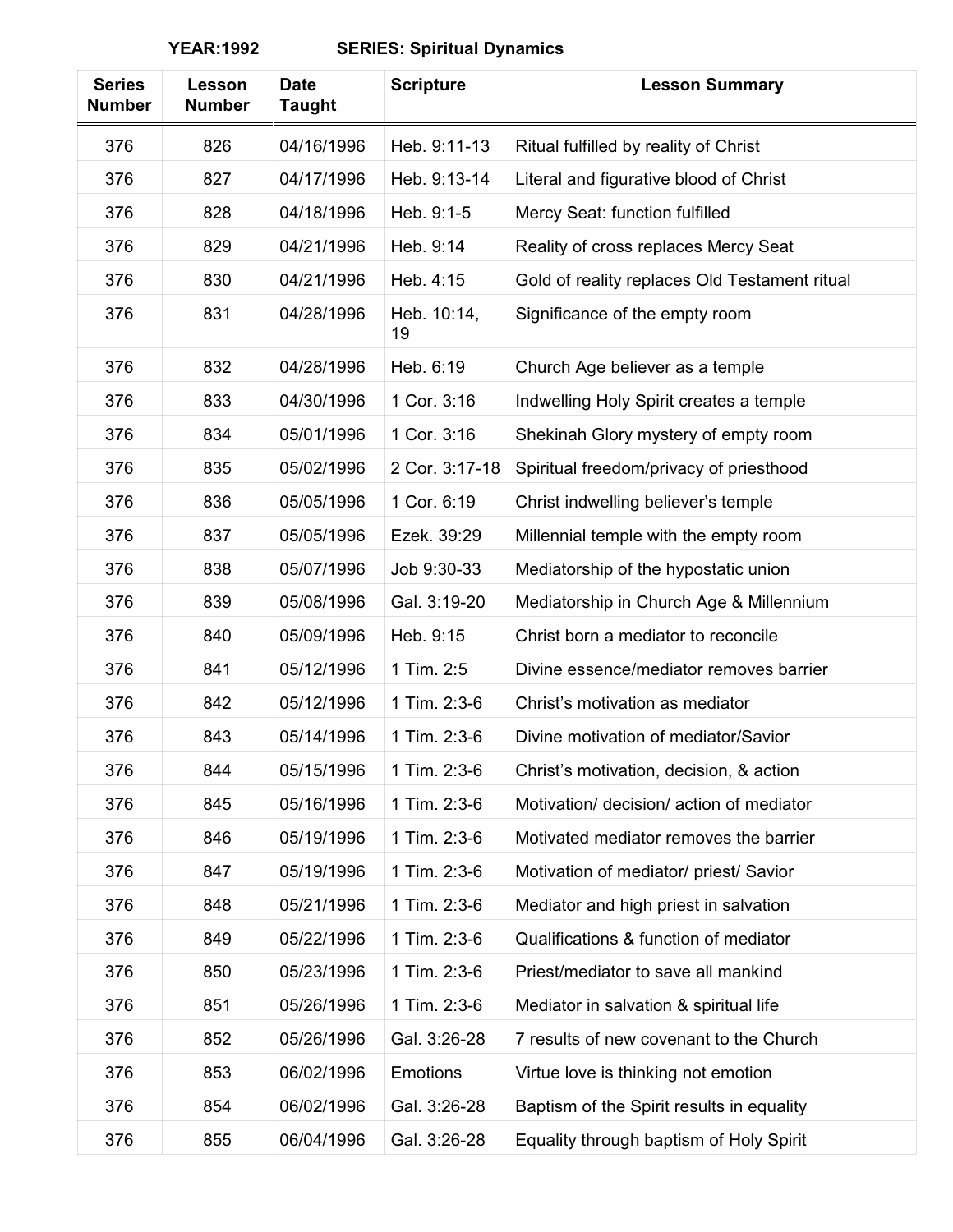| <b>Series</b><br><b>Number</b> | Lesson<br><b>Number</b> | <b>Date</b><br><b>Taught</b> | <b>Scripture</b>    | <b>Lesson Summary</b>                   |
|--------------------------------|-------------------------|------------------------------|---------------------|-----------------------------------------|
| 376                            | 856                     | 06/05/1996                   | Heb. 7:18; 8:6      | Church new covenant vs. Mosaic law      |
| 376                            | 857                     | 06/06/1996                   | Eph. 4:23           | Spiritual life is a system of thinking  |
| 376                            | 858                     | 06/09/1996                   | Phil. 3:18-19       | Priestly plague of fear and emotions    |
| 376                            | 859                     | 06/09/1996                   | Heb. 12:15          | Priestly plague: emotional bitterness   |
| 376                            | 860                     | 06/11/1996                   | Zech. 8:22-23       | Contrast covenants to Israel and Church |
| 376                            | 861                     | 06/12/1996                   | Heb. 5:4-6          | High Priest source/mechanics/function   |
| 376                            | 862                     | 06/13/1996                   | Eph. 3:14-21        | Value of repetition to learning         |
| 376                            | 863                     | 06/16/1996                   | Heb. 5:8-11         | Golf technique re: spiritual life       |
| 376                            | 864                     | 06/16/1996                   | Heb. 5:12-6:2       | Time orientation gains doctrine/wisdom  |
| 376                            | 865                     | 06/23/1996                   | Heb. 6:1, 3         | Equality to advance in spiritual life   |
| 376                            | 866                     | 06/23/1996                   | Heb. 6:4-6a         | The impossible vs. possible with God    |
| 376                            | 867                     | 06/25/1996                   | Heb. 2:9b;<br>6:4a  | Mature believers who become losers      |
| 376                            | 868                     | 06/26/1996                   | Heb. 6:4-6          | From spiritual maturity to apostasy     |
| 376                            | 869                     | 06/27/1996                   | Heb. 6:4-6          | Mature believers drifting off course    |
| 376                            | 870                     | 06/30/1996                   | Heb. 6:4-6a         | Winner without rebound becomes a loser  |
| 376                            | 871                     | 06/30/1996                   | Heb. 6:4-6          | Winner without rebound becomes a loser  |
| 376                            | 872                     | 07/02/1996                   | Heb. 6:4-6          | Titus' strategy to destroy Jerusalem    |
| 376                            | 873                     | 07/03/1996                   | Heb. 6:6-12         | Doctrine of the void: A.D. 70-96        |
| 376                            | 874                     | 07/04/1996                   | Ps. 110:4           | History of client nations Israel & USA  |
| 376                            | 875                     | 07/07/1996                   | Ps. 118:8-9         | Winners & losers of the past & present  |
| 376                            | 876                     | 07/07/1996                   | Heb. 10:14;<br>12:2 | Royal priests w/Christ as High Priest   |
| 376                            | 877                     | 07/09/1996                   | Heb. 10:14          | Fill void from salvation to death       |
| 376                            | 878                     | 07/10/1996                   | Heb. 10:12-20       | History of Israel's new covenant        |
| 376                            | 879                     | 07/11/1996                   | Mark 15:37-38       | Distractions create void in soul        |
| 376                            | 880                     | 07/14/1996                   | 2 Tim. 3:4b-7       | Historical distractions of arrogance    |
| 376                            | 881                     | 07/14/1996                   | Heb. 8:1-2          | Jesus Christ the unique High Priest     |
| 376                            | 882                     | 07/16/1996                   | Heb. 7:26-28        | The unique High Priest's provision      |
| 376                            | 883                     | 07/17/1996                   | Heb. 8:1-3          | The High Priest's three offerings       |
| 376                            | 884                     | 07/18/1996                   | Heb. 8:4a           | Unique High Priest and spiritual life   |
| 376                            | 885                     | 07/21/1996                   | Gal. 3:26-28        | Review High Priest/priesthood functions |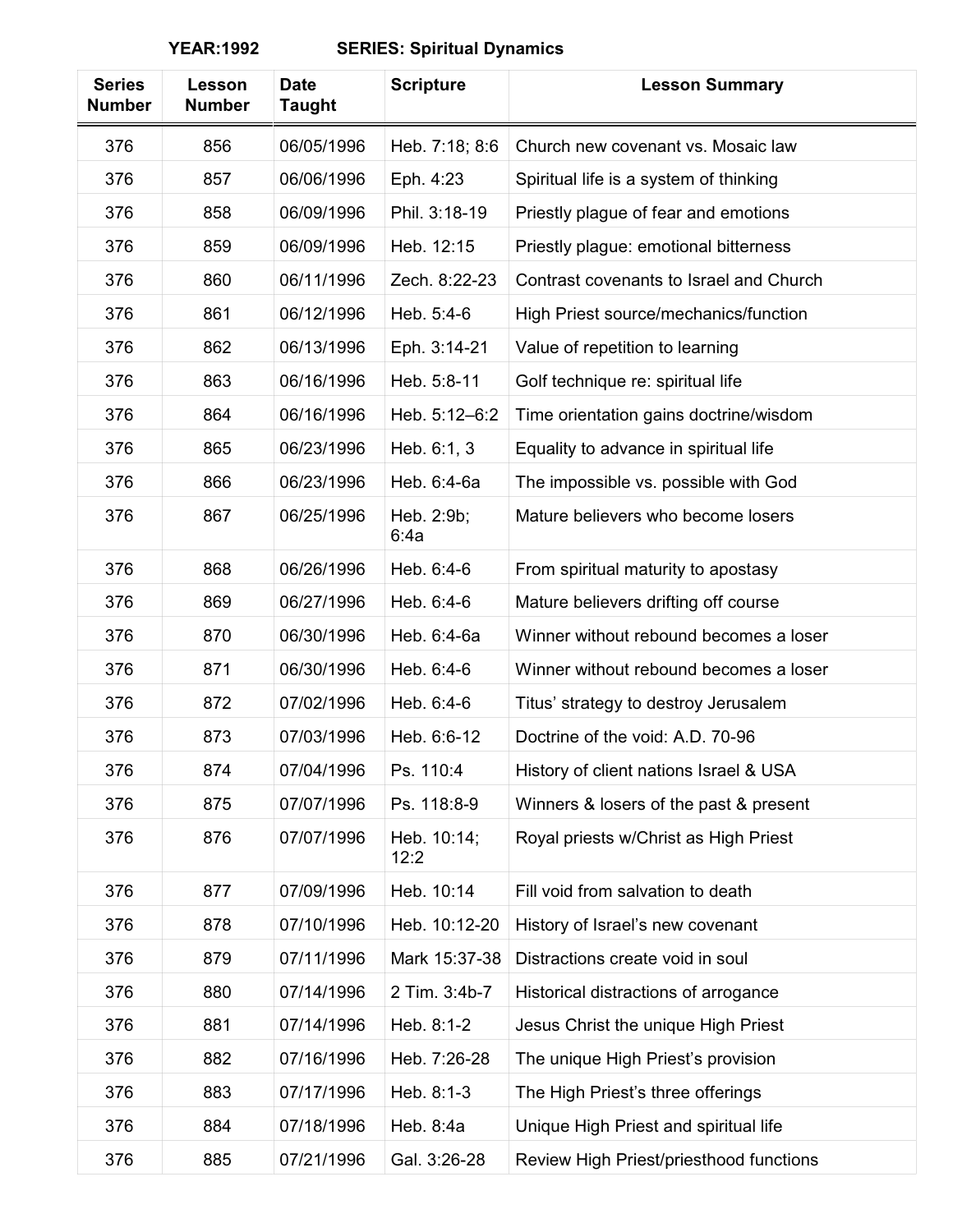| <b>Series</b><br><b>Number</b> | Lesson<br><b>Number</b> | <b>Date</b><br><b>Taught</b> | <b>Scripture</b>     | <b>Lesson Summary</b>                           |
|--------------------------------|-------------------------|------------------------------|----------------------|-------------------------------------------------|
| 376                            | 886                     | 07/21/1996                   | Heb. 8:4             | Christ High Priest to the Church only           |
| 376                            | 887                     | 07/23/1996                   | Heb. 8:4b-5          | Bezalel crafted the Ark of the Covenant         |
| 376                            | 888                     | 07/24/1996                   | Heb. 8:5             | Enduement vs. indwelling of Holy Spirit         |
| 376                            | 889                     | 07/25/1996                   | Job 32:8             | Doctrine of enduement                           |
| 376                            | 890                     | 07/28/1996                   | Luke 11:2-4,9-<br>13 | Disciples reject enduement from Christ          |
| 376                            | 891                     | 07/28/1996                   | Luke 11:9-13         | Israel vs. Church power of Holy Spirit          |
| 376                            | 892                     | 07/30/1996                   | Eph. 4:23            | Six objectives of objective thinking            |
| 376                            | 893                     | 07/31/1996                   | Heb. 8:6             | How the Church Age blesses the Jews             |
| 376                            | 894                     | 08/01/1996                   | Heb. 8:6             | Angelic conflict from Adam to Christ            |
| 376                            | 895                     | 08/04/1996                   | Heb. 8:6             | Unique High Priest and royal priesthood         |
| 376                            | 896                     | 08/04/1996                   | Heb. 8:6             | The Church blesses millennial Israel            |
| 376                            | 897                     | 08/11/1996                   | Eph. 3:14-21         | Paul's prayer for Church believers              |
| 376                            | 898                     | 08/11/1996                   | Heb. 8:1             | 9 functions of Priest/ Mediator/ Savior         |
| 376                            | 899                     | 08/13/1996                   | Heb. 8:1-6           | Two hendiadys of Jesus Christ                   |
| 376                            | 900                     | 08/14/1996                   | 2 Pet. 3:7,10        | Events of the Tribulation & Millennium          |
| 376                            | 901                     | 08/15/1996                   | Heb. 7:18; 8:7       | TELEIOO for Church and Israel restored          |
| 376                            | 902                     | 08/18/1996                   | Gen. 50:24-26        | Joseph a picture of faith & confidence          |
| 376                            | 903                     | 08/18/1996                   | Heb. 8:1-7           | Spiritual life: Israel vs. Church               |
| 376                            | 904                     | 08/20/1996                   | Heb. 8:7             | Spirituality in Church/ Tribulation/ Millennium |
| 376                            | 905                     | 08/21/1996                   | Heb. 8:8-10          | Value of repetition; Israel's failure           |
| 376                            | 906                     | 08/22/1996                   | Heb. 8:11-13         | Six Priest and Mediator functions               |
| 376                            | 907                     | 08/25/1996                   | Heb. 8:13            | 9 hope principles for client nations            |
| 376                            | 908                     | 08/25/1996                   | Heb. 10:14           | Three scenarios for life and death              |
| 376                            | 909                     | 08/27/1996                   | Heb. 10:15-<br>16a   | Holy Spirit: past, present and future           |
| 376                            | 910                     | 08/28/1996                   | Heb 8:10;<br>10:16   | Church and Millennium spiritual life            |
| 376                            | 911                     | 08/29/1996                   | Heb. 10:16           | Unique indwelling Trinity in Church             |
| 376                            | 912                     | 09/01/1996                   | Heb. 10:16           | Contrast spiritual life/dispensations           |
| 376                            | 913                     | 09/01/1996                   | John 14:20,<br>23    | Unique indwelling of the Trinity                |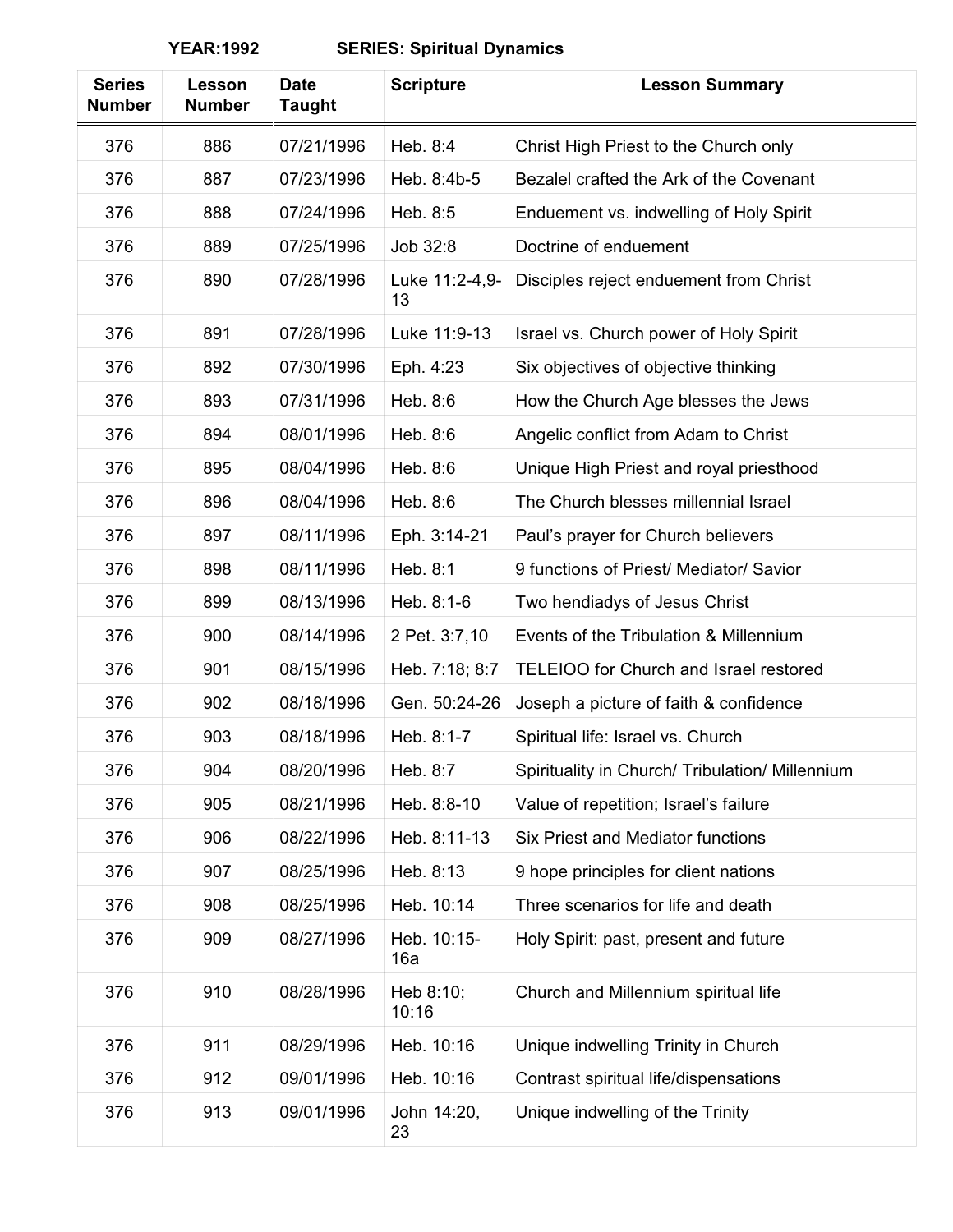| <b>Series</b><br><b>Number</b> | Lesson<br><b>Number</b> | <b>Date</b><br><b>Taught</b> | <b>Scripture</b>    | <b>Lesson Summary</b>                    |
|--------------------------------|-------------------------|------------------------------|---------------------|------------------------------------------|
| 376                            | 914                     | 09/03/1996                   | John 14:20          | Unique indwelling of the Trinity         |
| 376                            | 915                     | 09/04/1996                   | Gal. 5:16a          | Indwelling vs. filling of Holy Spirit    |
| 376                            | 916                     | 09/05/1996                   | 2 Cor. 5:17         | Impact of the baptism of Holy Spirit     |
| 376                            | 917                     | 09/08/1996                   | Heb. 2:8-9          | Spiritual life mechanics                 |
| 376                            | 918                     | 09/08/1996                   | Heb. 2:8-10         | Seven realities of communion ritual      |
| 376                            | 919                     | 09/15/1996                   | Heb. 10:12,<br>14   | Direct judgment on adultery/fornication  |
| 376                            | 920                     | 09/15/1996                   | Heb. 11:39-40       | Characteristics of God's knowledge       |
| 376                            | 921                     | 09/17/1996                   | Rom. 3:21-28        | Salvation ritual represents reality      |
| 376                            | 922                     | 09/18/1996                   | Heb. 11:27          | Old Testament faith-rest vs. arrogance   |
| 376                            | 923                     | 09/19/1996                   | Heb. 10:39          | Cross: greatest historical crisis        |
| 376                            | 924                     | 09/22/1996                   | Heb. 11:39-40       | Something better for the Church Age      |
| 376                            | 925                     | 09/22/1996                   | Heb. 12:1-2a        | How to run the spiritual race            |
| 376                            | 926                     | 09/24/1996                   | Heb. 12:2a          | Review entire realm of spiritual life    |
| 376                            | 927                     | 09/25/1996                   | Heb. 12:2a          | Adversity/stress impact and solution     |
| 376                            | 928                     | 09/26/1996                   | John 1:1-3          | Doctrine of the hypostatic union         |
| 376                            | 929                     | 09/29/1996                   | Heb. 12:2a          | Adversity/stress impact and solution     |
| 376                            | 930                     | 09/2919/96                   | Heb. 12:2-3         | Doctrine of the hypostatic union         |
| 376                            | 931                     | 10/01/1996                   | Heb. 4:15           | Doctrine of the hypostatic union         |
| 376                            | 932                     | 10/02/1996                   | Heb. 2:18           | Doctrine of the hypostatic union         |
| 376                            | 933                     | 10/03/1996                   | Heb. 10:12          | Doctrine of the hypostatic union         |
| 376                            | 934                     | 10/06/1996                   | Rom. 5:8            | Doctrine of the hypostatic union         |
| 376                            | 935                     | 10/06/1996                   | Eph. 4:5            | Baptism and temptation of Christ         |
| 376                            | 936                     | 10/08/1996                   | Matt. 4:1-2         | First temptation of Christ               |
| 376                            | 937                     | 10/09/1996                   | Matt. 4:3           | Kenosis/ miracles/ temptations of Christ |
| 376                            | 938                     | 10/10/1996                   | Matt. 4:3           | Human & divine natures of Jesus Christ   |
| 376                            | 939                     | 10/13/1996                   | Matt. 4:3           | Temptation & volition of Adam and Christ |
| 376                            | 940                     | 10/13/1996                   | Matt. 4:1-3         | Temptation & volition of Adam and Christ |
| 376                            | 941                     | 10/15/1996                   | Hypostatic<br>Union | Kenosis definition and function          |
| 376                            | 942                     | 10/16/1996                   | Matt. 4:3           | Temptation of Christ: kenosis/miracles   |
| 376                            | 943                     | 10/17/1996                   | Matt. 4:3-4         | Jesus' victory over temptation           |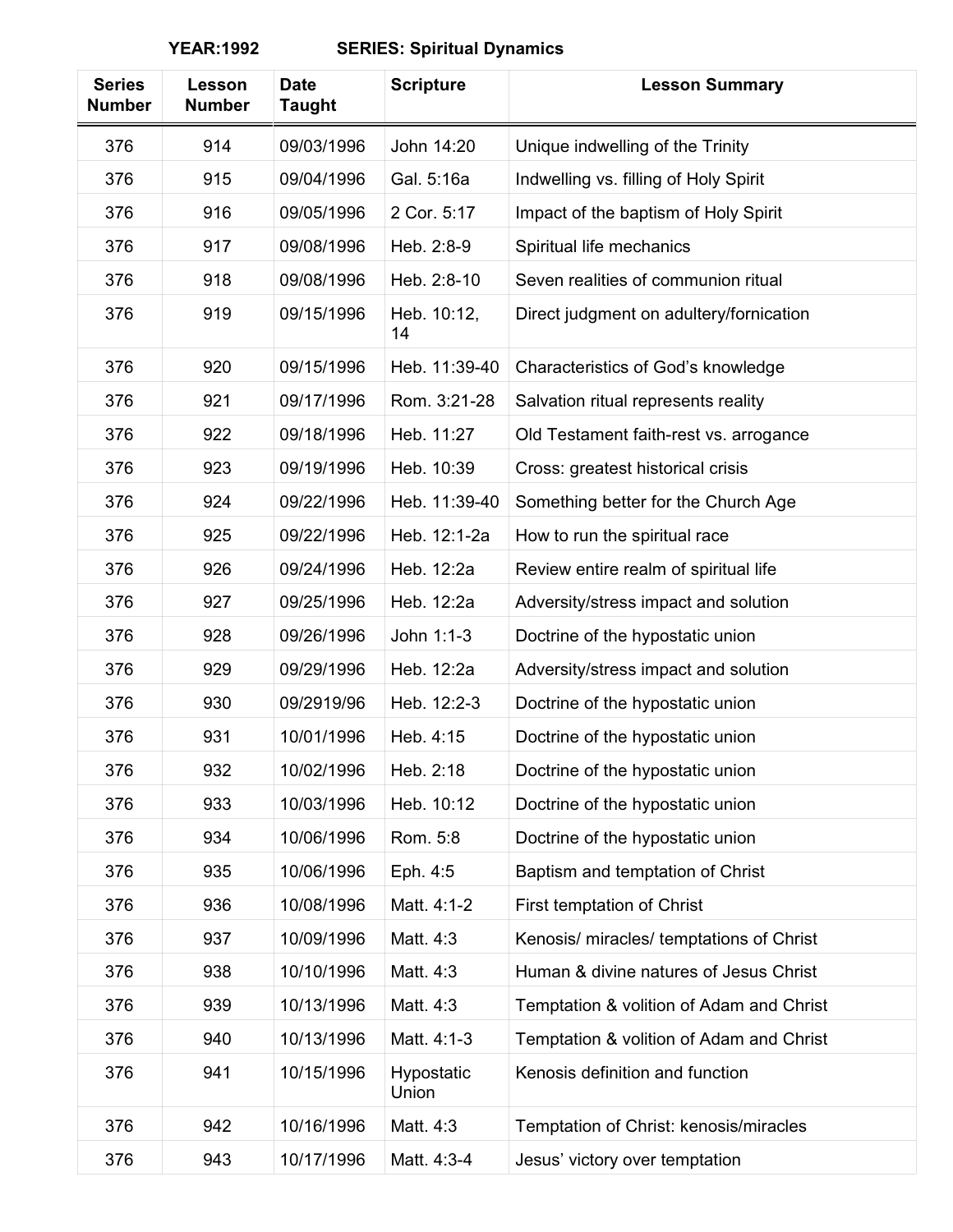| <b>Series</b><br><b>Number</b> | Lesson<br><b>Number</b> | <b>Date</b><br><b>Taught</b> | <b>Scripture</b> | <b>Lesson Summary</b>                   |
|--------------------------------|-------------------------|------------------------------|------------------|-----------------------------------------|
| 376                            | 944                     | 10/20/1996                   | Matt. 4:3        | Spiritual life equality and freedom     |
| 376                            | 945                     | 10/20/1996                   | Matt. 4:3-4      | How to resist temptation                |
| 376                            | 946                     | 10/22/1996                   | Matt. 4:1-3      | Kenosis re: three temptations           |
| 376                            | 947                     | 10/23/1996                   | Matt. 4:3-4      | "Man does not live on bread alone"      |
| 376                            | 948                     | 10/24/1996                   | Matt. 4:3-4      | Live by doctrine not by bread alone     |
| 376                            | 949                     | 10/27/1996                   | Matt. 4:3        | Satan attacks the hypostatic union      |
| 376                            | 950                     | 10/27/1996                   | Matt. 4:3        | Humanity of Christ tempted to use deity |
| 376                            | 951                     | 10/29/1996                   | Matt. 4:3        | Kenosis attacked by Satan               |
| 376                            | 952                     | 10/30/1996                   | Matt. 4:3        | Miracles of deity & humanity of Christ  |
| 376                            | 953                     | 10/31/1996                   | <b>Miracles</b>  | Miracles performed by hypostatic union  |
| 376                            | 954                     | 11/03/1996                   | <b>Miracles</b>  | Sovereignty, omniscience, omnipotence   |
| 376                            | 955                     | 11/03/1996                   | John 11:43       | Miracles: S.W.A.P. in three categories  |
| 376                            | 956                     | 11/05/1996                   | John 11:43       | Miracles: categories and purpose        |
| 376                            | 957                     | 11/06/1996                   | Matt. 4:3        | Dichotomy: miracles vs. spiritual life  |
| 376                            | 958                     | 11/07/1996                   | Dichotomy        | Miracles vs. spiritual life             |
| 376                            | 959                     | 11/10/1996                   | Matt. 4:3        | Miracles: origin, power, and purpose    |
| 376                            | 960                     | 11/10/1996                   | Matt. 4:3        | Miracles: true and false function       |
| 376                            | 961                     | 11/17/1996                   | Matt. 4:3        | Satan attacked prototype spiritual life |
| 376                            | 962                     | 11/17/1996                   | <b>Miracles</b>  | Three categories by deity of Christ     |
| 376                            | 963                     | 11/20/1996                   | Heb. 1:1-6       | Inspiration and incarnation mechanics   |
| 376                            | 964                     | 11/21/1996                   | Matt. 4:3        | Miracles vs. spiritual life impact      |
| 376                            | 965                     | 11/24/1996                   | Ps. 138:2        | Golfer's tribute; doctrine magnified    |
| 376                            | 966                     | 11/24/1996                   | Ps. 138:2        | Passion for doctrine exalted            |
| 376                            | 967                     | 11/26/1996                   | Ps. 138:2b       | Magnify doctrine above yourself         |
| 376                            | 968                     | 11/27/1996                   | Eph. 5:20        | Gratitude re: thanksgiving & humility   |
| 376                            | 969                     | 12/01/1996                   | Ps. 138:2b       | Hypostatic union: pattern for Christ    |
| 376                            | 970                     | 12/01/1996                   | Ps. 138:1-2      | Magnify doctrine above yourself         |
| 376                            | 971                     | 12/08/1996                   | Heb. 10:5-10     | Colonel Thieme's Christmas card         |
| 376                            | 972                     | 12/08/1996                   | Ps. 2:6          | David worships Christ                   |
| 376                            | 973                     | 12/10/1996                   | Ps. 138:1-2      | Honorific plural; true worship          |
| 376                            | 974                     | 12/11/1996                   | Ps. 138:1-2      | Pettiness is an arrogance sin           |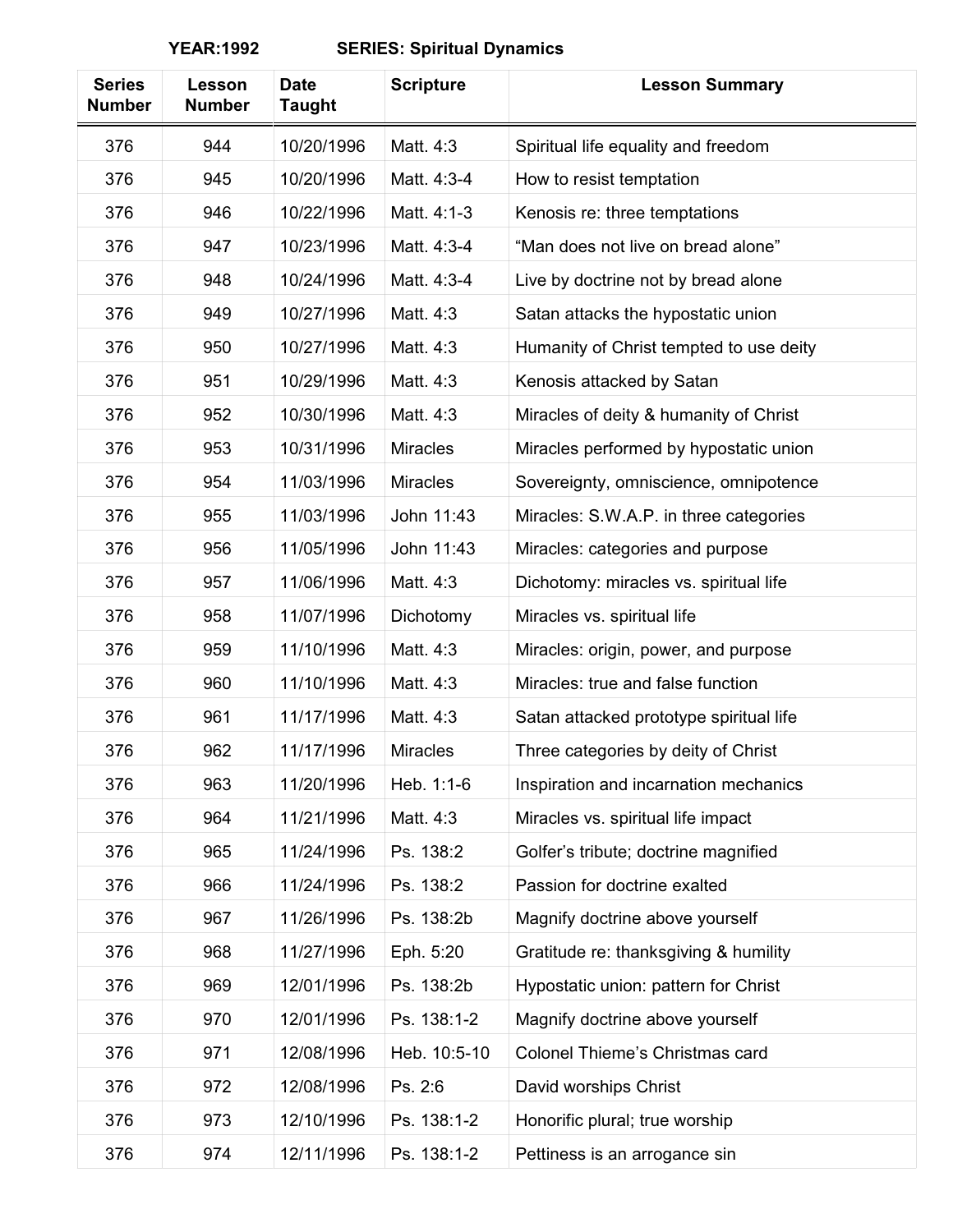| <b>Series</b><br><b>Number</b> | Lesson<br><b>Number</b> | <b>Date</b><br><b>Taught</b> | <b>Scripture</b>    | <b>Lesson Summary</b>                |
|--------------------------------|-------------------------|------------------------------|---------------------|--------------------------------------|
| 376                            | 975                     | 12/12/1996                   | Ezek. 28:15         | After-battle report on Satan         |
| 376                            | 976                     | 12/15/1996                   | 1 Sam 17:43-<br>49  | David's after-battle report          |
| 376                            | 977                     | 12/15/1996                   | Matt. 4:3           | Satan's unctuous weapon and concern  |
| 376                            | 978                     | 12/17/1996                   | Phil. 2:5-11        | Kenosis and the humanity of Christ   |
| 376                            | 979                     | 12/18/1996                   | Matt. 4:3-4         | Miserable or happy Christmas         |
| 376                            | 980                     | 12/19/1996                   | Equiv. Power        | Filling of the Spirit vs. miracles   |
| 376                            | 981                     | 12/22/1996                   | Matt. 4:3-4         | Christmas present for the Church     |
| 376                            | 982                     | 12/22/1996                   | Ps. 138:2b          | True meaning of Christmas            |
| 376                            | 983                     | 12/26/1996                   | Matt. 4:3-4         | Spiritual vs. physical food          |
| 376                            | 984                     | 12/29/1996                   | Ps. 138:2b          | Victory of the hypostatic union      |
| 376                            | 985                     | 12/29/1996                   | Deut. 8:2-3         | Gratitude: the gauge of capacity     |
| 376                            | 986                     | 12/31/1996                   | Ex. 16:2-4          | Ingratitude; year of the cobra       |
| 376                            | 987                     | 12/31/1996                   | Eph. 1:6-8          | Year of the cobra or year of wealth  |
| 376                            | 988                     | 01/02/1997                   | Matt. 4:3-4         | Ingratitude; year of the cobra       |
| 376                            | 989                     | 01/05/1997                   | Matt. 4:3-4         | Gratitude gauge: "give thanks"       |
| 376                            | 990                     | 01/05/1997                   | 1 Thess. 5:18       | Gratitude gauge: spiritual food      |
| 376                            | 991                     | 01/07/1997                   | Matt. 4:4           | Food for the soul and body           |
| 376                            | 992                     | 01/08/1997                   | 1 Thess, 5:18       | Gratitude gauge mechanics            |
| 376                            | 993                     | 01/09/1997                   | 1 Thess. 5:18       | Gratitude gauge progress             |
| 376                            | 994                     | 01/12/1997                   | Acts 7:22-29a       | Moses leads ungrateful Jews          |
| 376                            | 995                     | 01/14/1997                   | Gal. 6:7-8          | Exodus without gratitude             |
| 376                            | 996                     | 01/15/1997                   | Num. 11:5-6         | Gratitude gauge of problem solving   |
| 376                            | 997                     | 01/16/1997                   | Num. 11:5-6         | Gratitude gauge capacity             |
| 376                            | 998                     | 01/19/1997                   | 1 Cor. 10:11-<br>12 | Doctrine or venom in the soul?       |
| 376                            | 999                     | 01/19/1997                   | 2 Cor. 13:14        | Gratitude gauge re: capacity         |
| 376                            | 1000                    | 01/21/1997                   | James 1:22-<br>25   | Is love blind? Yes!                  |
| 376                            | 1001                    | 01/22/1997                   | Eph. 3:19;<br>4:23  | Blind love or true love?             |
| 376                            | 1002                    | 01/23/1997                   | Eph. 4:23           | Gratitude gauge for rapport with God |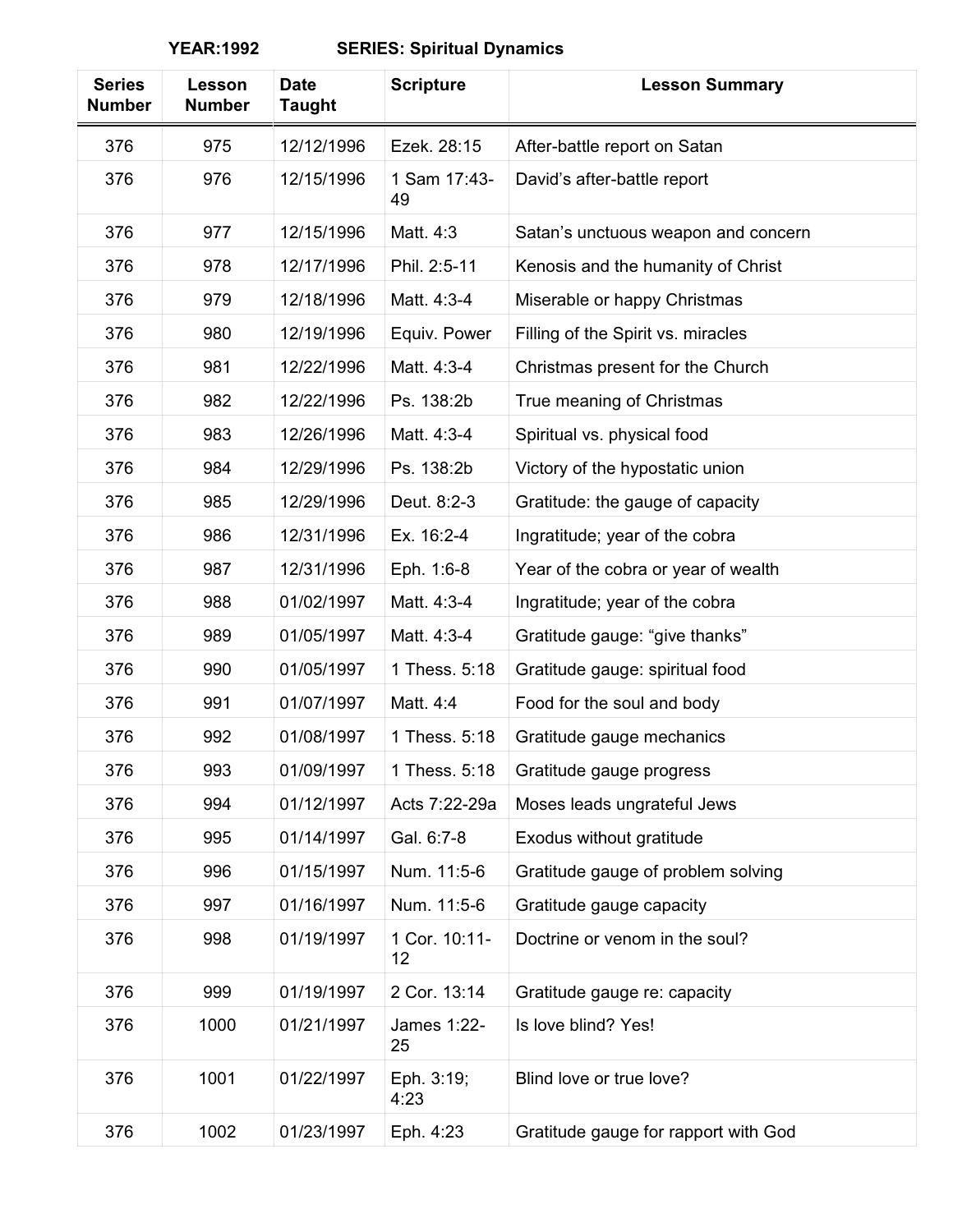| <b>Series</b><br><b>Number</b> | Lesson<br><b>Number</b> | <b>Date</b><br><b>Taught</b> | <b>Scripture</b>        | <b>Lesson Summary</b>                      |
|--------------------------------|-------------------------|------------------------------|-------------------------|--------------------------------------------|
| 376                            | 1003                    | 01/26/1997                   | Col. 1:12               | The spiritual life challenge               |
| 376                            | 1004                    | 01/26/1997                   | Eph. 3:19               | Rapport with God then people               |
| 376                            | 1005                    | 02/02/1997                   | Eph. 3:19;<br>4:23      | Gratitude gauge: "10" or "0"? Lust concept |
| 376                            | 1006                    | 02/02/1997                   | Heb. 13:4               | Sexual lust, adultery severely punished    |
| 376                            | 1007                    | 02/04/1997                   | Num. 21:6               | Venom in the soul judged by God            |
| 376                            | 1008                    | 02/05/1997                   | Rom. 3:13b-<br>14       | Venom in the soul judged by God            |
| 376                            | 1009                    | 02/06/1997                   | Deut. 32:8-10           | Bitterness: venom in the soul              |
| 376                            | 1010                    | 02/09/1997                   | Ps. 140:1-3             | Bitterness: yenom in the soul              |
| 376                            | 1011                    | 02/09/1997                   | Rom. 13:13b-<br>14      | Venom in the soul without rebound          |
| 376                            | 1012                    | 02/11/1997                   | Num. 21:5-9             | Cobra metaphor: salvation and rebound      |
| 376                            | 1013                    | 02/13/1997                   | John 3:13-15            | Cobra symbol: salvation/rebound            |
| 376                            | 1014                    | 02/16/1997                   | Rom. 7:24;<br>8:1       | Unlimited atonement, 3 categories of sin   |
| 376                            | 1015                    | 02/16/1997                   | Rom. 7:24;<br>$8:1 - 4$ | Rebound: "confess" not "faith"             |
| 376                            | 1016                    | 02/23/1997                   | John 3:18               | Unlimited atonement: all sins judged       |
| 376                            | 1017                    | 02/23/1997                   | Col. 2:7                | Spiritual recovery procedure and impact    |
| 376                            | 1018                    | 02/25/1997                   | Rom. 8:1-6              | Soul thinking of sin nature or Holy Spirit |
| 376                            | 1019                    | 02/26/1997                   | Matt. 9:2               | METAMELOMAI syndrome                       |
| 376                            | 1020                    | 02/27/1997                   | Matt. 9:2-7             | Guilt & psychosomatic illness              |
| 376                            | 1021                    | 03/02/1997                   | Matt. 9:2-7             | Confidence: rebound and keep moving        |
| 376                            | 1022                    | 03/02/1997                   | Ex. 20:2-6              | "X" generation: 4th generation curse       |
| 376                            | 1023                    | 03/04/1997                   | Ex. 20:5-6              | Law of culpability related to cursing      |
| 376                            | 1024                    | 03/05/1997                   | Deut. 2:14              | Fourth generation curse: solution          |
| 376                            | 1025                    | 03/06/1997                   | Deut. 6:4-9             | Parents teach children with repetition     |
| 376                            | 1026                    | 03/09/1997                   | Rom. 12:19              | Operation Crybaby at Kadesh Barnea         |
| 376                            | 1027                    | 03/09/1997                   | Num. 14:1-4             | Caleb conquers fear and Canaan             |
| 376                            | 1028                    | 03/11/1997                   | Num. 14:1-22            | Exodus events of forty years               |
| 376                            | 1029                    | 03/13/1997                   | Num. 13:30-<br>33       | The Exodus in fear dissociation            |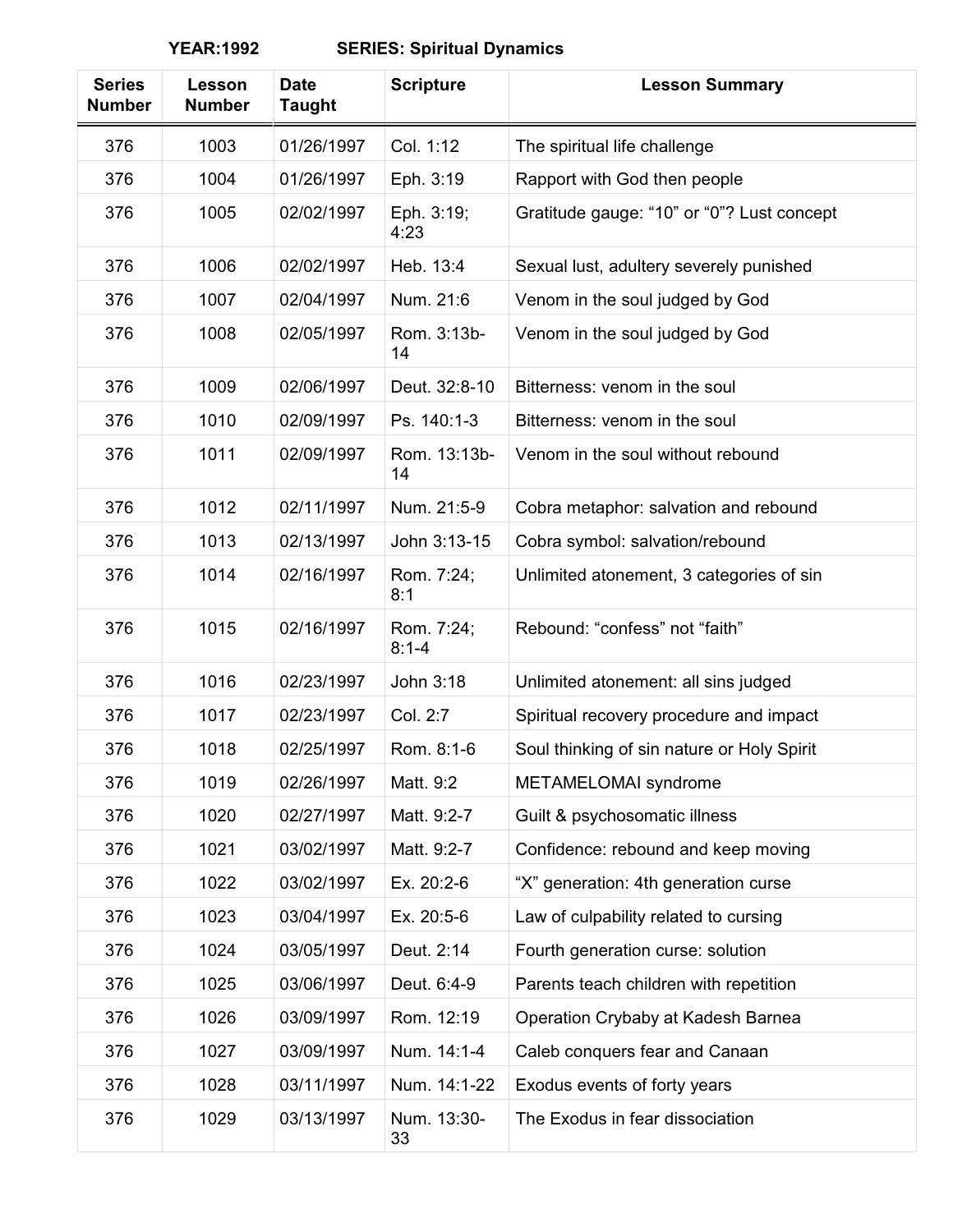| <b>Series</b><br><b>Number</b> | Lesson<br><b>Number</b> | <b>Date</b><br><b>Taught</b> | <b>Scripture</b>     | <b>Lesson Summary</b>                   |
|--------------------------------|-------------------------|------------------------------|----------------------|-----------------------------------------|
| 376                            | 1030                    | 03/16/1997                   | Num. 14:18           | Exodus: perpetual carnality w/o rebound |
| 376                            | 1031                    | 03/16/1997                   | Num. 14:18-<br>35    | "March" or "wander" in your soul        |
| 376                            | 1032                    | 03/18/1997                   | Joshua 14:6-<br>14   | Destiny of Moses, Caleb, and Joshua     |
| 376                            | 1033                    | 03/19/1997                   | Heb. 2:2-3           | Moses' great failure and punishment     |
| 376                            | 1034                    | 03/20/1997                   | Deut. 34:1-5         | Moses' death and God's righteousness    |
| 376                            | 1035                    | 03/23/1997                   | Deut. 34:5           | The life and death of Moses             |
| 376                            | 1036                    | 03/23/1997                   | Eccl. 3:1-2          | Death: victory or sting                 |
| 376                            | 1037                    | 03/30/1997                   | John 3:16, 18,<br>36 | Easter: eternal life and security       |
| 376                            | 1038                    | 03/30/1997                   | Phil. 3:10-11        | Rapture: true and false variables       |
| 376                            | 1039                    | 04/01/1997                   | Num. 20:12           | God's righteousness never compromised   |
| 376                            | 1040                    | 04/02/1997                   | 1 John 5:11          | Spiritual life re: God's righteousness  |
| 376                            | 1041                    | 04/03/1997                   | Heb. 12:15           | Bitterness: Moses & Hezekiah examples   |
| 376                            | 1042                    | 04/06/1997                   | Ps. 23:1-4a          | Christian living grace to dying grace   |
| 376                            | 1043                    | 04/06/1997                   | Ps. 23               | Walking though death-shadowed valley    |
| 376                            | 1044                    | 04/08/1997                   | Phil. 1:21           | Living in Christ is profit in dying     |
| 376                            | 1045                    | 04/09/1997                   | Ps. 23:3-4a          | Adversity/stress in living and dying    |
| 376                            | 1046                    | 04/10/1997                   | Ps. 111:1-4          | God's integrity: righteousness/justice  |
| 376                            | 1047                    | 04/13/1997                   | 2 Cor. 5:7-8         | Living prepares believer for dying      |
| 376                            | 1048                    | 04/13/1997                   | Ps. 111:1-4          | Fear: definition and function           |
| 376                            | 1049                    | 04/15/1997                   | Rom. 9:13-14         | God loves Jacob and hates Esau          |
| 376                            | 1050                    | 04/16/1997                   | Moses                | Fame: divine vs. human                  |
| 376                            | 1051                    | 04/17/1997                   | Rom. 9:13-14         | God's personality and integrity         |
| 376                            | 1052                    | 04/20/1997                   | Ps. 32:5             | God's righteousness and justice         |
| 376                            | 1053                    | 04/20/1997                   | 2 Cor. 13:14         | God's integrity, love, and grace        |
| 376                            | 1054                    | 04/27/1997                   | 1 John 1:9           | Fraternity JESHURUN: "righteousness"    |
| 376                            | 1055                    | 04/27/1997                   | Isa. 44:1-3          | JESHURUN: invisible impact              |
| 376                            | 1056                    | 04/29/1997                   | Isa. 44:1-3          | JESHURUN: unique fraternity             |
| 376                            | 1057                    | 04/30/1997                   | Deut. 3:21-26        | Moses rebels but rebounds and wins      |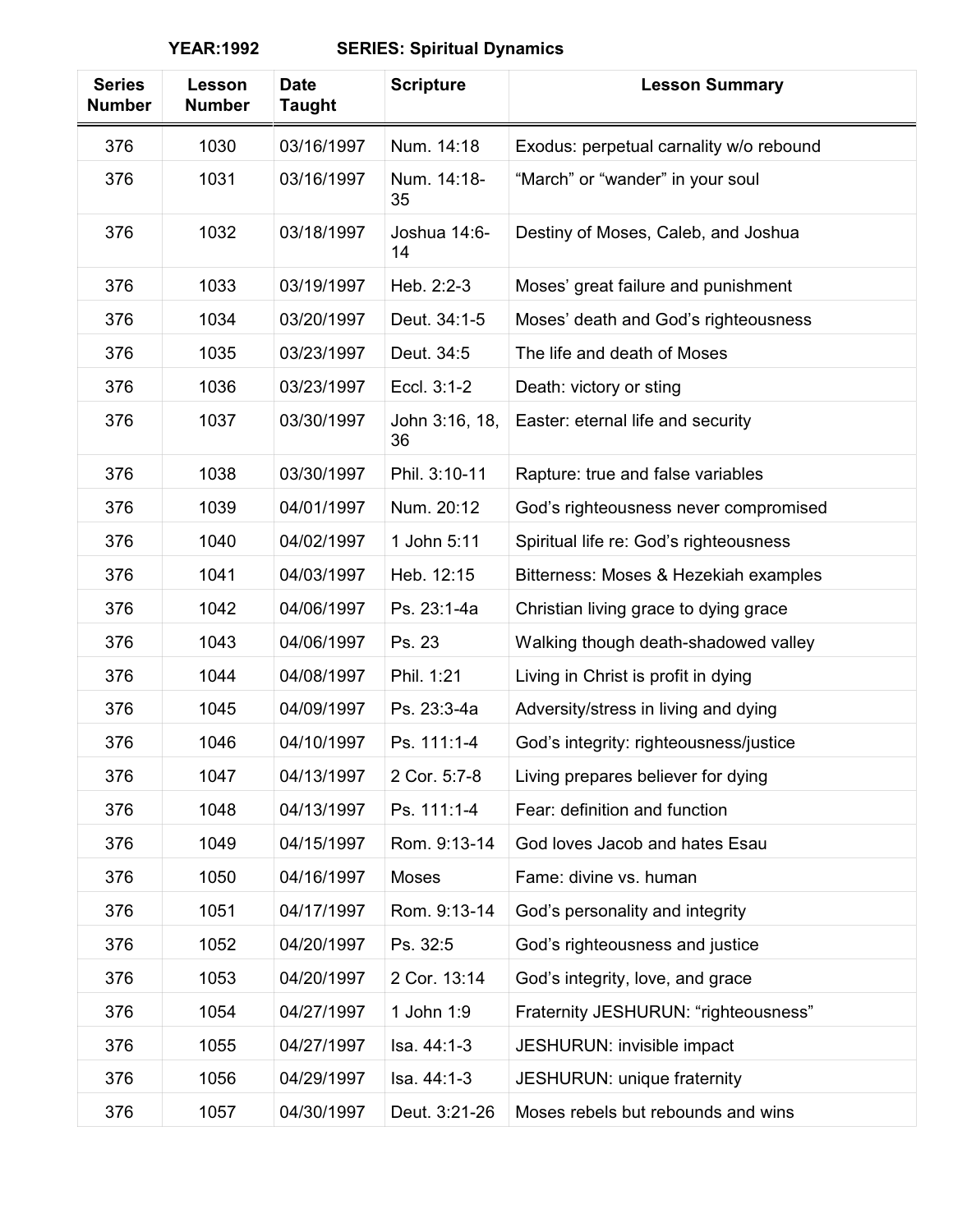| <b>Series</b><br><b>Number</b> | Lesson<br><b>Number</b> | <b>Date</b><br><b>Taught</b> | <b>Scripture</b>         | <b>Lesson Summary</b>                    |
|--------------------------------|-------------------------|------------------------------|--------------------------|------------------------------------------|
| 376                            | 1058                    | 05/01/1997                   | Deut. 33:26-<br>27       | Jeshurun: from Moses to the Church       |
| 376                            | 1059                    | 05/04/1997                   | Rom. 9:13                | God has cognition, not emotion           |
| 376                            | 1060                    | 05/04/1997                   | Isa. 44:1-2              | God has cognition, not emotion           |
| 376                            | 1061                    | 05/06/1997                   | Gal. 3:26-29             | Jeshurun: fraternity for qualified pivot |
| 376                            | 1062                    | 05/07/1997                   | Ex. 32:9-10              | Jeshurun: believers preserved Israel     |
| 376                            | 1063                    | 05/08/1997                   | Isa. 44:1-3a             | Jeshurun pattern: rebound & keep moving  |
| 376                            | 1064                    | 05/11/1997                   | Isa. 44:1-2              | Jeshurun fraternity has no fear          |
| 376                            | 1065                    | 05/11/1997                   | Isa. 6:3a                | God's integrity, grace, and love         |
| 376                            | 1066                    | 05/13/1997                   | Isa. 44:3b               | God's integrity/essence has no emotion   |
| 376                            | 1067                    | 05/14/1997                   | Num. 20:10-<br>13        | Emotion defined, not essence of God      |
| 376                            | 1068                    | 05/15/1997                   | Gen. 1:26b;<br>$3:1 - 5$ | Shadow image: first and last Adam        |
| 376                            | 1069                    | 05/18/1997                   | Num. 20:12-<br>13        | Emotion: experience vs. integrity        |
| 376                            | 1070                    | 05/18/1997                   | Deut. 23:14              | Direct/indirect control by Jesus Christ  |
| 376                            | 1071                    | 05/20/1997                   | Deut. 33:26-<br>27       | Jeshurun vs. idolatry impact             |
| 376                            | 1072                    | 05/21/1997                   | 1 Cor. 1:30              | Jeshurun: Israel vs. the Church          |
| 376                            | 1073                    | 05/25/1997                   | Gal. 3:28                | God's integrity: salvation and rebound   |
| 376                            | 1074                    | 05/25/1997                   | Eph. 3:19-21             | Integrity of God and royal priesthood    |
| 376                            | 1075                    | 06/01/1997                   | 1 John 1:9               | Moses and the integrity of God           |
| 376                            | 1076                    | 06/01/1997                   | Eph. 3:19-21             | Divine and human integrity               |
| 376                            | 1077                    | 06/03/1997                   | 2 Cor. 13:14             | Finite man vs. infinite God              |
| 376                            | 1078                    | 06/04/1997                   | Jer. 23:23-24            | Divine love has no emotion               |
| 376                            | 1079                    | 06/05/1997                   | Ps. 139:7, 17-<br>18     | Infinite omnipresence in time and space  |
| 376                            | 1080                    | 06/08/1997                   | Deut. 33:26-<br>27       | Jeshurun preserves client nations        |
| 376                            | 1081                    | 06/08/1997                   | Eph. 3:19-21             | Ordination: Jeshurun challenge           |
| 376                            | 1082                    | 06/10/1997                   | Jeshurun                 | Divine essence has no emotion            |
| 376                            | 1083                    | 06/11/1997                   | 1 John 4:12b,<br>16a     | God relates to man with integrity        |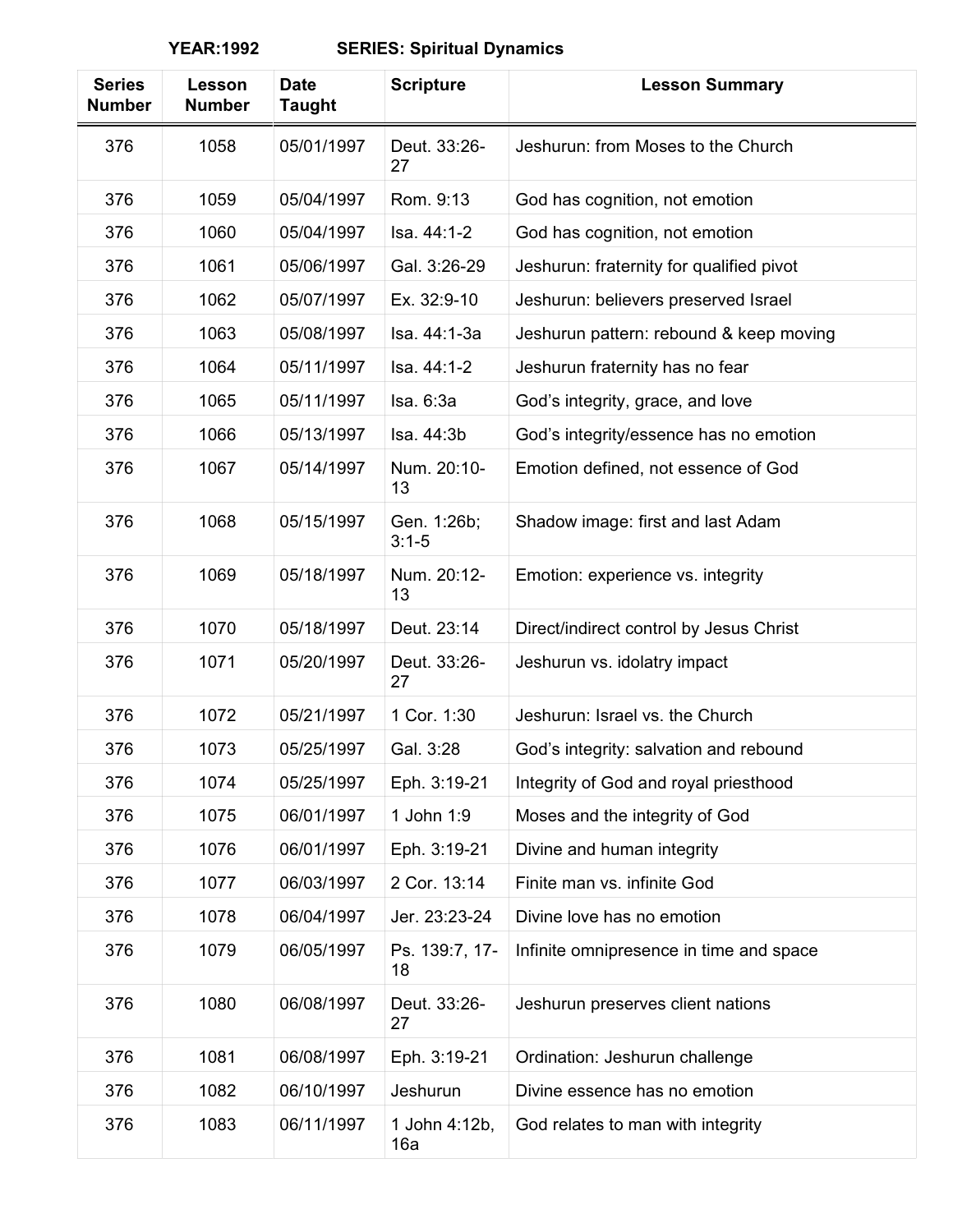| <b>Series</b><br><b>Number</b> | Lesson<br><b>Number</b> | <b>Date</b><br><b>Taught</b> | <b>Scripture</b>    | <b>Lesson Summary</b>                   |
|--------------------------------|-------------------------|------------------------------|---------------------|-----------------------------------------|
| 376                            | 1084                    | 06/12/1997                   | 1 John 4:16a        | Neither instruct God nor assign emotion |
| 376                            | 1085                    | 06/15/1997                   | Eph. 3:19-21        | God's integrity solves problems         |
| 376                            | 1086                    | 06/15/1997                   | 1 John 2:28         | Invisible heroes are "band of brothers" |
| 376                            | 1087                    | 06/22/1997                   | Phil. 2:8-11        | Jeshurun for Church Age                 |
| 376                            | 1088                    | 06/22/1997                   | 1 John 2:28         | Timelessness of rebound                 |
| 376                            | 1089                    | 06/24/1997                   | 1 John 4:18         | Virtue love casts out fear              |
| 376                            | 1090                    | 06/25/1997                   | 1 John 4:19         | Divine love pattern: virtue love        |
| 376                            | 1091                    | 06/26/1997                   | 1 John 4:19         | Honoring Christ with integrity love     |
| 376                            | 1092                    | 06/29/1997                   | Rom. 14:8           | Challenge of funerals to loved ones     |
| 376                            | 1093                    | 06/29/1997                   | Ps. 23:1-6          | Wagon tracks of righteousness           |
| 376                            | 1094                    | 07/01/1997                   | Ps. 23:1-4          | Winner in living and dying grace        |
| 376                            | 1095                    | 07/02/1997                   | Ps. 23:3-6          | Living decisions impact dying           |
| 376                            | 1096                    | 07/03/1997                   | Deut. 34:1-8,<br>10 | Moses: living to dying grace            |
| 376                            | 1097                    | 07/06/1997                   | Matt. 10:28-31      | God's eye is on the sparrow and you     |
| 376                            | 1098                    | 07/06/1997                   | Rom. 8:26-28        | Prayer: protocol and six caveats        |
| 376                            | 1099                    | 07/08/1997                   | 1 Thess. 5:17       | Rebound and prayer same in all ages     |
| 376                            | 1100                    | 07/09/1997                   | Ps. 66:18-20        | Why prayers are not answered            |
| 376                            | 1101                    | 07/10/1997                   | 2 Cor. 12:7-9       | Paul's prayer not answered              |
| 376                            | 1102                    | 07/11/1997                   | 1 Pet. 3:1-7        | Effective prayer in marriage            |
| 376                            | 1103                    | 07/13/1997                   | Matt. 26:36-42      | Prayer not a solution in spiritual life |
| 376                            | 1104                    | 07/20/1997                   | Eph. 3:14-15        | How to advance to Jeshurun              |
| 376                            | 1105                    | 07/20/1997                   | Eph. 3:14-21        | Power of Holy Spirit in prayer/Jeshurun |
| 376                            | 1106                    | 07/22/1997                   | Heb. 2:7-10         | Jeshurun: function in Church Age        |
| 376                            | 1107                    | 07/23/1997                   | Eph. 1:1-3          | Jeshurun impact: Antonine Caesars       |
| 376                            | 1108                    | 07/24/1997                   | Eph. 1:3b, 18       | Jeshurun blessings: Moses to Church     |
| 376                            | 1109                    | 07/27/1997                   | Heb. 10:35-36       | Jeshurun: believer's escrow blessings   |
| 376                            | 1110                    | 07/27/1997                   | 1 Cor. 9:24-27      | Jeshurun: morning star reward           |
| 376                            | 1111                    | 07/29/1997                   | Rev. 3:11, 21       | Rapture: suddenly, with no prophecy     |
| 376                            | 1112                    | 07/30/1997                   | 1 Tim. 4:4-5        | Prayer: conditions/ content/ procedure  |
| 376                            | 1113                    | 07/31/1997                   | Eph. 1:15;<br>3:19  | Attributes/God: +R, justice, and love   |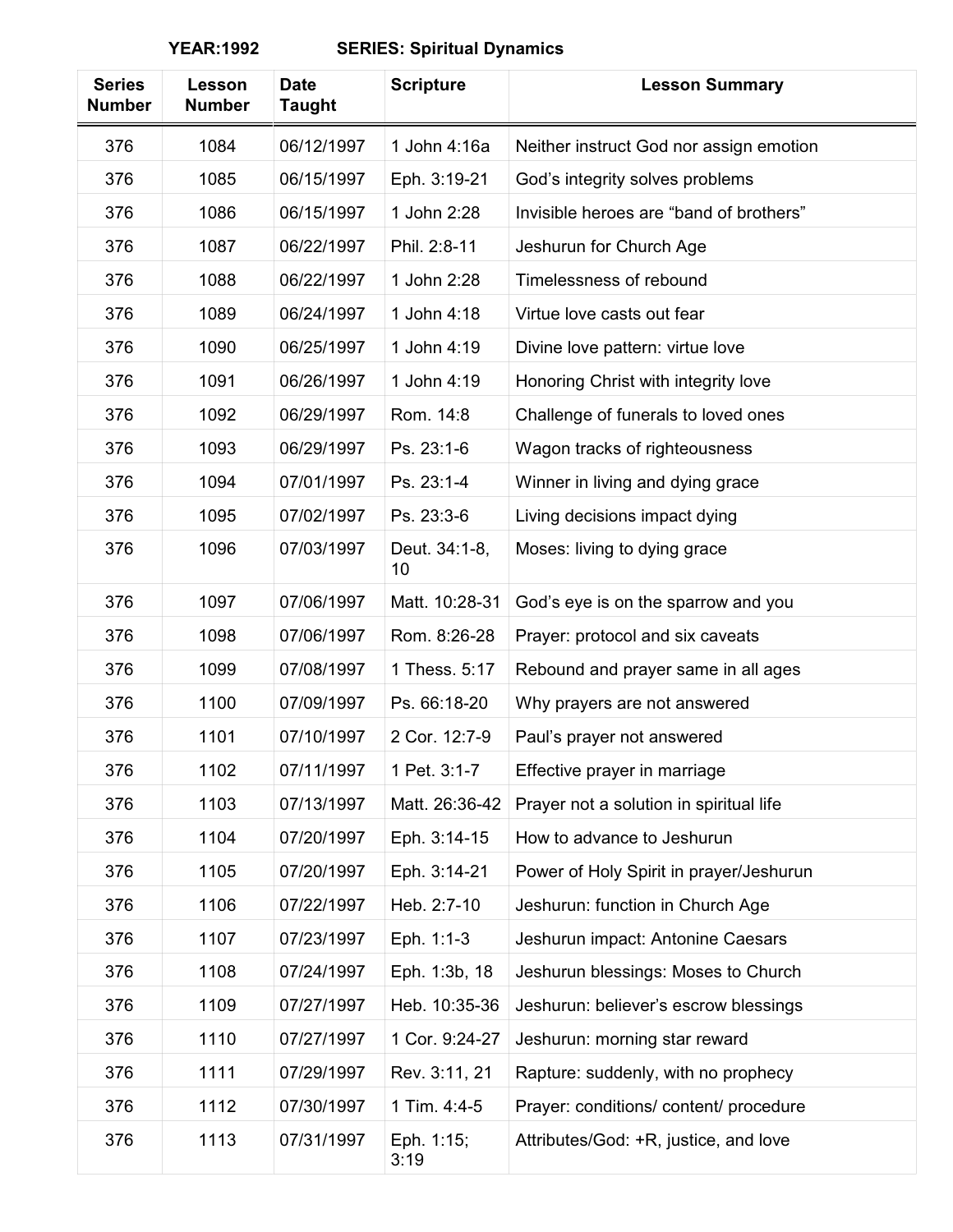| <b>Series</b><br><b>Number</b> | Lesson<br><b>Number</b> | <b>Date</b><br><b>Taught</b> | <b>Scripture</b>    | <b>Lesson Summary</b>                    |
|--------------------------------|-------------------------|------------------------------|---------------------|------------------------------------------|
| 376                            | 1114                    | 08/03/1997                   | Heb. 12:2a          | Attributes/God: +R, justice, and love    |
| 376                            | 1115                    | 08/03/1997                   | Eph. 1:15-18        | Integrity, grace, and Jeshurun           |
| 376                            | 1116                    | 08/10/1997                   | Ex. 32:9-11a,<br>14 | Jeshurun and the integrity of God        |
| 376                            | 1117                    | 08/10/1997                   | Deut. 32:15a        | Four uses of Jeshurun                    |
| 376                            | 1118                    | 08/12/1997                   | Hosea 4:1-6         | God's integrity: judges no pivot         |
| 376                            | 1119                    | 08/13/1997                   | Eph. 1:15-16        | Harmonious rapport with God              |
| 376                            | 1120                    | 08/14/1997                   | Eph. 1:15-17        | Paul's prayer for wisdom and power       |
| 376                            | 1121                    | 08/17/1997                   | Ps. 33:4-5          | Gratitude gauge of Jeshurun              |
| 376                            | 1122                    | 08/17/1997                   | Eph. 1:15-18        | Paul's prayer for Ephesian Jeshurun      |
| 376                            | 1123                    | 08/19/1997                   | Eph. 1:17-20        | God's available power for prayer         |
| 376                            | 1124                    | 08/20/1997                   | Eph. 1:19           | Divine vs. human riches and power        |
| 376                            | 1125                    | 08/21/1997                   | Eph. 1:15-20        | Available divine power and wisdom        |
| 376                            | 1126                    | 08/24/1997                   | Eph. 6:18           | Divine power mechanics, three results    |
| 376                            | 1127                    | 08/24/1997                   | Eph. 1:19-21a       | Effective prayer and divine power        |
| 376                            | 1128                    | 08/26/1997                   | Eph. 1:19-22        | Power of prayer; the Millennium          |
| 376                            | 1129                    | 08/27/1997                   | Eph. 1:15-22        | Power: doctrine not environment          |
| 376                            | 1130                    | 08/28/1997                   | Eph. 1:22-23        | Doctrine not prayer is the solution      |
| 376                            | 1131                    | 08/31/1997                   | Ps. 22:1-3, 6       | Jesus' prayer on the cross               |
| 376                            | 1132                    | 08/31/1997                   | Eph. 1:22-23        | Paul's incomplete prayer                 |
| 376                            | 1133                    | 09/02/1997                   | Heb. 10:12-14       | "Completion" in time & at the Rapture    |
| 376                            | 1134                    | 09/03/1997                   | 1 John 3:21         | Confidence in prayer: God's will         |
| 376                            | 1135                    | 09/04/1997                   | Ps. 7:14-16a        | Prayer and the sin unto death            |
| 376                            | 1136                    | 09/07/1997                   | 1 John 5:16         | Prayer and the sin unto death            |
| 376                            | 1137                    | 09/07/1997                   | Ps. 32:1-5          | Sin unto death: rebound only solution    |
| 376                            | 1138                    | 09/14/1997                   | Ps. 110:1           | Jeshurun: "brought to completion"        |
| 376                            | 1139                    | 09/14/1997                   | Ps. 110:1           | <b>Operation Footstool prerequisites</b> |
| 376                            | 1140                    | 09/16/1997                   | Ps. 110:1           | <b>Operation Footstool prerequisites</b> |
| 376                            | 1141                    | 09/17/1997                   | 1 Cor. 15:25-<br>26 | Operation Footstool: six enemies         |
| 376                            | 1142                    | 09/18/1997                   | Heb. 10:12-14       | Operation Footstool before and after     |
| 376                            | 1143                    | 09/21/1997                   | "Footstool"         | Cross, Church, and Tribulation           |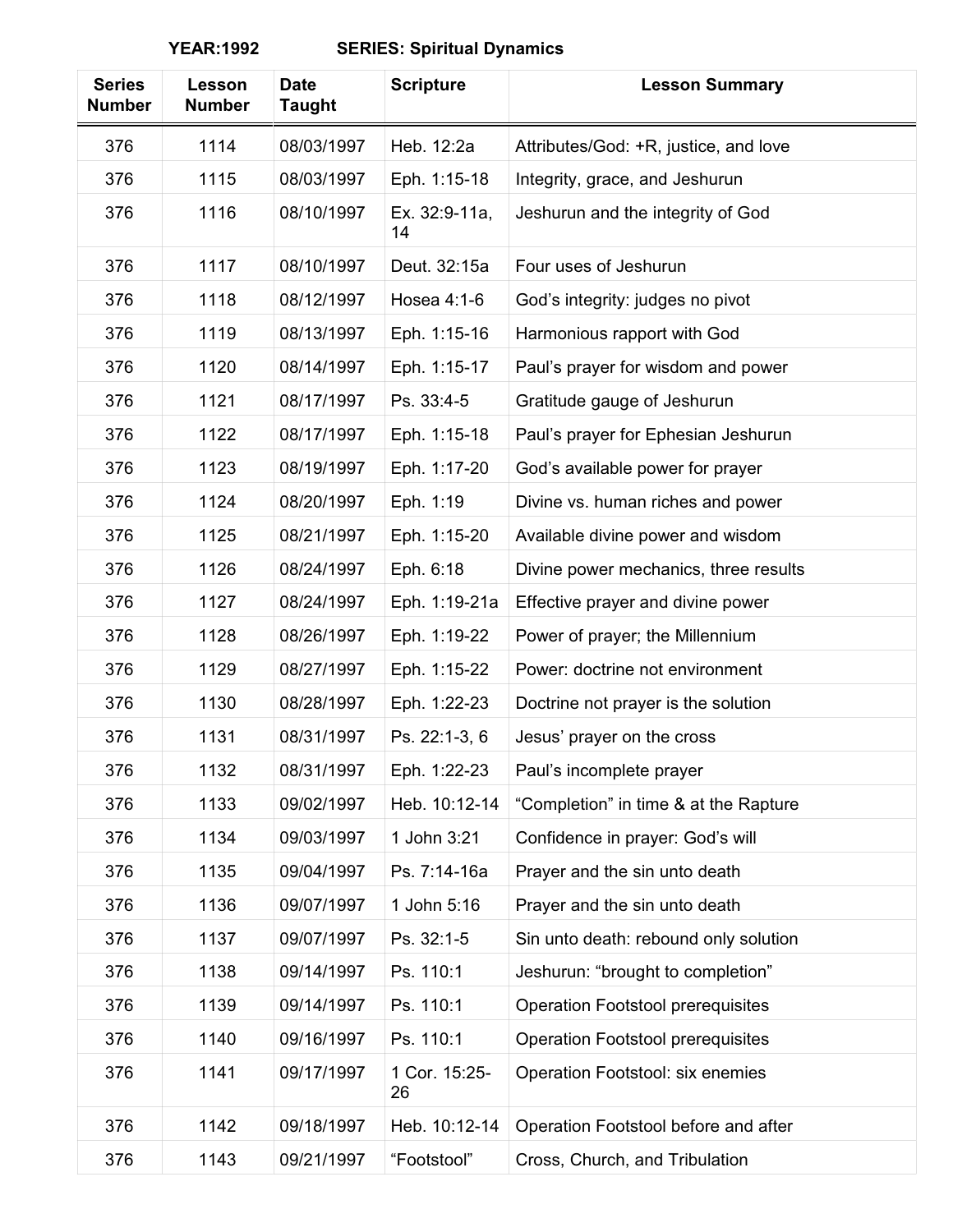| <b>Series</b><br><b>Number</b> | Lesson<br><b>Number</b> | <b>Date</b><br><b>Taught</b> | <b>Scripture</b>    | <b>Lesson Summary</b>                     |
|--------------------------------|-------------------------|------------------------------|---------------------|-------------------------------------------|
| 376                            | 1144                    | 09/21/1997                   | Rev. 16:12-<br>15a  | Tribulation: wars/miracles/lies           |
| 376                            | 1145                    | 09/23/1997                   | Eph. 4:27           | Profile of Satan: good and evil           |
| 376                            | 1146                    | 09/24/1997                   | Rev. 16:12-16       | "Alertness" through doctrine              |
| 376                            | 1147                    | 09/25/1997                   | Matt. 24:4-14       | Tribulation: prophecy, true/false signs   |
| 376                            | 1148                    | 09/28/1997                   | Matt. 24:15-28      | Tribulation: Jeshurun not deceived        |
| 376                            | 1149                    | 09/28/1997                   | Deut. 33:26-<br>28a | Jeshurun impact at end of Tribulation     |
| 376                            | 1150                    | 09/30/1997                   | Prov. 24:1-6        | Leadership: military and civilian         |
| 376                            | 1151                    | 10/01/1997                   | Zech. 14:1-7        | Jeshurun hero: "flee" or "fight"          |
| 376                            | 1152                    | 10/02/1997                   | Zech. 14:1-7        | Unique day: Second Advent darkness        |
| 376                            | 1153                    | 10/05/1997                   | John 3:18           | God's integrity in salvation              |
| 376                            | 1154                    | 10/05/1997                   | John 3:16           | God's impersonal and personal love        |
| 376                            | 1155                    | 10/12/1997                   | Heb. 10:4-10        | God's impersonal and personal love        |
| 376                            | 1156                    | 10/12/1997                   | Heb. 10:10          | God's integrity at the cross              |
| 376                            | 1157                    | 10/14/1997                   | Heb. 12:5-8         | God's personal love re: discipline        |
| 376                            | 1158                    | 10/15/1997                   | Heb. 12:6, 8,<br>10 | God's personal love re: discipline        |
| 376                            | 1159                    | 10/16/1997                   | Gen. 13:14-16       | Unconditional covenants to Israel         |
| 376                            | 1160                    | 10/19/1997                   | Zech. 12:1-3        | Tribulation metaphors and Jeshurun        |
| 376                            | 1161                    | 10/19/1997                   | Zech. 12:1-9        | Jeshurun "flee" or "fight"                |
| 376                            | 1162                    | 10/21/1997                   | Zech. 14:1-3        | Jeshurun: Church/ Tribulation/ Millennium |
| 376                            | 1163                    | 10/22/1997                   | Zech. 14:4-9        | Second Advent: unique events              |
| 376                            | 1164                    | 10/23/1997                   | Zech. 14:8-9        | Jeshurun: Church Age equivalent           |
| 376                            | 1165                    | 10/26/1997                   | Eph. 1:1, 15-<br>19 | Ephesian epistle isagogics                |
| 376                            | 1166                    | 10/26/1997                   | Eph. 1:1, 15-<br>23 | Jeshurun: Israel & Church equivalent      |
| 376                            | 1167                    | 10/28/1997                   | 1 Cor. 15:25-<br>26 | Jeshurun equivalent: Church Age           |
| 376                            | 1168                    | 10/29/1997                   | Eph. 1:22-23        | "Footstool" ends anti-Semitism            |
| 376                            | 1169                    | 10/30/1997                   | Eph. 3:14-17        | Hatred complex vs. Jeshurun               |
| 376                            | 1170                    | 11/02/1997                   | Heb. 10:35-36       | Challenge: winners or losers              |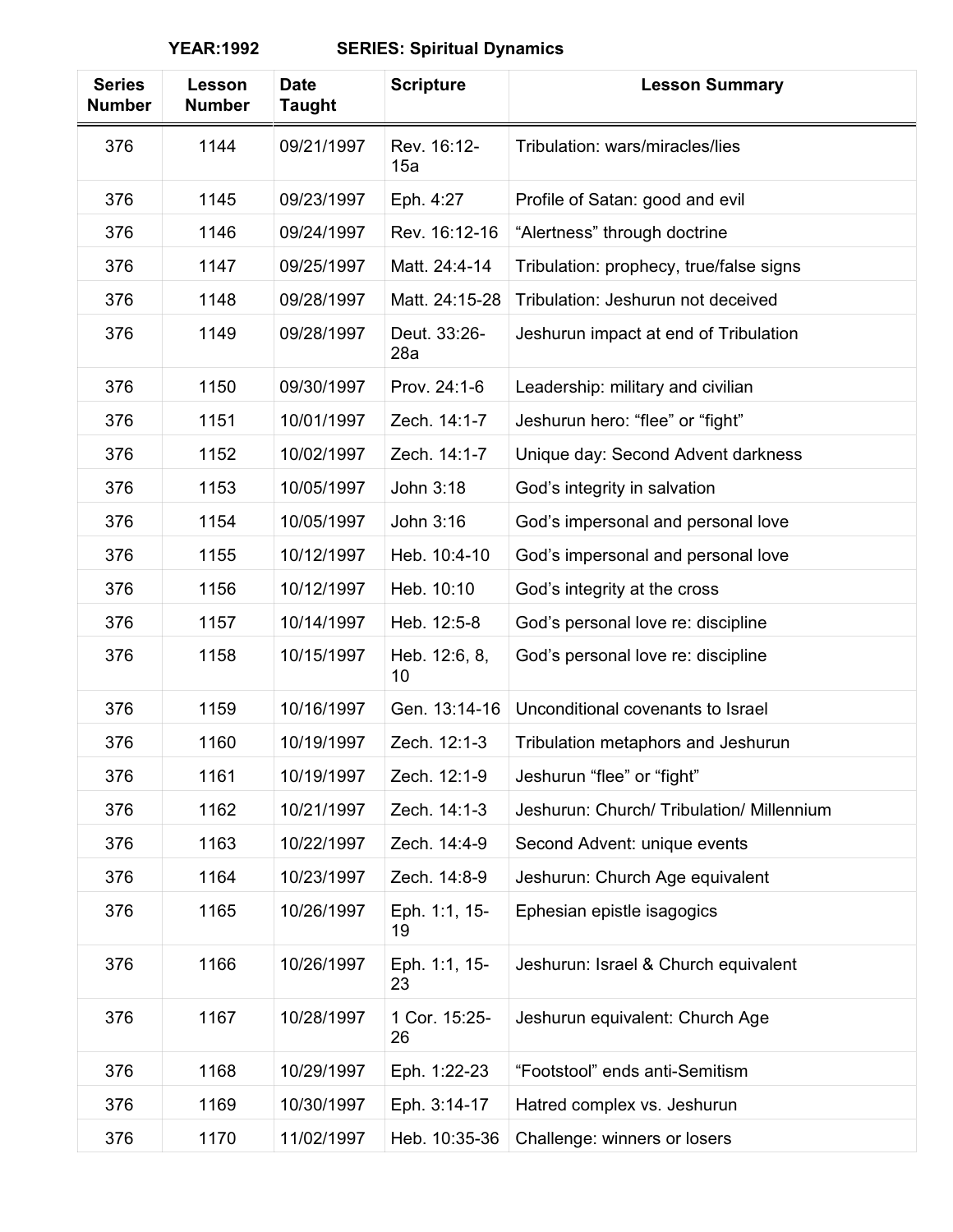| <b>Series</b><br><b>Number</b> | Lesson<br><b>Number</b> | <b>Date</b><br><b>Taught</b> | <b>Scripture</b>         | <b>Lesson Summary</b>                      |
|--------------------------------|-------------------------|------------------------------|--------------------------|--------------------------------------------|
| 376                            | 1171                    | 11/02/1997                   | 1 Cor. 3:11a             | Winner believer: eternal rewards           |
| 376                            | 1172                    | 11/04/1997                   | Col. 1:15-19             | PLEROMA: unique "fullness" of God          |
| 376                            | 1173                    | 11/05/1997                   | Eph. 1:10;<br>4:13       | PLEROMA dispensation: fullness of times    |
| 376                            | 1174                    | 11/06/1997                   | <b>James 2:21-</b><br>23 | Abraham: "friend of God" winner            |
| 376                            | 1175                    | 11/09/1997                   | Eph. 1:10;<br>4:13       | PLEROMA: "fullness" of times               |
| 376                            | 1176                    | 11/09/1997                   | Col. 1:15-19             | PLEROMA: "fullness" of Christ              |
| 376                            | 1177                    | 11/11/1997                   | Rev. 2:26, 28            | PLEROMA equivalent re: A fortiori          |
| 376                            | 1178                    | 11/12/1997                   | 1 Cor. 4:7-8             | Spiritual life is thought not emotion      |
| 376                            | 1179                    | 11/13/1997                   | 1 Tim. 2:12              | BEMA: evaluation of winner or loser        |
| 376                            | 1180                    | 11/16/1997                   | 2 Cor. 13:14             | Unique spiritual mechanics for Church      |
| 376                            | 1181                    | 11/16/1997                   | Rom. 8:5-7               | "Become renewed" vs. carnal death          |
| 376                            | 1182                    | 11/18/1997                   | 1 Pet. 5:5-7             | Do not be the devil's breakfast            |
| 376                            | 1183                    | 11/19/1997                   | 1 Pet. 5:5-9a            | Humility and spiritual self-esteem         |
| 376                            | 1184                    | 11/20/1997                   | 1 Cor. 2:9-16            | The "thinking of Christ" is not emotion    |
| 376                            | 1185                    | 11/23/1997                   | Eph. 3:14-17a            | Paul's prayer to Church re: PLEROMA        |
| 376                            | 1186                    | 11/23/1997                   | Job 32:8                 | Spirit: enduement/ indwelling/ filling     |
| 376                            | 1187                    | 11/25/1997                   | Eph. 1:19-20             | Christian integrity has no bitterness      |
| 376                            | 1188                    | 11/26/1997                   | James 3:14               | Bitterness: panorama and repercussions     |
| 376                            | 1189                    | 11/30/1997                   | Gen. 17:3-5              | Abraham: origin of the Arabs               |
| 376                            | 1190                    | 11/30/1997                   | Gen. 17:3-5              | Abraham: origin of the Jews and Arabs      |
| 376                            | 1191                    | 12/07/1997                   | Ps. 75:6-7               | Arabs: Herod the Great                     |
| 376                            | 1192                    | 12/07/1997                   | Isa. 63:1-4              | Armageddon: justice of God                 |
| 376                            | 1193                    | 12/09/1997                   | Isa. 34:2-3              | Arabs judged at Armageddon                 |
| 376                            | 1194                    | 12/10/1997                   | Isa. 63:4-9              | Second Advent: destruction & deliverance   |
| 376                            | 1195                    | 12/11/1997                   | Rev. 19:11a              | Second Advent: righteous vs. evil violence |
| 376                            | 1196                    | 12/14/1997                   | Rev. 19:11               | Second Advent: righteous vs. evil violence |
| 376                            | 1197                    | 12/14/1997                   | Rev. 19:11               | Integrity of God: judges and delivers      |
| 376                            | 1198                    | 12/16/1997                   | Rev. 19:11-<br>12a       | Christ: judge of justice and grace         |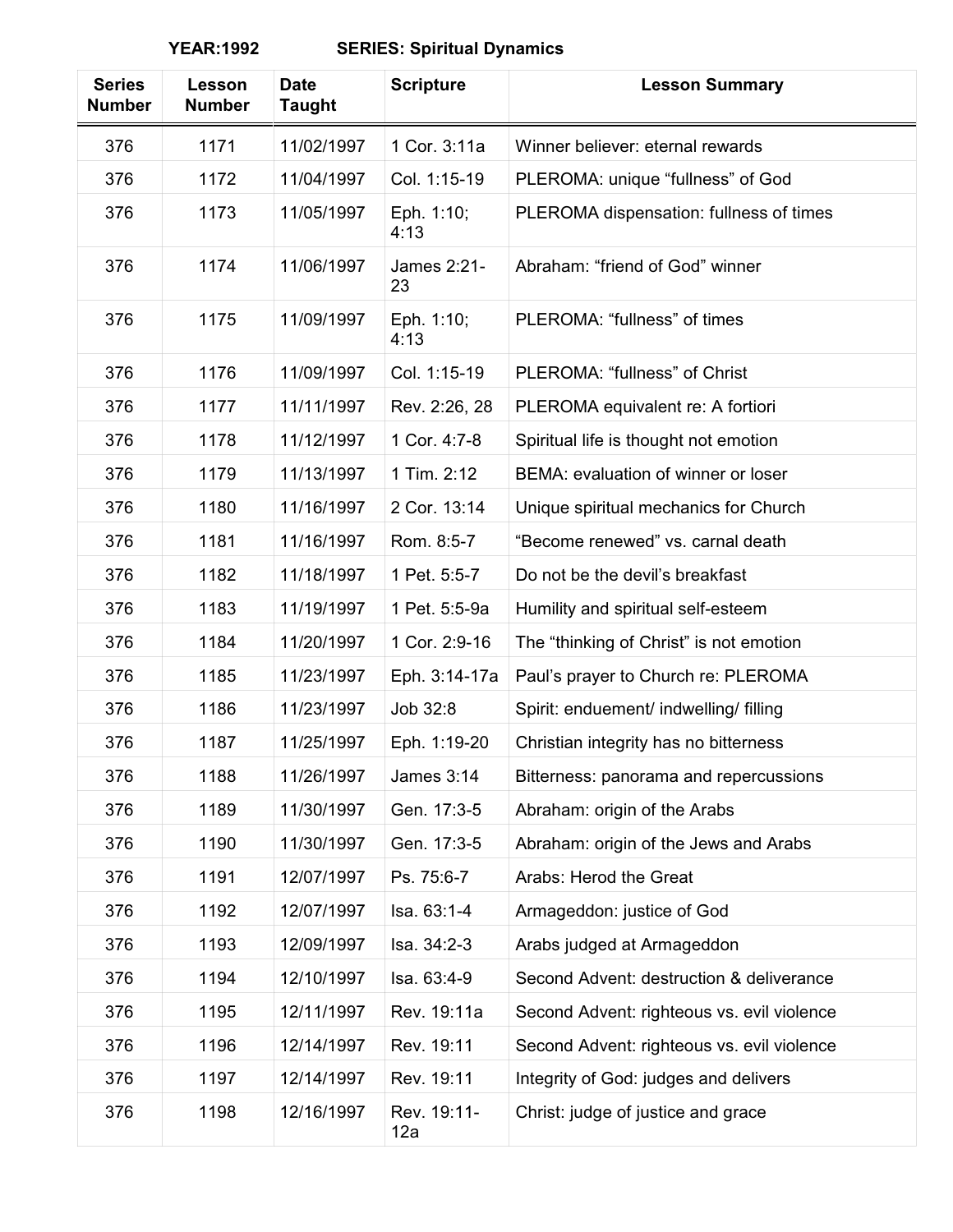| <b>Series</b><br><b>Number</b> | Lesson<br><b>Number</b> | <b>Date</b><br><b>Taught</b> | <b>Scripture</b>   | <b>Lesson Summary</b>                      |
|--------------------------------|-------------------------|------------------------------|--------------------|--------------------------------------------|
| 376                            | 1199                    | 12/18/1997                   | Eph. 1:13          | Seven ministries of the Holy Spirit        |
| 376                            | 1200                    | 12/19/1997                   | Rev. 19:12         | Three royal crowns of Jesus Christ         |
| 376                            | 1201                    | 12/21/1997                   | John 3:16          | What is Christmas? 1st & 2nd Advents       |
| 376                            | 1202                    | 12/21/1997                   | Rev. 19:12         | First & Second Advents: Three royalties    |
| 376                            | 1203                    | 12/23/1997                   | Rev. 19:12         | First & Second Advents: Christ's royalties |
| 376                            | 1204                    | 12/28/1997                   | Eph. 3:19b         | Second Advent: Christ's 5 royal titles     |
| 376                            | 1205                    | 12/28/1997                   | Rev. 19:12-13      | Victories of First & Second Advents        |
| 376                            | 1206                    | 12/30/1997                   | Rev. 19:12-13      | 7 royalties: eternity/1st & 2nd Advents    |
| 376                            | 1207                    | 12/31/1997                   | 2 Pet. 1:12-16     | New Year challenge: God's Word forever     |
| 376                            | 1208                    | 12/31/1997                   | 2 Pet. 1:17-21     | New Year challenge: doctrine is reality    |
| 376                            | 1209                    | 01/04/1998                   | Rev. 19:12-13      | Seven royal titles in three phases         |
| 376                            | 1210                    | 01/04/1998                   | Lam. 3:20-26       | Doctrine is learned by repetition          |
| 376                            | 1211                    | 01/06/1998                   | Heb. 10:7-14       | Three decisions of Christ as LOGOS         |
| 376                            | 1212                    | 01/07/1998                   | Heb. 4:12          | MACHAIRA sword: The Word of God            |
| 376                            | 1213                    | 01/08/1998                   | John 1:1-3, 14     | HO LOGOS: Christ's decisions & titles      |
| 376                            | 1214                    | 01/11/1998                   | Rev. 19:12-14      | Decisions of Christ to go to the cross     |
| 376                            | 1215                    | 01/11/1998                   | Ps. 14:1a          | Six approaches to God's existence          |
| 376                            | 1216                    | 01/13/1998                   | 1 Cor. 15:10       | Applying doctrine to solve problems        |
| 376                            | 1217                    | 01/14/1998                   | Rev. 19:15         | Spiritual offense vs. defense              |
| 376                            | 1218                    | 01/15/1998                   | Rev. 19:15-<br>16a | Christ as judge, warrior, and ruler        |
| 376                            | 1219                    | 01/18/1998                   | Rev. 19:15-<br>16a | PLEROMA: capacity for true happiness       |
| 376                            | 1220                    | 01/18/1998                   | Col. 1:15-19       | LEXEME: Christ as king over kings          |
| 376                            | 1221                    | 01/20/1998                   | Rev. 19:1-14       | Guardian angels: function                  |
| 376                            | 1222                    | 01/21/1998                   | Rev. 19:17         | Second Advent: God's love and judgment     |
| 376                            | 1223                    | 01/22/1998                   | Rev. 19:17-18      | Public and private life demand virtue      |
| 376                            | 1224                    | 01/25/1998                   | Rev. 2:28          | PLEROMA: rewards for time and eternity     |
| 376                            | 1225                    | 01/25/1998                   | Joel 3:9-16        | Adversity vs. stress and solutions         |
| 376                            | 1226                    | 02/01/1998                   | Rev. 19:18         | Fairness of God to everyone                |
| 376                            | 1227                    | 02/01/1998                   | Acts 10:34         | God's integrity is impartial               |
| 376                            | 1228                    | 02/03/1998                   | Acts 10:34         | God is impartial and fair                  |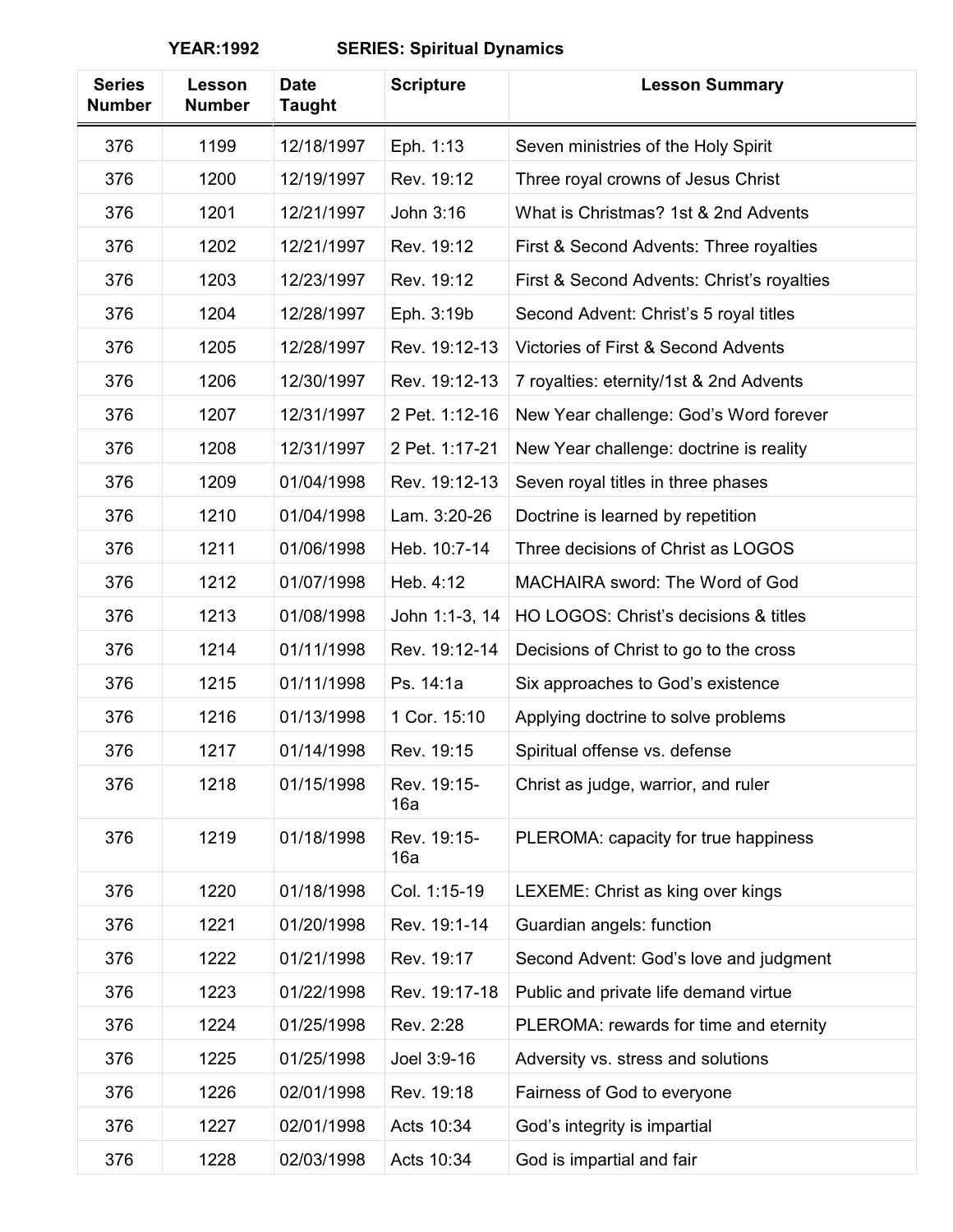| <b>Series</b><br><b>Number</b> | Lesson<br><b>Number</b> | <b>Date</b><br><b>Taught</b> | <b>Scripture</b>   | <b>Lesson Summary</b>                      |
|--------------------------------|-------------------------|------------------------------|--------------------|--------------------------------------------|
| 376                            | 1229                    | 02/04/1998                   | Rev. 19:19a        | Adversity and stress solutions             |
| 376                            | 1230                    | 02/05/1998                   | Job 14:1           | Adversity inevitable/stress optional       |
| 376                            | 1231                    | 02/08/1998                   | 1 John 1:9         | Rebound solves the sin of stress           |
| 376                            | 1232                    | 02/08/1998                   | Phil. 1:21         | Paul's failure and recovery: rebound       |
| 376                            | 1233                    | 02/10/1998                   | Phil. 3:13-14      | Virtue-love solution to stress             |
| 376                            | 1234                    | 02/11/1998                   | Matt. 10:29,<br>31 | Sparrow, light, & treasure analogies       |
| 376                            | 1235                    | 02/12/1998                   | 1 John 2:28        | Virtue love solves stress                  |
| 376                            | 1236                    | 02/15/1998                   | 1 John 4:12b       | Spiritual life and eschatology             |
| 376                            | 1237                    | 02/15/1998                   | 1 John 4:17a       | Divine perspective: now and future         |
| 376                            | 1238                    | 02/17/1998                   | 1 John 4:12        | God's love is fulfilled in us              |
| 376                            | 1239                    | 02/18/1998                   | 1 John 4:12a       | Integrity links: mechanics                 |
| 376                            | 1240                    | 02/19/1998                   | 1 John 4:17a       | God's integrity: three functions           |
| 376                            | 1241                    | 02/22/1998                   | Matt. 9:2          | The paralytic profile and rebound          |
| 376                            | 1242                    | 02/22/1998                   | Matt. 9:2-7        | Paralytic: METAMELOMAI syndrome            |
| 376                            | 1243                    | 03/01/1998                   | Rom. 5:12          | God's love: function and direction         |
| 376                            | 1244                    | 03/01/1998                   | Attributes/God     | God's love: existence/ function/ direction |
| 376                            | 1245                    | 03/03/1998                   | John 3:16          | God's integrity: function & direction      |
| 376                            | 1246                    | 03/04/1998                   | Heb. 12:6          | Divine love: 3 categories                  |
| 376                            | 1247                    | 03/05/1998                   | 1 Pet. 2:9a        | Divine love: 3 phases                      |
| 376                            | 1248                    | 03/08/1998                   | 1 John 4:16a       | Divine love: 3 categories                  |
| 376                            | 1249                    | 03/08/1998                   | 1 John 4:12b       | God's love is point of reference           |
| 376                            | 1250                    | 03/10/1998                   | 1 John 4:17a       | God's love in Garden of Eden & Church      |
| 376                            | 1251                    | 03/11/1998                   | 1 John 4:17        | God's love re: Adam and the Church         |
| 376                            | 1252                    | 03/12/1998                   | 1 John 4:17        | God's love re: Adam and the Church         |
| 376                            | 1253                    | 03/15/1998                   | 1 John 4:17        | God's love: contact and reference          |
| 376                            | 1254                    | 03/15/1998                   | Rom. 8:16-17       | God's love and justice: function           |
| 376                            | 1255                    | 03/17/1998                   | James 4:6b         | Believer's enemy: sin nature               |
| 376                            | 1256                    | 03/18/1998                   | Rom. 8:16-17       | Paul suffers for blessing                  |
| 376                            | 1257                    | 03/19/1998                   | 1 Cor. 10:13       | Prayer is not a problem-solving device     |
| 376                            | 1258                    | 03/22/1998                   | 2 Cor. 12:7-9      | Testing: way of escape - divine solution   |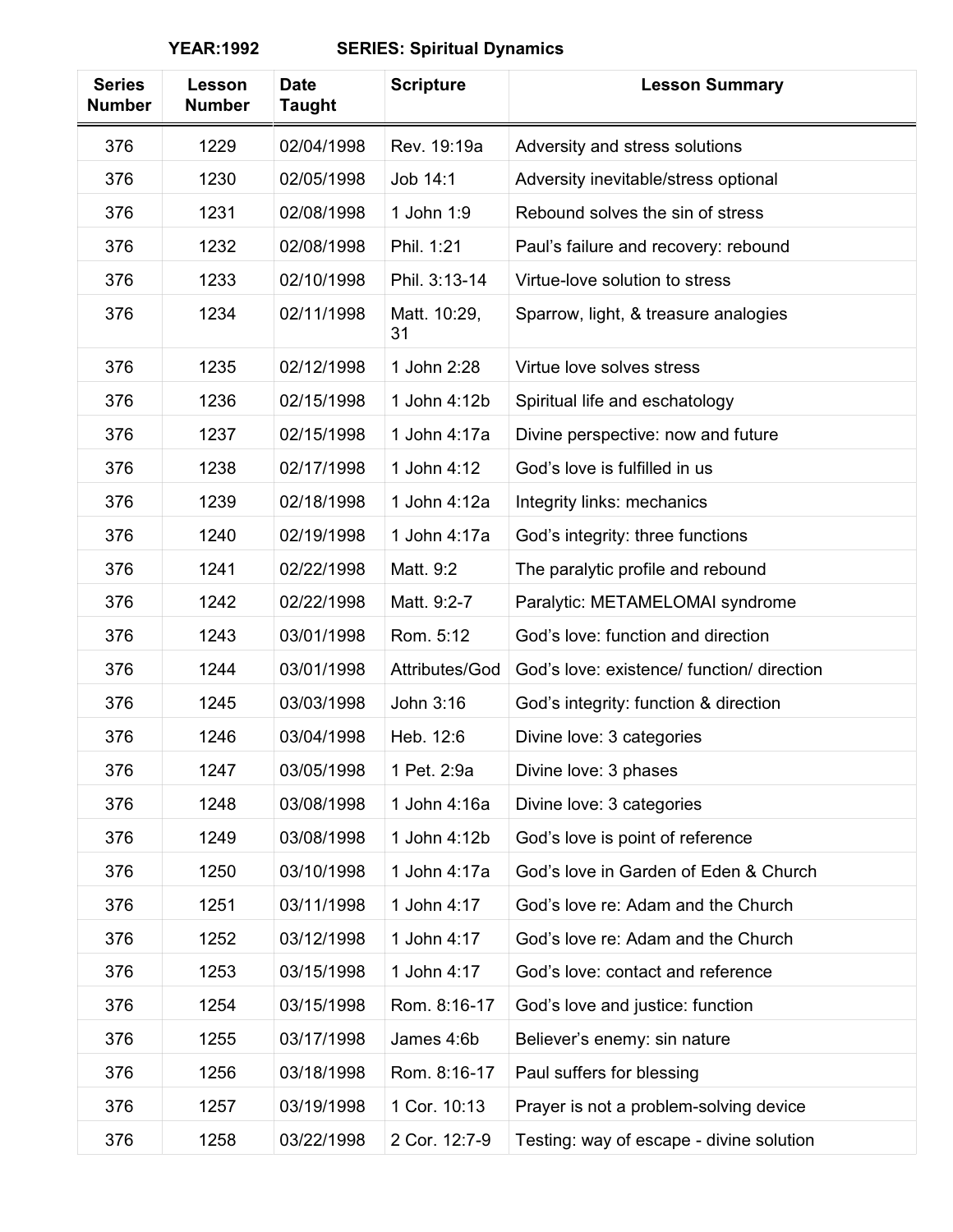| <b>Series</b><br><b>Number</b> | Lesson<br><b>Number</b> | <b>Date</b><br><b>Taught</b> | <b>Scripture</b>     | <b>Lesson Summary</b>                    |
|--------------------------------|-------------------------|------------------------------|----------------------|------------------------------------------|
| 376                            | 1259                    | 03/22/1998                   | Rom. 8:16-17         | Marriage: love, sex, integrity & virtue  |
| 376                            | 1260                    | 03/29/1998                   | 1 Cor. 10:13         | Paul's elative conclusion re: testing    |
| 376                            | 1261                    | 03/29/1998                   | 2 Cor. 12:9          | Divine "gold mine" solutions             |
| 376                            | 1262                    | 03/31/1998                   | 2 Cor. 12:7-9        | Suffering for blessing: 12 lessons       |
| 376                            | 1263                    | 04/01/1998                   | Ps. 37:23-25         | Winner "warrior" lifestyle               |
| 376                            | 1264                    | 04/02/1998                   | Eph. 5:22-26,<br>33  | True love: thinking not emotion          |
| 376                            | 1265                    | 04/05/1998                   | 1 Cor. 10:13         | Use only divine solutions when tested    |
| 376                            | 1266                    | 04/05/1998                   | Eph. 5:25-26,<br>33  | Marriage: man's love, woman's respect    |
| 376                            | 1267                    | 04/07/1998                   | Eph. 5:22, 25-<br>26 | Marriage: virtue and love mandates       |
| 376                            | 1268                    | 04/08/1998                   | Rom. 5:9, 17         | A fortiori: cross/ last judgment/ escrow |
| 376                            | 1269                    | 04/09/1998                   | Rom. 8:28a,<br>32    | How "all things work together for good"  |
| 376                            | 1270                    | 04/12/1998                   | 1 Pet. 1:3-5         | Easter: the power of resurrection        |
| 376                            | 1271                    | 04/12/1998                   | 1 Cor. 15:55-<br>57  | Victory in life, death, & resurrection   |
| 376                            | 1272                    | 04/14/1998                   | 1 Thess 4:13-<br>18  | Imminency of the Rapture: God's decision |
| 376                            | 1273                    | 04/15/1998                   | 1 Thess 4:13-<br>16  | Resurrection: "soul sleep" metaphor      |
| 376                            | 1274                    | 04/16/1998                   | 1 Thess 4:13-<br>18  | Rapture: winners/losers alive or dead    |
| 376                            | 1275                    | 04/19/1998                   | Rom. 8:28a           | Personal love for God: EPIGNOSIS/PLEROMA |
| 376                            | 1276                    | 04/19/1998                   | Rom. 8:28            | True personal love and respect for God   |
| 376                            | 1277                    | 04/26/1998                   | 1 Cor. 10:13         | Garden of Eden: testing vs. temptation   |
| 376                            | 1278                    | 04/26/1998                   | Gen. 2:22-24         | Volitional test for perfect Adam/woman   |
| 376                            | 1279                    | 04/28/1998                   | True love            | Pattern for true human love              |
| 376                            | 1280                    | 04/29/1998                   | Prov. 3:34           | Testing: fail or pass; true human love   |
| 376                            | 1281                    | 04/30/1998                   | Phil. 3:13-14        | Parallels between love for God and man   |
| 376                            | 1282                    | 05/03/1998                   | 2 Cor. 12:7-9        | Aggressive and responsive love for God   |
| 376                            | 1283                    | 05/03/1998                   | Phil. 2:5            | Aggressive and responsive love for God   |
| 376                            | 1284                    | 05/05/1998                   | Eph. 3:19-21         | Enduring devotion & respect for God      |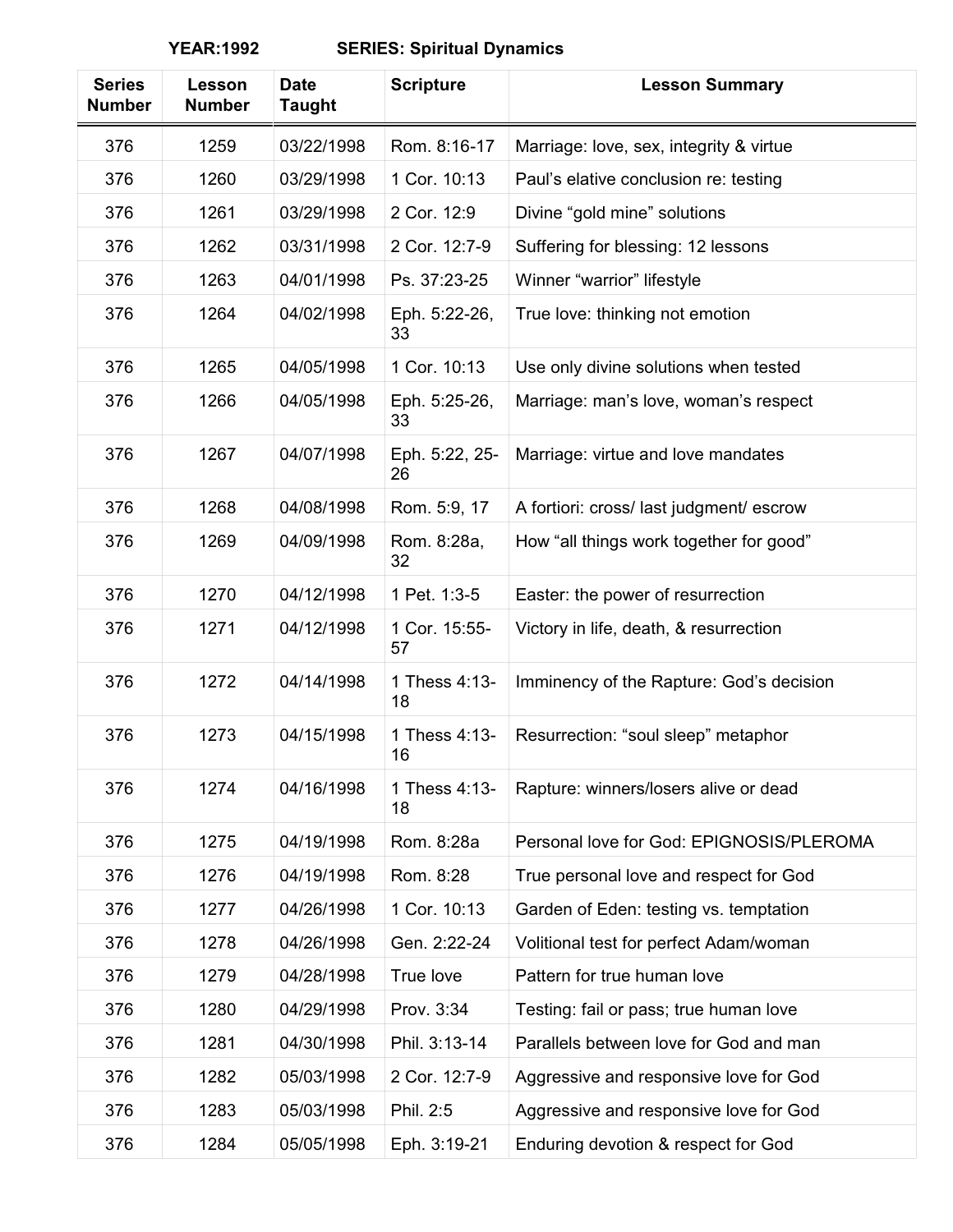| <b>Series</b><br><b>Number</b> | Lesson<br><b>Number</b> | <b>Date</b><br><b>Taught</b> | <b>Scripture</b>    | <b>Lesson Summary</b>                       |
|--------------------------------|-------------------------|------------------------------|---------------------|---------------------------------------------|
| 376                            | 1285                    | 05/06/1998                   | Eph. 5:22-25,<br>33 | Aggressive and responsive love for God      |
| 376                            | 1286                    | 05/07/1998                   | 1 Pet. 1:8          | Aggressive and responsive love for God      |
| 376                            | 1287                    | 05/10/1998                   | Eph. 3:19-21        | God's integrity: thought not emotion        |
| 376                            | 1288                    | 05/10/1998                   | 1 Pet. 1:8          | Christ's love prototype for life/death      |
| 376                            | 1289                    | 05/12/1998                   | 1 Pet. 3:18         | Hypostatic union: divine and human love     |
| 376                            | 1290                    | 05/13/1998                   | Heb. 12:2           | Hypostatic union: divine and human love     |
| 376                            | 1291                    | 05/14/1998                   | Isa. 53:5-6         | Impeccable Christ: prototype human love     |
| 376                            | 1292                    | 05/17/1998                   | Isa. 53:5-6         | Prototype love of Christ for God and man    |
| 376                            | 1293                    | 05/17/1998                   | Isa. 53:5-6         | Christ's human love prototype: Church       |
| 376                            | 1294                    | 05/19/1998                   | Isa. 53:5-6         | Christ's love for God re: crucifixion       |
| 376                            | 1295                    | 05/20/1998                   | Romans 8:28         | Christ's human love: cross through eternity |
| 376                            | 1296                    | 05/21/1998                   | Heb. 12:2           | Christ's "staying power" on cross           |
| 376                            | 1297                    | 05/24/1998                   | Eph. 3:19           | Christ's human love "staying power"         |
| 376                            | 1298                    | 05/24/1998                   | 2 Thess. 3:5        | Christ's "staying power": prototype         |
| 376                            | 1299                    | 05/31/1998                   | 1 Cor. 2:16         | God's integrity: the "thinking of Christ"   |
| 376                            | 1300                    | 5/31/1998                    | 1 Sam. 16:7         | Inner soul love vs. outer genetic looks     |
| 376                            | 1301                    | 06/02/1998                   | Phil. 2:5-8         | Hypostatic union: objective thinking        |
| 376                            | 1302                    | 06/03/1998                   | Phil. 2:5-10        | Hypostatic union: function of 2 natures     |
| 376                            | 1303                    | 06/04/1998                   | John 8:58           | Communion of attributes: 3 categories       |
| 376                            | 1304                    | 06/07/1998                   | John 3:16, 18       | Communion of attributes: 3 categories       |
| 376                            | 1305                    | 06/07/1998                   | 2 Thess. 3:5        | Christ's human love "staying power"         |
| 376                            | 1306                    | 06/09/1998                   | 2 Cor. 5:14-15      | Christ's "staying power" motivation         |
| 376                            | 1307                    | 06/10/1998                   | 2 Cor. 11:3         | Marriage: true love from integrity          |
| 376                            | 1308                    | 06/11/1998                   | Eph. 3:19-21        | Marriage: aggressive and responding love    |
| 376                            | 1309                    | 06/14/1998                   | Eph. 5:22, 33       | Christ's love prototype: Church/marriage    |
| 376                            | 1310                    | 06/14/1998                   | Eph. 5:22, 32       | True love: enduring devotion and respect    |
| 376                            | 1311                    | 06/21/1998                   | Eph. 3:19-21        | Marriage: role of husband/wife to God       |
| 376                            | 1312                    | 06/21/1998                   | Eph. 5:33           | Marriage: corporate/personal testimony      |
| 376                            | 1313                    | 06/23/1998                   | Eph. 5:33           | Marriage: why they fail and solutions       |
| 376                            | 1314                    | 06/24/1998                   | Acts 17:26          | Marriage: AGAPE love and soul rapport       |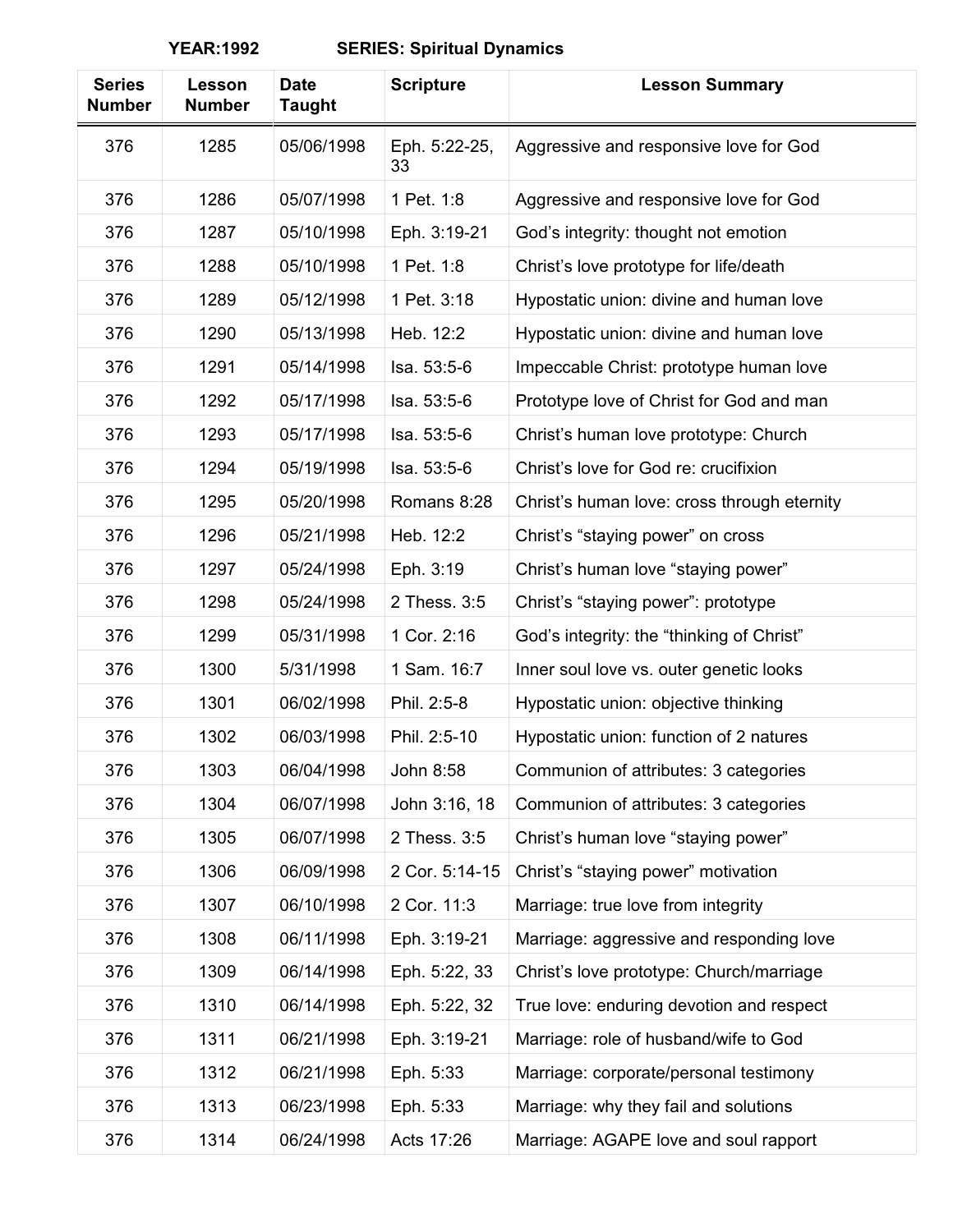| <b>Series</b><br><b>Number</b> | Lesson<br><b>Number</b> | <b>Date</b><br><b>Taught</b> | <b>Scripture</b> | <b>Lesson Summary</b>                                       |
|--------------------------------|-------------------------|------------------------------|------------------|-------------------------------------------------------------|
| 376                            | 1315                    | 06/25/1998                   | 2 Cor. 6:14-16   | Marriage: solutions for failure                             |
| 376                            | 1316                    | 06/28/1998                   | 2 Thess. 3:5     | Christ's love: prototype for Church                         |
| 376                            | 1317                    | 06/28/1998                   | 2 Cor. 5:14-15   | Motivation from Christ's love on cross                      |
| 376                            | 1318                    | 06/30/1998                   | 1 Pet. 1:7-8     | Unalloyed happiness: pure gold/doctrine                     |
| 376                            | 1319                    | 07/01/1998                   | Heb. 12:2        | <b>CHARA &amp; AGAPE=EIRENE tranquillity</b>                |
| 376                            | 1320                    | 07/02/1998                   | Gal. 5:22a       | <b>CHARA &amp; AGAPE=EIRENE tranquillity</b>                |
| 376                            | 1321                    | 07/05/1998                   | 2 Cor. 5:21      | Sins imputed to Christ then judged                          |
| 376                            | 1322                    | 07/05/1998                   | 2 Cor. 5:21      | Sins imputed to Christ, our substitute                      |
| 376                            | 1323                    | 07/07/1998                   | 1 Pet. 3:18      | The righteous died for the unrighteous                      |
| 376                            | 1324                    | 07/08/1998                   | Gal. 6:7-8       | Without rebound man reaps what he sows                      |
| 376                            | 1325                    | 07/09/1998                   | Eph. 4:30-32     | Without rebound man reaps what he sows                      |
| 376                            | 1326                    | 07/12/1998                   |                  | Garden of Eden, compared to Christian marriage of<br>Church |
| 376                            | 1327                    | 07/12/1998                   | 2 Cor. 6:14-16   | "Unequally yoked" problem & solution                        |
| 376                            | 1328                    | 07/19/1998                   | Phil. 2:5-8      | "Thinking of Christ" in spiritual life                      |
| 376                            | 1329                    | 07/19/1998                   | John 19:28-30    | Communion of attributes/blood of Christ                     |
| 376                            | 1330                    | 07/21/1998                   | Isa. 38:15-17    | Bitterness: destructive venom in soul                       |
| 376                            | 1331                    | 07/22/1998                   | Eph. 5:25        | Contrast of personal & impersonal love                      |
| 376                            | 1332                    | 07/23/1998                   | Eph. 5:25        | Function of personal & impersonal love                      |
| 376                            | 1333                    | 07/26/1998                   | 1 Pet. 3:18      | Hypostatic union: Christ's staying power                    |
| 376                            | 1334                    | 07/26/1998                   | Phil. 2:5-10     | Communion of attributes: three functions                    |
| 376                            | 1335                    | 07/28/1998                   | Luke 6:27-37     | Impersonal love for all: royal law                          |
| 376                            | 1336                    | 07/29/1998                   | Lev. 19:18       | Royal law: impersonal love prototype                        |
| 376                            | 1337                    | 07/30/1998                   | Lev. 19:18       | Royal law: fulfilled by Christ/believer                     |
| 376                            | 1338                    | 08/02/1998                   | Matt. 22:36-39   | Royal law: personal/impersonal mandates                     |
| 376                            | 1339                    | 08/02/1998                   | 1 Pet. 3:18      | Royal law: fulfilled by Christ                              |
| 376                            | 1340                    | 08/04/1998                   | Lev. 19:18       | Royal law: Old/New Testament concept                        |
| 376                            | 1341                    | 08/05/1998                   | Rom. 13:8        | Royal law: fulfilled by royal Christ                        |
| 376                            | 1342                    | 08/06/1998                   | Lev. 19:18       | Royal law: meet sin with divine solution                    |
| 376                            | 1343                    | 08/09/1998                   | Rom. 5:8         | Royal law: fulfilled by Christ on cross                     |
| 376                            | 1344                    | 08/09/1998                   | James 2:8        | Royal law: in communion/Christ/Church                       |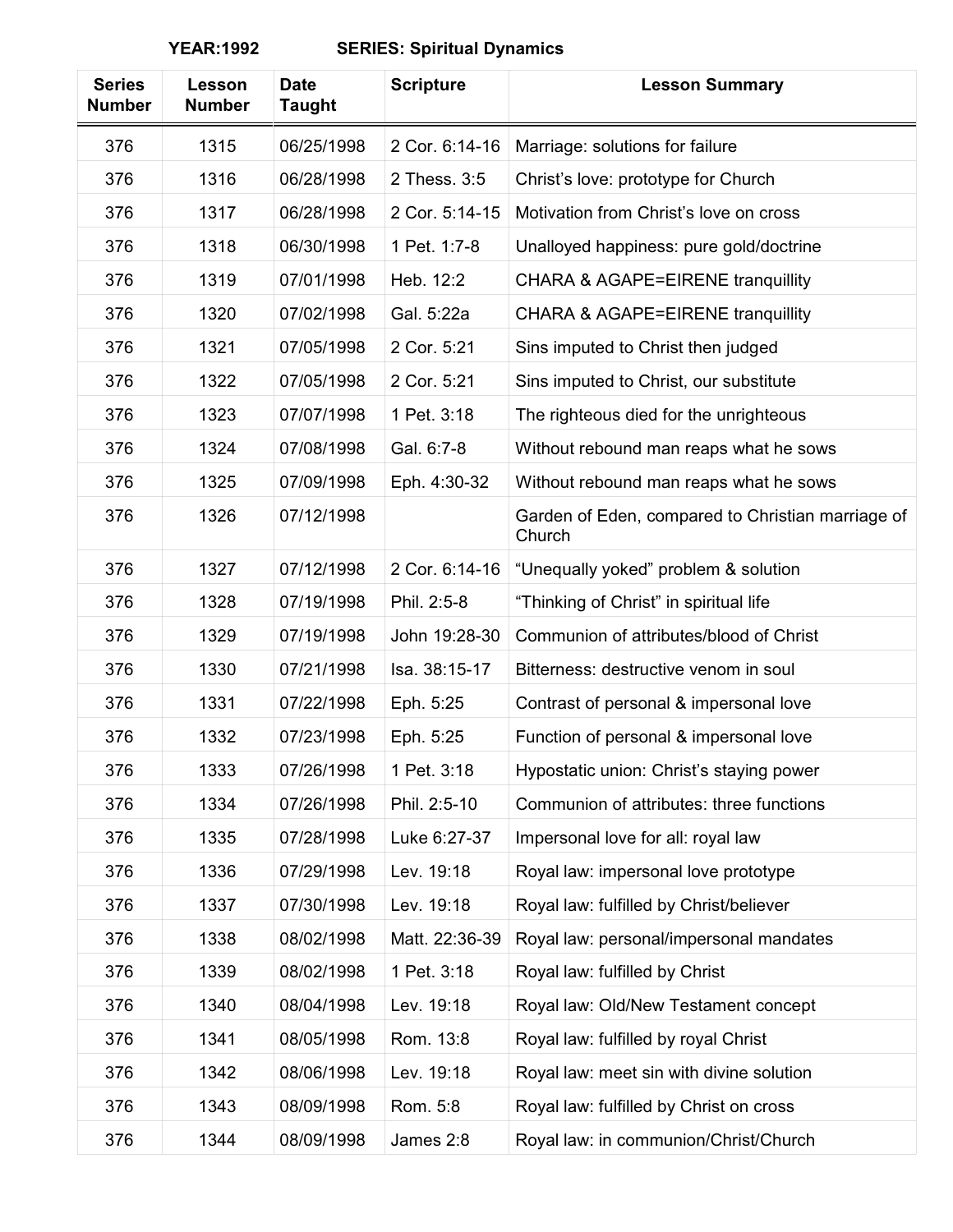| <b>Series</b><br><b>Number</b> | Lesson<br><b>Number</b> | <b>Date</b><br>Taught | <b>Scripture</b>    | <b>Lesson Summary</b>                    |
|--------------------------------|-------------------------|-----------------------|---------------------|------------------------------------------|
| 376                            | 1345                    | 08/12/1998            | Lev. 19:18          | Royal law solves all injustices          |
| 376                            | 1346                    | 08/13/1998            | Ps. 89:33-37        | Three categories of Christ's royalty     |
| 376                            | 1347                    | 08/16/1998            | Lev. 19:18          | Royal law: prototype fulfilled by Christ |
| 376                            | 1348                    | 08/16/1998            | James 2:8           | Royal law: Christ's staying power        |
| 376                            | 1349                    | 08/18/1998            | Rom. 5:8-9          | Royal law: love A fortiori on cross      |
| 376                            | 1350                    | 08/19/1998            | James 2:8           | Royal law: solution to arrogance         |
| 376                            | 1351                    | 08/20/1998            | 2 Cor. 5:14-15      | Royal law: resolves iconoclastic sins    |
| 376                            | 1352                    | 08/23/1998            | 1 Pet. 2:20         | Royal law: endure suffering with grace   |
| 376                            | 1353                    | 08/23/1998            | 1 Pet. 2:20-21      | Royal law: unjust suffering is blessing  |
| 376                            | 1354                    | 08/25/1998            | 1 Pet. 2:18-19      | Royal law: obey just or unjust authority |
| 376                            | 1355                    | 08/26/1998            | 1 Pet. 2:18-20      | Suffering for blessing or discipline     |
| 376                            | 1356                    | 08/27/1998            | 1 Pet. 2:18-20      | Royal law: Christ endured injustice      |
| 376                            | 1357                    | 08/30/1998            | 1 Pet. 2:18-19      | Royal law: respect for authority         |
| 376                            | 1358                    | 08/30/1998            | 1 Pet. 2:20         | Suffering for blessing or discipline     |
| 376                            | 1359                    | 09/01/1998            | 1 Pet. 2:20         | Suffering: glorify God or glorify self   |
| 376                            | 1360                    | 09/02/1998            | 1 Pet. 2:21         | Royal law: turns suffering to happiness  |
| 376                            | 1361                    | 09/03/1998            | 1 Pet. 2:21-22      | Royal law: violated by sin of deceit     |
| 376                            | 1362                    | 09/06/1998            | 1 Pet. 2:21a        | Royal law: Old Testament/Cross/Church    |
| 376                            | 1363                    | 09/06/1998            | Eph. 3:3-5          | "Something of value" left by Christ      |
| 376                            | 1364                    | 09/08/1998            | 1 Pet. 2:22         | Impeccability of Christ: birth to death  |
| 376                            | 1365                    | 09/09/1998            | 1 Pet. 2:22-<br>23a | Royal law: violated by sexual sins       |
| 376                            | 1366                    | 09/10/1998            | 1 Pet. 2:23-<br>24a | Royal law: "mystery doctrine"            |
| 376                            | 1367                    | 09/13/1998            | 1 Pet. 3:1-4a       | Royal law: silent testimony of wife      |
| 376                            | 1368                    | 09/13/1998            | 1 Pet. 3:1-6        | Wife respects husband's authority        |
| 376                            | 1369                    | 09/20/1998            | 1 Pet. 3:1-2        | Royal law: Christian marriage mandates   |
| 376                            | 1370                    | 09/20/1998            | 1 Pet. 3:3-6        | Sarah: from contentious to obedient      |
| 376                            | 1371                    | 09/22/1998            | 1 Pet. 3:5-6        | Doctrine creates inner beauty in soul    |
| 376                            | 1372                    | 09/23/1998            | 1 Pet. 3:6-7        | Mutual honor of husband and wife         |
| 376                            | 1373                    | 09/24/1998            | 1 Pet. 3:8-9        | Christian marriage: authority and love   |
| 376                            | 1374                    | 09/27/1998            | James 2:8           | Rule of law: basis for all freedom       |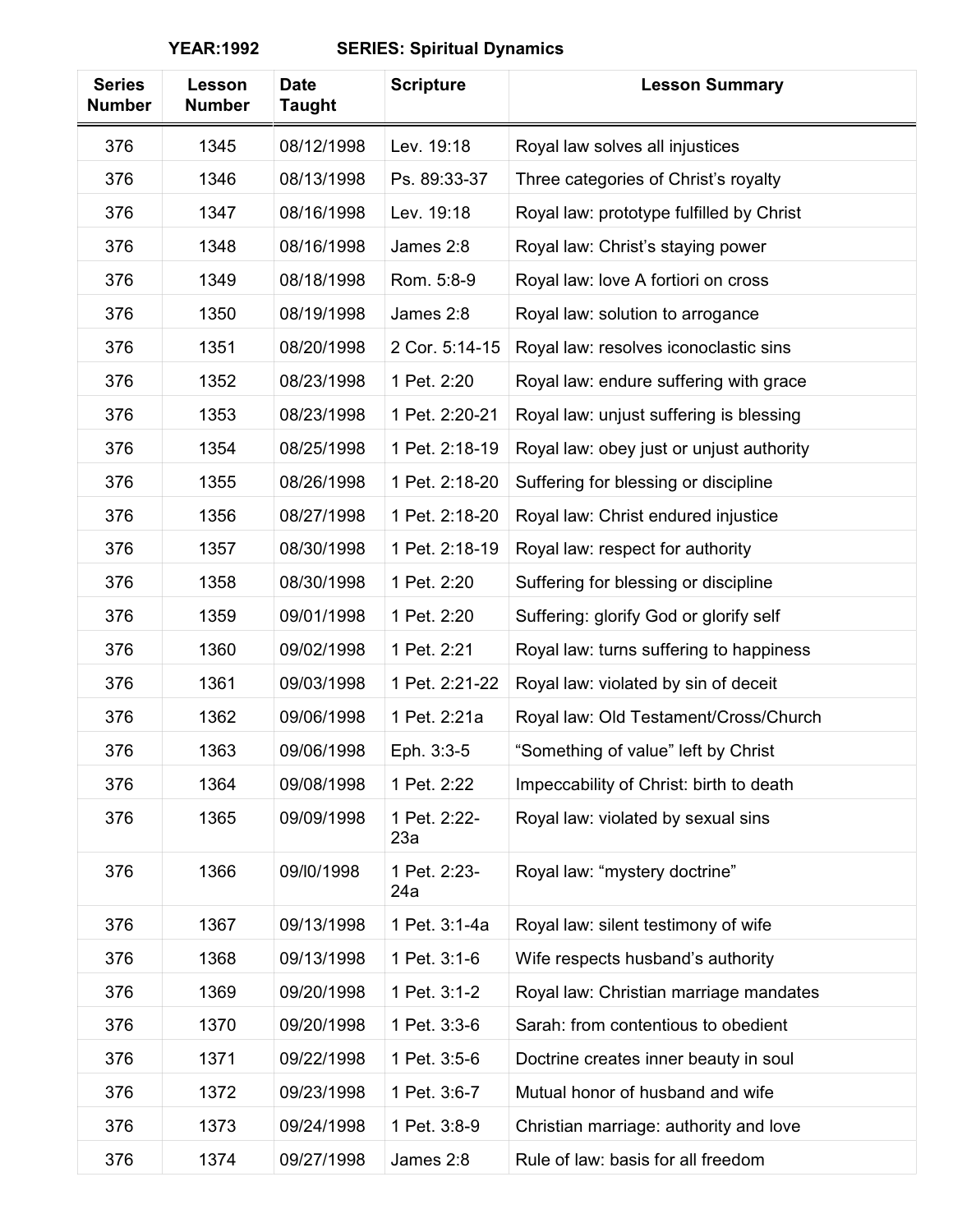| <b>Series</b><br><b>Number</b> | Lesson<br><b>Number</b> | <b>Date</b><br><b>Taught</b> | <b>Scripture</b>    | <b>Lesson Summary</b>                           |
|--------------------------------|-------------------------|------------------------------|---------------------|-------------------------------------------------|
| 376                            | 1375                    | 09/27/1998                   | Rom. 12:2,19-<br>20 | Rule of law preserves nation's freedom          |
| 376                            | 1376                    | 09/29/1998                   | Rom. 12:3           | Adultery: repercussions and solutions           |
| 376                            | 1377                    | 09/30/1998                   | Rom. 13:8-10        | Rule of law: preserves marriages, nations       |
| 376                            | 1378                    | 10/01/1998                   | 1 Pet. 3:7          | Marriage: leadership and obedience              |
| 376                            | 1379                    | 10/04/1998                   | 1 Pet. 3:7          | Marriage protects, preserves human race         |
| 376                            | 1380                    | 10/04/1998                   | 1 Pet. 3:7-9        | Marriage: honor & harmony of royal law          |
| 376                            | 1381                    | 10/07/1998                   | Gen. 6:1-13         | Demonic attacks on mankind and marriage         |
| 376                            | 1382                    | 10/08/1998                   | Gen. 2:17           | Marriage: divine & Christian institution        |
| 376                            | 1383                    | 10/11/1998                   | John 1:1-3, 14      | God's love provides all solutions               |
| 376                            | 1384                    | 10/18/1998                   | 1 John 1:9          | Christ gave Job solutions to problems           |
| 376                            | 1385                    | 10/18/1998                   | 1 John 1:9          | Sins forgiven at salvation and rebound          |
| 376                            | 1386                    | 10/20/1998                   | John 19:30          | Atonement, redemption, and forgiveness          |
| 376                            | 1387                    | 10/21/1998                   | Gal. 3:13           | Redemption: judgment/forgiveness: result        |
| 376                            | 1388                    | 10/22/1998                   | Eph. 1:6-7          | Sin: judged (cross), forgiven (salvation)       |
| 376                            | 1389                    | 10/25/1998                   | Eph. 1:6-7a         | Redemption (cross), forgiven (salvation)        |
| 376                            | 1390                    | 10/25/1998                   | Eph. 1:6-7a         | Judicial imputation/real judgment               |
| 376                            | 1391                    | 10/27/1998                   | Eph. 1:7            | Redemption: cross/forgiveness: faith            |
| 376                            | 1392                    | 10/28/1998                   | 1 John 1:8-10       | Rebound: forgiveness of postsalvation sins      |
| 376                            | 1393                    | 10/29/1998                   | Eph. 1:7            | Judgment separated from forgiveness             |
| 376                            | 1394                    | 11/01/1998                   | Rom. 5:8            | Redemption precedes forgiveness                 |
| 376                            | 1395                    | 11/01/1998                   | Eph. 1:7a           | Judgment on cross before forgiveness            |
| 376                            | 1396                    | 11/03/1998                   | Eph. 3:19           | Marriage: aggressive love & leadership          |
| 376                            | 1397                    | 11/04/1998                   | Eph. 5:31, 33       | Marriage: role of husband and wife              |
| 376                            | 1398                    | 11/05/1998                   | Eph. 5:30-31        | Marriage: destroyed by bitterness               |
| 376                            | 1399                    | 11/08/1998                   | Eph. 5:32-33        | Marriage: destroyed by bitterness               |
| 376                            | 1400                    | 11/08/1998                   | Isa. 33:7           | Marriage: destroyed by bitterness               |
| 376                            | 1401                    | 11/10/1998                   | Eph. 4:31           | Marriage: rebound removes bitterness            |
| 376                            | 1402                    | 11/11/1998                   | Eph. 4:30-31        | Marriage: rebound removes bitterness            |
| 376                            | 1403                    | 11/15/1998                   | Eph. 5:25, 33       | Marriage: divine/Christian institution          |
| 376                            | 1404                    | 11/15/1998                   | Eph. 4:30-31        | Marriage: filled with the Spirit not bitterness |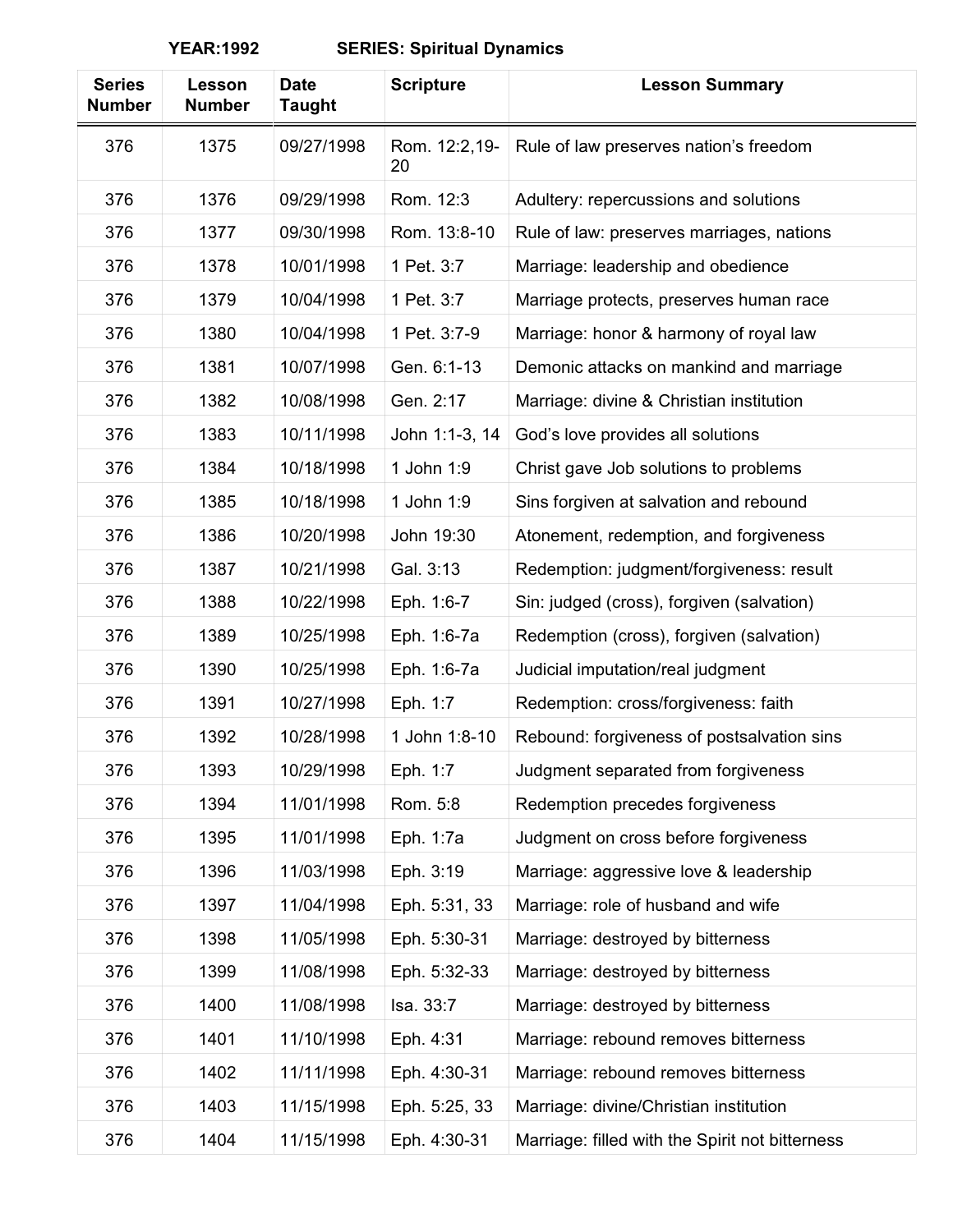| <b>Series</b><br><b>Number</b> | Lesson<br><b>Number</b> | <b>Date</b><br><b>Taught</b> | <b>Scripture</b>     | <b>Lesson Summary</b>                         |
|--------------------------------|-------------------------|------------------------------|----------------------|-----------------------------------------------|
| 376                            | 1405                    | 11/17/1998                   | Eph. 4:30-32         | Marriage: grieve not the Holy Spirit          |
| 376                            | 1406                    | 11/18/1998                   | Eph. 4:32a           | Marriage: mechanics of failure/success        |
| 376                            | 1407                    | 11/19/1998                   | Eph. 4:32            | Husband and wife forgive each other           |
| 376                            | 1408                    | 11/22/1998                   | Eph. 4:30-31a        | Redemption before forgiveness                 |
| 376                            | 1409                    | 11/22/1998                   | Eph. 4:31-32a        | Marriage: kindness not bitterness             |
| 376                            | 1410                    | 11/24/1998                   | Eph. 4:31-32         | A violent husband destroys his marriage       |
| 376                            | 1411                    | 11/25/1998                   | Heb. 12:6            | Rejecting rebound is double punishment        |
| 376                            | 1412                    | 11/29/1998                   | Hosea 8:7b           | Rejecting rebound is double punishment        |
| 376                            | 1413                    | 11/29/1998                   | Col. 3:25            | Double punishment for carnality               |
| 376                            | 1414                    | 12/06/1998                   | 1 Cor. 30-31a        | Marriage and rebound mandates                 |
| 376                            | 1415                    | 12/06/1998                   | Hosea 8:7a           | Memory pathways to learn doctrine             |
| 376                            | 1416                    | 12/08/1998                   | Gal. 3:26            | Sin: judged, forgiven, punished               |
| 376                            | 1417                    | 12/09/1998                   | Rev. 3:19            | God's love disciplines carnality              |
| 376                            | 1418                    | 12/10/1998                   | 1 John 5:11-<br>13   | God's love disciplines carnality              |
| 376                            | 1419                    | 12/13/1998                   | 1 John 2:1b-2        | Absolute filling of the Spirit or carnality   |
| 376                            | 1420                    | 12/13/1998                   | 1 Thess. 5:15-<br>18 | Carnality: grieve or quench the Spirit        |
| 376                            | 1421                    | 12/15/1998                   | 1 Thess. 5:15-<br>19 | Quenching and grieving Holy Spirit            |
| 376                            | 1422                    | 12/16/1998                   | Prov. 6:12-19        | Five sins against the Holy Spirit             |
| 376                            | 1423                    | 12/17/1998                   | Heb. 12:4-5a         | Memory pathways: mechanics for learning       |
| 376                            | 1424                    | 12/20/1998                   | Lam. 3:20-26         | Focus on Christmas: Christ and doctrine       |
| 376                            | 1425                    | 12/20/1998                   | Heb. 12:4            | Christmas gifts: eternal life, spiritual life |
| 376                            | 1426                    | 12/22/1998                   | Eph. 1:7a            | Sin: judged, forgiven, disciplined            |
| 376                            | 1427                    | 12/23/1998                   | Hamartiology         | Sins are different, solution the same         |
| 376                            | 1428                    | 12/27/1998                   | Col. 1:14            | Sin imputed, judged, forgiven, disciplined    |
| 376                            | 1429                    | 12/27/1998                   | Rev. 3:19            | Sin: grieving/quenching the Holy Spirit       |
| 376                            | 1430                    | 12/29/1998                   | Sin problem          | Carnality: solution/forgiven/disciplined      |
| 376                            | 1431                    | 12/30/1998                   | Col. 3:25            | Sin: 2 laws of punishment for 3 causes        |
| 376                            | 1432                    | 12/31/1998                   | Matt. 16:27-<br>17:8 | Three men with a message from Christ          |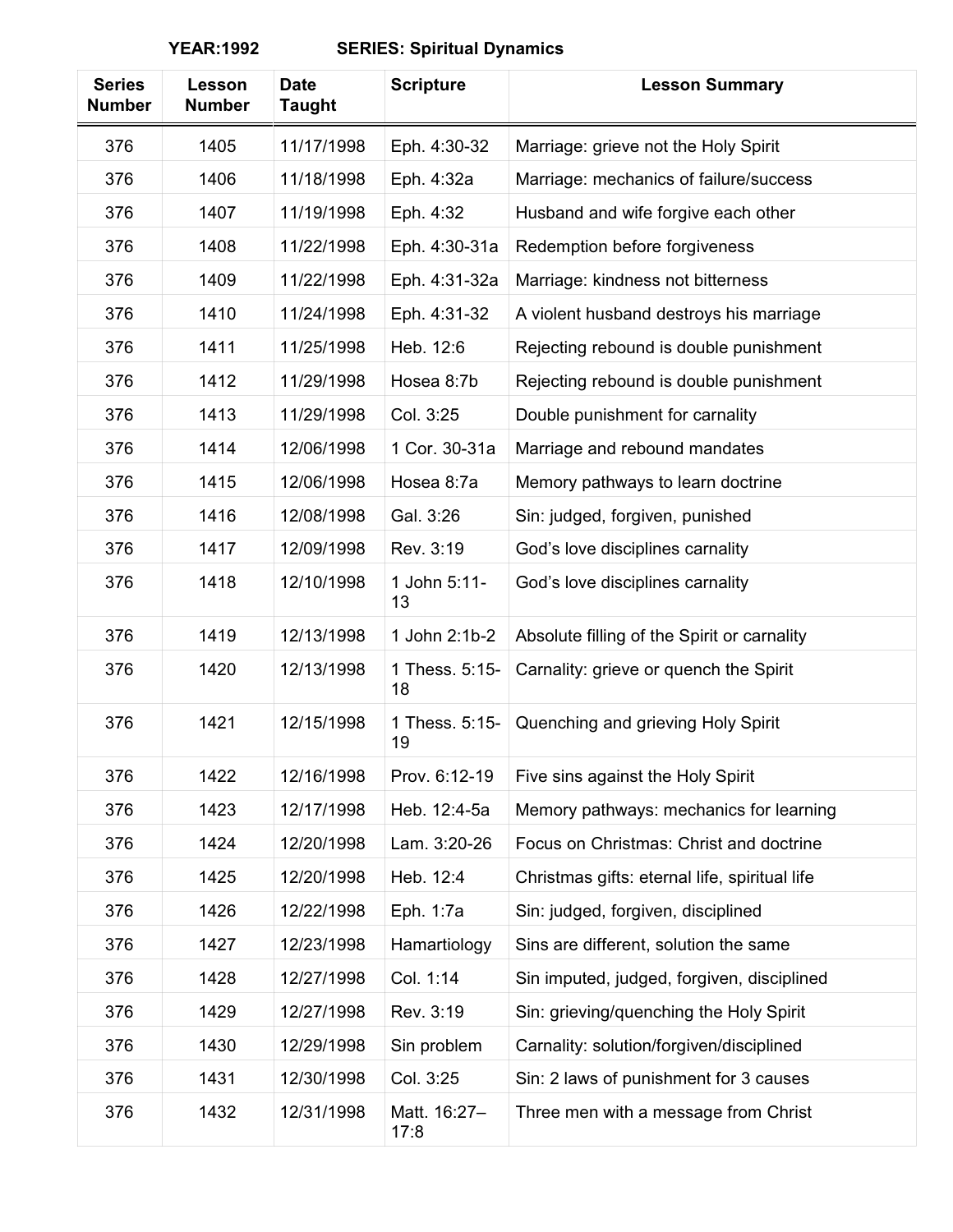| <b>Series</b><br><b>Number</b> | Lesson<br><b>Number</b> | <b>Date</b><br><b>Taught</b> | <b>Scripture</b>      | <b>Lesson Summary</b>                    |
|--------------------------------|-------------------------|------------------------------|-----------------------|------------------------------------------|
| 376                            | 1433                    | 12/31/1998                   | 2 Pet. 1:12-21        | Three men on mountain message for 1999   |
| 376                            | 1434                    | 01/03/1999                   | Matt. 10:29-31        | God's Word is more real than fear        |
| 376                            | 1435                    | 01/03/1999                   | 2 Tim. 2:26-<br>3:7   | Rejecting rebound turns sin into evil    |
| 376                            | 1436                    | 01/05/1999                   | 1 John 1:3-4,<br>8    | Reality of sins and sanctification       |
| 376                            | 1437                    | 01/06/1999                   | 1 John 5:16-<br>18    | 3 categories of sanctification re: sin   |
| 376                            | 1438                    | 01/07/1999                   | 1 Cor. 10:2           | Baptisms: 4 real (dry) & 3 ritual (wet)  |
| 376                            | 1439                    | 01/10/1999                   | 1 John 5:16-<br>18    | Baptisms: 4 real (dry) & 3 ritual (wet)  |
| 376                            | 1440                    | 01/10/1999                   | Rom. 6:3-5            | Positional sanctification; baptisms      |
| 376                            | 1441                    | 01/12/1999                   | 1 Cor. 12:12-<br>13   | Sanctification: positional, experiential |
| 376                            | 1442                    | 01/13/1999                   | 2 Cor. 5:17           | Sanctification: 3 categories             |
| 376                            | 1443                    | 01/14/1999                   | Heb. 10:5, 9a,<br>10  | 3 sanctifications unique to Church Age   |
| 376                            | 1444                    | 01/17/1999                   | Gal. 1:6; 2:16        | Galatians corrupted by legalism          |
| 376                            | 1445                    | 01/17/1999                   | Gal. 5:4, 16-<br>21   | Carnality loses rewards not salvation    |
| 376                            | 1446                    | 01/19/1999                   | Gal. 5:16-21          | Carnality loses rewards not salvation    |
| 376                            | 1447                    | 01/20/1999                   | Rom. 8:16-<br>17a     | Inheritance lost not eternal life        |
| 376                            | 1448                    | 01/21/1999                   | Rom. 8:16-<br>17a     | Rewards not salvation lost in carnality  |
| 376                            | 1449                    | 01/24/1999                   | Gal. 5:19-21          | Sins not an issue in eternal security    |
| 376                            | 1450                    | 01/24/1999                   | 1 Cor. 3:11-15        | Sins only an issue in eternal rewards    |
| 376                            | 1451                    | 01/31/1999                   | Gal. 5:19-21          | Galatians saved, lose eternal rewards    |
| 376                            | 1452                    | 01/31/1999                   | Gal. 5:4, 12          | Carnality: legalism and antinomianism    |
| 376                            | 1453                    | 02/02/1999                   | Gal. 3:3; 5:16-<br>21 | Galatians begin in Spirit, end in sin    |
| 376                            | 1454                    | 02/03/1999                   | 1 Cor. 10:13          | Suffering: use divine solution only      |
| 376                            | 1455                    | 02/04/1999                   | Eph. 1:1-3,<br>14, 18 | BEMA evaluation: inheritance won or lost |
| 376                            | 1456                    | 02/07/1999                   | Rev. 3:11             | Salvation secure for winner or loser     |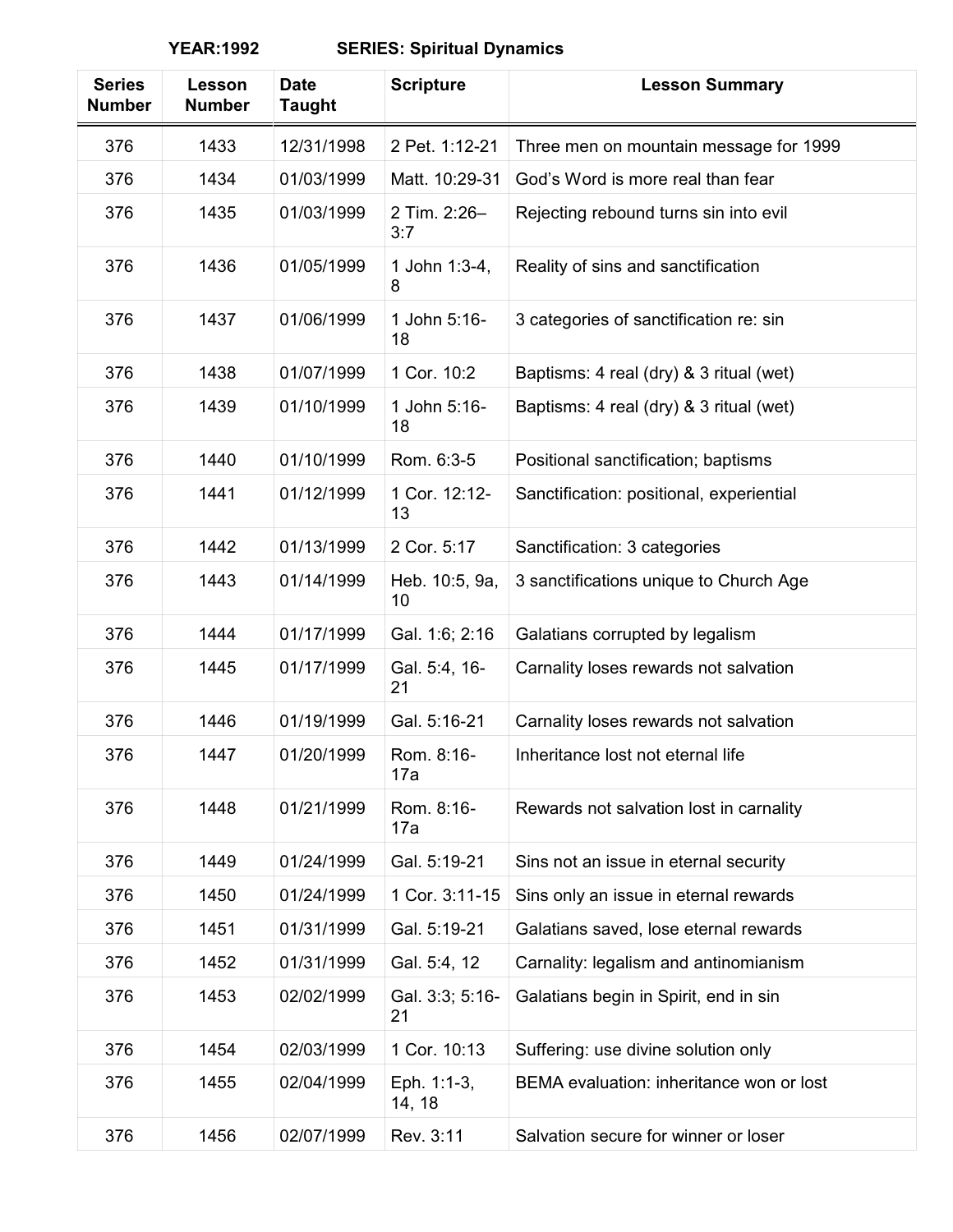| <b>Series</b><br><b>Number</b> | Lesson<br><b>Number</b> | <b>Date</b><br><b>Taught</b> | <b>Scripture</b>      | <b>Lesson Summary</b>                       |
|--------------------------------|-------------------------|------------------------------|-----------------------|---------------------------------------------|
| 376                            | 1457                    | 02/07/1999                   | Gal. 5:19-21          | "Kingdom of God" is not eternal life        |
| 376                            | 1458                    | 02/09/1999                   | Rom. 11:33-<br>34     | You can take eternal rewards with you       |
| 376                            | 1459                    | 02/10/1999                   | 2 Tim. 4:7-8          | Doctrine + momentum = inheritance           |
| 376                            | 1460                    | 02/11/1999                   | 2 Tim. 4:7-8          | Spiritual maturity formula for rewards      |
| 376                            | 1461                    | 02/14/1999                   | 2 Tim. 4:7-8          | Formula for spiritual maturity/crowns       |
| 376                            | 1462                    | 02/14/1999                   | 2 Tim. 4:7-8          | Crowns of righteousness, life rewards       |
| 376                            | 1463                    | 02/16/1999                   | 1 Tim. 6:11           | Winners pursue capacity righteousness       |
| 376                            | 1464                    | 02/17/1999                   | Rev. 3:11             | Staying power: capacity righteousness       |
| 376                            | 1465                    | 02/18/1999                   | 1 Tim. 6:11-16        | Winner pursues capacity righteousness       |
| 376                            | 1466                    | 02/21/1999                   | 2 Tim. 4:7            | Flee sin/pursue capacity righteousness      |
| 376                            | 1467                    | 02/21/1999                   | Heb. 12:4-6           | Learn and live, not live and learn          |
| 376                            | 1468                    | 02/23/1999                   | 1 Tim. 6:12-16        | Learn and live, not live and learn          |
| 376                            | 1469                    | 02/24/1999                   | 1 Tim. 6:11-<br>12a   | Paul "fought the good fight"                |
| 376                            | 1470                    | 02/25/1999                   | Heb. 12:4-5           | Believer punished in God's love/PHILEO      |
| 376                            | 1471                    | 02/28/1999                   | Prov. 3:11            | Believer punished in God's love/PHILEO      |
| 376                            | 1472                    | 02/28/1999                   | Prov. 3:11-12         | God's love blesses and disciplines in grace |
| 376                            | 1473                    | 03/02/1999                   | Ps. 33:4-5            | God's person: freedom, attributes, love     |
| 376                            | 1474                    | 03/03/1999                   | Ps. 33:4-5;<br>89:14  | God's love: perfect and unchangeable        |
| 376                            | 1475                    | 03/04/1999                   | Heb. 1:3;<br>$11:1-3$ | How to know infinite love of God            |
| 376                            | 1476                    | 03/07/1999                   | Jude 21a              | Love for God is a system of security        |
| 376                            | 1477                    | 03/07/1999                   | Jude 21               | The synthesis of God's love                 |
| 376                            | 1478                    | 03/09/1999                   | Jude 21               | God's love synthesis re: eternal life       |
| 376                            | 1479                    | 03/10/1999                   | 2 Thess. 3:5          | Synthesis, function, and application        |
| 376                            | 1480                    | 03/11/1999                   | God's love            | Historical pattern of virtue soul love      |
| 376                            | 1481                    | 03/14/1999                   | Ps. 33:4-5;<br>89:14  | Importance of God's love for believer       |
| 376                            | 1482                    | 03/14/1999                   | Rom. 3:21-18          | Function of God's love for believer         |
| 376                            | 1483                    | 03/16/1999                   | 1 Pet. 1:8            | Love for unseen Christ through doctrine     |
| 376                            | 1484                    | 03/17/1999                   | James 1:2, 12         | Love for unseen Christ through doctrine     |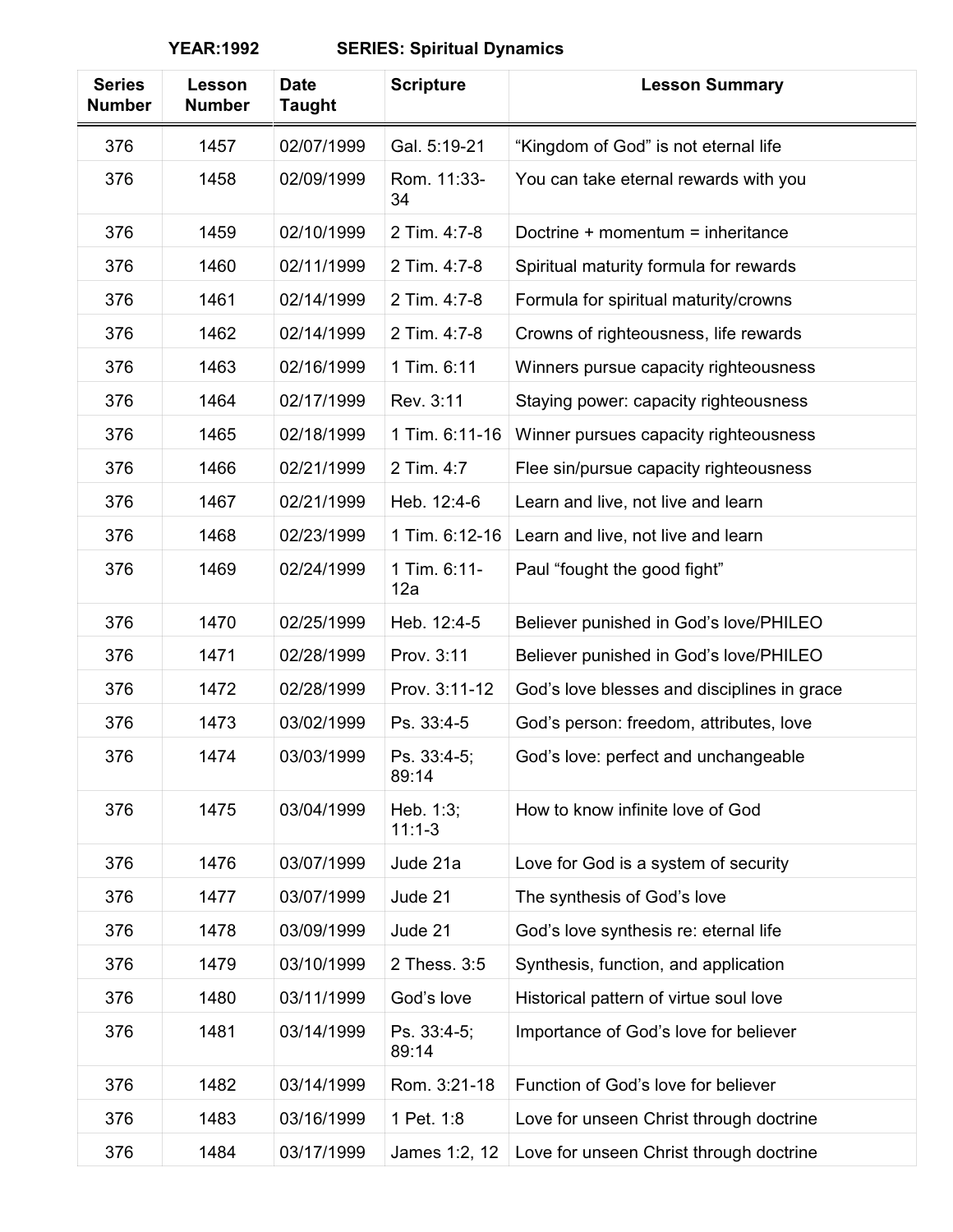| <b>Series</b><br><b>Number</b> | Lesson<br><b>Number</b> | <b>Date</b><br><b>Taught</b> | <b>Scripture</b>     | <b>Lesson Summary</b>                            |
|--------------------------------|-------------------------|------------------------------|----------------------|--------------------------------------------------|
| 376                            | 1485                    | 03/18/1999                   | Gal. 3:26, 28        | Capacity +R in virtue love=happiness             |
| 376                            | 1486                    | 03/21/1999                   | 2 Tim. 4:7-8         | Capacity +R in virtue love=happiness             |
| 376                            | 1487                    | 03/21/1999                   | 1 Pet. 1:8           | Capacity righteousness vs. imputed righteousness |
| 376                            | 1488                    | 03/28/1999                   | Heb. 12:4-5          | Carnal believer punished for blessing            |
| 376                            | 1489                    | 03/28/1999                   | Heb. 12:4-6a         | Carnal believer punished to train/bless          |
| 376                            | 1490                    | 03/30/1999                   | Heb. 12:4-5          | Power line forms battle line in soul             |
| 376                            | 1491                    | 03/31/1999                   | Phil. 3:13-14        | Learn and live vs. live and learn                |
| 376                            | 1492                    | 04/01/1999                   | Heb. 12:4-6a         | Divine viewpoint impacts human history           |
| 376                            | 1493                    | 04/04/1999                   | 1 Tim. 6:12a         | Eternal life begins at salvation                 |
| 376                            | 1494                    | 04/04/1999                   | Ps. 33:4-5a          | Integrity of God re: eternal life                |
| 376                            | 1495                    | 04/06/1999                   | 1 Thess. 4:13-<br>18 | Resurrection power given to Church               |
| 376                            | 1496                    | 04/07/1999                   | Eph. 1:19-20         | Power of Trinity available to Church             |
| 376                            | 1497                    | 04/08/1999                   | 1 Cor. 15:50-<br>57  | Morality accompanies the spiritual life          |
| 376                            | 1498                    | 04/11/1999                   | Phil. 3:13-14        | Morality accompanies the spiritual life          |
| 376                            | 1499                    | 04/11/1999                   | Heb. 12:4-6          | Divine punishment for blessing                   |
| 376                            | 1500                    | 04/13/1999                   | Heb. 12:4-5          | Doctrine defeats the enemy/sin nature            |
| 376                            | 1501                    | 04/14/1999                   | Heb. 12:4-5a         | God's punishment: purpose and cause              |
| 376                            | 1502                    | 04/15/1999                   | Heb. 12:4-8          | God punishes in love for blessing                |
| 376                            | 1503                    | 04/18/1999                   | Phil. 3:13-14        | God's punishment: purposes and results           |
| 376                            | 1504                    | 04/18/1999                   | Heb. 12:4-8          | God punishes His "sons" from His love            |
| 376                            | 1505                    | 04/25/1999                   | Heb. 12:4-6          | Divine punishment: reasons and purpose           |
| 376                            | 1506                    | 04/25/1999                   | Heb. 12:4-8          | Divine punishment: God's love for "sons"         |
| 376                            | 1507                    | 04/27/1999                   | Rev. 3:14-15         | "Lukewarm" believer: spiritual failure           |
| 376                            | 1508                    | 04/28/1999                   | Rev. 3:14-16         | "Lukewarm" carnal distracted believer            |
| 376                            | 1509                    | 04/29/1999                   | 1 Cor. 11:30-<br>31  | "Lukewarm (carnality) vomited out"               |
| 376                            | 1510                    | 05/02/1999                   | Eph. 3:19            | God's love never changes                         |
| 376                            | 1511                    | 05/02/1999                   | Rev. 3:14-16         | Double punishment: "lukewarm" believer           |
| 376                            | 1512                    | 05/04/1999                   | Gal. 6:7             | Double punishment: human/divine volition         |
| 376                            | 1513                    | 05/05/1999                   | 1 John 1:9           | Sins judged not forgiven on the cross            |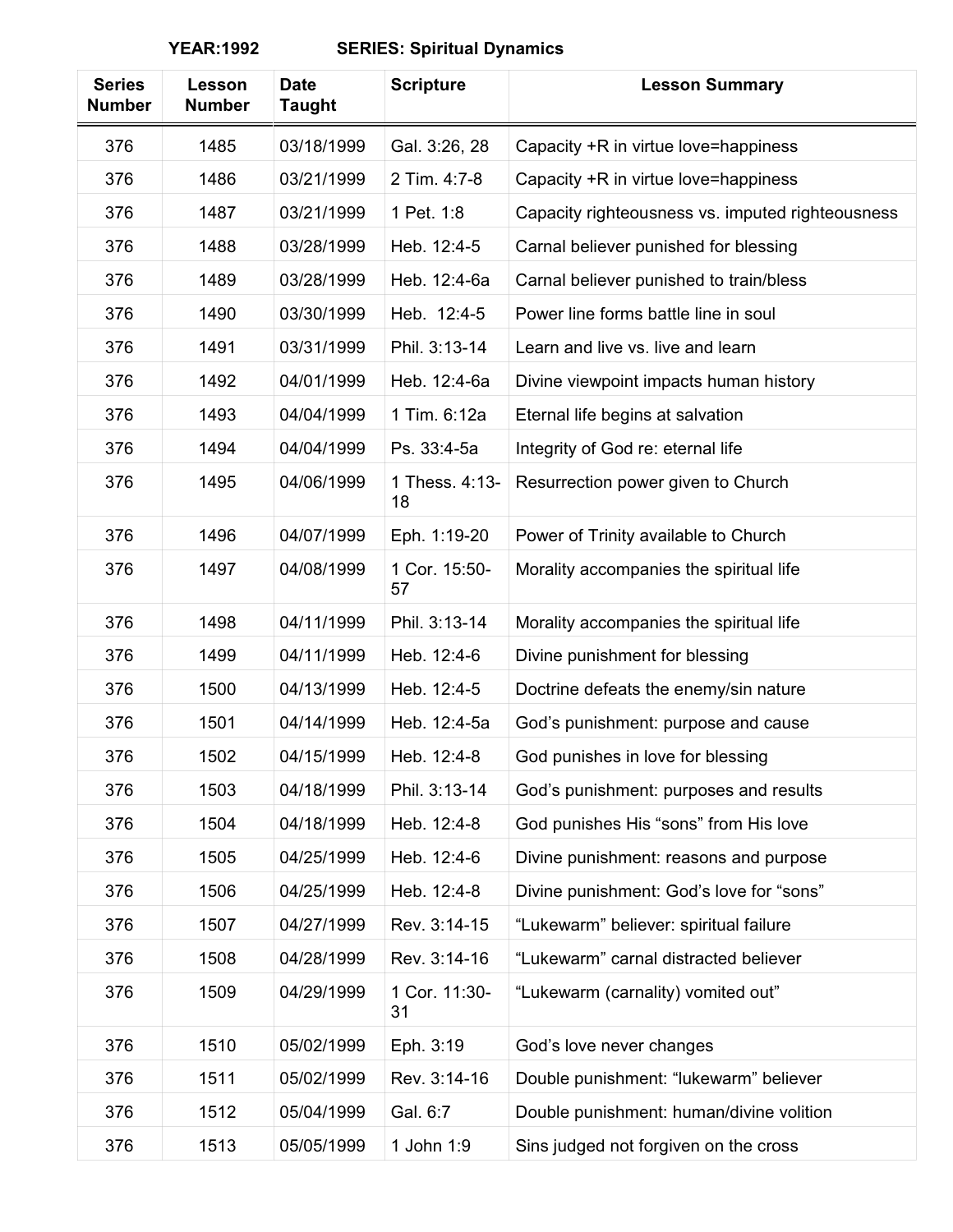| <b>Series</b><br><b>Number</b> | Lesson<br><b>Number</b> | <b>Date</b><br><b>Taught</b> | <b>Scripture</b> | <b>Lesson Summary</b>                           |
|--------------------------------|-------------------------|------------------------------|------------------|-------------------------------------------------|
| 376                            | 1514                    | 05/06/1999                   | Heb. 12:5        | "Lukewarm" sons punished by two laws            |
| 376                            | 1515                    | 05/09/1999                   | Rev. 3:14-17     | "Lukewarm" believers punished by two laws       |
| 376                            | 1516                    | 05/09/1999                   | Rev. 3:14-17     | Rich "lukewarm" believers forget God            |
| 376                            | 1517                    | 05/11/1999                   | Rev. 3:14-18a    | Doctrinal gold: the richest investment          |
| 376                            | 1518                    | 05/12/1999                   | Rev. 3:14-19     | "Gold" and "lukewarm" metaphors                 |
| 376                            | 1519                    | 05/13/1999                   | Rev. 3:14-19     | Great investment: gold/doctrinal riches         |
| 376                            | 1520                    | 05/16/1999                   | Rev. 20:11-15    | Judgment on the cross, forgiveness at salvation |
| 376                            | 1521                    | 05/16/1999                   | 1 John 1:9       | Rebound: forgives, purifies, restores           |
| 376                            | 1522                    | 05/18/1999                   | Rev. 3:14-18     | Water metaphors of Laodicea                     |
| 376                            | 1523                    | 05/19/1999                   | Rev. 3:14-18     | Metaphorical interpretive cause/effect          |
| 376                            | 1524                    | 05/20/1999                   | Rev. 3:14-18     | Rebound: forgives and purifies                  |
| 376                            | 1525                    | 05/23/1999                   | Rev. 3:14-18     | Metaphors for carnal/spiritual believer         |
| 376                            | 1526                    | 05/23/1999                   | Rev. 3:17-18     | Holy Spirit: "mentor" to teach believers        |
| 376                            | 1527                    | 05/25/1999                   | 2 Tim. 3:2-6     | Wrongdoing defined: purified by rebound         |
| 376                            | 1528                    | 05/26/1999                   | 1 John 1:9b      | Rebound restores DIKAIOSUNE from ADIKIA         |
| 376                            | 1529                    | 05/27/1999                   | Acts 4:36-5:5    | Spiritual Barnabas, carnal Ananias              |
| 376                            | 1530                    | 05/30/1999                   | Acts 4:36-5:1    | Spiritual Barnabas, carnal Ananias              |
| 376                            | 1531                    | 05/30/1999                   | Acts 5:1-6       | Sin unto death for lying to Holy Spirit         |
| 376                            | 1532                    | 06/06/1999                   | Acts 4:36-5:3    | Ananias grieved, quenched, and lied to Spirit   |
| 376                            | 1533                    | 06/06/1999                   | Acts 5:3-11      | Ananias' sin face to face with death            |
| 376                            | 1534                    | 06/08/1999                   | Eph. 4:30-32     | Redemption, regeneration, and rebound           |
| 376                            | 1535                    | 06/09/1999                   | 1 John 1:9       | Double punishment: causes and solution          |
| 376                            | 1536                    | 06/10/1999                   | Eph. 3:19        | Theology: relationship to experience            |
| 376                            | 1537                    | 06/13/1999                   | 1 John 1:9       | Rebound purifies from wrongdoing                |
| 376                            | 1538                    | 06/13/1999                   | Eph. 3:16        | Filling of the Spirit: power of spiritual life  |
| 376                            | 1539                    | 06/15/1999                   | Col. 3:25        | Forgiveness of sins: salvation and rebound      |
| 376                            | 1540                    | 06/16/1999                   | Rev. 3:19-21     | Punishment, rebound, and forgiveness            |
| 376                            | 1541                    | 06/17/1999                   | Heb. 12:5-6      | Punishment in God's love                        |
| 376                            | 1542                    | 06/20/1999                   | Rom. 5:12        | Absolute qualification for experience           |
| 376                            | 1543                    | 06/20/1999                   | Jude 21          | God's love never changes eternally              |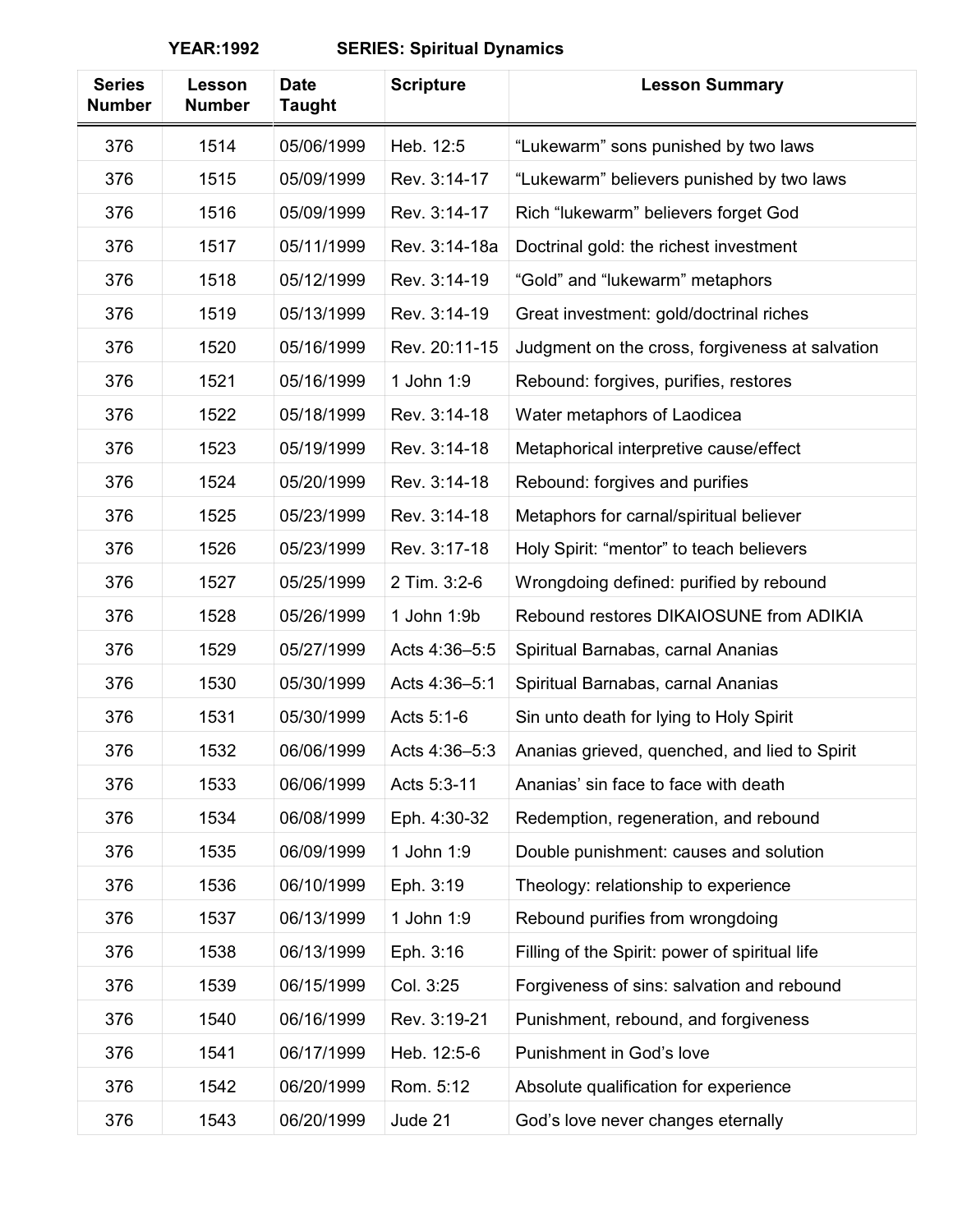| <b>Series</b><br><b>Number</b> | Lesson<br><b>Number</b> | <b>Date</b><br><b>Taught</b> | <b>Scripture</b>    | <b>Lesson Summary</b>                    |
|--------------------------------|-------------------------|------------------------------|---------------------|------------------------------------------|
| 376                            | 1544                    | 06/22/1999                   | Rom. 1:13;<br>11:13 | Paul's wrongdoing: nine failures         |
| 376                            | 1545                    | 06/23/1999                   | Acts 21:4, 8-<br>13 | Paul's emotional trip into reversionism  |
| 376                            | 1546                    | 06/24/1999                   | Acts 19:20-21       | Paul's emotion rules, not doctrine       |
| 376                            | 1547                    | 06/27/1999                   | Rom. 1:13;<br>11:13 | Paul's emotional not doctrinal decision  |
| 376                            | 1548                    | 06/27/1999                   | Eph. 1:8-9          | God's will in divine guidance            |
| 376                            | 1549                    | 06/29/1999                   | Eph. 5:17           | After failing, Paul warns, "Be wise!"    |
| 376                            | 1550                    | 06/30/1999                   | Acts 20:22          | Paul's failure: punished and imprisoned  |
| 376                            | 1551                    | 07/01/1999                   | Phil. 3:19          | Paul rejects God's will by "wrongdoing"  |
| 376                            | 1552                    | 07/04/1999                   | Col. 1:14           | God designed spiritual and human freedom |
| 376                            | 1553                    | 07/04/1999                   | 1 John 1:9          | Spiritual freedom: ministries of Spirit  |
| 376                            | 1554                    | 07/06/1999                   | 2 Tim. 3:16-17      | Paul fails, recovers, writes epistles    |
| 376                            | 1555                    | 07/07/1999                   | Acts 21:4, 8-<br>11 | Paul warned not to go to Jerusalem       |
| 376                            | 1556                    | 07/08/1999                   | Acts 21:11-13       | Paul, apostle to Gentiles, goes to Jews  |
| 376                            | 1557                    | 07/11/1999                   | Matt. 10:1-4        | Apostle: temporary gift of authority     |
| 376                            | 1558                    | 07/11/1999                   | Acts 21:17-18       | Apostle: rank, authority, and function   |
| 376                            | 1559                    | 07/18/1999                   | Matt. 10:1-5        | Disciple/apostle rank; Judas Iscariot    |
| 376                            | 1560                    | 07/18/1999                   | Matt. 27:3-5        | Judas Iscariot under demon influence     |
| 376                            | 1561                    | 08/08/1999                   | 1 John 1:9          | How to know the will of God              |
| 376                            | 1562                    | 08/08/1999                   | Col. 3:25           | How to fulfill the will of God           |
| 376                            | 1563                    | 08/10/1999                   | Isa. 14:14          | No redemption solution for Satan         |
| 376                            | 1564                    | 08/11/1999                   | 1 Tim. 3:16         | Redemption for human race not angels     |
| 376                            | 1565                    | 08/12/1999                   | 2 Cor. 5:20-21      | Christ died for fallen man, not angels   |
| 376                            | 1566                    | 08/15/1999                   | Rom. 5:12           | Redemption solution for Satan? No        |
| 376                            | 1567                    | 08/15/1999                   | Eph. 6:11-12        | Satan & man's creation, fall, witness    |
| 376                            | 1568                    | 08/17/1999                   | Col. 1:16           | Angelic conflict: Satan vs. man resolved |
| 376                            | 1569                    | 08/18/1999                   | Col. 1:13-16        | Christ: witness in Satan's appeal trial  |
| 376                            | 1570                    | 08/19/1999                   | John 5:22-29        | Immortal soul: eternal life or condemned |
| 376                            | 1571                    | 08/22/1999                   | Rev. 20:10,<br>15   | Redemption, eternal life, Last Judgment  |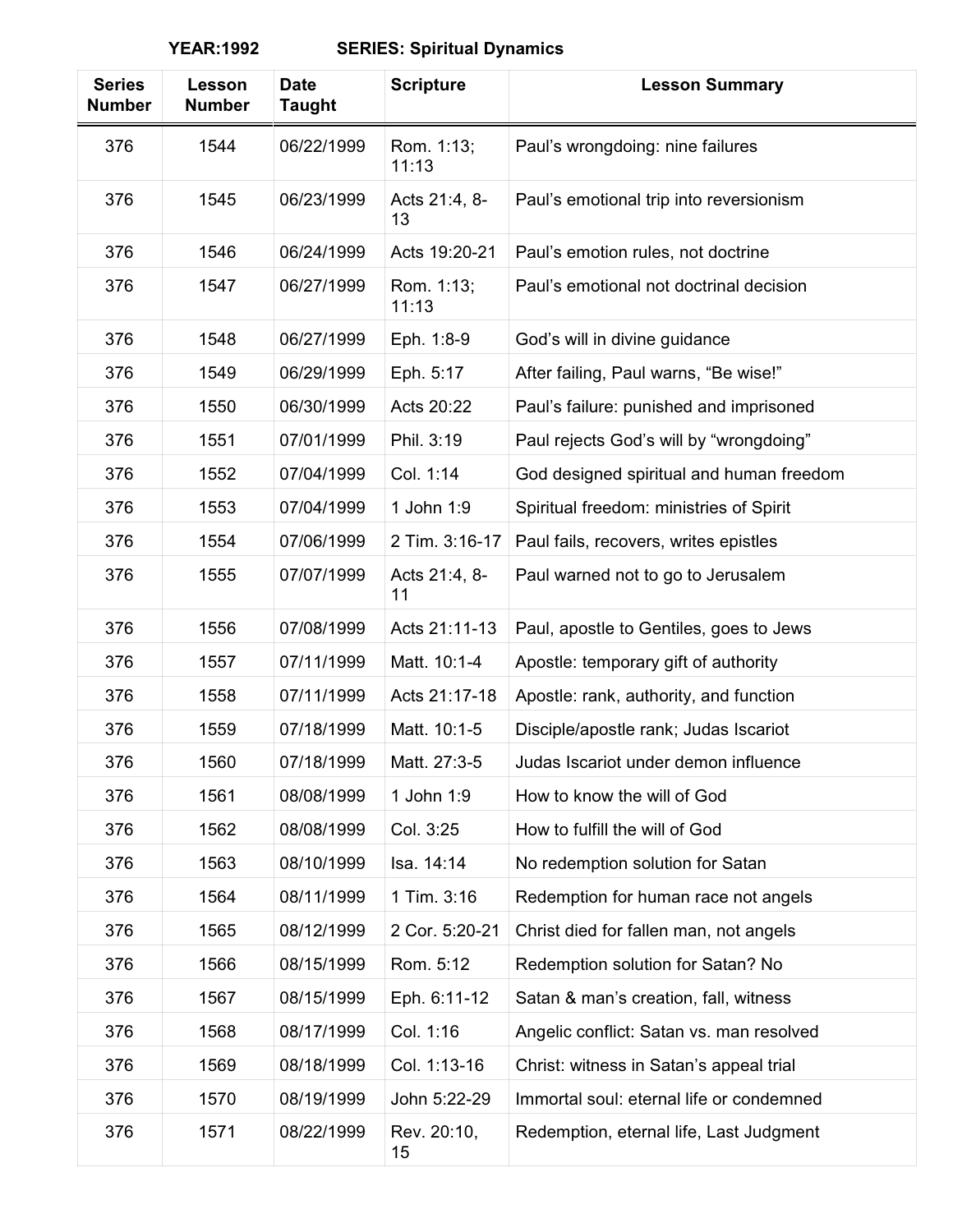| <b>Series</b><br><b>Number</b> | Lesson<br><b>Number</b> | <b>Date</b><br><b>Taught</b> | <b>Scripture</b>      | <b>Lesson Summary</b>                     |
|--------------------------------|-------------------------|------------------------------|-----------------------|-------------------------------------------|
| 376                            | 1572                    | 08/22/1999                   | Col. 1:13-16          | Jesus Christ: creator, savior, redeemer   |
| 376                            | 1573                    | 08/24/1999                   | Heb. 1                | Christ: object of angelic worship         |
| 376                            | 1574                    | 08/25/1999                   | Phil. 3:18-19         | Paul fails in emotional legalism          |
| 376                            | 1575                    | 08/26/1999                   | Acts 21:4, 8-<br>14   | Paul's emotional sin out of God's will    |
| 376                            | 1576                    | 08/29/1999                   | 1 John 1:9            | Doctrine of the will of God               |
| 376                            | 1577                    | 08/29/1999                   | Eph. 5:15, 17         | Wisdom: God's will and plan for you       |
| 376                            | 1578                    | 09/01/1999                   | Acts 21:12-14         | Emotional Paul ignores God's will         |
| 376                            | 1579                    | 09/02/1999                   | Phil. 3:18-21         | Paul teaches us from his failures         |
| 376                            | 1580                    | 09/05/1999                   | Acts 21:12-14         | Paul ignores God's will: 3 warnings       |
| 376                            | 1581                    | 09/05/1999                   | Acts 21:17-23         | Paul and the legalists; the Mosaic Law    |
| 376                            | 1582                    | 09/07/1999                   | Mal. 3:8-11           | Mosaic Law: purpose and limitations       |
| 376                            | 1583                    | 09/08/1999                   | 1 Tim. 1:8-11         | Mosaic Law: human and spiritual freedom   |
| 376                            | 1584                    | 09/09/1999                   | Acts 21:17-<br>24a    | Paul's legalism distorts Mosaic Law       |
| 376                            | 1585                    | 09/12/1999                   | Gal. 1:18-19;<br>2:9  | Paul's moral wrongdoing: takes a vow      |
| 376                            | 1586                    | 09/12/1999                   | Acts 21:22b-<br>26    | Paul fulfills a favor ignoring doctrine   |
| 376                            | 1587                    | 09/14/1999                   | Acts 21:17-18         | Paul violates God's will and doctrine     |
| 376                            | 1588                    | 09/15/1999                   | Acts 21:17-25         | Mosaic law and vows vs. Church doctrine   |
| 376                            | 1589                    | 09/16/1999                   | Acts 21:17-23         | Paul's vow violates God's will & doctrine |
| 376                            | 1590                    | 09/19/1999                   | Acts 18:18b           | Paul & James violated doctrine with vow   |
| 376                            | 1591                    | 09/19/1999                   | Acts 18:8-18          | Paul's wrongdoing: two Nazarite vows      |
| 376                            | 1592                    | 09/26/1999                   | Acts 20:22-23         | Paul's moral carnality defies will of God |
| 376                            | 1593                    | 09/26/1999                   | Acts 20:22-23         | Emotional Paul ignores three warnings     |
| 376                            | 1594                    | 09/28/1999                   | Acts 20:22-23         | Genitive absolute defines actions of Paul |
| 376                            | 1595                    | 09/29/1999                   | Acts 21:17-21         | Social life compromises spiritual life    |
| 376                            | 1596                    | 09/30/1999                   | Acts 21:14,<br>17, 21 | Genitive absolute separates good & bad    |
| 376                            | 1597                    | 10/03/1999                   | Acts 21:14,<br>17, 20 | Genitive absolute defines actions of Paul |
| 376                            | 1598                    | 10/03/1999                   | Acts 21:23-25         | James' favor to & from Paul is legalism   |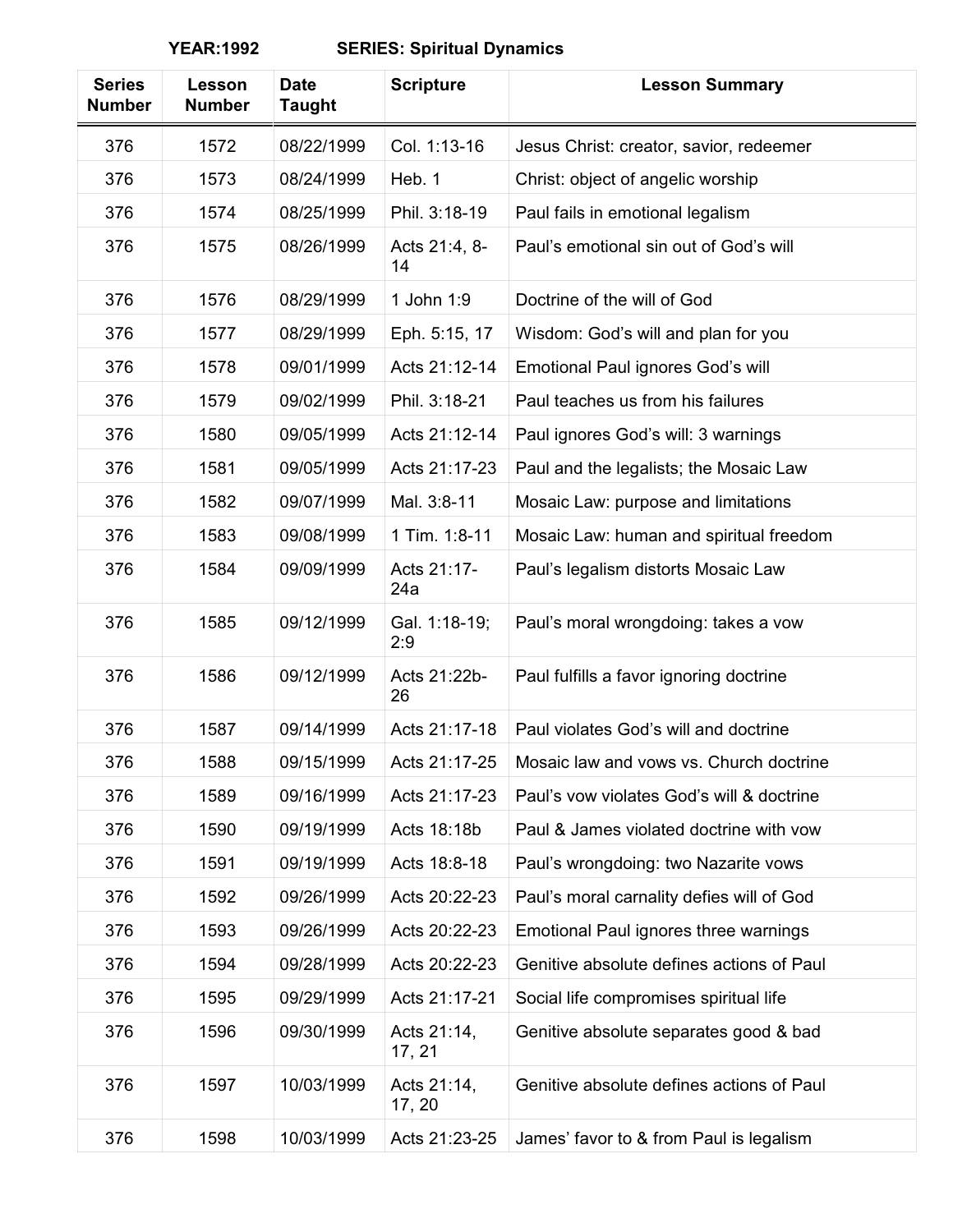| <b>Series</b><br><b>Number</b> | Lesson<br><b>Number</b> | <b>Date</b><br><b>Taught</b> | <b>Scripture</b>          | <b>Lesson Summary</b>                       |
|--------------------------------|-------------------------|------------------------------|---------------------------|---------------------------------------------|
| 376                            | 1599                    | 10/05/1999                   | Acts 21:23-25             | Mosaic Law: purpose and limitations         |
| 376                            | 1600                    | 10/06/1999                   | Acts 18:8-21              | Paul's vows violate royal priesthood        |
| 376                            | 1601                    | 10/07/1999                   | Rom. 3:20-24              | Paul in moral carnality forgot doctrine     |
| 376                            | 1602                    | 10/10/1999                   | Eph. 1:22-23              | Spiritual team: authority/relationships     |
| 376                            | 1603                    | 10/10/1999                   | Eph. 4:11-13              | Doctrine: the only system for teamwork      |
| 376                            | 1604                    | 10/12/1999                   | Eph. 4:11-12              | Team concept for spiritual life impact      |
| 376                            | 1605                    | 10/13/1999                   | Eph. 6:6                  | Spiritual gifts support spiritual team      |
| 376                            | 1606                    | 10/14/1999                   | Acts 21:13-14             | All spiritual gifts vital to team           |
| 376                            | 1607                    | 10/17/1999                   | 1 Cor. 12:27-<br>31       | Spiritual gifts before/after AD96           |
| 376                            | 1608                    | 10/17/1999                   | 1 Cor. 14:8,<br>$18 - 19$ | Temporary gift of tongues ends AD70         |
| 376                            | 1609                    | 10/24/1999                   | 1 Cor. 12:14-<br>15       | Spiritual gifts: pre- and post-canon impact |
| 376                            | 1610                    | 10/24/1999                   | 1 Cor. 12:21-<br>23       | Spiritual gifts: pre- and post-canon impact |
| 376                            | 1611                    | 10/26/1999                   | 1 Cor. 13:8,<br>10        | Body of Christ: team with virtue love       |
| 376                            | 1612                    | 10/27/1999                   | Eph. 4:11-13              | Pastor-teacher: origin and function         |
| 376                            | 1613                    | 10/28/1999                   | Eph. 4:11-16              | Local church: origin and function           |
| 376                            | 1614                    | 10/31/1999                   | Col. 3:22-4:1             | Leadership integrity vs. management evil    |
| 376                            | 1615                    | 10/31/1999                   | 1 Cor. 13:1               | Leadership integrity vs. management evil    |
| 376                            | 1616                    | 11/02/1999                   | 1 Cor. 13:1a              | Virtue love: definition and application     |
| 376                            | 1617                    | 11/03/1999                   | 1 Cor. 13:1               | Tongues: purpose and function AD30 to AD70  |
| 376                            | 1618                    | 11/04/1999                   | 1 Cor. 13:1-3             | Spiritual gifts, virtue love                |
| 376                            | 1619                    | 11/07/1999                   | Rom. 5:5, 8               | Virtue-love prototype at the cross          |
| 376                            | 1620                    | 11/07/1999                   | 1 Cor. 12:31-<br>13:1     | Spiritual gifts: purpose pre/post AD96      |
| 376                            | 1621                    | 11/09/1999                   | 1 Cor. 12:31-<br>13:1     | Tongues: AD30-70, two purposes              |
| 376                            | 1622                    | 11/10/1999                   | 1 Cor. 12:31-<br>13:1     | Tongues: dual purpose on Pentecost AD30     |
| 376                            | 1623                    | 11/11/1999                   | 1 Cor. 13:1               | Spiritual gifts function in virtue love     |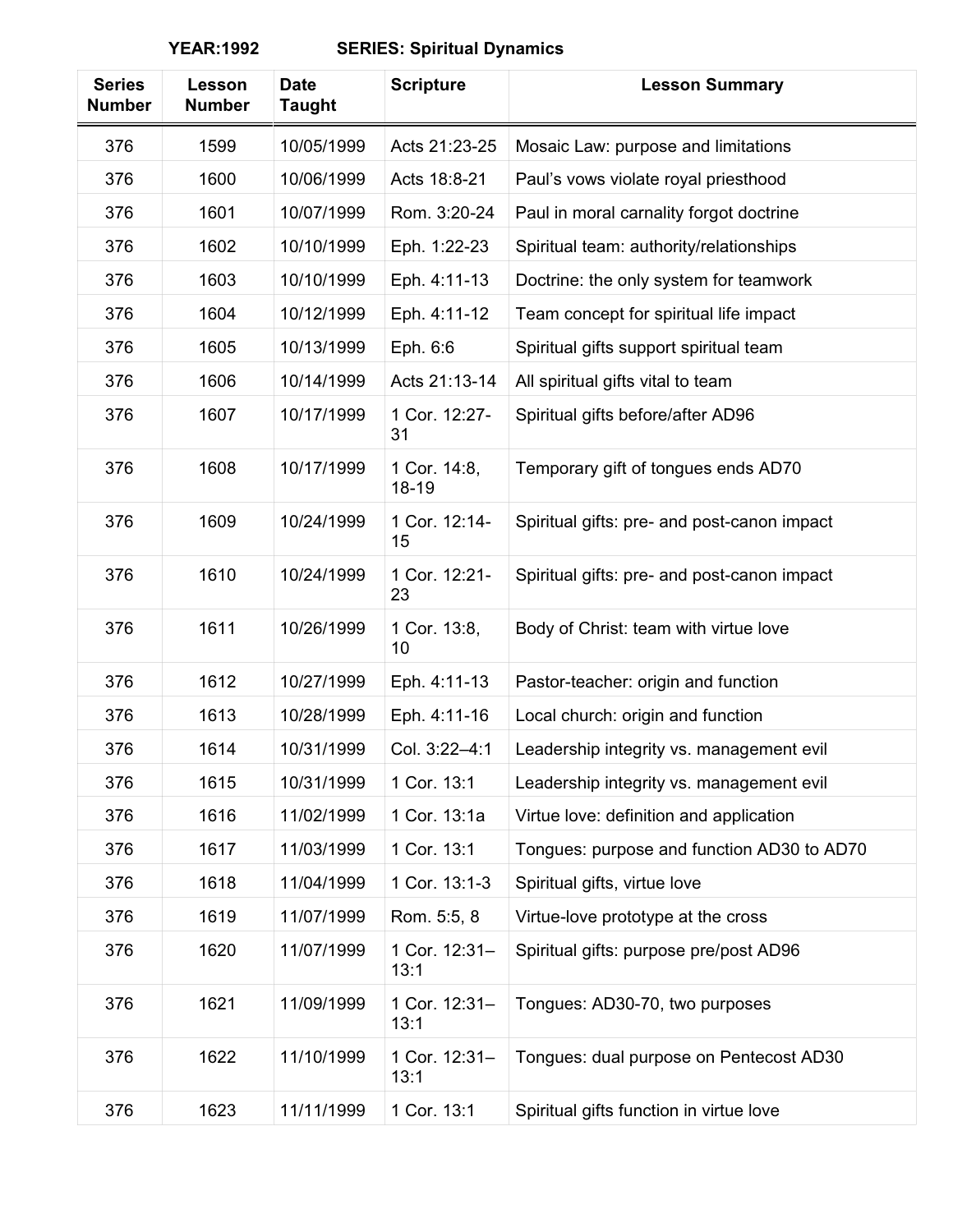| <b>Series</b><br><b>Number</b> | Lesson<br><b>Number</b> | <b>Date</b><br><b>Taught</b> | <b>Scripture</b>      | <b>Lesson Summary</b>                                 |
|--------------------------------|-------------------------|------------------------------|-----------------------|-------------------------------------------------------|
| 376                            | 1624                    | 11/14/1999                   | 1 Cor. 12:31-<br>13:1 | Tongues: dual purpose ends in AD70                    |
| 376                            | 1625                    | 11/14/1999                   | 1 Cor. 13:1-10        | Virtue-love characteristics                           |
| 376                            | 1626                    | 11/21/1999                   | 1 Cor. 12:8-9,<br>31  | Spiritual gifts depend on virtue love                 |
| 376                            | 1627                    | 11/21/1999                   | 1 Cor. 13:2, 9-<br>10 | Gifts and verbal plenary inspiration                  |
| 376                            | 1628                    | 11/23/1999                   | 1 Cor. 13:2, 9-<br>10 | Precanon gifts: purpose before AD96                   |
| 376                            | 1629                    | 11/24/1999                   | 1 Cor. 13:2-3         | Tragic flaw: dead works without rebound               |
| 376                            | 1630                    | 11/28/1999                   | 1 Cor. 13:2,<br>3b    | Virtue love is thought not emotion                    |
| 376                            | 1631                    | 11/28/1999                   | 1 Cor. 13:2b,<br>3b   | Virtue love vs. martyrdom complex                     |
| 376                            | 1632                    | 11/30/1999                   | 1 Cor. 13:2b-3        | Martyrdom: glorifies God or self                      |
| 376                            | 1633                    | 12/01/1999                   | 1 Cor. 13:2b-3        | Shocked scribe changes Greek word                     |
| 376                            | 1634                    | 12/02/1999                   | 1 Cor. 13:3           | Virtue love vs. martyr complex                        |
| 376                            | 1635                    | 12/05/1999                   | 1 Cor. 13:1-8a        | Spiritual life motivation: virtue love                |
| 376                            | 1636                    | 12/05/1999                   | 1 Cor. 12:31          | No virtue love means no spiritual life                |
| 376                            | 1637                    | 12/07/1999                   | 1 Cor. 13:4a          | Essence of God: virtue love not emotion               |
| 376                            | 1638                    | 12/08/1999                   | 1 Cor. 13:4a          | Virtue love is not swayed by emotion                  |
| 376                            | 1639                    | 12/09/1999                   | 1 Cor. 13:1-4a        | Virtue love "gain": motivation mechanics              |
| 376                            | 1640                    | 12/12/1999                   | 1 Cor. 13:2-3         | Virtue love: spiritual gifts function                 |
| 376                            | 1641                    | 12/12/1999                   | 1 Cor. 13:2-3         | Spiritual equation for invisible heroes               |
| 376                            | 1642                    | 12/14/1999                   |                       | Invisible Heroes: priorities, impact, characteristics |
| 376                            | 1643                    | 12/15/1999                   | John 3:15-16a         | No emotion in divine essence                          |
| 376                            | 1644                    | 12/16/1999                   | 1 Cor. 12:31          | Invisible hero: equation/motivation                   |
| 376                            | 1645                    | 12/19/1999                   | 1 Pet. 1:12b          | Invisible hero: priority and impact                   |
| 376                            | 1646                    | 12/19/1999                   | 2 Tim. 3:7            | Spiritual life is thinking not emotion                |
| 376                            | 1647                    | 12/21/1999                   | 2 Cor. 11:3a          | Thinking not emotion our spiritual life               |
| 376                            | 1648                    | 12/22/1999                   | Eph. 4:23             | "Renew" thinking through rebound                      |
| 376                            | 1649                    | 12/23/1999                   | Heb. 10:5-10          | True significance of Christmas                        |
| 376                            | 1650                    | 12/26/1999                   | Heb. 10:5             | Human life (emotion), soul life (rational)            |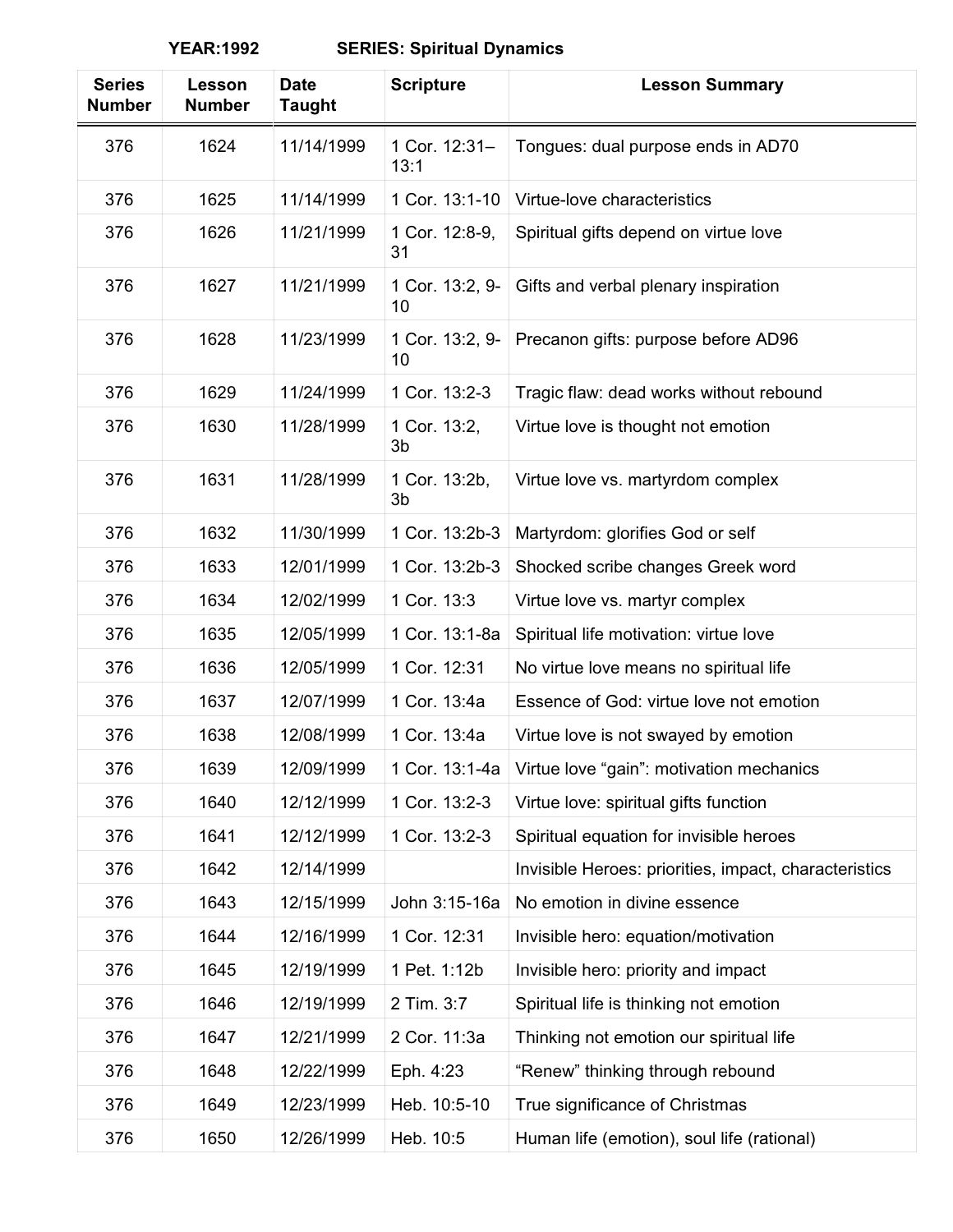| <b>Series</b><br><b>Number</b> | Lesson<br><b>Number</b> | <b>Date</b><br><b>Taught</b> | <b>Scripture</b>      | <b>Lesson Summary</b>                       |
|--------------------------------|-------------------------|------------------------------|-----------------------|---------------------------------------------|
| 376                            | 1651                    | 12/26/1999                   | Job 33:5              | Biological, human, and soul life            |
| 376                            | 1652                    | 12/28/1999                   | Isa. 49:1, 5          | Biological, human, & soul life and emotion  |
| 376                            | 1653                    | 12/29/1999                   | Heb. 10:5-10          | Biological, human, soul, and spiritual life |
| 376                            | 1654                    | 12/30/1999                   | Eph. 4:23             | Rebound "renews" mental attitude            |
| 376                            | 1655                    | 12/31/1999                   | New Year<br>2000      | Now and future Millennium                   |
| 376                            | 1656                    | 12/31/1999                   | 1 Cor. 4:7-8          | PLEROMA will rule in Millennium             |
| 376                            | 1657                    | 01/02/2000                   | Rom. 8:5-7            | Virtue love: integrity of God and man       |
| 376                            | 1658                    | 01/02/2000                   | John 3:16             | Reciprocal love from man to God             |
| 376                            | 1659                    | 01/04/2000                   | John 3:15-16          | Virtue love: hypostatic union motivation    |
| 376                            | 1660                    | 01/05/2000                   | John 3:16             | Redemption solution is faith alone          |
| 376                            | 1661                    | 01/06/2000                   | John 3:16             | Believe in Christ for eternal life          |
| 376                            | 1662                    | 01/09/2000                   | Eph. 4:30a            | Divine love part of divine integrity        |
| 376                            | 1663                    | 01/09/2000                   | Eph. 3:19-21          | No true love without integrity/honor        |
| 376                            | 1664                    | 01/11/2000                   | Acts 20:22-23         | Paul: out of the will of God in carnality   |
| 376                            | 1665                    | 01/12/2000                   | 1 Cor. 12:31-<br>13:1 | Reciprocity in virtue love of God & man     |
| 376                            | 1666                    | 01/13/2000                   | 1 Cor. 13:3,<br>3b    | Reciprocal love function: God/believer      |
| 376                            | 1667                    | 01/16/2000                   | Col. 1:14             | Divine eternal love & divine solutions      |
| 376                            | 1668                    | 01/16/2000                   | 1 Pet. 1:8            | Divine love prototype: reciprocal love      |
| 376                            | 1669                    | 01/18/2000                   | 1 John 2:5            | Spiritual life equation, reciprocal love    |
| 376                            | 1670                    | 01/19/2000                   | 1 John 2:5;<br>4:19   | God's love: sin problem and solution        |
| 376                            | 1671                    | 01/20/2000                   | 1 Pet. 1:8            | Divine & reciprocal love: no emotion        |
| 376                            | 1672                    | 01/23/2000                   | 1 John 2:5a           | Reciprocal love: tranquillity function      |
| 376                            | 1673                    | 01/23/2000                   | Rom. 5:5a             | Love "of God" versus love "for God"         |
| 376                            | 1674                    | 01/30/2000                   | Rom. 5:5a             | Virtue love: eternity past and salvation    |
| 376                            | 1675                    | 01/30/2000                   | James 4:6             | Love "of God" and "for God" reciprocity     |
| 376                            | 1676                    | 02/01/2000                   | 1 John 2:5a           | Love "of God" and "for God" reciprocity     |
| 376                            | 1677                    | 02/02/2000                   | 1 John 1:9            | Love "of God" and "for God" genitives       |
| 376                            | 1678                    | 02/03/2000                   | 1 John 2:5a           | Love "of God" and "for God" genitives       |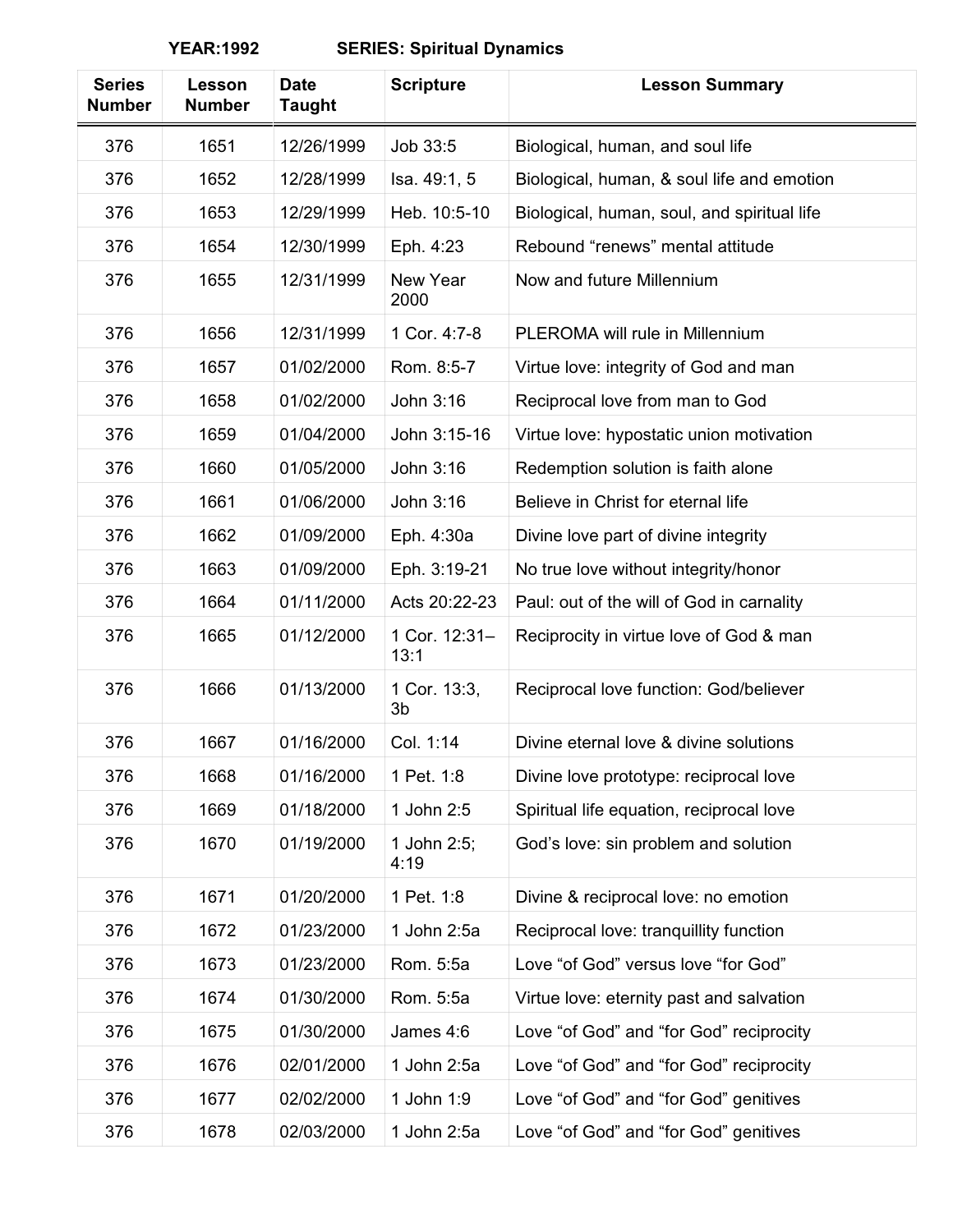| <b>Series</b><br><b>Number</b> | Lesson<br><b>Number</b> | <b>Date</b><br><b>Taught</b> | <b>Scripture</b>   | <b>Lesson Summary</b>                        |
|--------------------------------|-------------------------|------------------------------|--------------------|----------------------------------------------|
| 376                            | 1679                    | 02/06/2000                   | John 4:24          | Reciprocal love "of God" and "for God"       |
| 376                            | 1680                    | 02/06/2000                   | <b>James 1:12</b>  | Reciprocal love brings happiness             |
| 376                            | 1681                    | 02/08/2000                   | <b>James 1:12</b>  | Reciprocal love and system testing           |
| 376                            | 1682                    | 02/09/2000                   | Luke 1:15b         | Reciprocal love in serving God               |
| 376                            | 1683                    | 02/10/2000                   | Rom. 5:5           | "Love" genitives: "of God" and "for God"     |
| 376                            | 1684                    | 02/13/2000                   | Eph. 2:8-9         | Spiritual life: mechanics and prototype      |
| 376                            | 1685                    | 02/13/2000                   | Rom. 5:1-2         | ELPIS: "confident expectation" thinking      |
| 376                            | 1686                    | 02/15/2000                   | Rom. 5:1-2         | Absolute confidence: thought not emotion     |
| 376                            | 1687                    | 02/16/2000                   | 1 Pet. 1:8         | Reciprocity: ultimate in spiritual life      |
| 376                            | 1688                    | 02/17/2000                   | 1 John 2:28        | There is no fear in virtue love              |
| 376                            | 1689                    | 02/20/2000                   | 1 John 4:18a       | Virtue love: no fear or emotion              |
| 376                            | 1690                    | 02/20/2000                   | 1 John 4:16        | Emotional fear destroys virtue love          |
| 376                            | 1691                    | 02/27/2000                   | Romans 5:5a        | Hope/ELPIS: absolute confident thinking      |
| 376                            | 1692                    | 02/27/2000                   | Romans 5:5         | Hope/ELPIS: confident expectation            |
| 376                            | 1693                    | 02/29/2000                   | Romans 5:5         | Love: mechanics of four genitives            |
| 376                            | 1694                    | 03/01/2000                   | <b>James 1:12</b>  | Reciprocal love: impact in time and eternity |
| 376                            | 1695                    | 03/02/2000                   | Heb. 1:3           | God's love: attribute of His essence         |
| 376                            | 1696                    | 03/05/2000                   | <b>James 1:12</b>  | Filling of the Spirit in reciprocal love     |
| 376                            | 1697                    | 03/05/2000                   | 1 John 1:8-10      | Rebound restores reciprocal love             |
| 376                            | 1698                    | 03/07/2000                   | 1 John 1:9         | Divine solutions in salvation and rebound    |
| 376                            | 1699                    | 03/08/2000                   | 1 John 1:8-10      | Spirituality vs. carnality solutions         |
| 376                            | 1700                    | 03/09/2000                   | 1 John 4:18a       | Virtue love overcomes fear and stress        |
| 376                            | 1701                    | 03/12/2000                   | 1 John 4:16        | No stress or fear in virtue love             |
| 376                            | 1702                    | 03/12/2000                   | 1 John 4:18        | No fear of dying in virtue love              |
| 376                            | 1703                    | 03/16/2000                   | Eph. 3:16-17       | Motivation: doctrine and reciprocal love     |
| 376                            | 1704                    | 03/19/2000                   | Eph. 3:17a         | Simultaneous objective and motivation        |
| 376                            | 1705                    | 03/19/2000                   | Eph. 3:16a         | Mutual flank: military/spiritual advance     |
| 376                            | 1706                    | 03/26/2000                   | Eph. 3:16          | Mutual flank: advance to PLEROMA             |
| 376                            | 1707                    | 03/26/2000                   | Eph. 3:16-21       | Mutual flank advance to PLEROMA              |
| 376                            | 1708                    | 03/28/2000                   | 1 John 4:17-<br>19 | Mutual flank advance to PLEROMA              |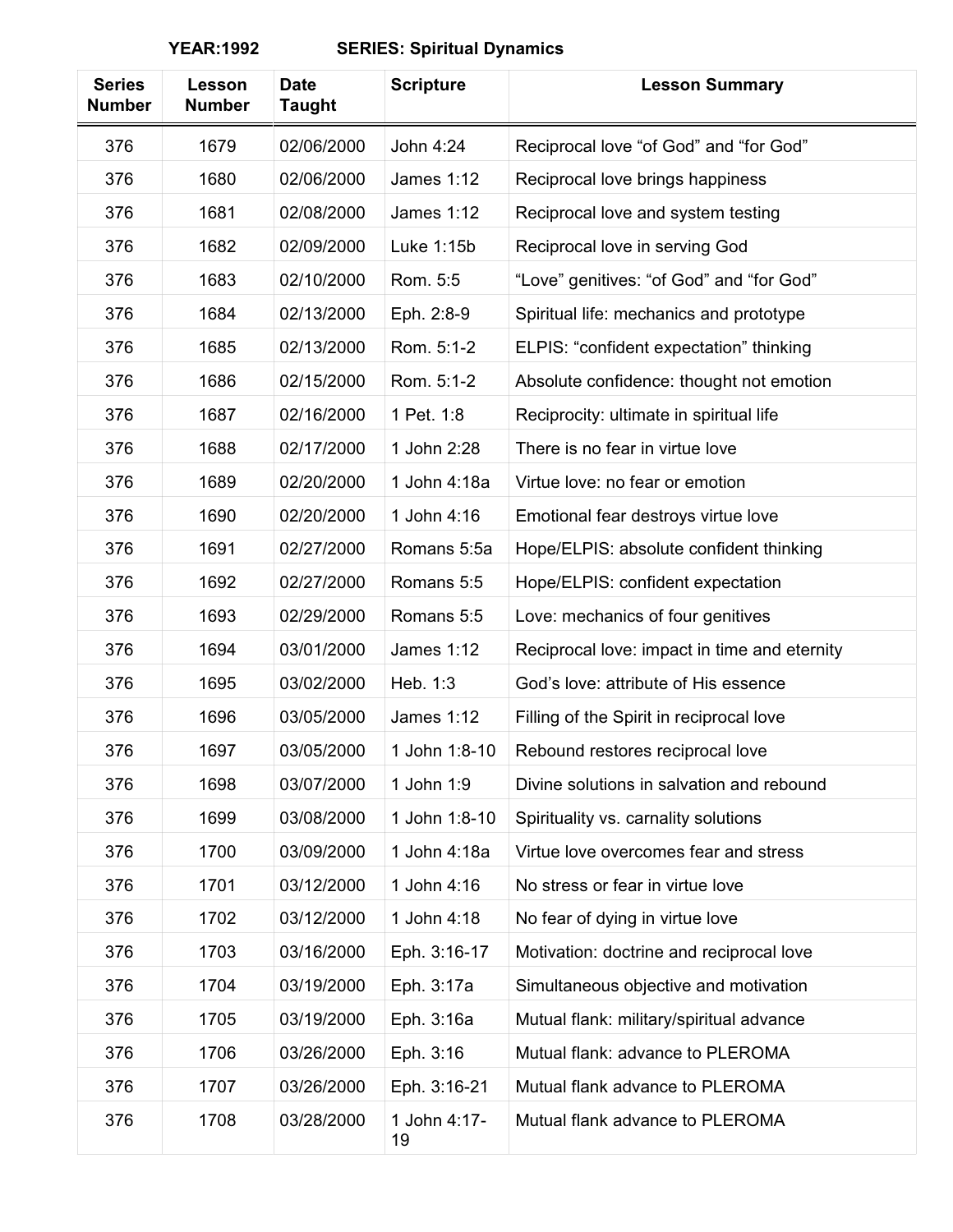| <b>Series</b><br><b>Number</b> | Lesson<br><b>Number</b> | <b>Date</b><br><b>Taught</b> | <b>Scripture</b>      | <b>Lesson Summary</b>                     |
|--------------------------------|-------------------------|------------------------------|-----------------------|-------------------------------------------|
| 376                            | 1709                    | 03/29/2000                   | 1 John 3:19           | EPIGNOSIS with AGAPE advance to PLEROMA   |
| 376                            | 1710                    | 03/30/2000                   | 1 John 4:17-<br>19    | Mutual flank wins battle in the soul      |
| 376                            | 1711                    | 04/02/2000                   | 1 John 4:17-<br>19    | "We love because He first loved us"       |
| 376                            | 1712                    | 04/02/2000                   | 1 John 4:19           | Doctrine/reciprocity protect each other   |
| 376                            | 1713                    | 04/04/2000                   | 1 John 1:9            | God's integrity in salvation & rebound    |
| 376                            | 1714                    | 04/05/2000                   | Christian<br>Service  | Function and impact of mature believer    |
| 376                            | 1715                    | 04/06/2000                   | 1 Pet. 5:5-7          | God's love motivates believer not God     |
| 376                            | 1716                    | 04/09/2000                   | 1 John 4:19           | God's love motivates believer not God     |
| 376                            | 1717                    | 04/09/2000                   | 1 Cor. 4:5            | Motivation is human not divine function   |
| 376                            | 1718                    | 04/11/2000                   | 1 John 4:19           | God's integrity: no motivation/emotion    |
| 376                            | 1719                    | 04/12/2000                   | 1 John 2:2            | God's love in salvation and rebound       |
| 376                            | 1720                    | 04/13/2000                   | 1 John 4:19           | God's love: no emotion or motivation      |
| 376                            | 1721                    | 04/16/2000                   | Rom. 5:8              | God's integrity; simultaneous advance     |
| 376                            | 1722                    | 04/16/2000                   | Ps. 23:5b-6           | God's integrity: no emotion or motivation |
| 376                            | 1723                    | 04/18/2000                   | Ps. 23:3-6            | God's integrity mechanics re: love        |
| 376                            | 1724                    | 04/19/2000                   | Ps. 33:4-5            | God's integrity, David's spiritual life   |
| 376                            | 1725                    | 04/20/2000                   | Ps. 23:5b-6;<br>33:5a | God's love "evinces" God's integrity      |
| 376                            | 1726                    | 04/23/2000                   | John 10:17            | Salvation; victory over death             |
| 376                            | 1727                    | 04/23/2000                   | 1 John 4:19           | God's love is God's integrity             |
| 376                            | 1728                    | 04/30/2000                   | 1 John 4:17-<br>19    | God's love is God's integrity             |
| 376                            | 1729                    | 04/30/2000                   | Rom. 5:8;<br>8:28     | God's love demonstrates and motivates     |
| 376                            | 1730                    | 05/04/2000                   | 1 John 4:19           | Divine love attributes composite          |
| 376                            | 1731                    | 05/05/2000                   | 1 John 4:19           | God's love is not emotional or motivated  |
| 376                            | 1732                    | 05/09/2000                   | Ps. 89:14;<br>32:5    | God's integrity is unfailing love         |
| 376                            | 1733                    | 05/10/2000                   | Ps. 32:5;<br>$33:4-5$ | God's integrity defined by David          |
| 376                            | 1734                    | 05/11/2000                   | Ps. 23:5c-6           | God's love is God's integrity             |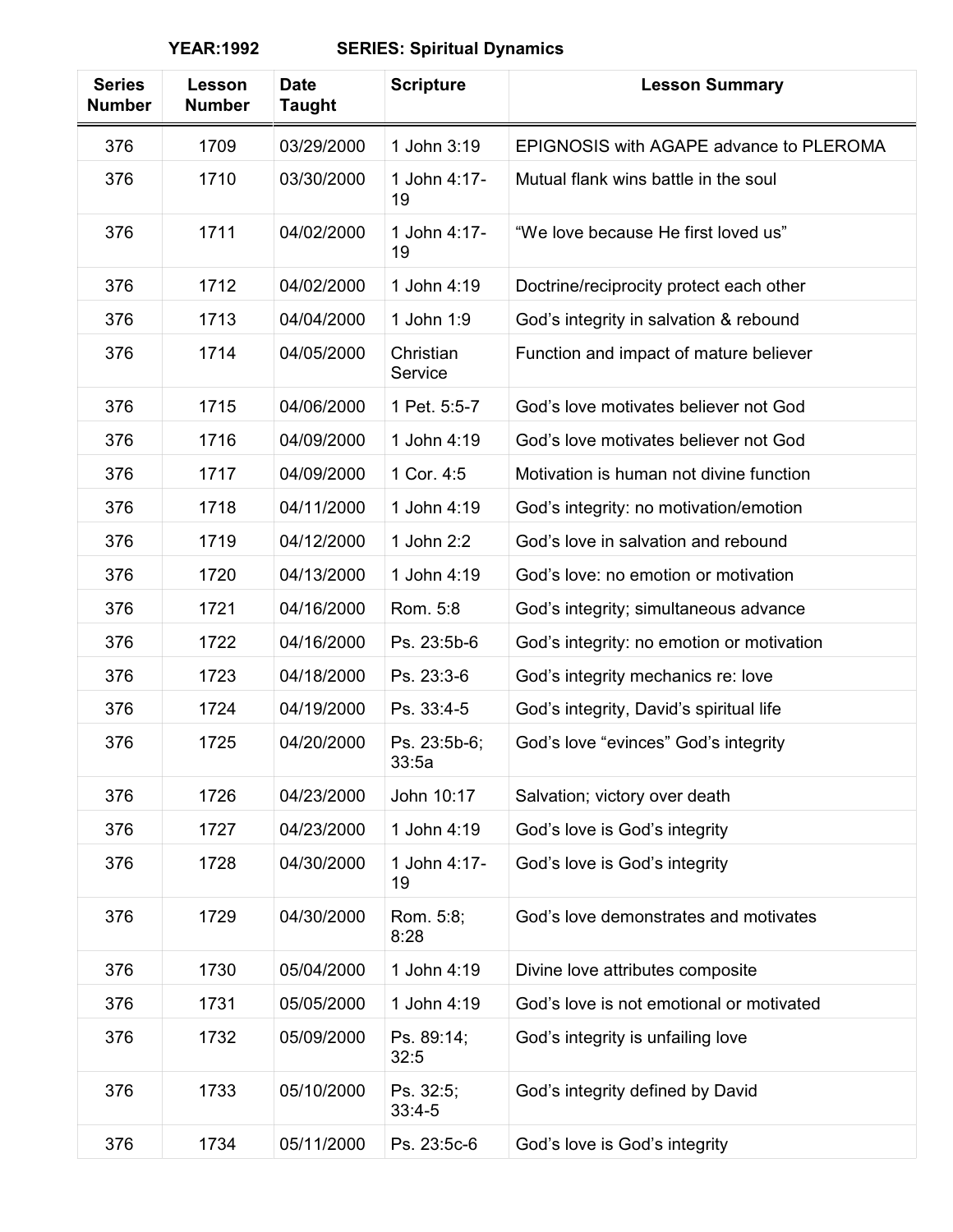| <b>Series</b><br><b>Number</b> | Lesson<br><b>Number</b> | <b>Date</b><br><b>Taught</b> | <b>Scripture</b>     | <b>Lesson Summary</b>                       |
|--------------------------------|-------------------------|------------------------------|----------------------|---------------------------------------------|
| 376                            | 1735                    | 05/14/2000                   | Ps. 23:3-6;<br>89:14 | God's integrity love to David               |
| 376                            | 1736                    | 05/14/2000                   | 1 Thess, 4:16-<br>17 | Resurrection for winner and loser           |
| 376                            | 1737                    | 05/16/2000                   | Ps. 136:2-3          | Resurrection for winner and loser           |
| 376                            | 1738                    | 05/17/2000                   | James 4:6, 10        | God's integrity promotes the humble         |
| 376                            | 1739                    | 05/18/2000                   | 1 Pet. 5:5-7         | God promotes the humble not arrogant        |
| 376                            | 1740                    | 05/21/2000                   | James 4:6, 10        | God promotes the humble not arrogant        |
| 376                            | 1741                    | 05/21/2000                   | 1 Pet. 5:5-7         | Equal opportunity: humility and promotion   |
| 376                            | 1742                    | 05/23/2000                   | Prov. 24:10          | Authority testing and promotion equality    |
| 376                            | 1743                    | 05/24/2000                   | 1 Tim. 2:11-12       | Christian women: equal/unequal functions    |
| 376                            | 1744                    | 05/25/2000                   | 1 Cor. 14:34-<br>35  | Men/women: equality/inequality              |
| 376                            | 1745                    | 05/28/2000                   | 1 John 4:19          | Reciprocal love: God to believer to God     |
| 376                            | 1746                    | 05/28/2000                   | Rom. 5:8;<br>8:28    | Humanizing God is blasphemous               |
| 376                            | 1747                    | 06/04/2000                   | Rom. 5:8             | God's love is God's integrity               |
| 376                            | 1748                    | 06/04/2000                   | 2 Thess. 3:5         | Know, love, respect, and obey God           |
| 376                            | 1749                    | 06/06/2000                   | John 3:16            | Love of God is His integrity                |
| 376                            | 1750                    | 06/08/2000                   | Rom. 5:8             | God's love functions w/+R and justice       |
| 376                            | 1751                    | 06/11/2000                   | Rom. 5:8, 12         | God's love: point of contact and reference  |
| 376                            | 1752                    | 06/11/2000                   | Rom. 5:8, 12         | Time: events in point of contact            |
| 376                            | 1753                    | 06/13/2000                   | Time defined         | Integrity mechanics: eternity past/time     |
| 376                            | 1754                    | 06/15/2000                   |                      | God's love composites function in time      |
| 376                            | 1755                    | 06/18/2000                   | Heb. 10:7;<br>12:6   | God's love re: point of contact             |
| 376                            | 1756                    | 06/18/2000                   | Love<br>composites   | God's impersonal and personal love          |
| 376                            | 1757                    | 06/25/2000                   | Rom. 5:8             | God's love function: believer/unbeliever    |
| 376                            | 1758                    | 06/25/2000                   | Point of<br>contact  | God's love categories in time/eternity      |
| 376                            | 1759                    | 06/27/2000                   | John 3:16            | God's love function: believer/unbeliever    |
| 376                            | 1760                    | 06/29/2000                   |                      | God's integrity: creates man and solves sin |
| 376                            | 1761                    | 07/02/2000                   | Heb. 12:6            | God's integrity: mechanics of the cross     |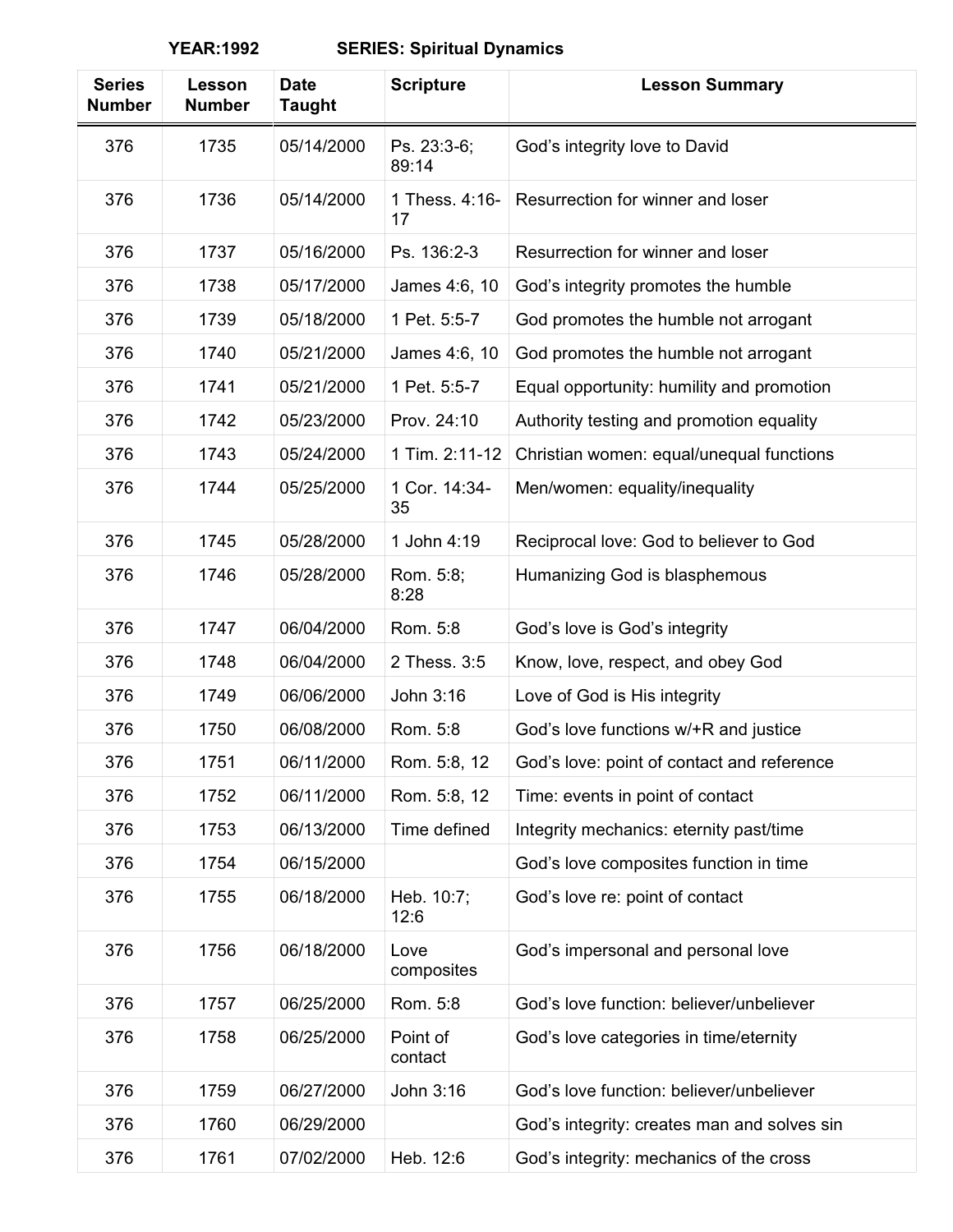| <b>Series</b><br><b>Number</b> | Lesson<br><b>Number</b> | <b>Date</b><br><b>Taught</b> | <b>Scripture</b>      | <b>Lesson Summary</b>                      |
|--------------------------------|-------------------------|------------------------------|-----------------------|--------------------------------------------|
| 376                            | 1762                    | 07/02/2000                   | Eph. 3:19             | God's love: composites and reciprocity     |
| 376                            | 1763                    | 07/04/2000                   | Rom. 5:5;<br>8:28a    | God's love: reciprocity re: confidence     |
| 376                            | 1764                    | 07/06/2000                   | Rom. 5:5              | Love of/for God reciprocity, confidence    |
| 376                            | 1765                    | 07/09/2000                   | Rom. 5:5              | Reciprocity: confidence and maturity       |
| 376                            | 1766                    | 07/09/2000                   | Heb. 12:6             | God's grace in His love and integrity      |
| 376                            | 1767                    | 07/11/2000                   | Matt. 25:41           | Man's immortal soul and mortal body        |
| 376                            | 1768                    | 07/13/2000                   | John 3:17-18          | God's love re: man's soul and body         |
| 376                            | 1769                    | 07/16/2000                   | Heb. 12:6             | Man's volitional responsibility            |
| 376                            | 1770                    | 07/16/2000                   | 1 John 4:19           | Reciprocal love: God and believer          |
| 376                            | 1771                    | 07/23/2000                   | 1 Pet. 2:24;<br>3:18a | God's love and integrity re: reciprocity   |
| 376                            | 1772                    | 07/23/2000                   | Eph. 3:17             | Mutual flank in the spiritual life         |
| 376                            | 1773                    | 07/25/2000                   | James 4:6b,<br>10     | "Fair shake" function of God's justice     |
| 376                            | 1774                    | 07/27/2000                   | Eph. 1:18;<br>3:16    | Devil's agent: no thinking of Christ       |
| 376                            | 1775                    | 07/30/2000                   | 1 John 4:19           | Reciprocity: believer's love for God       |
| 376                            | 1776                    | 07/30/2000                   | 1 John 1:9            | God's integrity in salvation and rebound   |
| 376                            | 1777                    | 08/01/2000                   | Prov. 3:34            | Know, love, respect God: integrity in soul |
| 376                            | 1778                    | 08/03/2000                   | 1 John 2:2            | Composite of God's integrity, components   |
| 376                            | 1779                    | 08/06/2000                   | John 3:17-18          | God's love/integrity in reciprocity        |
| 376                            | 1780                    | 08/06/2000                   | James 4:6, 10         | Integrity in divine/human love function    |
| 376                            | 1781                    | 08/08/2000                   | Rom. 5:6, 8           | Equal opportunity for all to be saved      |
| 376                            | 1782                    | 08/10/2000                   | Rom. 1:18-32          | God's justice: "fair shake" for all        |
| 376                            | 1783                    | 08/13/2000                   | John 3:16-18,<br>36   | Divine justice at the cross: "fair shake"  |
| 376                            | 1784                    | 08/13/2000                   | Ps. 53:1-2            | God exists: 6 propositions, 5 systems      |
| 376                            | 1785                    | 08/15/2000                   | 1 John 4:16,<br>19    | Reciprocity: responding to God's love      |
| 376                            | 1786                    | 08/17/2000                   | 2 Pet. 3:18           | Knowledge of God precedes reciprocity      |
| 376                            | 1787                    | 08/20/2000                   | Rom. 5:5;<br>8:28     | God's integrity love: reciprocity          |
| 376                            | 1788                    | 08/20/2000                   | Rom. 5:5-6            | God's integrity love: confidence           |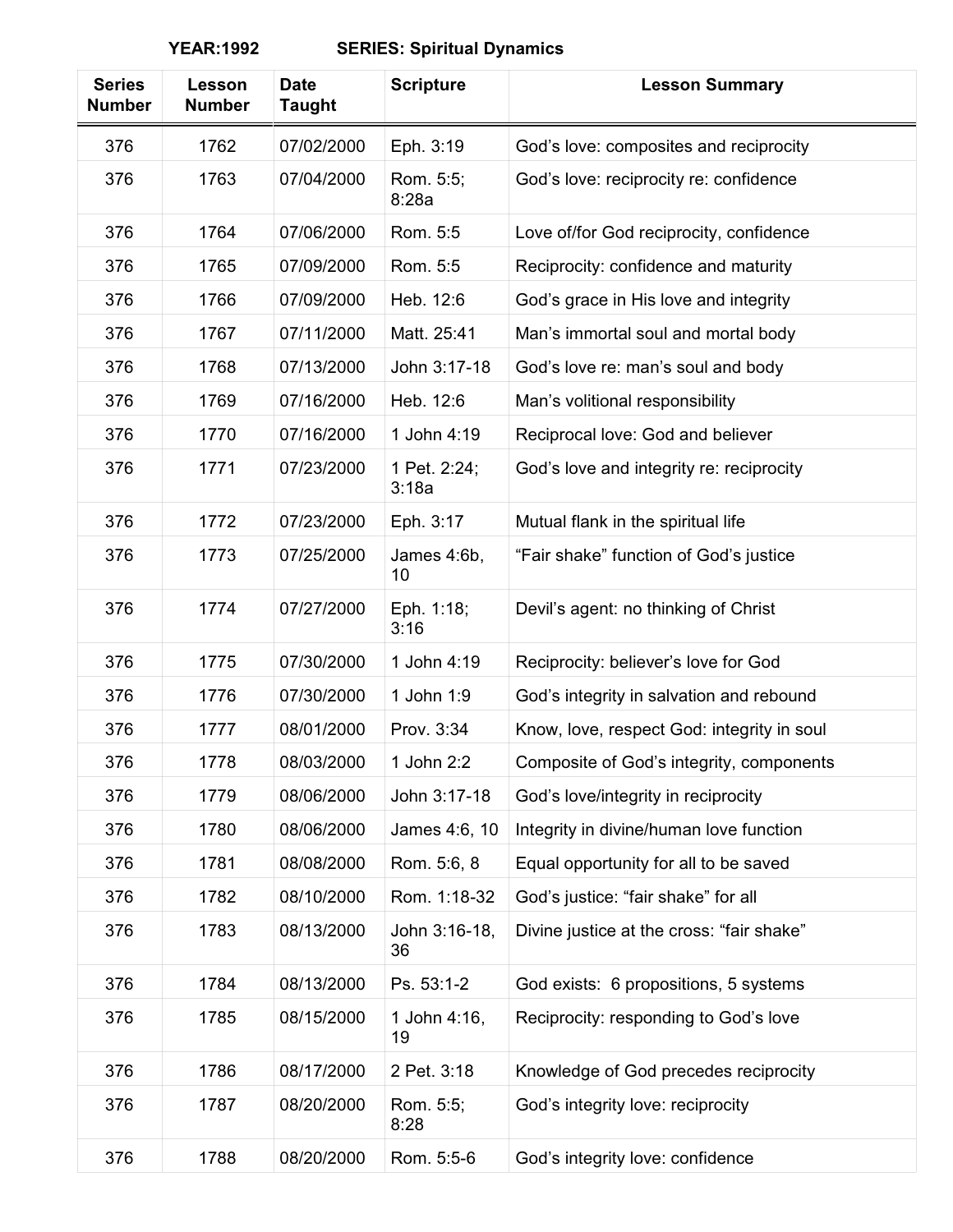| <b>Series</b><br><b>Number</b> | Lesson<br><b>Number</b> | <b>Date</b><br><b>Taught</b> | <b>Scripture</b>     | <b>Lesson Summary</b>                       |
|--------------------------------|-------------------------|------------------------------|----------------------|---------------------------------------------|
| 376                            | 1789                    | 08/22/2000                   | 2 Cor. 5:14-15       | God loves us the way we should be loved     |
| 376                            | 1790                    | 08/24/2000                   | Rom. 5:5-6           | Reciprocity vs. unrealistic expectations    |
| 376                            | 1791                    | 08/27/2000                   | Eph. 1:19-20a        | God loves us the way we should be loved     |
| 376                            | 1792                    | 08/27/2000                   | Phil. 3:18-19        | The four "ifs" that define God's grace      |
| 376                            | 1793                    | 08/29/2000                   | 1 John 4:18a         | No fear in reciprocal love                  |
| 376                            | 1794                    | 08/31/2000                   | 1 John 4:18          | Faith-rest solution to stress               |
| 376                            | 1795                    | 09/03/2000                   | 1 John 4:18a,<br>19  | Mature love casts out fear and stress       |
| 376                            | 1796                    | 09/03/2000                   | Ps. 56:3             | Fear solved in faith-rest and reciprocity   |
| 376                            | 1797                    | 09/05/2000                   | 1 John 4:18-<br>19   | Mature love casts out fear distraction      |
| 376                            | 1798                    | 09/07/2000                   | Rom. 1:24-27         | Sexual sins: source, solution, punished     |
| 376                            | 1799                    | 09/10/2000                   | 1 John 2:2           | Sin condemned, judged, and solved           |
| 376                            | 1800                    | 09/10/2000                   | Rom. 5:6, 8          | "Fair shake" for all to be saved            |
| 376                            | 1801                    | 09/12/2000                   | Rom. 5:6, 8          | "Fair shake": cross and Book of Life        |
| 376                            | 1802                    | 09/14/2000                   | Ps. 32:5             | Rebound: 4 postulates, sin solution         |
| 376                            | 1803                    | 09/17/2000                   | 1 John 1:8-10        | "Fair shake": salvation and rebound         |
| 376                            | 1804                    | 09/17/2000                   | 1 Cor. 15:55-<br>57  | God's "fair shake" in dying and death       |
| 376                            | 1805                    | 09/24/2000                   | John 14:26           | "Fair shake" at birth, salvation, and death |
| 376                            | 1806                    | 09/24/2000                   | 1 Cor. 15:55-<br>57  | "Fair shake" for winner & loser in death    |
| 376                            | 1807                    | 09/26/2000                   | 1 Cor. 5:8           | "Fair shake": salvation, rebound, death     |
| 376                            | 1808                    | 09/28/2000                   | 1 Cor. 15:54-<br>57  | "Fair shake" defined in sins forgiven       |
| 376                            | 1809                    | 10/01/2000                   | Heb. 12:6            | "Fair shake": God's justice in four areas   |
| 376                            | 1810                    | 10/01/2000                   | 1 Cor. 11:27-<br>32  | "Fair shake": same results in four areas    |
| 376                            | 1811                    | 10/03/2000                   | Eph. 4:30            | "Fair shake": same results in four areas    |
| 376                            | 1812                    | 10/05/2000                   | 1 Thess. 4:16-<br>17 | Sealing of Holy Spirit in Book of Life      |
| 376                            | 1813                    | 10/08/2000                   | 1 John 4:19          | God's love reciprocity re: "fair shake"     |
| 376                            | 1814                    | 10/08/2000                   | 1 Cor. 11:27-<br>32  | Equal opportunity: rebound "fair shake"     |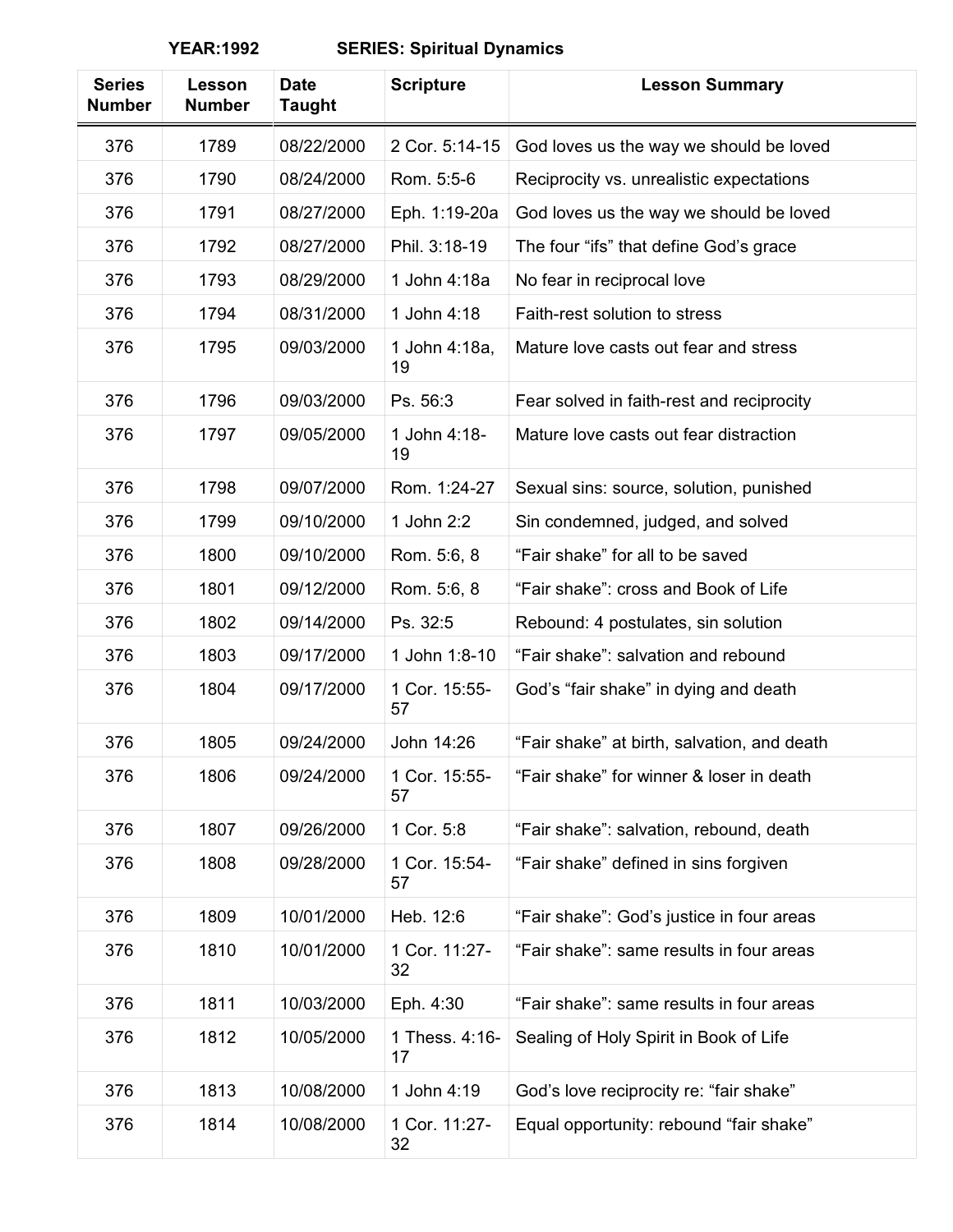| <b>Series</b><br><b>Number</b> | Lesson<br><b>Number</b> | <b>Date</b><br><b>Taught</b> | <b>Scripture</b>    | <b>Lesson Summary</b>                           |
|--------------------------------|-------------------------|------------------------------|---------------------|-------------------------------------------------|
| 376                            | 1815                    | 10/10/2000                   | 1 Cor. 11:27-<br>32 | "Fair shake": death and resurrection            |
| 376                            | 1816                    | 10/12/2000                   | 2 Thess, 3:5        | Staying power, "fair shake," reciprocity        |
| 376                            | 1817                    | 10/15/2000                   | 2 Thess. 3:5        | "Fair shake," reciprocity, integrity love       |
| 376                            | 1818                    | 10/15/2000                   | 1 Cor. 11:27-<br>32 | Christ's resurrection: prototype                |
| 376                            | 1819                    | 10/17/2000                   | Eph. 1:13           | Holy Spirit's ministries at salvation           |
| 376                            | 1820                    | 10/19/2000                   | John 3:16-18        | Book of Life "fair shake": God's justice        |
| 376                            | 1821                    | 10/22/2000                   | John 3:16-18        | Book of Life equal opportunity                  |
| 376                            | 1822                    | 10/22/2000                   | 1 Tim. 2:6          | Common and efficacious grace: gospel/faith      |
| 376                            | 1823                    | 10/24/2000                   | 2 Cor. 1:21-22      | Sealing ministry of the Holy Spirit             |
| 376                            | 1824                    | 10/26/2000                   | Eph. 3:16;<br>5:18  | Holy Spirit: indwelling vs. filling             |
| 376                            | 1825                    | 10/29/2000                   | 1 Cor. 55:56a       | Riches of His glory: God's love                 |
| 376                            | 1826                    | 10/29/2000                   | Gal. 5:25           | Riches of His glory: filling of the Spirit      |
| 376                            | 1827                    | 10/31/2000                   | Eph. 3:16-17        | Riches of doctrine: reciprocity                 |
| 376                            | 1828                    | 11/02/2000                   | Eph. 3:16-17        | Doctrine and reciprocity: riches of power       |
| 376                            | 1829                    | 11/05/2000                   | Eph. 3:18-21        | Reciprocity: love of and for Christ             |
| 376                            | 1830                    | 11/05/2000                   | Rom. 9:22-24        | God's love/blessing or wrath/discipline         |
| 376                            | 1831                    | 11/07/2000                   | Eph. 1:18; 3:8      | Magnetism of God's power and riches             |
| 376                            | 1832                    | 11/09/2000                   | Eph. 3:8, 16        | Magnetism of invisible hero impact              |
| 376                            | 1833                    | 11/12/2000                   | Hosea 4:1-3         | Magnetism in historical impact                  |
| 376                            | 1834                    | 11/12/2000                   | Hosea 4:1-7;<br>8:7 | Reap the whirlwind of the 5 <sup>th</sup> cycle |
| 376                            | 1835                    | 11/19/2000                   | Phil. 1:20-21       | Magnetism: invisible hero impact                |
| 376                            | 1836                    | 11/19/2000                   | Phil. 1:20-21       | Believer's magnetism in life and death          |
| 376                            | 1837                    | 11/21/2000                   | 1 John 4:16,<br>19  | Magnetic reciprocal love: life & death          |
| 376                            | 1838                    | 11/26/2000                   | Phil. 1:20-21       | Believer magnetism forms a pivot                |
| 376                            | 1839                    | 11/26/2000                   | Phil. 1:20-21       | Winner: "To live, Christ! To die, profit!"      |
| 376                            | 1840                    | 11/28/2000                   | Phil. 1:20-21       | Christ exalted in body: life or death           |
| 376                            | 1841                    | 11/30/2000                   | Phil. 1:20-21       | Salute from the grave, salute returned          |
| 376                            | 1842                    | 12/03/2000                   | Isa. 66:1-3a        | Are pets in heaven? God's grace                 |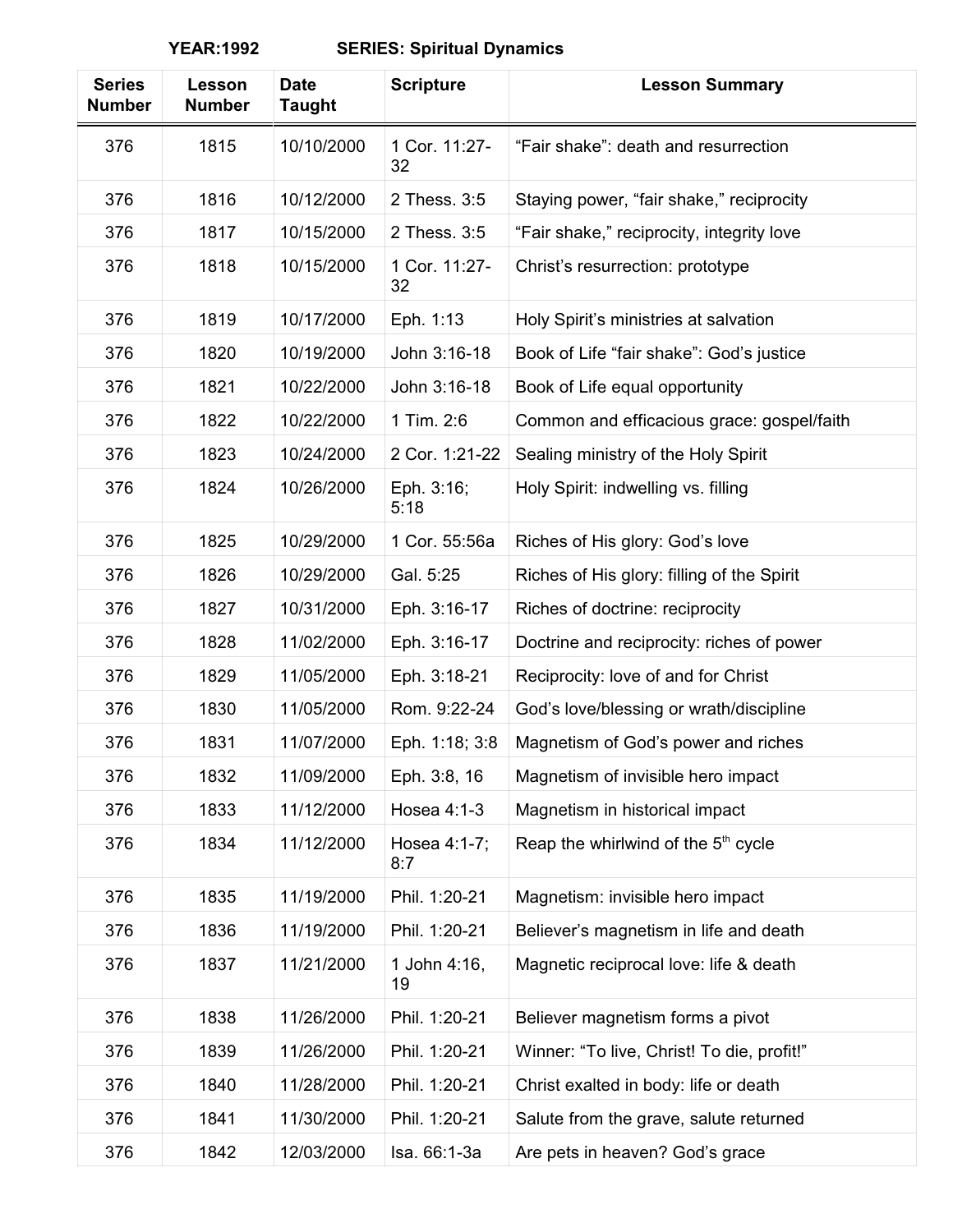| <b>Series</b><br><b>Number</b> | Lesson<br><b>Number</b> | <b>Date</b><br><b>Taught</b> | <b>Scripture</b>          | <b>Lesson Summary</b>                                  |
|--------------------------------|-------------------------|------------------------------|---------------------------|--------------------------------------------------------|
| 376                            | 1843                    | 12/03/2000                   | Rom. 8:38-39              | Believer's death is God's victory                      |
| 376                            | 1844                    | 12/05/2000                   | Phil. 2:20b-21            | Invisible hero in life and death                       |
| 376                            | 1845                    | 12/07/2000                   | 1 Cor. 15:54-<br>57       | God provides all your needs always                     |
| 376                            | 1846                    | 12/10/2000                   | 1 Cor. 15:55-<br>56a      | Identical blessing in four categories                  |
| 376                            | 1847                    | 12/10/2000                   | Heb. 1:1-5                | "Better things" for Christmas                          |
| 376                            | 1848                    | 12/14/2000                   | John 1:29;<br>8:12        | <b>Historical truths about Christmas</b>               |
| 376                            | 1849                    | 12/17/2000                   | Luke 2:8-9                | History of Christmas events                            |
| 376                            | 1850                    | 12/17/2000                   | Luke 2:9-10               | History of Christmas salute                            |
| 376                            | 1851                    | 12/19/2000                   | Luke 2:9-10               | Shepherds in fear/courage/happiness                    |
| 376                            | 1852                    | 12/21/2000                   | Luke 2:10-11              | Great happiness & salutes of Christmas                 |
| 376                            | 1853                    | 12/24/2000                   | Luke 2:12                 | True meaning of Christmas 'sign'                       |
| 376                            | 1854                    | 12/24/2000                   | Isa. 1:2-3                | True meaning of Christmas 'sign'                       |
| 376                            | 1855                    | 12/26/2000                   | Heb. 10:5-7,<br>$9 - 10$  | Christmas 'sign', salutes, message                     |
| 376                            | 1856                    | 12/28/2000                   | Luke 2:7-12,<br>14        | Peace in military victory and the 'sign'               |
| 376                            | 1857                    | 12/31/2000                   | Luke 2:7-8,<br>12, 14     | Shepherds: true heroes of 1 <sup>st</sup> Christmas    |
| 376                            | 1858                    | 12/31/2000                   | Heb. 10:5-7,<br>$9a-10$   | Christmas peace is tranquillity of soul                |
| 376                            | 1859                    | 12/31/2000                   | Luke 2:15-20              | Shepherds ready to hear "good news"                    |
| 376                            | 1860                    | 01/02/2001                   | Matt. 1:18-25             | Caveat to pastor's wife; virgin birth                  |
| 376                            | 1861                    | 01/04/2001                   | "Apostasy in<br>the Land" | Divine discipline on degeneracy                        |
| 376                            | 1862                    | 01/07/2001                   | Luke 21:20-24             | Fifth cycle solution: hope & magnetism                 |
| 376                            | 1863                    | 01/07/2001                   | Lev. 26:14-38             | Five cycles of discipline: causes and solutions        |
| 376                            | 1864                    | 01/09/2001                   | Ps. 118:8-9               | History: Jewish race, nations, 5th cycle of discipline |
| 376                            | 1865                    | 01/11/2001                   | Hosea 4:1-6               | Five cycles of discipline: causes and solutions        |
| 376                            | 1866                    | 01/14/2001                   | 1 Thess. 5:15-<br>19      | Grieving and quenching the Holy Spirit                 |
| 376                            | 1867                    | 01/14/2001                   | 2 Cor. 3:17               | Holy Spirit: deity, titles, function                   |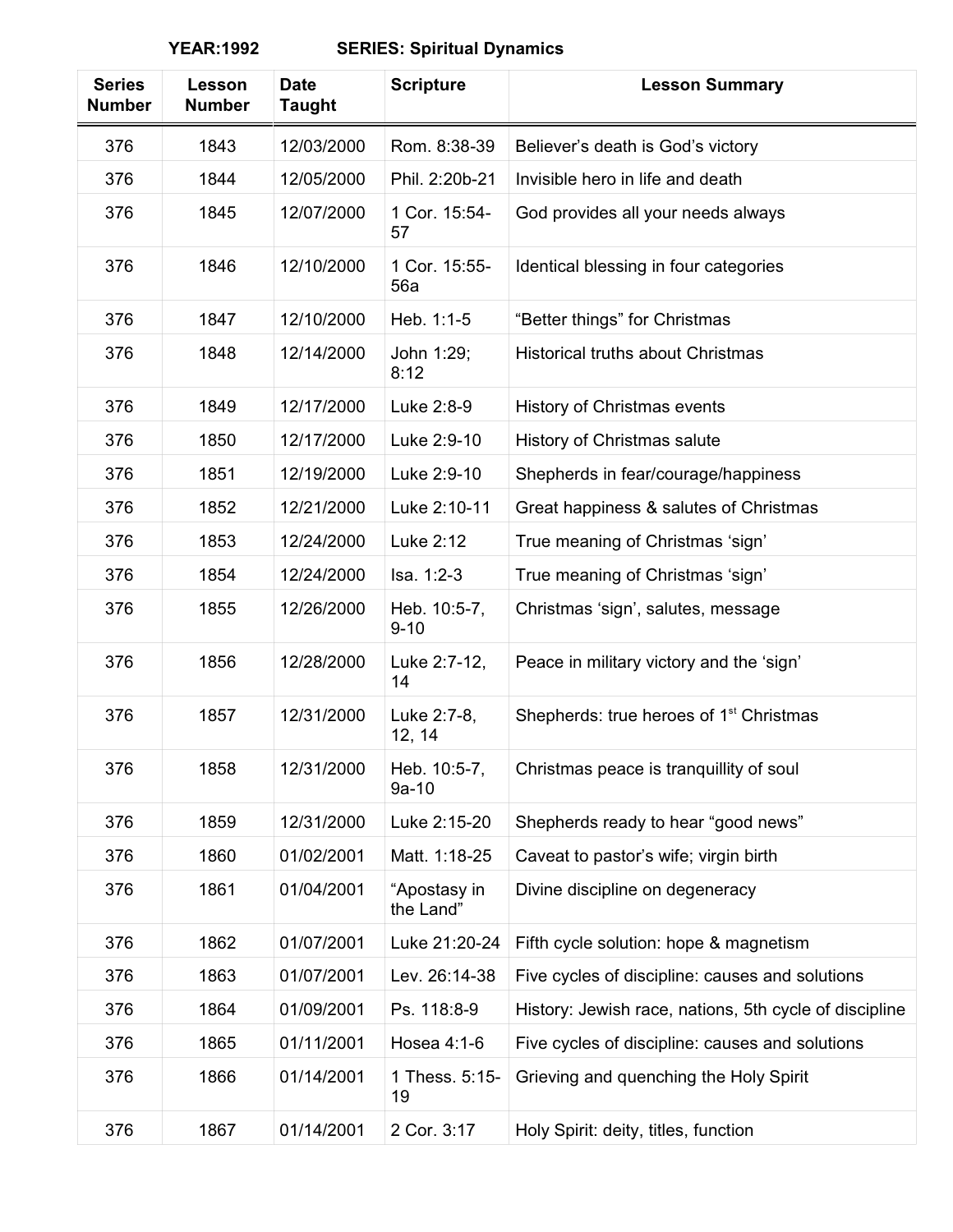| <b>Series</b><br><b>Number</b> | Lesson<br><b>Number</b> | <b>Date</b><br>Taught | <b>Scripture</b>       | <b>Lesson Summary</b>                    |
|--------------------------------|-------------------------|-----------------------|------------------------|------------------------------------------|
| 376                            | 1868                    | 01/21/2001            | Mark 12:26b            | Origin of Jewish race; concept of hope   |
| 376                            | 1869                    | 01/21/2001            | Lev. 26:14-38          | 5 cycles: characteristics and solutions  |
| 376                            | 1870                    | 01/23/2001            | Lev. 26:23-33          | Three divine solutions to 5th cycle      |
| 376                            | 1871                    | 01/25/2001            | 1 Thess. 5:15-<br>16   | "Stop squelching/grieving the Spirit"    |
| 376                            | 1872                    | 01/28/2001            | Luke 1:26-35           | Life: biological, soul, human, spiritual |
| 376                            | 1873                    | 01/28/2001            | Luke 2:7-13            | Virgin birth "sign" of the cross         |
| 376                            | 1874                    | 01/30/2001            | Luke 2:13-16           | Shepherds were invisible heroes          |
| 376                            | 1875                    | 02/01/2001            | Ex. 21:22-25           | Biological, human, and spiritual life    |
| 376                            | 1876                    | 02/04/2001            | 1 John 4:19            | "Sign": Savior, cross, and salvation     |
| 376                            | 1877                    | 02/04/2001            | Luke 2:7-12            | Angels & shepherds at Savior's birth     |
| 376                            | 1878                    | 02/06/2001            | Matt. 23:23-28         | Shepherds saved, Pharisees condemned     |
| 376                            | 1879                    | 02/08/2001            | John 10:22-28          | Shepherds' love vs. Pharisees' legalism  |
| 376                            | 1880                    | 02/11/2001            | Isa. 1:2-3             | Shepherds only witnesses to the "sign"   |
| 376                            | 1881                    | 02/11/2001            | Ps. 103:19-21          | Angels & shepherds salute the Savior     |
| 376                            | 1882                    | 02/13/2001            | Luke 2:8-10            | Angelic Order of Battle; shepherds' joy  |
| 376                            | 1883                    | 02/15/2001            | Ps. 103:19-21          | The salute: etymology, history, function |
| 376                            | 1884                    | 02/18/2001            | Heb. 10:7              | Keep in touch with the Lord              |
| 376                            | 1885                    | 02/18/2001            | Ps. 103:19-20          | Salute: history, categories & purpose    |
| 376                            | 1886                    | 02/25/2001            | 1 Sam. 16:7a           | Jewish royalty: David to Jesus Christ    |
| 376                            | 1887                    | 02/25/2001            | Heb. 10:5-10           | Unanimity of the shepherds               |
| 376                            | 1888                    | 02/27/2001            | Luke 2:7-20            | Shepherds motivated by reciprocity       |
| 376                            | 1889                    | 03/01/2001            | Ps. 33:5               | Shepherds' values and motivation         |
| 376                            | 1890                    | 03/04/2001            | Ps. 33:5;<br>89:14     | Integrity and love inseparably united    |
| 376                            | 1891                    | 03/04/2001            | Ps. 33:5;<br>89:14     | Integrity & love of God inseparable      |
| 376                            | 1892                    | 03/06/2001            | Eph. 1:3-4;<br>$2:8-9$ | Integrity & love of God in salvation     |
| 376                            | 1893                    | 03/08/2001            | Eph. 1:3; 2:8-<br>9    | God's love immutable in His integrity    |
| 376                            | 1894                    | 03/11/2001            | Luke 2:7-20            | Events of virgin birth and shepherds     |
| 376                            | 1895                    | 03/11/2001            | 1 Pet. 2:9             | Shepherds promoted by God                |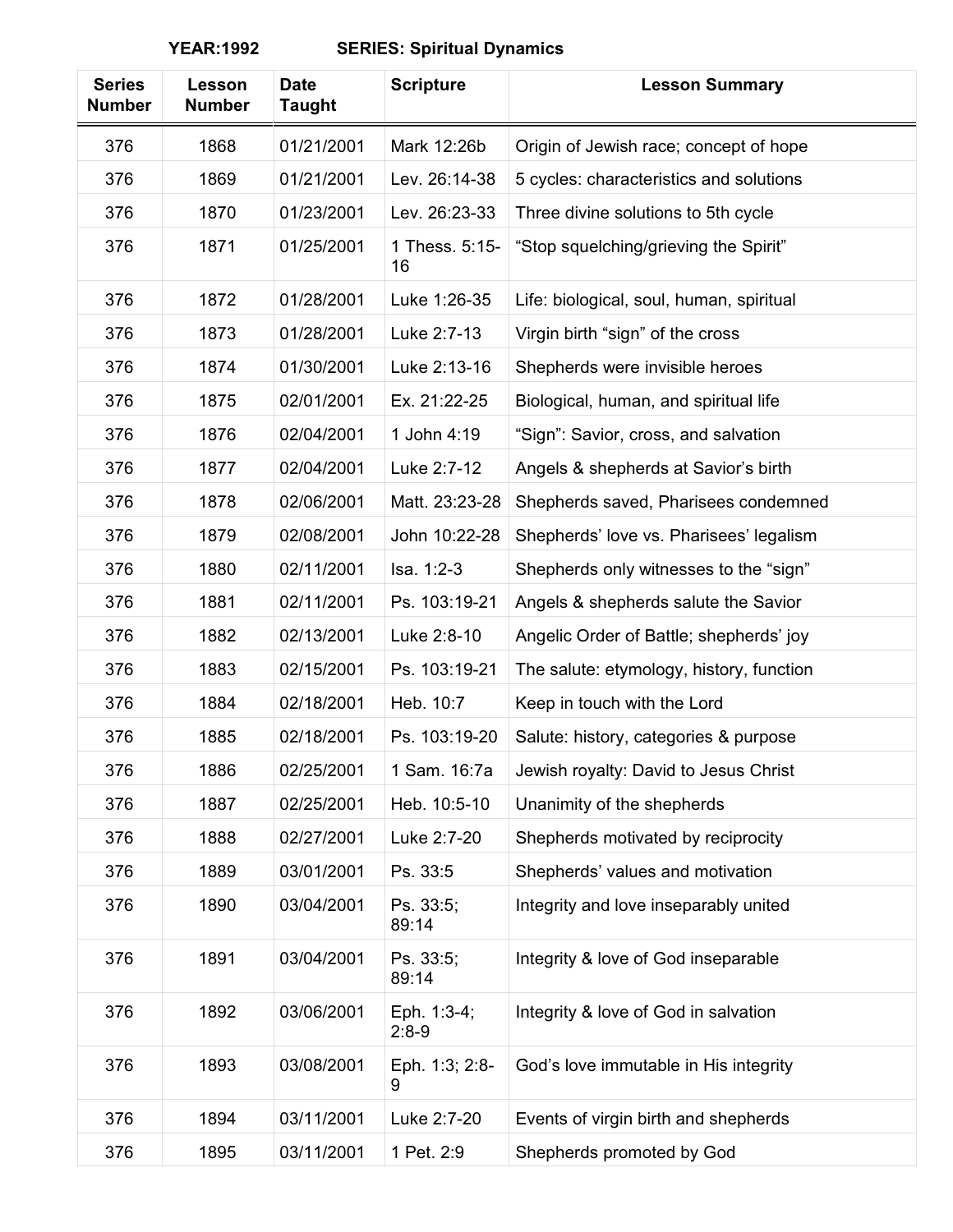| <b>Series</b><br><b>Number</b> | Lesson<br><b>Number</b> | <b>Date</b><br><b>Taught</b> | <b>Scripture</b>           | <b>Lesson Summary</b>                               |
|--------------------------------|-------------------------|------------------------------|----------------------------|-----------------------------------------------------|
| 376                            | 1896                    | 03/13/2001                   | Rev. 1:5-6;<br>5:10        | History of Maccabean Wars; shepherds                |
| 376                            | 1897                    | 03/15/2001                   | John 10:22-30              | Shepherds "keep in touch" with Jesus                |
| 376                            | 1898                    | 03/18/2001                   | Ps. 33:4-5:<br>89:14       | God's unfailing love with righteousness and justice |
| 376                            | 1899                    | 03/18/2001                   | Ps. 119:45                 | CHESED: unfailing love of God                       |
| 376                            | 1900                    | 03/20/2001                   | Rom. 8:28,<br>38-39        | God's unfailing love with righteousness and justice |
| 376                            | 1901                    | 03/22/2001                   | John 10:27-28              | Key to spiritual life: love of God                  |
| 376                            | 1902                    | 03/25/2001                   | Hosea 4:1-7;<br>8:7a       | What is the meaning of history                      |
| 376                            | 1903                    | 03/25/2001                   | Prov. 22:8;<br>25:16       | National degeneracy characteristics                 |
| 376                            | 1904                    | 04/01/2001                   | Rom. 13:1-4                | Royal priesthood spiritual life                     |
| 376                            | 1905                    | 04/01/2001                   | Hosea 4:18-<br>19          | Degeneracy and the 5th cycle discipline             |
| 376                            | 1906                    | 04/03/2001                   | Rom. 13:1-4                | Christian activism & anti-establishment             |
| 376                            | 1907                    | 04/05/2001                   | Hosea 8:7a                 | Client nation degeneracy: solutions                 |
| 376                            | 1908                    | 04/08/2001                   | Phil. 3:18-19              | Dangers to client nation USA                        |
| 376                            | 1909                    | 04/08/2001                   | Ps. 33:5;<br>138:2         | God's love based on righteousness and justice       |
| 376                            | 1910                    | 04/10/2001                   | Luke 2:8-20                | Shepherds' deduction from the facts                 |
| 376                            | 1911                    | 04/12/2001                   | Lam. 3:21-24               | Eight evils of bitterness venom in soul             |
| 376                            | 1912                    | 04/15/2001                   | Eph. 1:19-20               | Legacy of Christ's resurrection                     |
| 376                            | 1913                    | 04/15/2001                   | Rom. 3:13-14               | Bitterness contaminates others                      |
| 376                            | 1914                    | 04/17/2001                   | Isa. 38:16-17              | Arrogance skills in bitterness                      |
| 376                            | 1915                    | 04/19/2001                   | Phil. 3:13-14              | Arrogance skills in bitterness                      |
| 376                            | 1916                    | 04/22/2001                   | 1 Pet. 2:9                 | Arrogance skills in bitterness                      |
| 376                            | 1917                    | 04/22/2001                   | Phil. 3:18-19              | Emotion/arrogance virus is evil                     |
| 376                            | 1918                    | 04/24/2001                   | 2 Tim. 3:2-7;<br>$4:3 - 4$ | Evils of emotion, Christian dilettante              |
| 376                            | 1919                    | 04/26/2001                   | 2 Tim. 3:2-7;<br>$4:3 - 4$ | Dilettantism, sexual sins, fear                     |
| 376                            | 1920                    | 04/29/2001                   | Prov. 14:30                | Jealousy: sin categories & solution                 |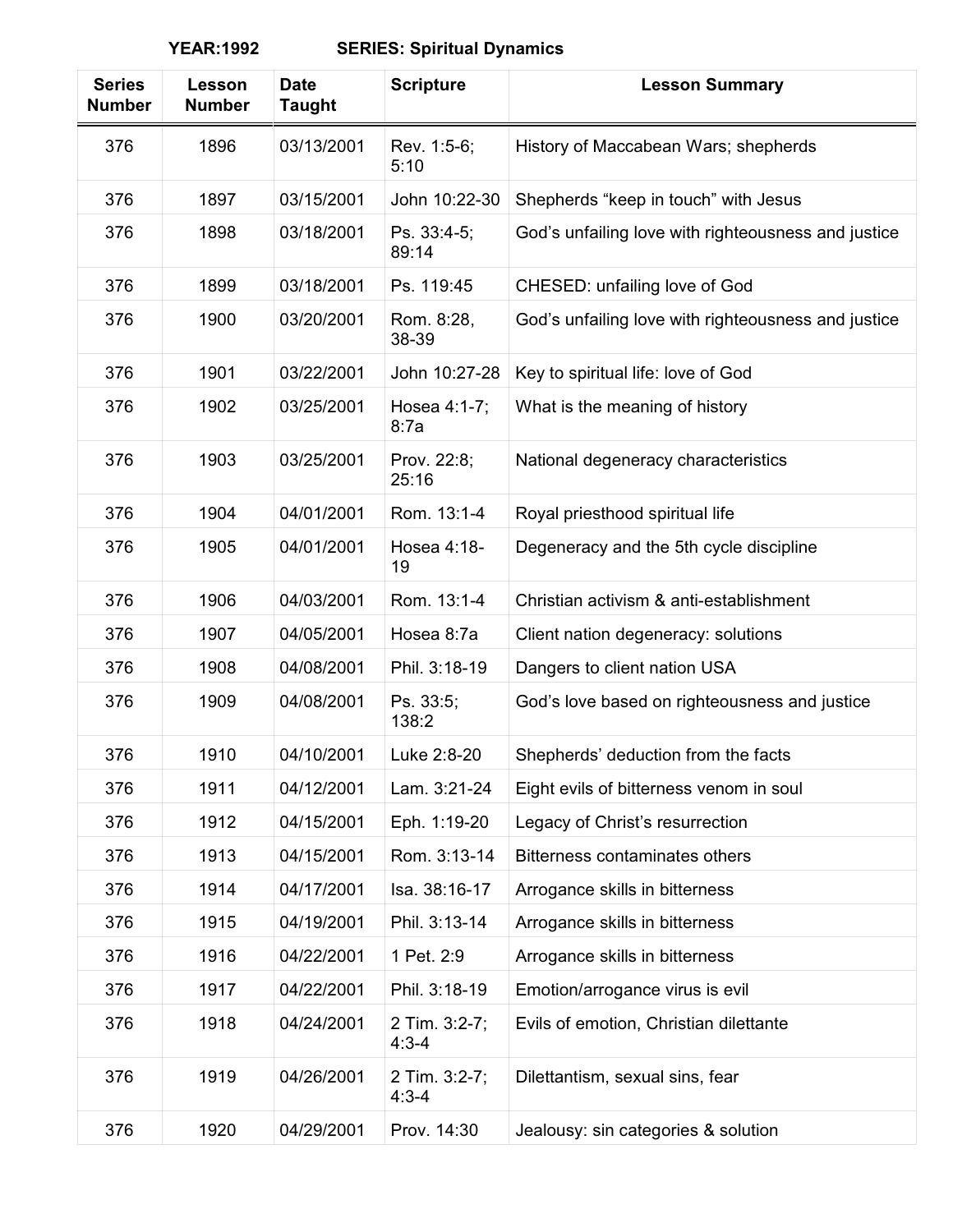| <b>Series</b><br><b>Number</b> | Lesson<br><b>Number</b> | <b>Date</b><br><b>Taught</b> | <b>Scripture</b>                  | <b>Lesson Summary</b>                     |
|--------------------------------|-------------------------|------------------------------|-----------------------------------|-------------------------------------------|
| 376                            | 1921                    | 04/29/2001                   | James 3:14-<br>16                 | Jealousy, repercussions and recovery      |
| 376                            | 1922                    | 05/01/2001                   | Gal. 5:25-26                      | Bitterness jealousy: evil results         |
| 376                            | 1923                    | 05/03/2001                   | James 4:10                        | Humility and grace orientation            |
| 376                            | 1924                    | 05/06/2001                   | Phil. 2:1-11                      | Pastor Thieme salutes God's grace         |
| 376                            | 1925                    | 05/06/2001                   | Phil. 2:1-11                      | Prototype humility of Jesus Christ        |
| 376                            | 1926                    | 05/08/2001                   | James 4:5-6,<br>10                | Humility: teachability, grace, wisdom     |
| 376                            | 1927                    | 05/10/2001                   | Rom. 5:6;<br>9:21                 | God's attributes in salvation for all     |
| 376                            | 1928                    | 05/13/2001                   | John 3:18, 36                     | Salvation accepted or rejected            |
| 376                            | 1929                    | 05/13/2001                   | Rev. 20:12-15                     | Book of Life: eternal salvation           |
| 376                            | 1930                    | 05/15/2001                   | John 3:7, 16-<br>18, 36           | Humility built on doctrine applied        |
| 376                            | 1931                    | 05/17/2001                   | Rom. 9:19-20                      | Humility: system of freedom               |
| 376                            | 1932                    | 05/20/2001                   | Eph. 6:1-3                        | Parents can mold vessels of honor         |
| 376                            | 1933                    | 05/20/2001                   | Rom. 9:19-20                      | Humility is teachability and virtue       |
| 376                            | 1934                    | 05/22/2001                   | Rom. 1:4;<br>8:11                 | Humility: system of power & Holy Spirit   |
| 376                            | 1935                    | 05/24/2001                   | Phil. 2:5-8                       | Humility is respect for authority         |
| 376                            | 1936                    | 05/27/2001                   | Eph. 5:22, 25,<br>33 <sub>b</sub> | Memorial Day; humility in marriage        |
| 376                            | 1937                    | 05/27/2001                   | Rom. 8:28;<br>9:21                | Humility: promotion, capacity, true love  |
| 376                            | 1938                    | 05/30/2001                   | Rom. 9:19-21                      | Humility: capacity for authority and love |
| 376                            | 1939                    | 05/31/2001                   | 1 Cor. 3:1-4                      | Humility: foundation of God's building    |
| 376                            | 1940                    | 06/03/2001                   | James 4:9-10                      | Humility: promotion vs. demotion          |
| 376                            | 1941                    | 06/03/2001                   | James 4:6-8                       | Psychotic believer is arrogant            |
| 376                            | 1942                    | 06/12/2001                   | 1 Cor. 3:1, 3                     | Believer cannot change love of God        |
| 376                            | 1943                    | 06/14/2001                   | Rom. 9:21                         | Carnal and contentious Corinthians        |
| 376                            | 1944                    | 06/17/2001                   | 1 Cor. 3:1                        | Carnality: etymology and function         |
| 376                            | 1945                    | 06/17/2001                   | James 4:6-8                       | Carnality: etymology and repercussions    |
| 376                            | 1946                    | 06/19/2001                   | James 4:6-8a                      | "Come near to God" with humility          |
| 376                            | 1947                    | 06/21/2001                   | Eph. 4:17-18                      | Reversionism: vessel of dishonor          |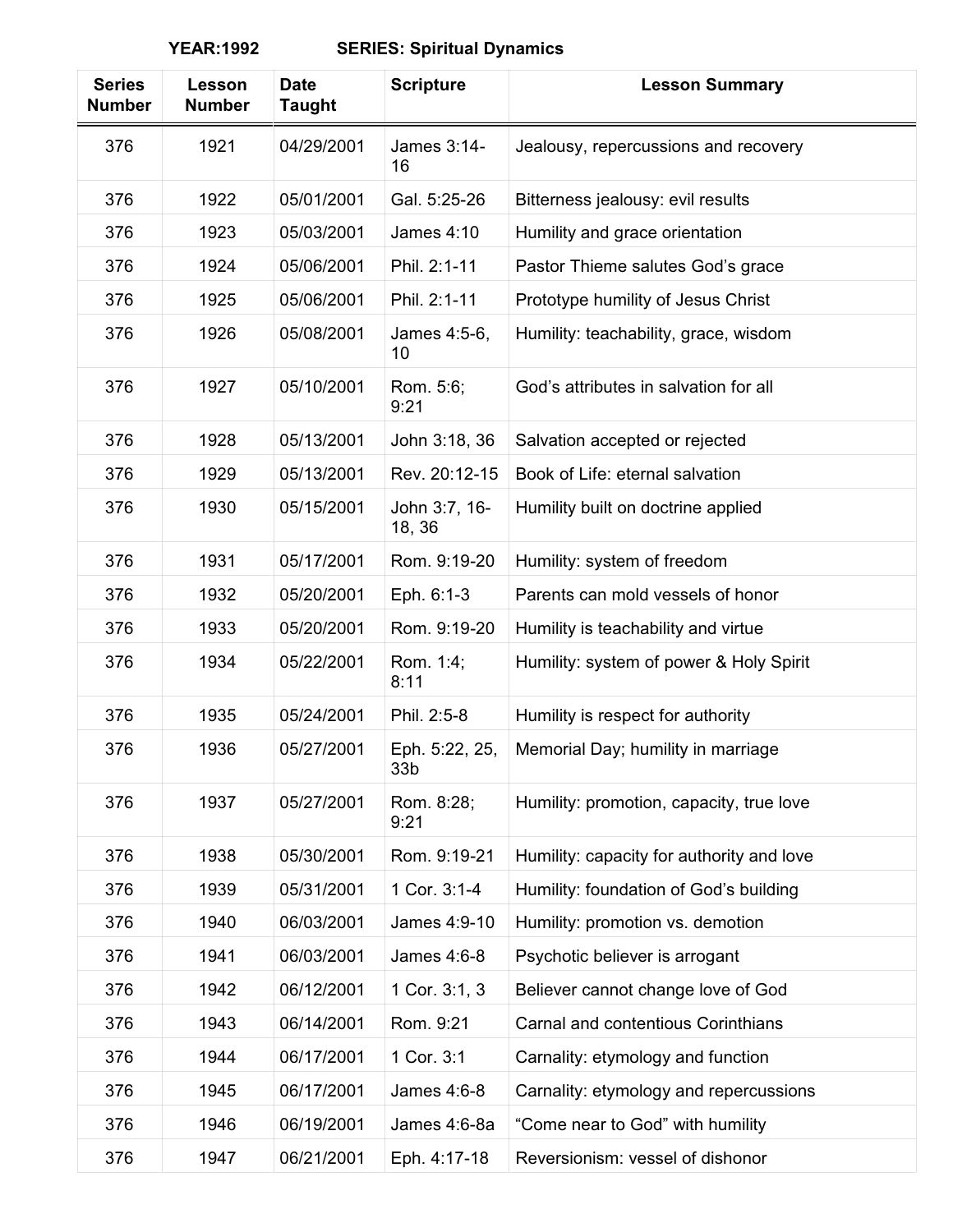| <b>Series</b><br><b>Number</b> | Lesson<br><b>Number</b> | <b>Date</b><br><b>Taught</b> | <b>Scripture</b>          | <b>Lesson Summary</b>                                          |
|--------------------------------|-------------------------|------------------------------|---------------------------|----------------------------------------------------------------|
| 376                            | 1948                    | 06/24/2001                   | James 4:6-8               | Split soul DIPSUCHOS repercussions                             |
| 376                            | 1949                    | 06/24/2001                   | James 4:6, 9-<br>10       | Spirituality not personality is the issue                      |
| 376                            | 1950                    | 06/26/2001                   | 1 Cor. 3:1b,<br>3a        | Carnality in Corinth characterized                             |
| 376                            | 1951                    | 06/28/2001                   | 1 Pet. 3:5-6a             | Women respect not reject authority                             |
| 376                            | 1952                    | 07/01/2001                   | Gal. 3:26-28              | Image of God; role of women and men                            |
| 376                            | 1953                    | 07/01/2001                   | 1 Tim. 2:11-12            | God's protocol for ladies only                                 |
| 376                            | 1954                    | 07/03/2001                   | Luke 12:16-20             | "Quartette of fools" reflects USA today                        |
| 376                            | 1955                    | 07/05/2001                   | Gen. 3:16                 | Eve's disobedience punished                                    |
| 376                            | 1956                    | 07/08/2001                   | 1 Cor. 14:33-<br>37       | Role of women in spiritual life and church                     |
| 376                            | 1957                    | 07/08/2001                   | Luke 11:27-31             | Women are vulnerable to false teachers                         |
| 376                            | 1958                    | 07/10/2001                   | Gen. 3:1-3a               | Eve distorts and disobeys God's Word                           |
| 376                            | 1959                    | 07/12/2001                   | Gen. 2:16-17              | Eve rejects and distorts Word of God                           |
| 376                            | 1960                    | 07/15/2001                   | John 3:36;<br>8:32        | Salvation and spiritual freedom                                |
| 376                            | 1961                    | 07/15/2001                   | Gen. 3:1-3                | God's protection: knowledge of truth                           |
| 376                            | 1962                    | 07/17/2001                   | 1 Tim. 2:11,<br>$13 - 14$ | Eve's arrogance usurps authority                               |
| 376                            | 1963                    | 07/19/2001                   | 1 Tim. 2:13-14            | Woman and Satan's lust for power                               |
| 376                            | 1964                    | 07/22/2001                   | Ezek. 28:12b              | Know your enemy: Satan's strategies                            |
| 376                            | 1965                    | 07/22/2001                   | Heb. 12:6                 | God permits Satan to test or punish                            |
| 376                            | 1966                    | 07/24/2001                   | Isa. 14:12a,<br>$13 - 14$ | Satan's failure: 5 arrogant "I wills"                          |
| 376                            | 1967                    | 07/26/2001                   | Rev. 12:9-17              | Satan from the Tribulation to judgment                         |
| 376                            | 1968                    | 07/29/2001                   | Gen. 3:16                 | Eve lusts for authority of God and man                         |
| 376                            | 1969                    | 07/29/2001                   | Eph. 4:11b;<br>5:33b      | Pastor-teacher protects his sheep                              |
| 376                            | 1970                    | 07/31/2001                   | Gen. 3:16b                | Women in marriage, church, marketplace                         |
| 376                            | 1971                    | 08/02/2001                   |                           | Loyalty down/ loyalty up; leadership of two military<br>heroes |
| 376                            | 1972                    | 08/05/2001                   | Luke 11:27,<br>31         | Woman's lust to usurp authority                                |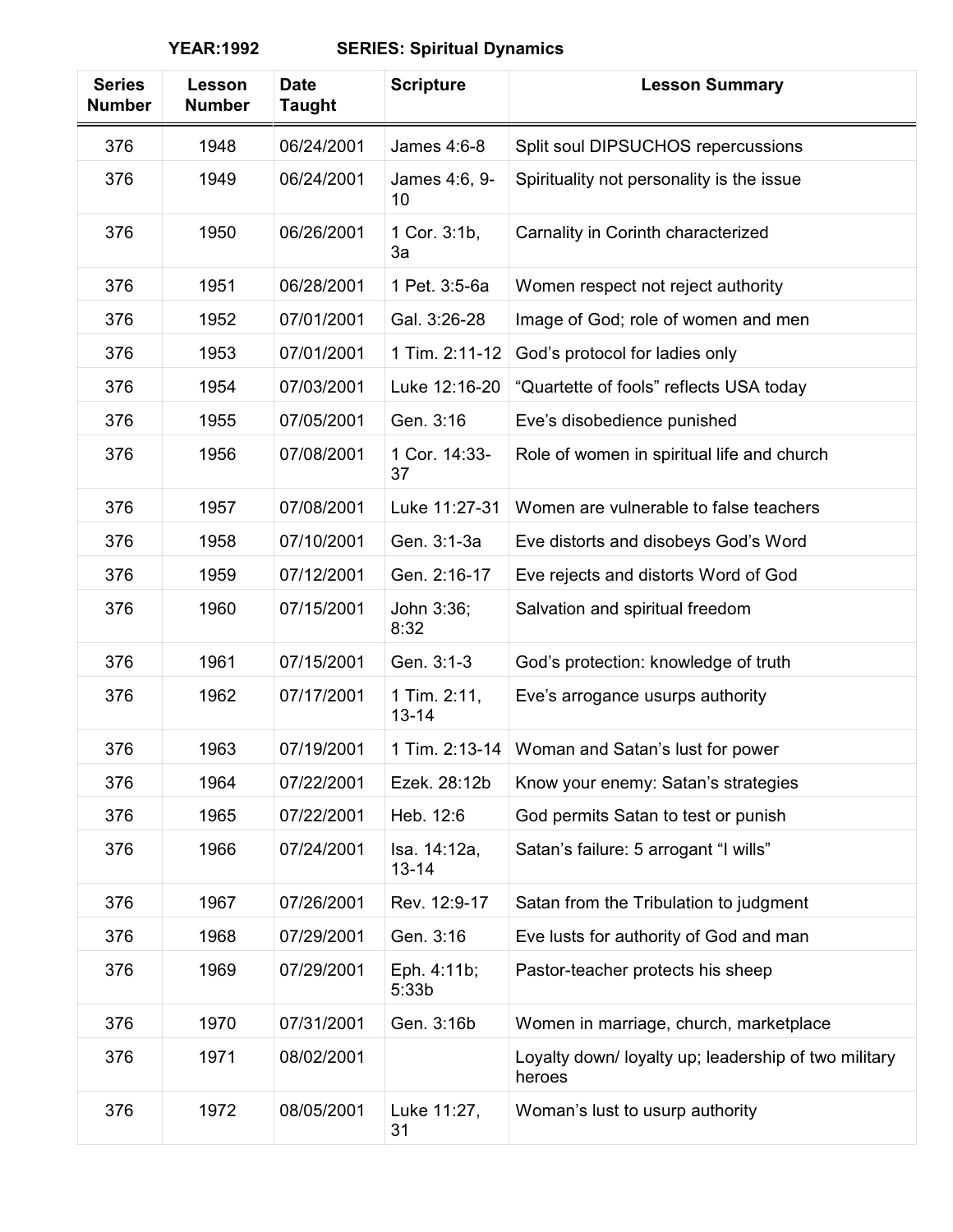| <b>Series</b><br><b>Number</b> | Lesson<br><b>Number</b> | <b>Date</b><br><b>Taught</b> | <b>Scripture</b>                  | <b>Lesson Summary</b>                     |
|--------------------------------|-------------------------|------------------------------|-----------------------------------|-------------------------------------------|
| 376                            | 1973                    | 08/05/2001                   | Gen. 3:1-6;<br>$4:2 - 8$          | Curse of Eve: tree of good and evil       |
| 376                            | 1974                    | 08/07/2001                   | 1 Tim. 2:9                        | Protocol for women to be beautiful        |
| 376                            | 1975                    | 08/09/2001                   | 1 Tim. 2:9-10,<br>15 <sub>b</sub> | Protocol for woman's inner beauty         |
| 376                            | 1976                    | 08/12/2001                   | 1 Tim. 2:10-14                    | Protocol for women in church              |
| 376                            | 1977                    | 08/12/2001                   | 1 Tim. 2:14-<br>15a               | Metamorphism: man to mature believer      |
| 376                            | 1978                    | 08/19/2001                   | Deut. 22:22-<br>29                | Adulterous woman used to trap Jesus       |
| 376                            | 1979                    | 08/19/2001                   | John 8:7-11                       | Adulterous woman: evil activism vs. grace |
| 376                            | 1980                    | 08/21/2001                   | John 1:14, 16                     | Woman in doctrine and reciprocity         |
| 376                            | 1981                    | 08/23/2001                   | Ps. 32:3-5                        | Sexual sins vs. virtue in marriage        |
| 376                            | 1982                    | 08/26/2001                   | John 8:1-11                       | Proof of authenticity of John 8:1-11      |
| 376                            | 1983                    | 08/26/2001                   | John 14:25-26                     | Wife not to usurp authority of husband    |
| 376                            | 1984                    | 08/28/2001                   | Eph. 5:22,<br>33 <sub>b</sub>     | Loyalty down and up: marriage/military    |
| 376                            | 1985                    | 08/30/2001                   | Eph. 5:18b,<br>25                 | Marriage: loyalty down, loyalty up        |
| 376                            | 1986                    | 09/02/2001                   | 1 Tim. 2:11-14                    | Reversionism rejects spiritual life       |
| 376                            | 1987                    | 09/02/2001                   | Rom. 1:18-32                      | Spiritual life protects marriage          |
| 376                            | 1988                    | 09/04/2001                   | 2 Cor. 13:14                      | Grace protects doctrine & reciprocity     |
| 376                            | 1989                    | 09/06/2001                   | 2 Cor. 13:14                      | Three flanks of grace protection          |
| 376                            | 1990                    | 09/09/2001                   | 1 Pet. 3:7                        | Wife under husband's authority            |
| 376                            | 1991                    | 09/09/2001                   | 1 John 4:19                       | Communion: significance for man & woman   |
| 376                            | 1992                    | 09/11/2001                   | Eph. 3:2                          | America under attack (9/11): 5th cycle    |
| 376                            | 1993                    | 09/13/2001                   | Gal. 6:7-8                        | Jesus Christ controls history             |
| 376                            | 1994                    | 09/16/2001                   | Isa. 36:1-2a                      | Jesus Christ controls history             |
| 376                            | 1995                    | 09/16/2001                   | Isa. 37:35-36                     | Jesus Christ controls history             |
| 376                            | 1996                    | 09/18/2001                   | Isa. 38:1, 5-6                    | Spiritual warfare: Christian vs. Islam    |
| 376                            | 1997                    | 09/20/2001                   | Isa. 36:1-2a                      | How Hezekiah defeated the Assyrians       |
| 376                            | 1998                    | 09/23/2001                   | 2 Chron. 7:14                     | 5th cycle on America & Judah averted      |
| 376                            | 1999                    | 09/23/2001                   | Isa. 22:12-22                     | Using the weapon of prayer                |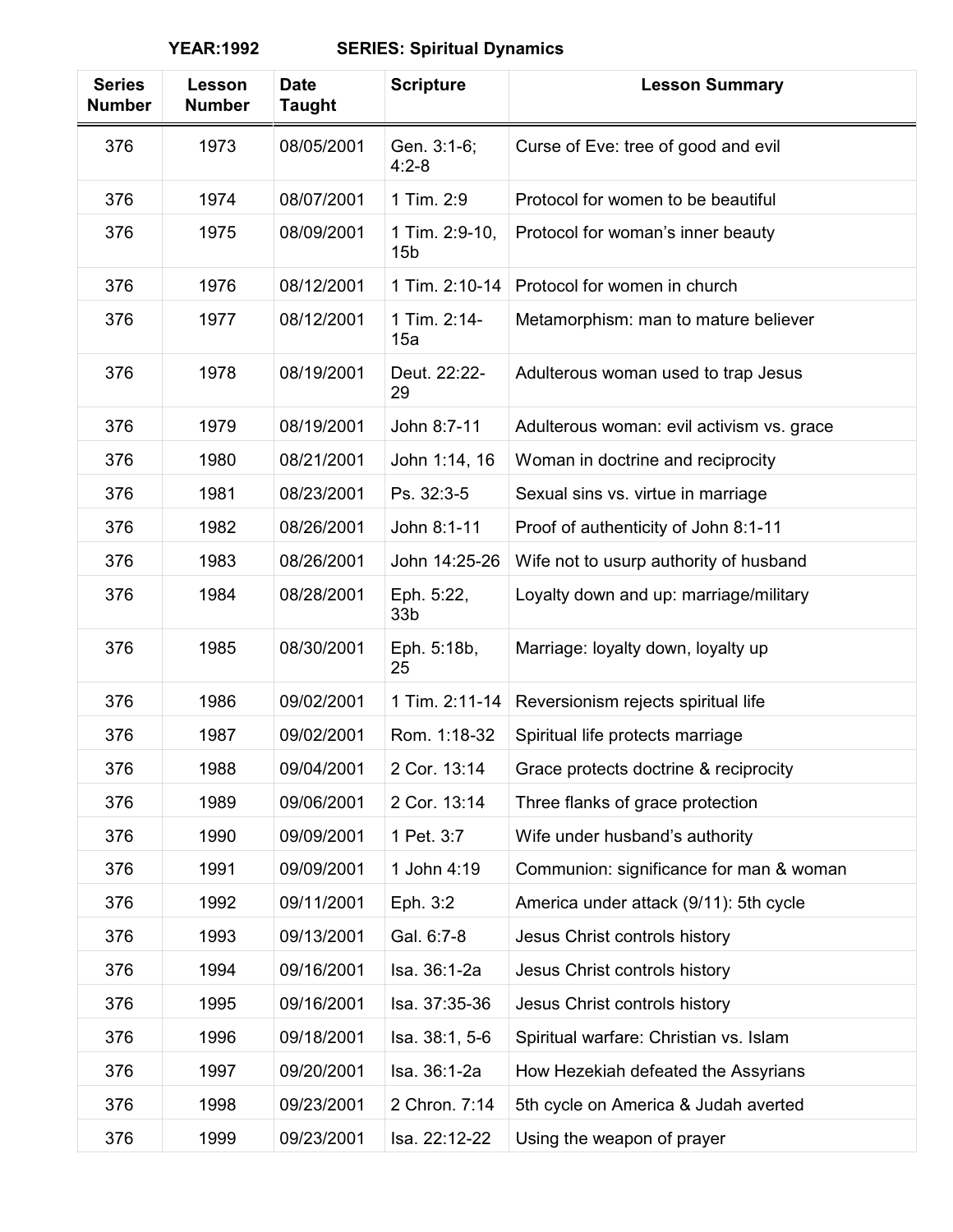| <b>Series</b><br><b>Number</b> | Lesson<br><b>Number</b> | <b>Date</b><br>Taught | <b>Scripture</b>              | <b>Lesson Summary</b>                    |
|--------------------------------|-------------------------|-----------------------|-------------------------------|------------------------------------------|
| 376                            | 2000                    | 09/25/2001            | Isa. 36:3-5a                  | Assyrians' pernicious propaganda #1      |
| 376                            | 2001                    | 09/27/2001            | 2 Chron. 32:5-<br>9           | Pernicious propaganda bulletin #1-2      |
| 376                            | 2002                    | 09/30/2001            | Isa. 37:33-36                 | Prayer: correct procedure and agenda     |
| 376                            | 2003                    | 09/30/2001            | 2 Chron. 7:14                 | Defense against evil propaganda          |
| 376                            | 2004                    | 10/02/2001            | 2 Chron. 32:5-<br>10          | Solution to 5th cycle in Israel & USA    |
| 376                            | 2005                    | 10/04/2001            | 2 Chron. 32:5-<br>9a          | Depend on God, reject propaganda         |
| 376                            | 2006                    | 10/07/2001            | 2 Chron. 7:14                 | Prayer saves nation from 5th cycle       |
| 376                            | 2007                    | 10/07/2001            | Isa. 37:8-11,<br>$14 - 21$    | Hezekiah rebounds, prays with results    |
| 376                            | 2008                    | 10/09/2001            | Isa. 30:1-3;<br>36:6          | Isaiah's warning to Judah and America    |
| 376                            | 2009                    | 10/11/2001            | 2 Kings 18:1-6                | Courage defeats propaganda and fear      |
| 376                            | 2010                    | 10/14/2001            | 2 Chr. 21:10                  | One altar vs. many altars/apostasy       |
| 376                            | 2011                    | 10/14/2001            | John 3:16-18                  | Only one way of salvation                |
| 376                            | 2012                    | 10/16/2001            | Isa. 16:7;<br>28:9-10         | One true altar vs. many false altars     |
| 376                            | 2013                    | 10/18/2001            | Isa. 36:6-7                   | Victory over fear & death in USA/Judah   |
| 376                            | 2014                    | 10/21/2001            | 2 Chron. 7:14                 | True disciple has no fear in 5th cycle   |
| 376                            | 2015                    | 10/21/2001            | John 8:31-32                  | Knowing truth is freedom from fear       |
| 376                            | 2016                    | 10/23/2001            | Rom. 8:26                     | Holy Spirit helps believer in adversity  |
| 376                            | 2017                    | 10/25/2001            | Rom. 8:27                     | Annihilate not negotiate with terrorists |
| 376                            | 2018                    | 10/28/2001            | Gen. 12:1-3                   | Anti-Semitism: a masterpiece of evil     |
| 376                            | 2019                    | 10/28/2001            | Gal. 4:27-30                  | Historical conflict of Arabs vs. Jews    |
| 376                            | 2020                    | 10/30/2001            | Rom. 8:26,<br>31 <sub>b</sub> | Our great responsibility in 5th cycle    |
| 376                            | 2021                    | 11/01/2001            | Rom. 8:26-27                  | Our responsibility for deliverance       |
| 376                            | 2022                    | 11/04/2001            | Rom. 8:28-32                  | "If God for us, who against us?"         |
| 376                            | 2023                    | 11/04/2001            | Rom. 8:31-32                  | "If God for us, who against us?"         |
| 376                            | 2024                    | 11/11/2001            | 2 Chron. 7:14                 | Deliverance through correct prayers      |
| 376                            | 2025                    | 11/11/2001            | Rom. 8:31                     | How to face disaster without fear        |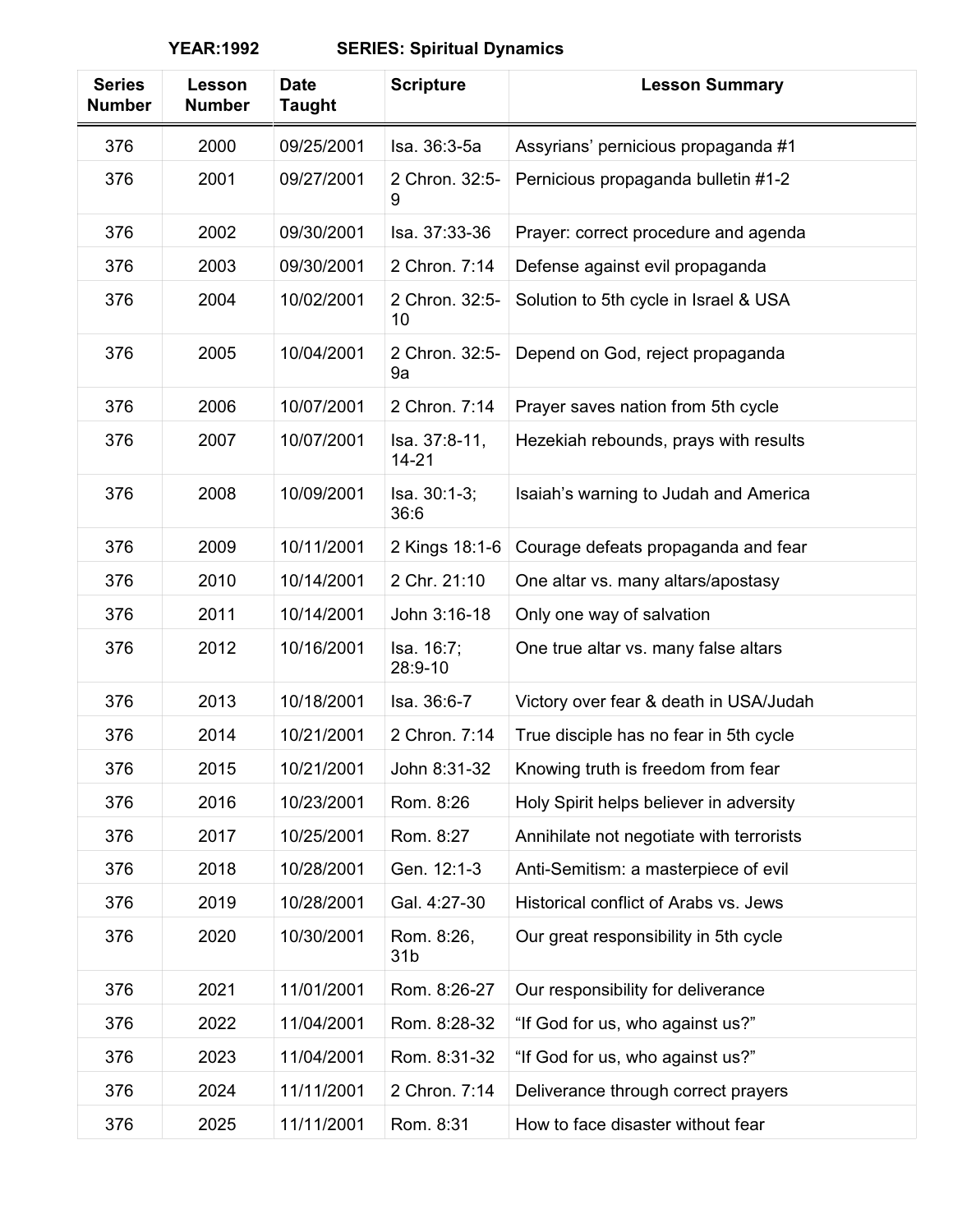| <b>Series</b><br><b>Number</b> | Lesson<br><b>Number</b> | <b>Date</b><br><b>Taught</b> | <b>Scripture</b>    | <b>Lesson Summary</b>                     |
|--------------------------------|-------------------------|------------------------------|---------------------|-------------------------------------------|
| 376                            | 2026                    | 11/13/2001                   | Rom. 8:28a,<br>31   | Believers: testing or punishment          |
| 376                            | 2027                    | 11/15/2001                   | Phil. 1:21          | Punishment or blessing in 5th cycle       |
| 376                            | 2028                    | 11/18/2001                   | Rom. 5:8;<br>8:28a  | "If God for us, who against us?"          |
| 376                            | 2029                    | 11/18/2001                   | Rom. 8:28a;<br>9:13 | Disaster: testing or discipline           |
| 376                            | 2030                    | 11/20/2001                   | Ps. 33:4-5          | God's love: attribute re: personality     |
| 376                            | 2031                    | 11/25/2001                   | Rom. 8:28, 31       | God's integrity united with His love      |
| 376                            | 2032                    | 11/25/2001                   | Rom. 8:28, 31       | Faith-rest life under testing             |
| 376                            | 2033                    | 11/27/2001                   | Rom. 8:28, 31       | Spiritual solution to terrorism           |
| 376                            | 2034                    | 11/29/2001                   | Rom. 8:28           | 'Hook point' recovery from 5th cycle      |
| 376                            | 2035                    | 12/02/2001                   | Rom. 8:28, 31       | Divine solutions to survive the 5th cycle |
| 376                            | 2036                    | 12/02/2001                   | Rom. 8:28, 31       | Job's testing for blessing                |
| 376                            | 2037                    | 12/04/2001                   | Phil. 1:20-21       | "Living is Christ, dying is profit"       |
| 376                            | 2038                    | 12/06/2001                   | Rom. 8:28, 31       | How God works all things for good         |
| 376                            | 2039                    | 12/09/2001                   | Rom. 5:8            | Prerequisite to claiming promises         |
| 376                            | 2040                    | 12/09/2001                   | Rom. 8:28, 31       | How God works all things for good         |
| 376                            | 2041                    | 12/11/2001                   | Rom. 8:28           | Suffering for blessing: "ultimate good"   |
| 376                            | 2042                    | 12/13/2001                   | Ps. 27:8, 13        | How God works all things for good         |
| 376                            | 2043                    | 12/16/2001                   | Rom. 8:28, 31       | Discipline or blessing in disaster        |
| 376                            | 2044                    | 12/16/2001                   | Rom. 8:28, 31       | Garden of tranquillity amid adversity     |
| 376                            | 2045                    | 12/18/2001                   | Heb. 10:5;<br>11:6  | Birth of perfect humanity of Christ       |
| 376                            | 2046                    | 12/20/2001                   | John 3:16           | The perfect Christmas gift                |
| 376                            | 2047                    | 12/23/2001                   | John 3:14-16        | God's Christmas gift of eternal life      |
| 376                            | 2048                    | 12/23/2001                   | John 3:16           | Every day should be Christmas!            |
| 376                            | 2049                    | 12/27/2001                   | John 3:16           | Five categories of divine love            |
| 376                            | 2050                    | 12/30/2001                   | 2 Chron. 7:14       | Mental attitude: invisible war            |
| 376                            | 2051                    | 12/31/2001                   | 2 Chron.<br>20:15   | God's will: attitude of faith-rest        |
| 376                            | 2052                    | 12/31/2001                   | Phil. 2:5-11        | Humility: system of thinking of Christ    |
| 376                            | 2053                    | 01/03/2002                   | Isa. 37:31-38       | Isaiah's message: no fear of terrorism    |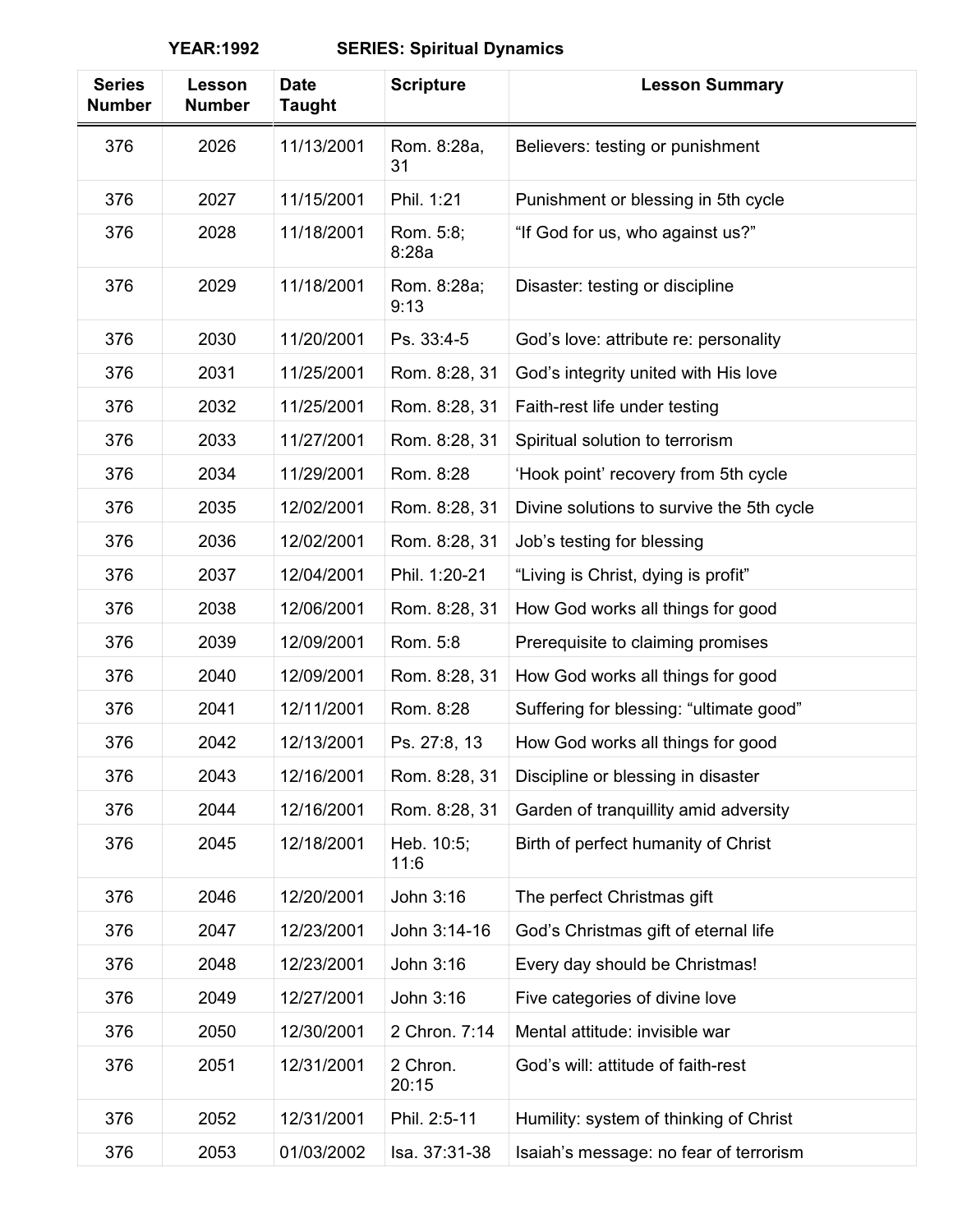**YEAR:1992 SERIES: Spiritual Dynamics**

| <b>Series</b><br><b>Number</b> | Lesson<br><b>Number</b> | <b>Date</b><br><b>Taught</b> | <b>Scripture</b>    | <b>Lesson Summary</b>                          |
|--------------------------------|-------------------------|------------------------------|---------------------|------------------------------------------------|
| 376                            | 2054                    | 01/06/2002                   | John 3:16           | Lifestyle with God's happiness                 |
| 376                            | 2055                    | 01/06/2002                   | Prov. 6:22          | Holy war: visible/invisible                    |
| 376                            | 2056                    | 01/08/2002                   | John 3:16           | God's happiness in adversity                   |
| 376                            | 2057                    | 01/10/2002                   | 2 Chron. 7:14       | God's happiness in adversity                   |
| 376                            | 2058                    | 01/13/2002                   | John 3:16           | God's love and happiness in life               |
| 376                            | 2059                    | 01/13/2002                   | John 3:16           | Love for God before capacity in the soul       |
| 376                            | 2060                    | 01/15/2002                   | John 3:16           | <b>Essentials for sharing God's happiness</b>  |
| 376                            | 2061                    | 01/17/2002                   | 2 Chron. 7:14       | Capacity vs. distraction in disaster           |
| 376                            | 2062                    | 01/20/2002                   | Ps. 33:4-5          | Personality of God: Righteousness/Justice/Love |
| 376                            | 2063                    | 01/20/2002                   | John 3:36           | God's plan for believers and unbelievers       |
| 376                            | 2064                    | 01/22/2002                   | Prov. 3:12          | God's discipline is sign of sonship            |
| 376                            | 2065                    | 01/24/2002                   | Eph. 3:20-24        | Freedom demands responsibility                 |
| 376                            | 2066                    | 01/27/2002                   | John 8:32           | True vs. false capacity for happiness          |
| 376                            | 2067                    | 01/27/2002                   | John 3:16           | God's love for unbelievers/believers           |
| 376                            | 2068                    | 02/03/2002                   | John 3:14-16        | God's love makes salvation for all             |
| 376                            | 2069                    | 02/03/2002                   | John 3:16           | God's love: explanation, result, purpose       |
| 376                            | 2070                    | 02/05/2002                   | John 3:16           | Greek syntax ensures salvation                 |
| 376                            | 2071                    | 02/07/2002                   | John 3:16           | God's love: functions and categories           |
| 376                            | 2072                    | 02/10/2002                   | John 3:16           | God's provision, believer's failure            |
| 376                            | 2073                    | 02/10/2002                   | John 3:16           | God's love provides true happiness             |
| 376                            | 2074                    | 02/12/2002                   | James 1:2-3         | God's happiness in living or dying             |
| 376                            | 2075                    | 02/14/2002                   | Ps. 84:12;<br>112:1 | Happiness: success/failure is spiritual        |
| 376                            | 2076                    | 02/17/2002                   | Ps. 100:1-4         | A psalm of thanksgiving                        |
| 376                            | 2077                    | 02/17/2002                   | Ps. 100:3           | A psalm of thanksgiving                        |
| 376                            | 2078                    | 02/19/2002                   | Ps. 100:4-5         | Happiness source: respect for God              |
| 376                            | 2079                    | 02/21/2002                   | Ps. 146:5;<br>128:1 | Six conditions to share God's happiness        |
| 376                            | 2080                    | 02/24/2002                   | John 3:16;<br>14:26 | Happiness: God's grace gift in disaster        |
| 376                            | 2081                    | 02/24/2002                   | Ps. 112:1           | Respect for God essential to happiness         |
| 376                            | 2082                    | 02/26/2002                   | Ps. 100:1-2         | God's love: superabundance of happiness        |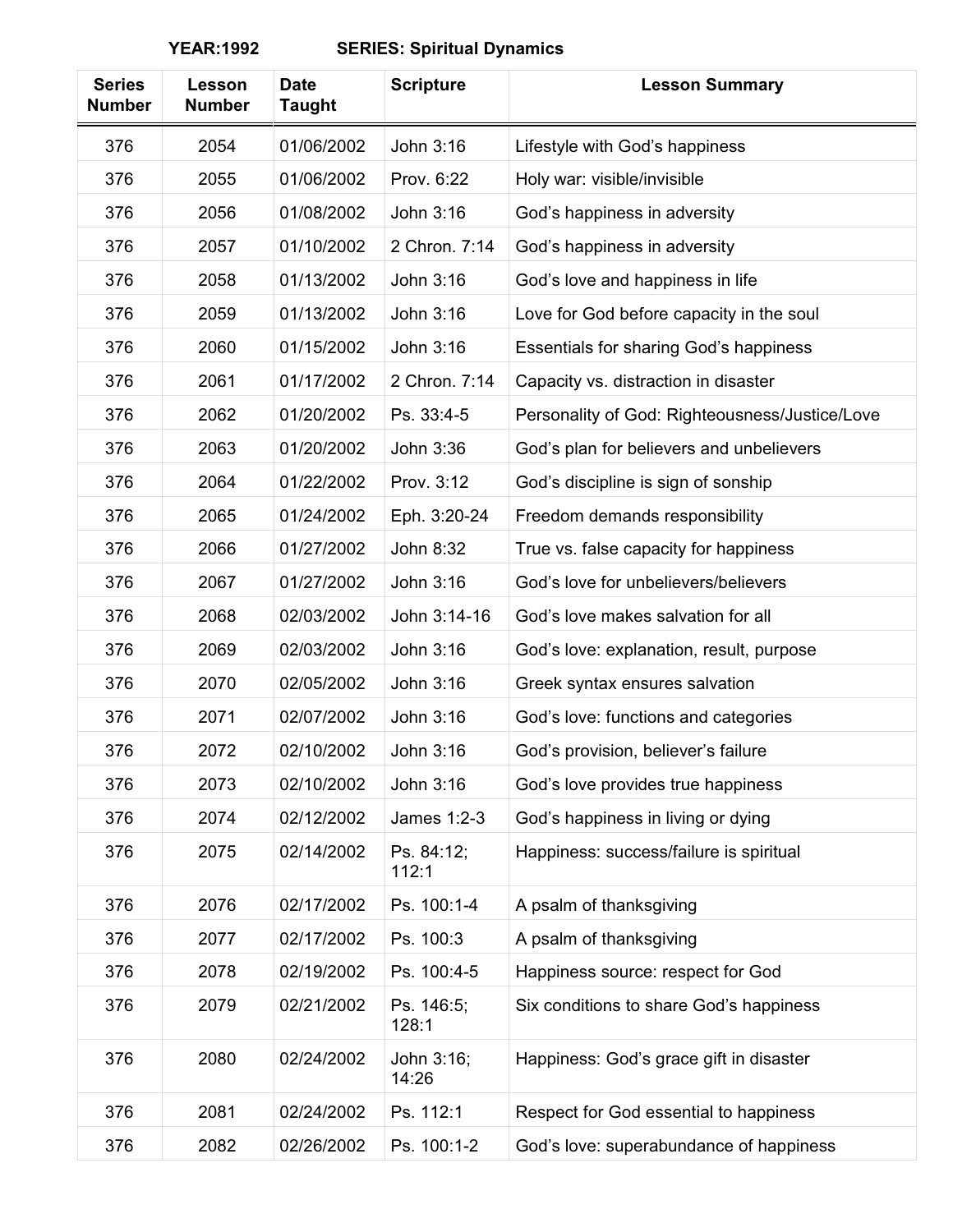| <b>Series</b><br><b>Number</b> | Lesson<br><b>Number</b> | <b>Date</b><br><b>Taught</b> | <b>Scripture</b>      | <b>Lesson Summary</b>                                     |
|--------------------------------|-------------------------|------------------------------|-----------------------|-----------------------------------------------------------|
| 376                            | 2083                    | 02/28/2002                   | Ps. 100:3             | Terrorism: Esau against Jacob                             |
| 376                            | 2084                    | 03/03/2002                   | Ps. 100:1-3           | Superabundance of happiness                               |
| 376                            | 2085                    | 03/03/2002                   | Ps. 100:1-5           | Happiness (SIMCHAH) from God's love                       |
| 376                            | 2086                    | 03/05/2002                   | Ps. 100:1-5           | God's unfailing love provides +H                          |
| 376                            | 2087                    | 03/07/2002                   | Ps. 100:1-5           | SIMCHAH: in disaster, dying, eternity                     |
| 376                            | 2088                    | 03/10/2002                   | Ps. 100:1-5           | Superabundance of +H: potential, heritage,<br>opportunity |
| 376                            | 2089                    | 03/10/2002                   | Ps. 100:1-5           | Superabundance of +H: potential, heritage,<br>opportunity |
| 376                            | 2090                    | 03/12/2002                   | Ps. 100:1-5           | Superabundance of +H: potential, heritage,<br>opportunity |
| 376                            | 2091                    | 03/14/2002                   | Zeph. 3:14-<br>15; 17 | Super +H source is God's unfailing love                   |
| 376                            | 2092                    | 03/17/2002                   | Ps. 100:1-5           | Heart KARDIA: 7 compartments in soul                      |
| 376                            | 2093                    | 03/17/2002                   | Jer. 17:9-10          | Frame of reference/memory/vocabulary                      |
| 376                            | 2094                    | 03/19/2002                   | Lam. 3:20-23          | EPIGNOSIS: reference/memory/vocabulary                    |
| 376                            | 2095                    | 03/21/2002                   | Prov. 2:2             | Categorical storage, conscience                           |
| 376                            | 2096                    | 03/24/2002                   | Heb. 9:14             | Conscience, momentum compartments                         |
| 376                            | 2097                    | 03/24/2002                   | 1 Cor. 2:7            | Wisdom: doctrine learned and applied                      |
| 376                            | 2098                    | 03/26/2002                   | Job 1:12; 2:10        | Satanic attacks destroy wisdom                            |
| 376                            | 2099                    | 03/28/2002                   | Rom. 12:3             | Arrogance attacks wisdom                                  |
| 376                            | 2100                    | 03/31/2002                   | Rom. 5:8;<br>8:11     | Salvation and respect for Jesus Christ                    |
| 376                            | 2101                    | 03/31/2002                   | Ps. 100:1-5           | Wisdom, happiness, and honor                              |
| 376                            | 2102                    | 04/02/2002                   | Ps. 100:2             | Satan's sin of arrogance attacks wisdom                   |
| 376                            | 2103                    | 04/04/2002                   | Ps. 100:1-5           | +H in disaster through rebound and advance                |
| 376                            | 2104                    | 04/07/2002                   | Ps. 100:2, 5          | Prayer: responsibility of believers                       |
| 376                            | 2105                    | 04/07/2002                   | Rom. 12: 2-3          | Arrogance categories, function, solution                  |
| 376                            | 2106                    | 04/09/2002                   | Gen. 12:2-3           | Pro-Semitism/anti-Semitism affect empires                 |
| 376                            | 2107                    | 04/11/2002                   | Gen. 12:3             | History of anti-Semitism past & future                    |
| 376                            | 2108                    | 04/14/2002                   | Isa. 14:12-14         | Profile of Satan: strategy/counterfeits                   |
| 376                            | 2109                    | 04/21/2002                   | Ps. 100:1-5           | Only God delivers or punishes                             |
| 376                            | 2110                    | 04/21/2002                   | Ps. 100:1-5           | Super +H destroyed by arrogance                           |